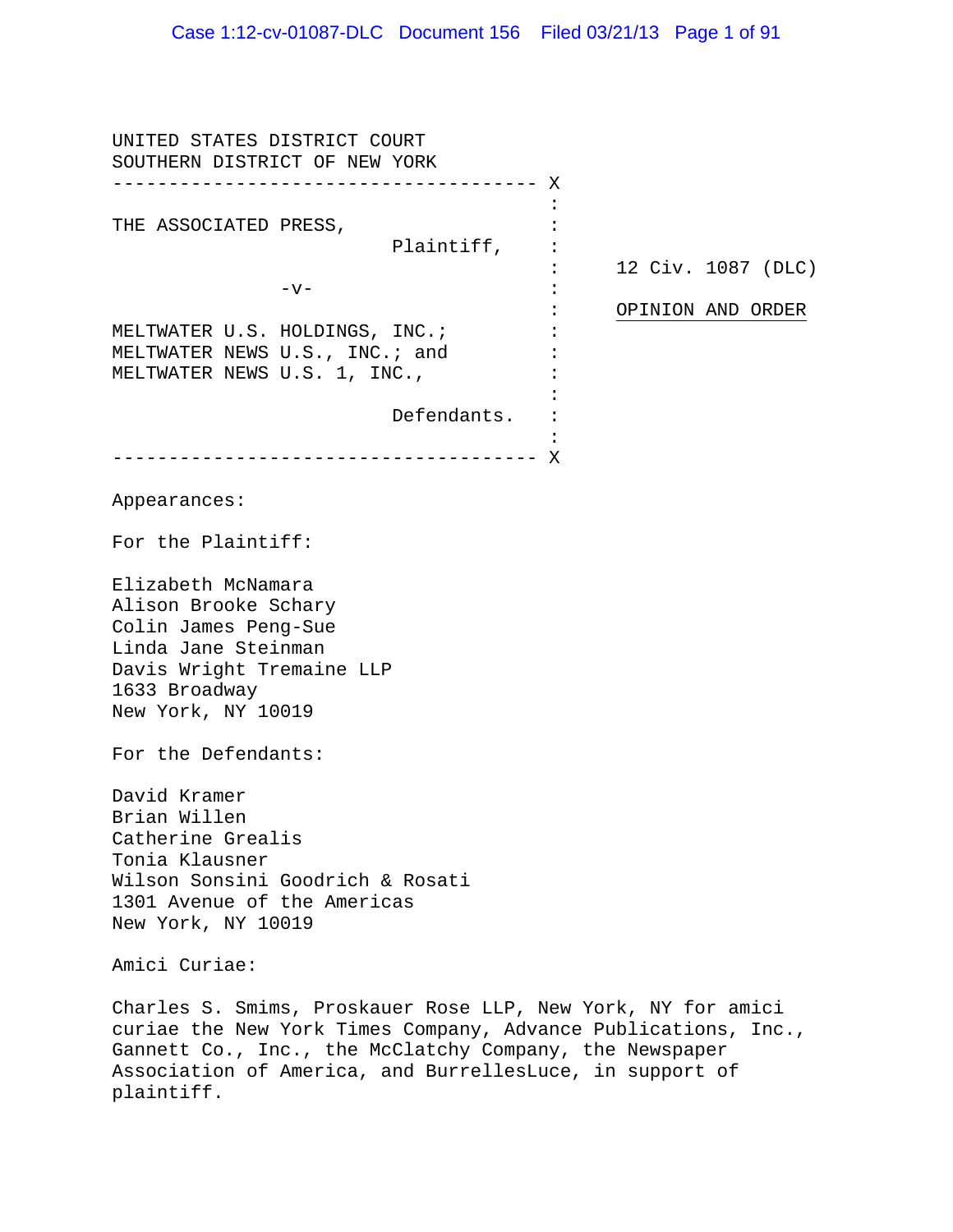### Case 1:12-cv-01087-DLC Document 156 Filed 03/21/13 Page 2 of 91

Julie A. Ahrens, Stanford Law School, Center for Internet & Society, Standard, CA (Corynne McSherry and Kurt Opsahl, Electronic Frontier Foundation, San Francisco, CA, and Sherwin Siy, Public Knowledge, Washington, DC, on the brief) for amici curiae Electronic Frontier Foundation and Public Knowledge in support of defendants.

Kathleen M. Sullivan, Quinn Emanuel Urquhart & Sullivan, LLP, New York, NY (Jonathan B. Oblak and Todd Anten on the brief) for amicus curiae Computer & Communications Industry Association in support of neither party.

#### DENISE COTE, District Judge:

This Opinion addresses cross-motions for summary judgment filed by The Associated Press ("AP"), a news cooperative, and Meltwater US Holdings Inc., Meltwater News US Inc., and Meltwater News US1 Inc. (collectively "Meltwater"), an Internet media monitoring service. In this action, AP principally contends that Meltwater is infringing AP's copyright in its published news stories. Meltwater uses a computer program to scrape news articles on the web and, among other things, provides excerpts of those stories, including many AP stories, in reports it sends each weekday to its subscribers. Meltwater does not dispute that it has taken expressive content from AP stories that is protected by the Copyright Act, but has interposed five defenses to AP's copyright infringement claim.

Meltwater's principal defense against the infringement claim is that its excerpting of AP news stories is a fair use.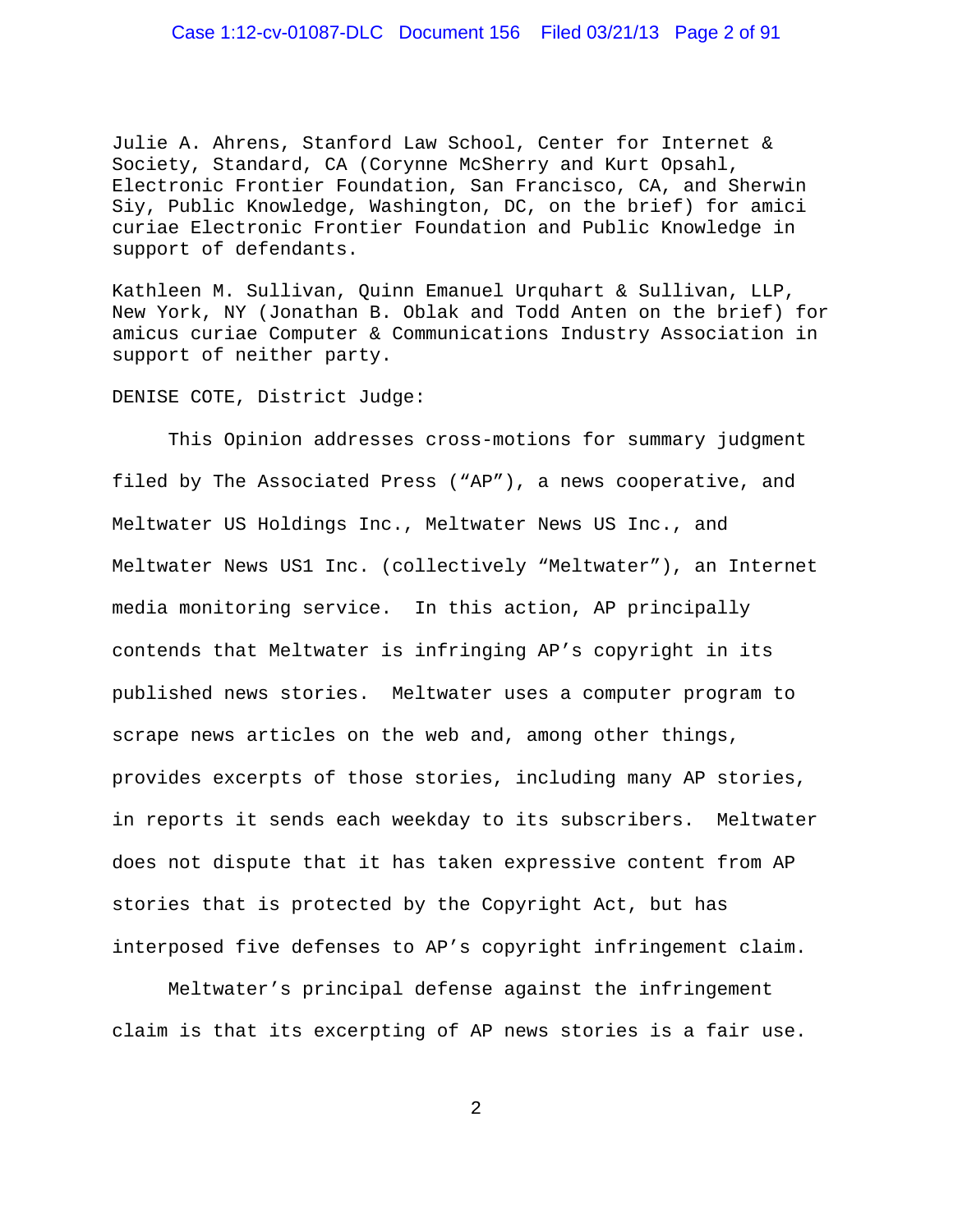# Case 1:12-cv-01087-DLC Document 156 Filed 03/21/13 Page 3 of 91

Even though Meltwater's service is a closed system for subscribers only, Meltwater equates itself with Internet search engines. It argues that search engines transform the work they take from Internet news sites by using that content for a new purpose, that is, as an integral part of an information-location tool. According to Meltwater, this transformative purpose qualifies as a fair use of the copyright-protected material. It will be assumed for purposes of this Opinion that Internet search engines are a transformative use of copyrighted work. Nonetheless, based on undisputed facts, AP has shown that it is entitled to summary judgment on its claim that Meltwater has engaged in copyright infringement and that Meltwater's copying is not protected by the fair use doctrine.

This Opinion begins with a description of the facts taken from the parties' submissions on these cross-motions for summary judgment. The facts are largely undisputed; where there are factual disputes, those will be noted. Following a description of AP's business as it relates to these claims, and then Meltwater's, there will be a brief description of the procedural history of this lawsuit. The next sections of the Opinion will analyze the legal issues. They will include a discussion of Meltwater's five affirmative defenses to the claim of copyright infringement: fair use, implied license, equitable estoppel,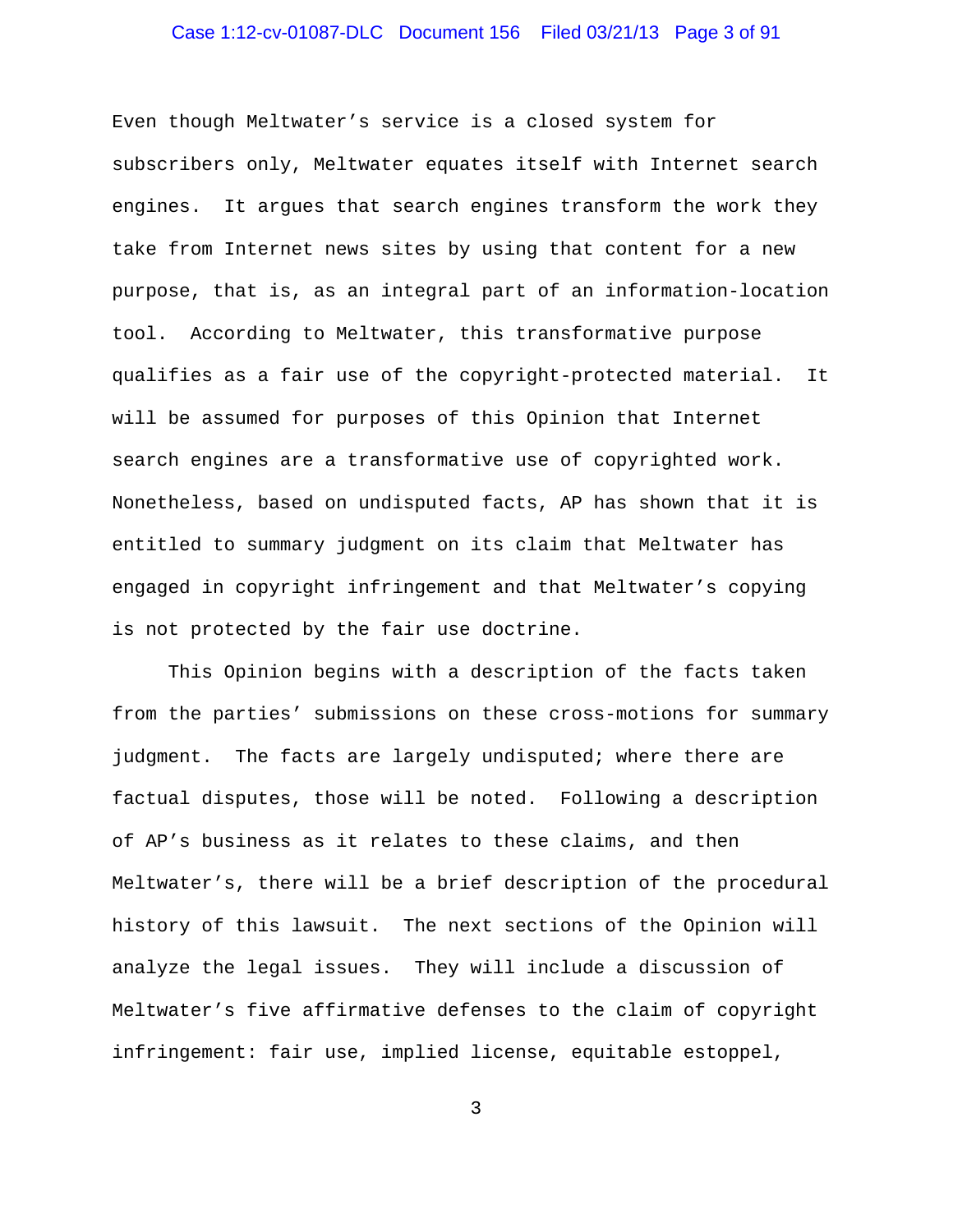### Case 1:12-cv-01087-DLC Document 156 Filed 03/21/13 Page 4 of 91

laches, and copyright misuse. Finally, this Opinion will address Meltwater's motion for summary judgment on AP's secondary infringement claims and some of Meltwater's evidentiary objections.

#### BACKGROUND

### I. AP

AP was established in 1846; it is owned by over 1,400 newspapers across the United States and employs a staff of approximately 3,700 people. On any given day it produces between 1,000 and 2,000 news articles.

Each article is the result of a process that involves a number of creative decisions by AP reporters and editors. First, AP must select the topic to be covered in the article. The selection process can involve sifting through numerous press releases, comments made by politicians, and news tips received by AP in order to decide which topics are worthy of coverage. The actual writing of the story is often an iterative process, involving consultations between the reporter and editor about how to handle the assignment. During this process, the articles are reviewed for "completeness, clarity, balance and accuracy." The structure of a news article is itself the product of strategic and stylistic choices. For instance, breaking news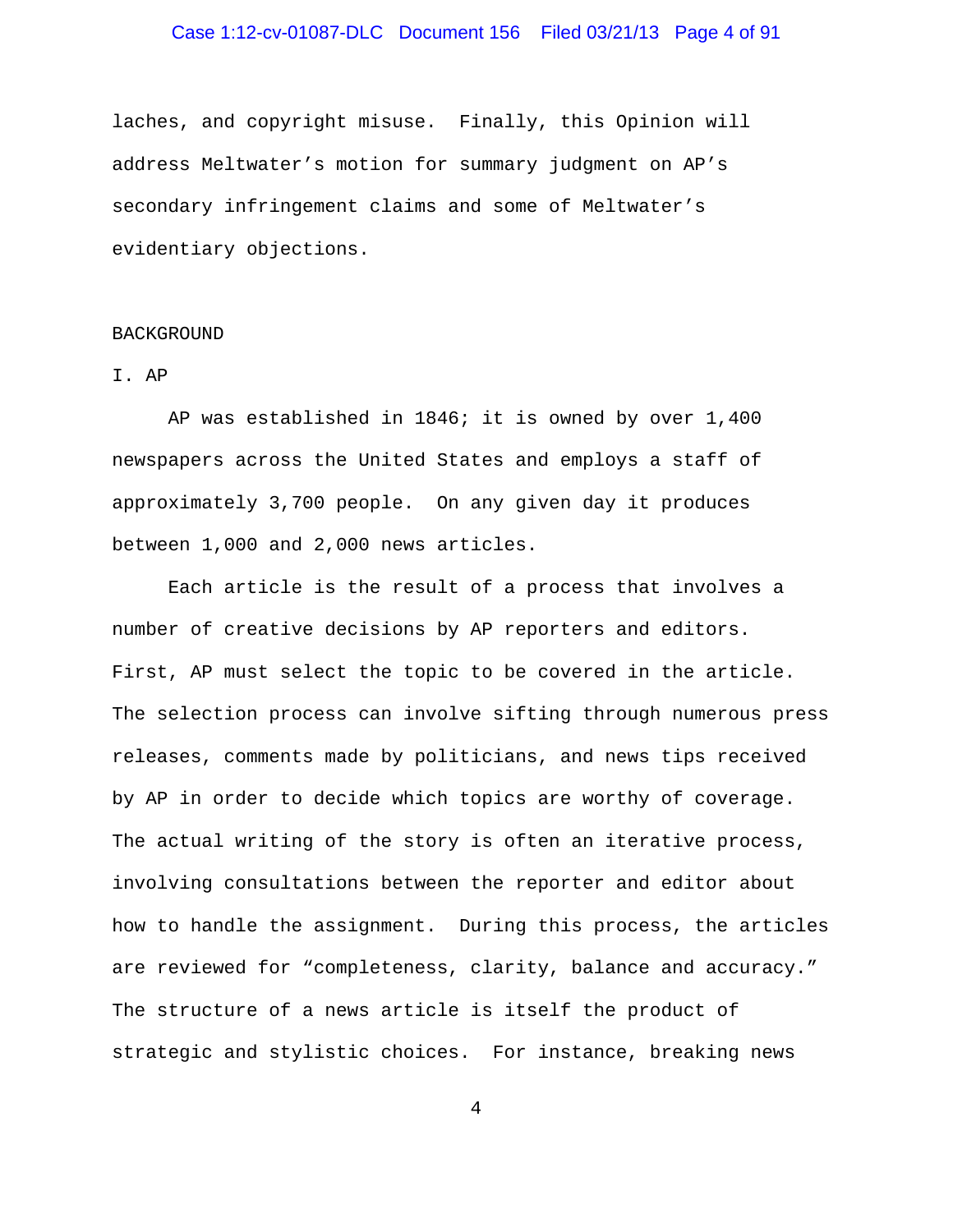### Case 1:12-cv-01087-DLC Document 156 Filed 03/21/13 Page 5 of 91

stories are traditionally organized in the form of an "inverted triangle." The purpose of the "inverted triangle" structure is to include "as much key information as possible in the 'lede,' or first portion of the story." As AP's Standards Editor has explained, an AP story lede "is meant to convey the heart of the story, rather than serving as a teaser for the remainder of the story." In connection with this action, the AP obtained copyright registrations for thirty-three of its articles ("Registered Articles").<sup>[1](#page-4-0)</sup>

The news products that AP offers take many forms. For instance, subscribers can choose to subscribe to a regional news product, like AP's Latin American News, or Asia-Pacific News. Alternatively, a subscriber can select an AP product that is

÷,

<span id="page-4-0"></span> $1$  Each Registered Article is appended to the plaintiff's amended complaint. They include stories on a diverse set of subjects, as the following examples illustrate: exhibits F (Sri Lankan fruit traders); G (Casino jobs in Ohio); H (anti-austerity protests in Portugal); I, O, U (life and death of former Alaska Senator Ted Stevens); J (anti-doping rules for pentathlon); K (Mississippi Blues Trail marker for deceased singer); L (parliamentary vote in Egypt), M ("Senate upset erases Alaska seniority"); N (secret CIA prison in Romania); P (snowboarder Kevin Pearce); Q (one-year anniversary of border agent's death); R & X (WikiLeaks suspect); S (security guard's ear cut off); T (Congressman cleared in DOJ probe); V (case against VECO CEO); W (late Christmas celebrations); Y (\$5B deal between Northeast Utilities & NStar); and Z (fact check of Romney's Solyndra claim). The Appendix gives three examples of the Registered Articles chosen for their differences in length and shows an excerpt copied and distributed by Meltwater from these three examples.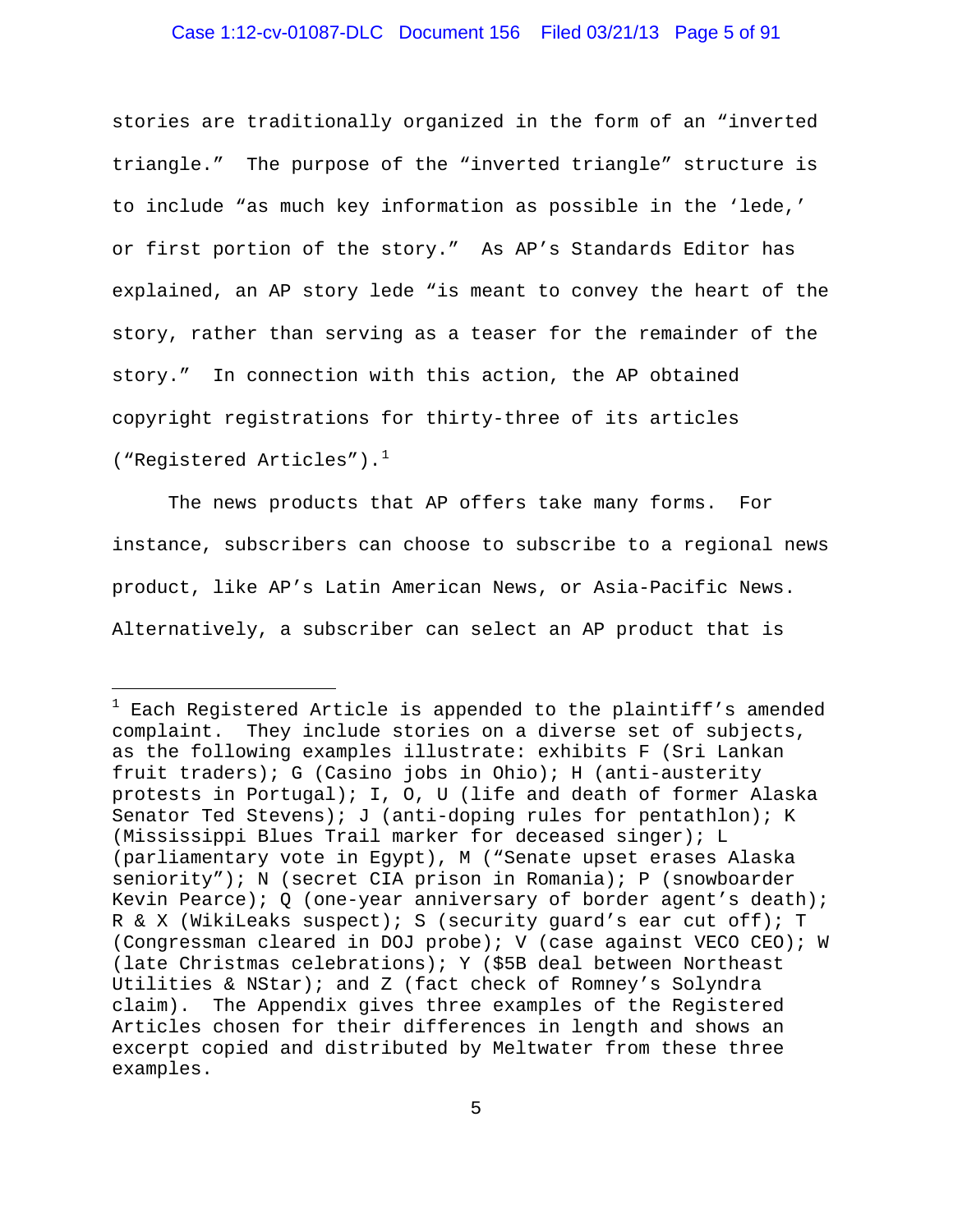# Case 1:12-cv-01087-DLC Document 156 Filed 03/21/13 Page 6 of 91

focused on a particular industry, like AP's Business Alert, Defense Alert, or Technology Alert.

Each of the thirty-three Registered Articles at issue in this lawsuit was written by an AP reporter. Most of articles authored by AP reporters are published by its members or licensees and not by AP itself. Thus, a principal component of AP's revenue comes from licensing fees it earns by licensing uses of its news products to its roughly 8,000 licensees. AP earns hundreds of millions of dollars in licensing fees annually.

In the digital age, AP's license agreements have expanded to permit the publication of its articles on the Internet. AP's license agreements with its digital and commercial clients account for more than \$75 million of AP's annual gross revenue. Many of the websites on which AP content appears permit readers to access the articles without paying any fee.

AP's licensing agreements are crafted around the kind of redistribution rights the licensee wishes to have. For instance, AP's licensing agreements with LexisNexis and Factiva permit those services to give their customers access to full AP articles and to search through AP's archives. AP also has licensing agreements that permit the distribution of excerpts from or snippets of its articles. The license agreements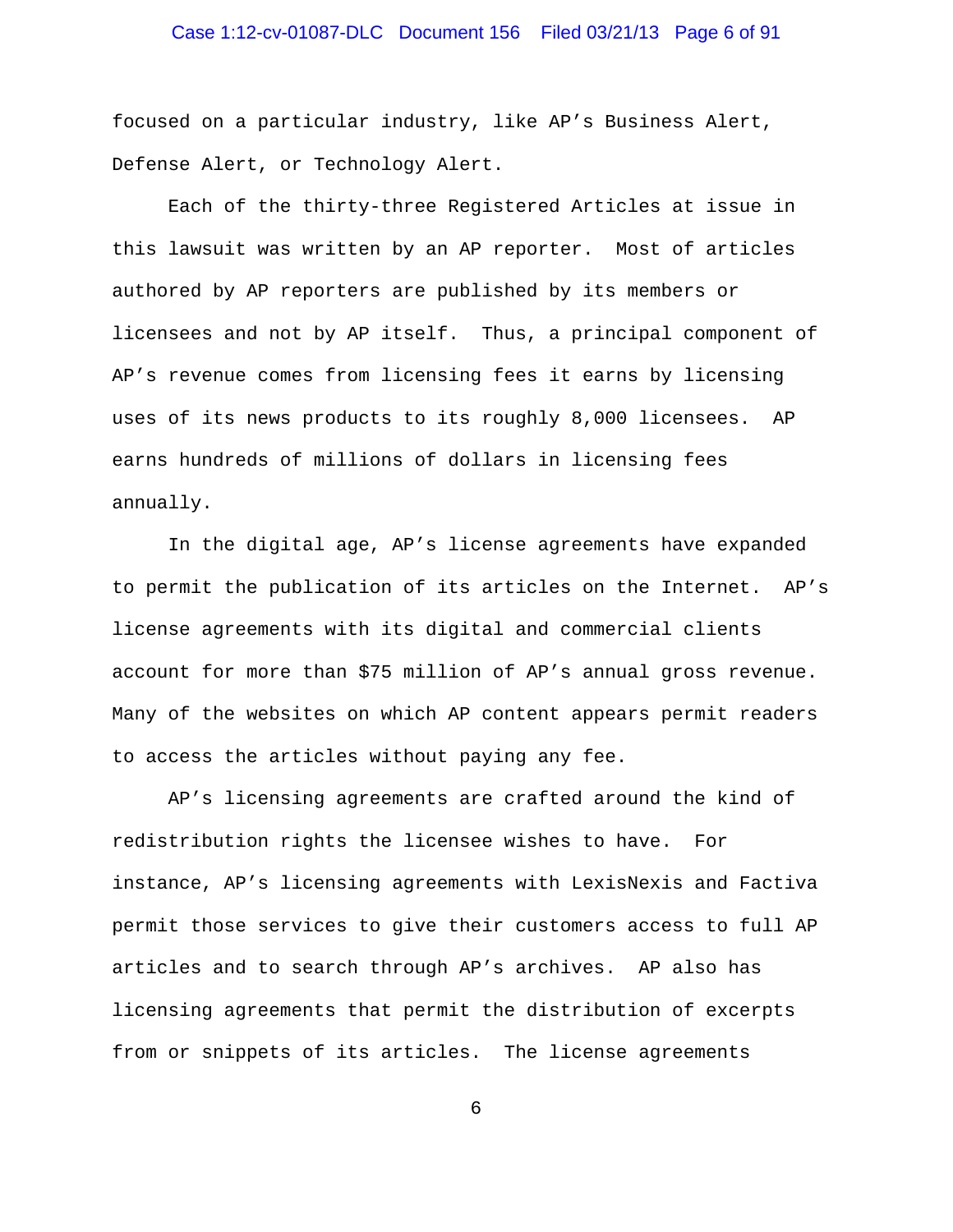# Case 1:12-cv-01087-DLC Document 156 Filed 03/21/13 Page 7 of 91

between AP and three news clipping services that are competitors of Meltwater are examples of this kind of license. One such license granted the Internet news clipping service a license to distribute "AP text scraped from third party AP licensee websites ("AP Articles") . . . as well as links to AP Articles and excerpts of AP Articles." In a second such license, AP permits the Internet news clipping service to redistribute "Snippets" of AP articles "as a part of an aggregated feed of licensed content," to a primary market of Media Monitoring & Evaluation companies who cater to "Internal corporate communications and PR professionals and their external agents." This license defines "Snippets" to mean "headlines and leading 140 characters from AP content." In a final example, the licensing agreement allows the news clipping service to make available directly or via its affiliate "snippets of [certain AP content] in response to search requests."

AP also offers a web-based platform known as AP Exchange to its licensees, which permits the licensees to search AP articles by keywords. Each AP article contains metadata tags. These tags attach to certain information appearing in AP articles including people, companies, geographic locations, and organizations. Through AP Exchange, customers can run either simple or advanced searches to locate AP news stories. This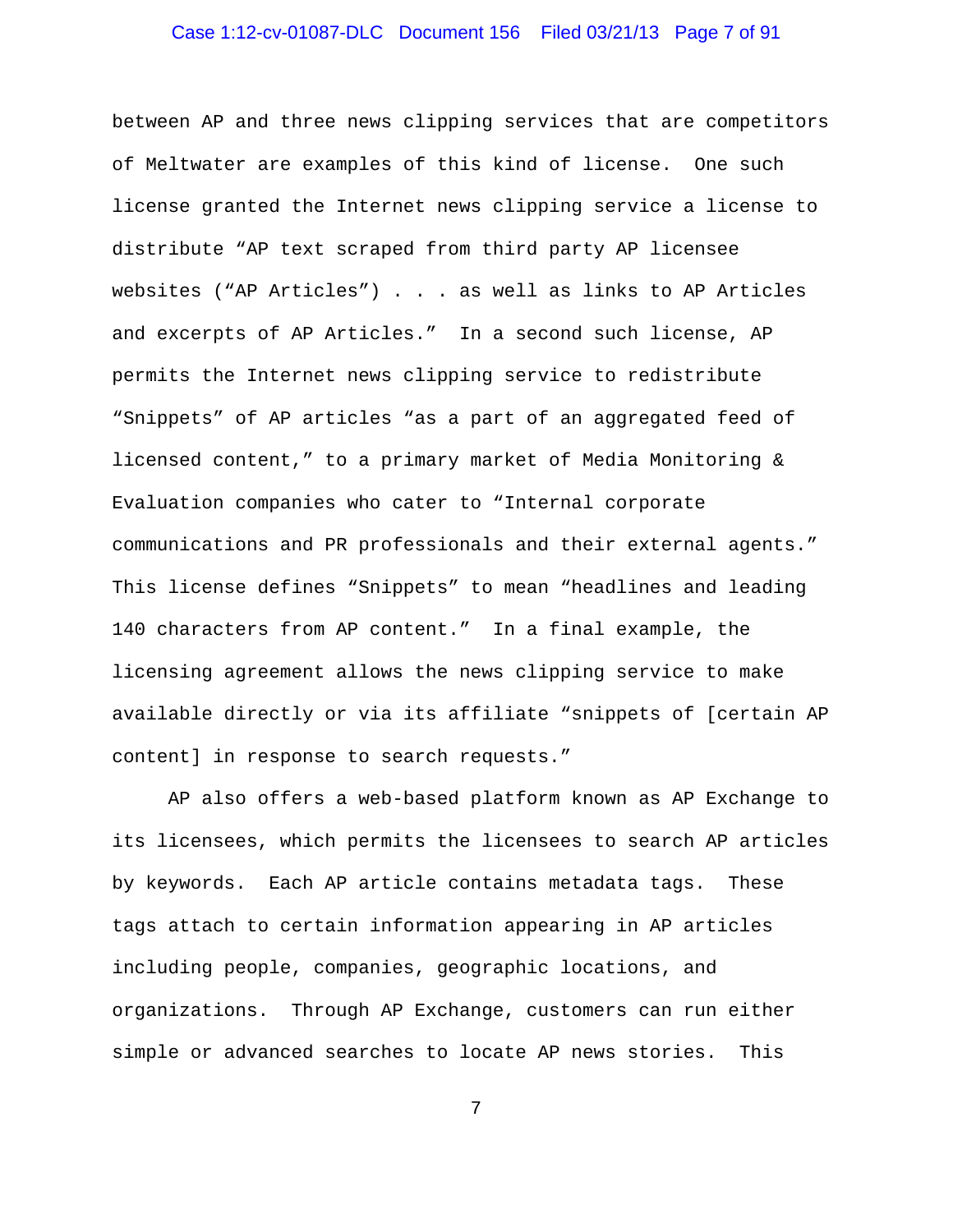# Case 1:12-cv-01087-DLC Document 156 Filed 03/21/13 Page 8 of 91

platform also allows AP's customers to save their searches and to receive search results on an ongoing basis. AP's customers can receive email alerts when an article that is responsive to one of their custom searches has been published. In addition, AP has licensed its content to customers that, in turn, permit their users to search for AP articles using keyword search terms.

#### II. Meltwater News

Meltwater is an international "software as a service" ("SaaS") company that operates in twenty-seven countries. It was founded in 2001 in Norway. Its United States subsidiaries currently have four hundred employees, nine U.S. offices, and an annual income of [REDACTED] of dollars.

In 2005, Meltwater began offering a news monitoring service to subscribers in the United States called Meltwater News. Meltwater News now has more than [REDACTED] customers in the United States. Its U.S. customers are businesses, non-profit organizations, and government agencies. An annual subscription fee costs thousands of dollars.

Meltwater News subscribers have access to Meltwater's "Global Media Monitoring" product, which offers a suite of online services. The Global Media Monitoring product enables users to monitor the news based on the presence of certain words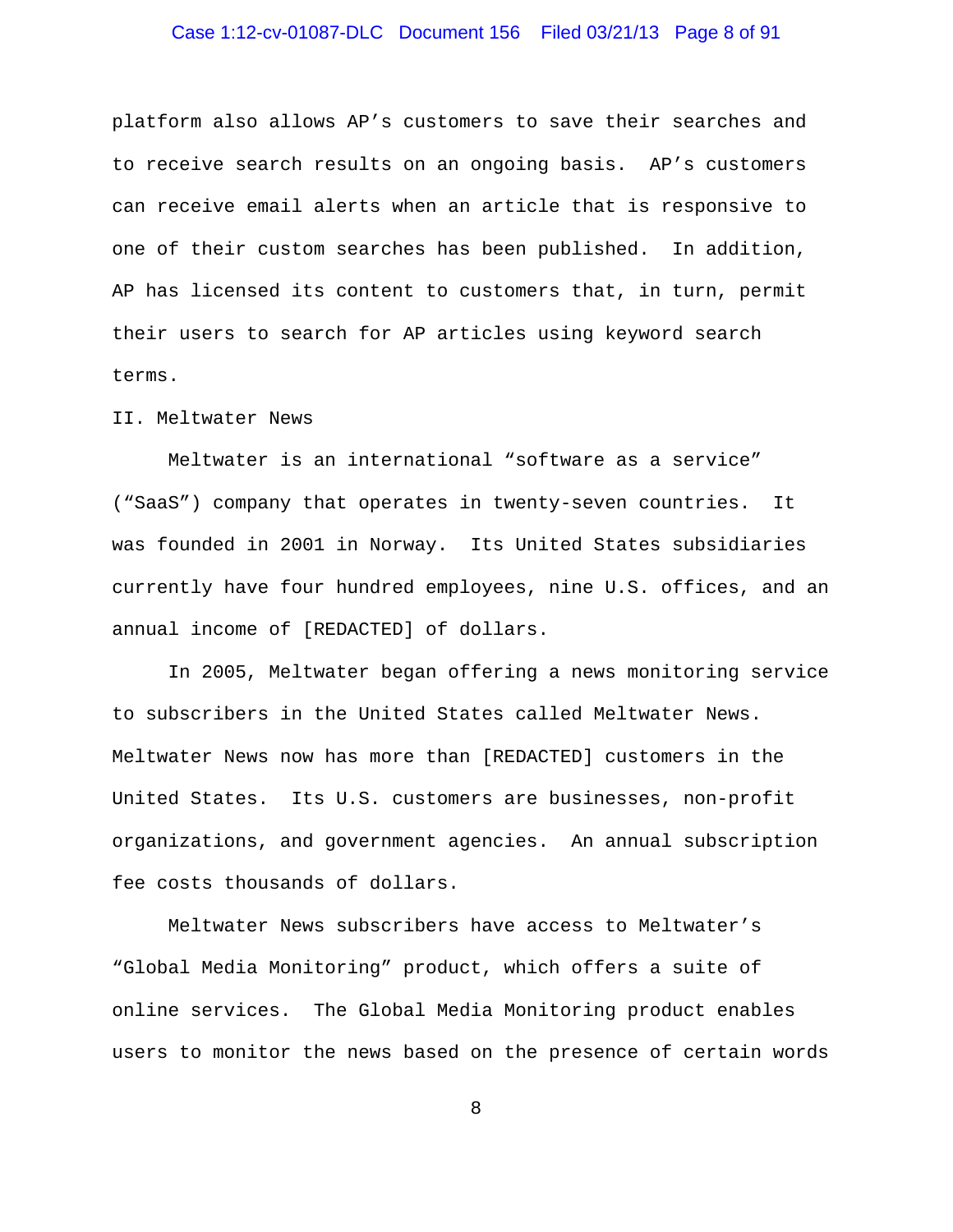### Case 1:12-cv-01087-DLC Document 156 Filed 03/21/13 Page 9 of 91

or phrases in news articles appearing on the Internet and to receive excerpts of those news articles. Meltwater uses automated computer programs or algorithms to copy or "scrape" an article from an online news source, index the article, and deliver verbatim excerpts of the article to its customers in response to search queries. $^2$  $^2$  Through this automated mechanism, Meltwater copied each of the thirty-three Registered Articles at issue in this litigation and delivered excerpts from them to subscribers.

Meltwater markets its services to communications and public relations professionals as a tool that will assist them in locating "mentions" of their businesses in the media, in tracking their company's press releases, and in conducting comparative research. Some of Meltwater's marketing materials and sales representatives also advertise Meltwater News as a useful tool for staying informed of general news developments. One Meltwater sales representative described Meltwater News as "provid[ing] the most news in the most efficient manner" and

i<br>I

<span id="page-8-0"></span> $2$  Meltwater purports to dispute that the excerpts that Meltwater distributed from the Registered Articles can be found verbatim in the Registered Articles. While it is undisputed that Meltwater's excerpts do not contain the complete article, a comparison of the excerpts with the Registered Article shows that the excerpts were taken word-for-word from the original. There is, therefore, no genuine dispute that the excerpts are taken verbatim from the AP articles. See, e.g. Appendix.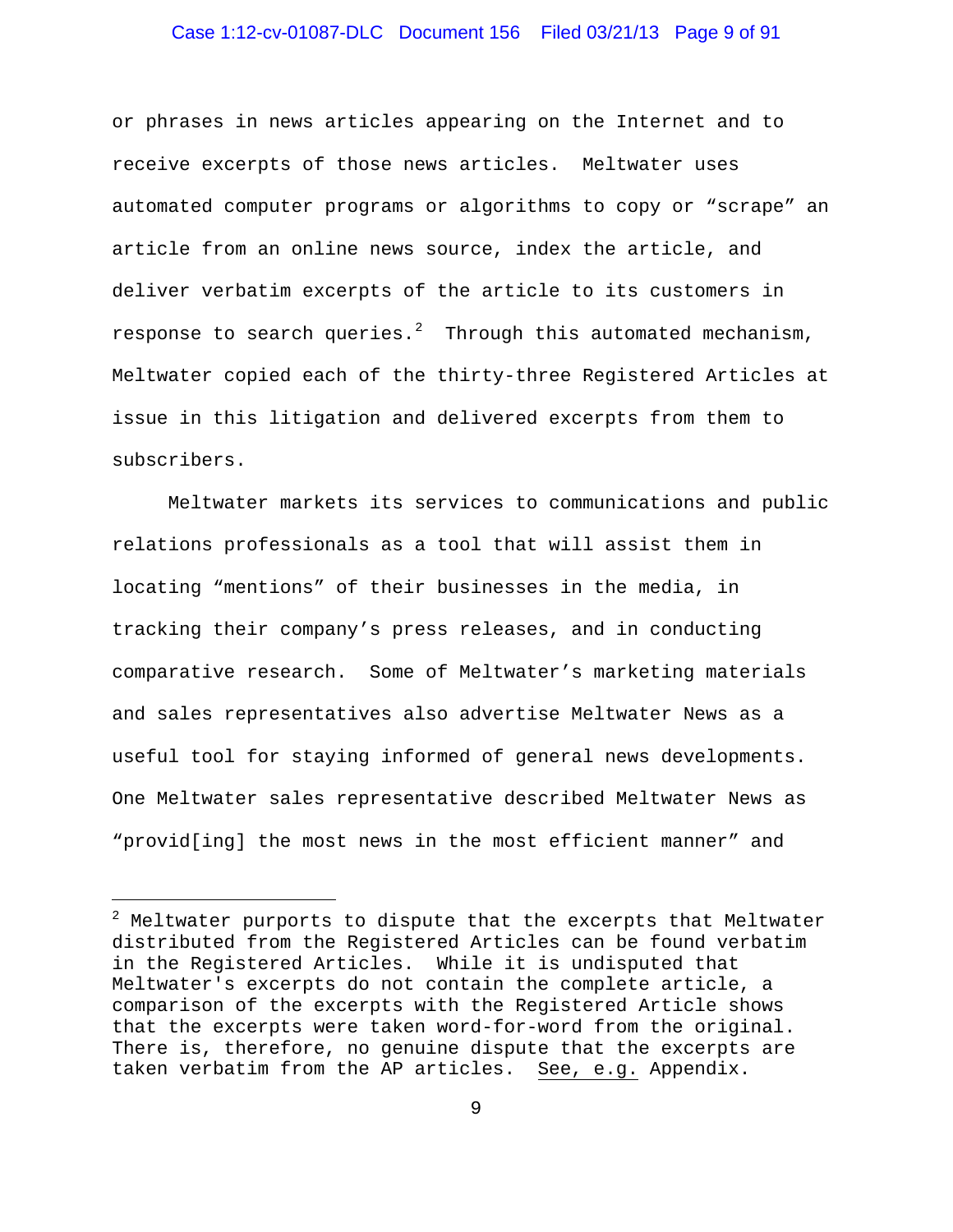# Case 1:12-cv-01087-DLC Document 156 Filed 03/21/13 Page 10 of 91

referred to the Meltwater News Reports as "customized news digest[s]." Another Meltwater employee has recommended telling customers that a Meltwater News excerpt "saves you time so you don't have to read the full article."

Meltwater competes with AP and its licensees for business. Meltwater identifies companies and services like LexisNexis, Cision, Google News, and BurrellesLuce as its competitors. Each of these companies has held an AP license. Meltwater has succeeded in winning what it described as a "mega-contract" away from an AP licensee, and both AP and Meltwater have submitted bids to the same potential customers. In 2010, for instance, both AP and Meltwater submitted proposals to the House of Representatives in response to an "official solicitation for proposals to provide web based delivery of local, national and international news."

Like Internet search engines, Meltwater News employs automated computer programs known as "crawlers" to scan the Internet for news. Meltwater's crawlers scan approximately 162,000 online news websites from over 190 countries each day to create an index of the websites' content. The program usually crawls a news website at roughly [REDACTED] intervals. Most of these websites make their articles available to readers without charge.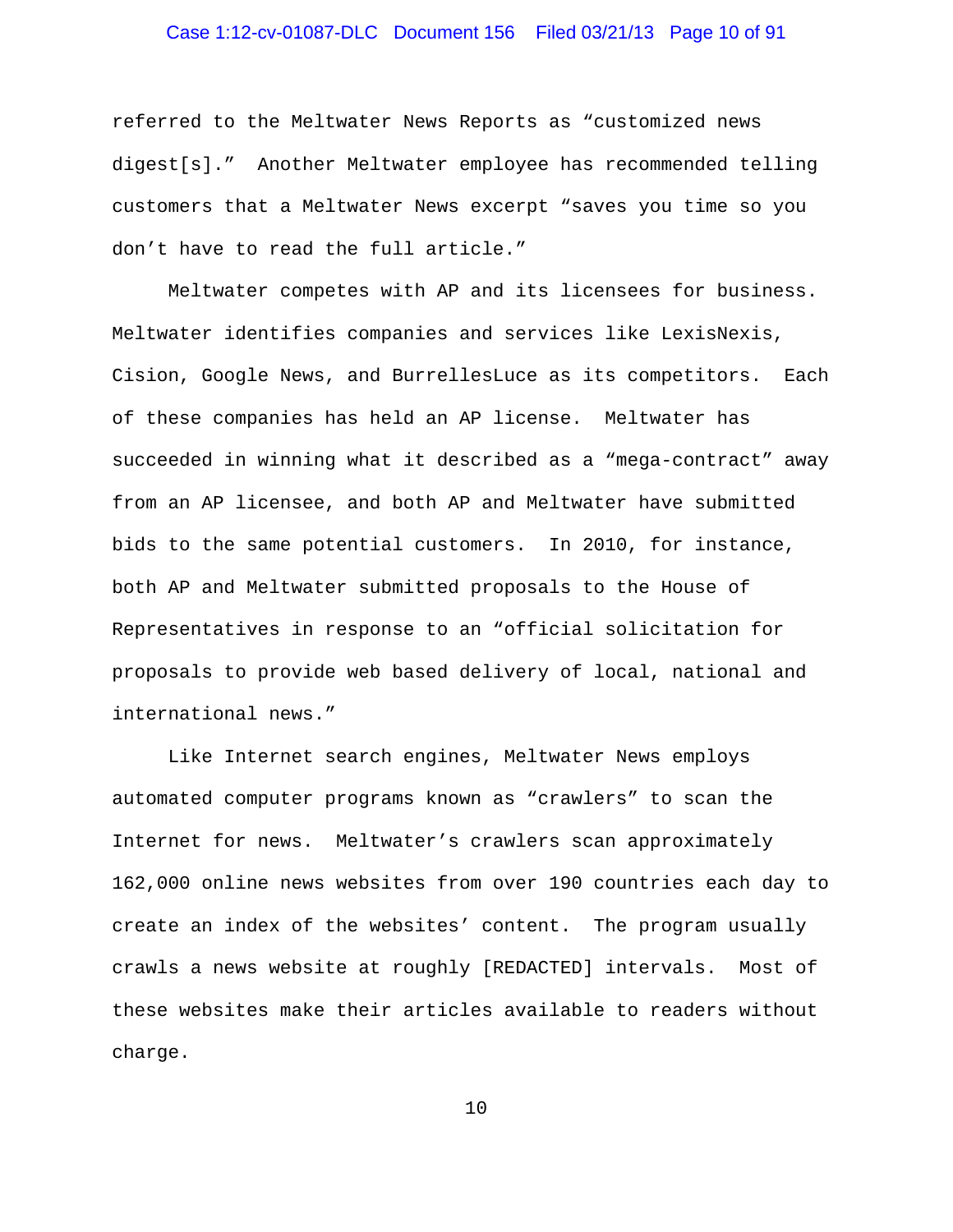### Case 1:12-cv-01087-DLC Document 156 Filed 03/21/13 Page 11 of 91

The crawlers extract and download content from the websites. The downloaded content is organized into a structured internal format that has seven fields, including a timestamp reflecting when the document was first seen by the crawler.The extracted content is then placed in a queue for indexing. Using an Application Programming Interface or API, an index is created that links or "maps" most of the words in the document to the document.

A. News Reports

Meltwater's creation of the index permits its subscribers to search for and request delivery of information that is responsive to their search queries. Its subscribers can conduct two types of searches of the index.

First, a customer can use the Meltwater News platform to set up standing search queries known as "agents." An agent is a single string of words or phrases that will be used in searching Meltwater's index of online news content. For example, a customer interested in obtaining information on education policy might create an agent that reads: "("teachers" or "students") and education\* and policies." The creation of an agent query allows the particular search to be conducted automatically on a recurring basis. A basic subscription offers a customer the ability to create five standing agent queries.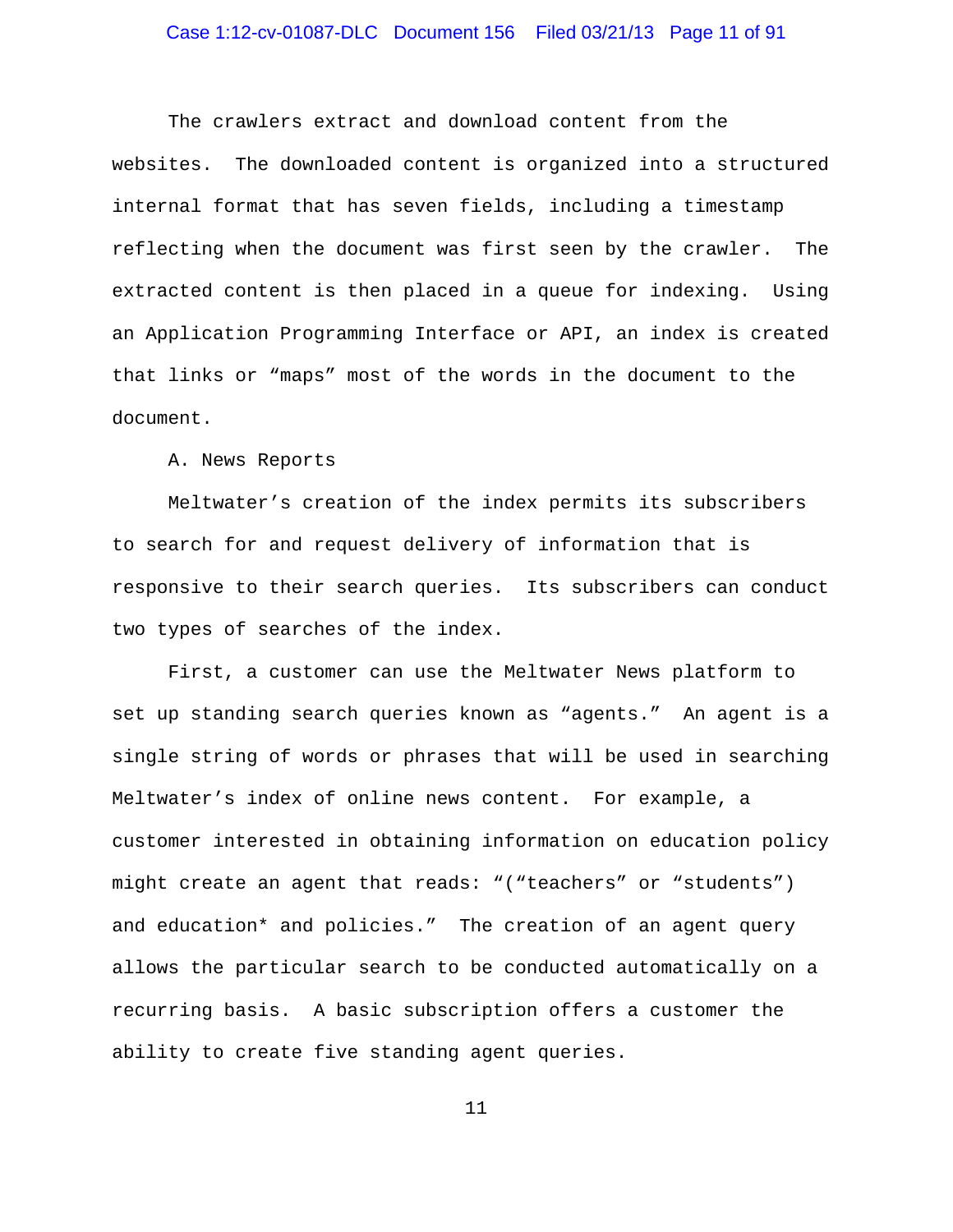### Case 1:12-cv-01087-DLC Document 156 Filed 03/21/13 Page 12 of 91

Customers receive agent search results in two ways. Most customers receive emails every weekday that contain the excerpts responsive to their standing search requests. These are labeled "News Reports." Customers can also view those same search results by logging onto their Meltwater News online account, where they can see all of their News Reports from the last seven months.

A typical News Report takes the following form. At the top of the News Report a banner appears that reads "News Report from Meltwater News." Directly beneath the banner appears a table entitled "Report Overview." The Table ordinarily consists of two columns; the first column contains the name of the "agent" query that retrieved hits; the second displays the raw number of hits in a given period of time (such as 3 in 1 day, or 635 in 23 hours).

The actual search results follow the Report Overview. They are organized in subcategories based on the agent query to which they respond. Within each agent category, the results appear in reverse chronological order, with the excerpt of the most recently published article appearing first.[3](#page-11-0) Three icons appear

i<br>I

<span id="page-11-0"></span> $3$  If a responsive article was published on more than one website, the News Report will often retrieve duplicate results. When a result is a duplicate it is clustered with the other identical results. The most recent publication of the article will be the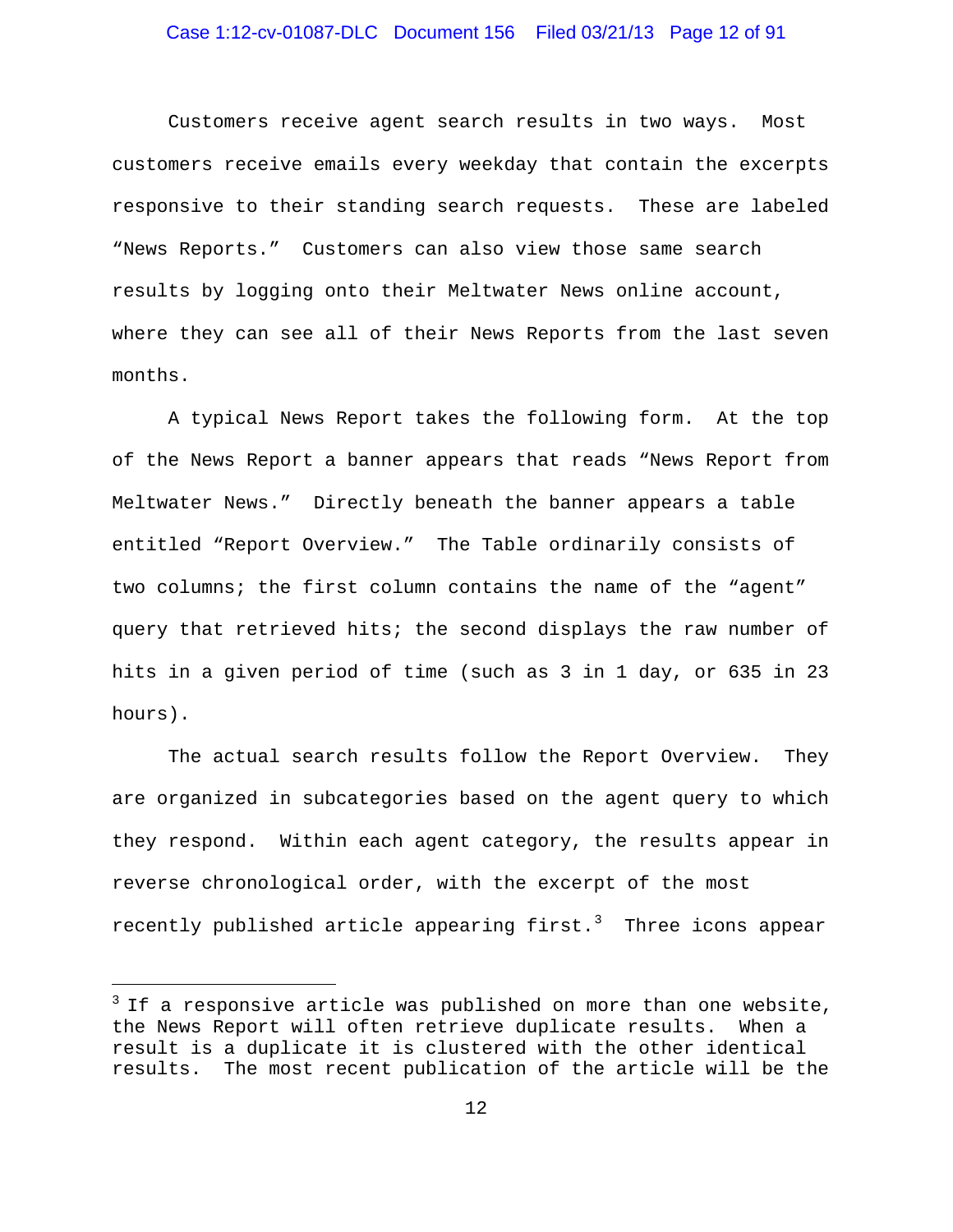### Case 1:12-cv-01087-DLC Document 156 Filed 03/21/13 Page 13 of 91

next to each search result; they read, "Translate," "Share," and "Archive." AP articles account for over a third of the search results in some News Reports.

Each search result in the News Report generally includes the following text: (1) the headline or title of the article and a hyperlink to the URL for the website from which the article was indexed; (2) information identifying the article's source, such as the publisher and the country of origin; and (3) usually two excerpts from the article. The first excerpt consists of up to 300 characters (including white space) from the opening text of the article or lede. The second excerpt is shorter and is known as the "Hit Sentence." It is approximately 140 characters (not including white spaces) "surrounding a single, algorithmically chosen appearance of one of the customer's matched search keywords." If the keyword appears in the lede, then the lede is repeated twice.

On occasion, the hyperlink to the article no longer leads to the article because the article has been removed from the web. Meltwater contends that when that occurs, the hyperlink will lead the Meltwater subscriber to the website where the

i<br>I

hit that is initially visible in the News Report. To the left of the headline of the visible result is a plus sign. Clicking the plus sign permits the subscriber to see the duplicate results.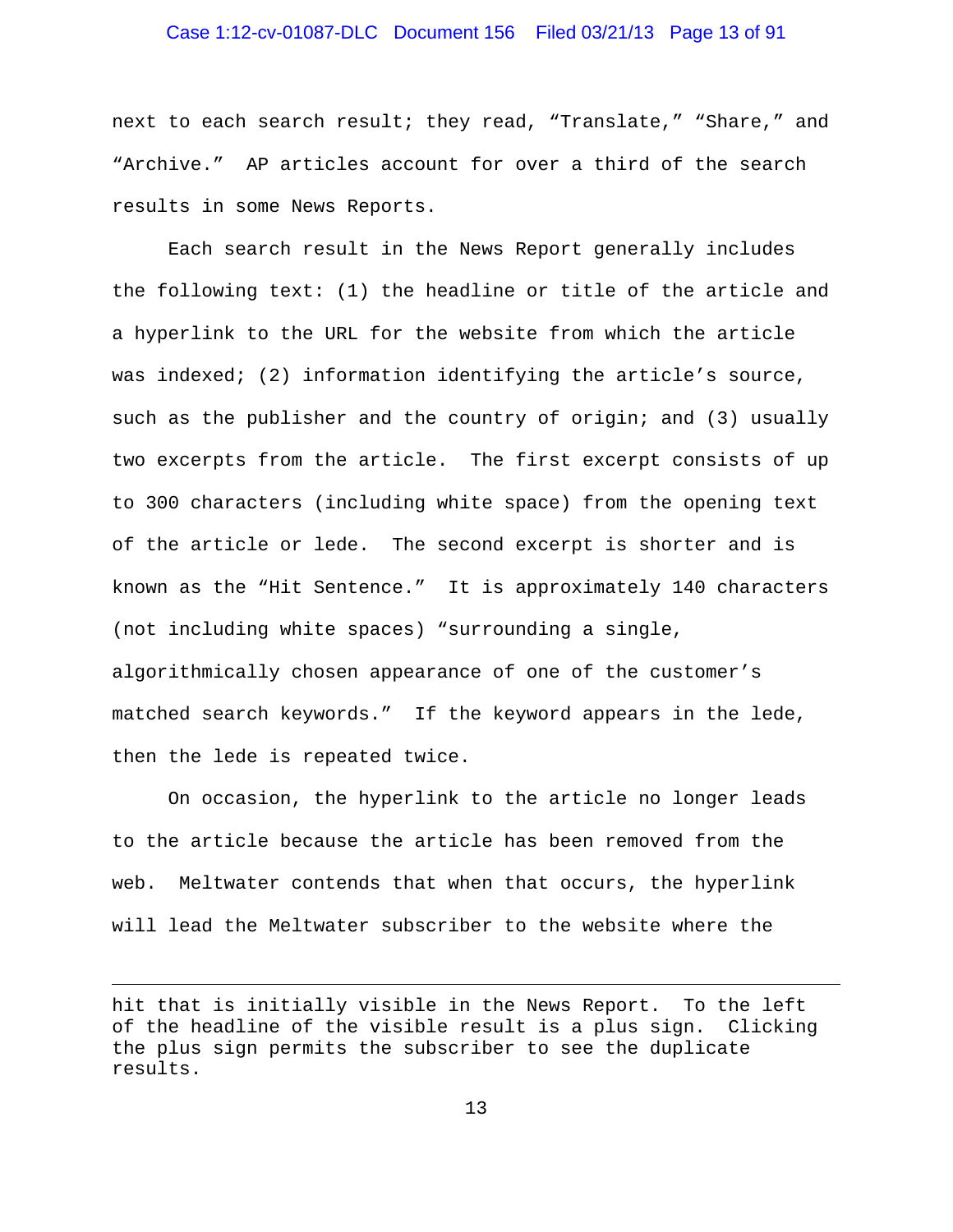### Case 1:12-cv-01087-DLC Document 156 Filed 03/21/13 Page 14 of 91

article originally appeared, and the reader will see whatever content the operator of the webpage has chosen to display in place of the original article.

B. Analytics

A Meltwater News subscriber can choose to have certain charts and graphs included in their News Reports. These charts and graphs -- known as "Dashboard Analytics" or "Mail Analytics" -- provide additional information about the search results. For instance, customers who opt to have Mail Analytics included in their daily News Report will see a pie chart showing the three or four countries that have had the highest coverage of a particular agent. They also have a choice of seeing an "up-anddown coverage" chart that indicates whether the volume of coverage has gone up or down during a certain period of time, or a "word cloud" illustrating certain buzz words appearing in the search results.

A subscriber can also view additional analysis of its agent searches by logging on to the Meltwater News platform. When it logs on, it encounters a "dashboard" page containing five tools; some of these tools overlap with the tools that can be delivered in the News Reports. Using the dashboard, the customer can view (1) a "tone analysis" tool, which analyzes whether the tone of the news coverage is negative, positive, or neutral; (2) a "word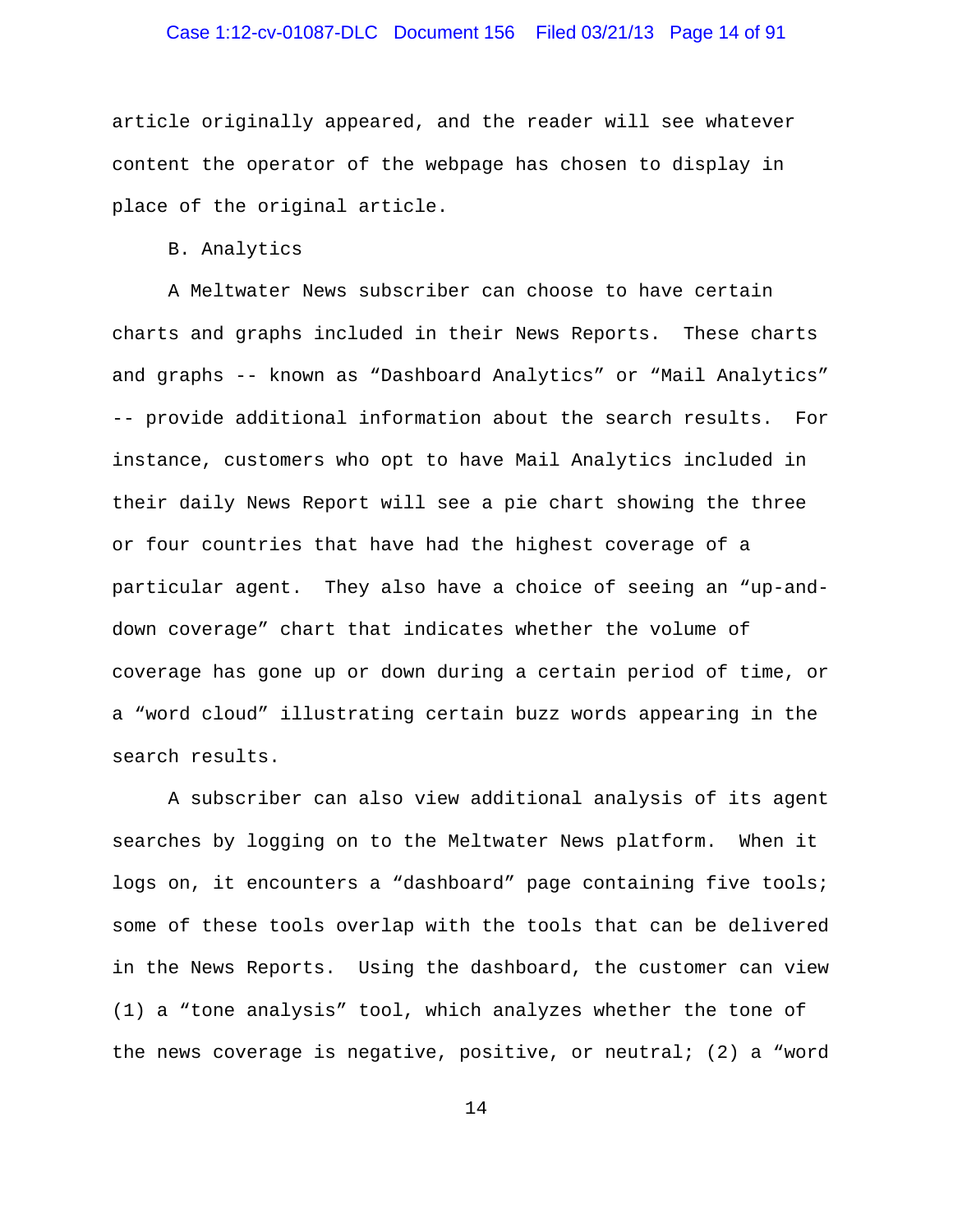### Case 1:12-cv-01087-DLC Document 156 Filed 03/21/13 Page 15 of 91

cloud" graphic, which illustrates the frequency with which a keyword appears in the search results; (3) a list of the "top publications" providing the most coverage of a given agent query; (4) an "up-and-down trend analysis" chart, which indicates "whether the volume of media coverage related to a given search query has increased or decreased over a given period;" and (5) a map that illustrates the "geographical distribution of relevant news coverage."

C. Ad Hoc Searches

The second way in which customers can conduct searches of the Meltwater News index is through an "ad hoc" search. To perform an ad hoc search, a Meltwater News subscriber logs on to its Meltwater account, clicks on a "Search" tab, and types in keywords of its choice.

Ad hoc searches do not generate News Reports, but the format for presenting the results generated by an ad hoc search is identical to that in News Reports. The results of ad hoc searches are not saved on the Meltwater system unless the subscriber saves them to the subscriber's own archive folder. There is no limit on the number of ad hoc searches that a subscriber can perform.

D. Archiving

A subscriber with a basic subscription has the ability to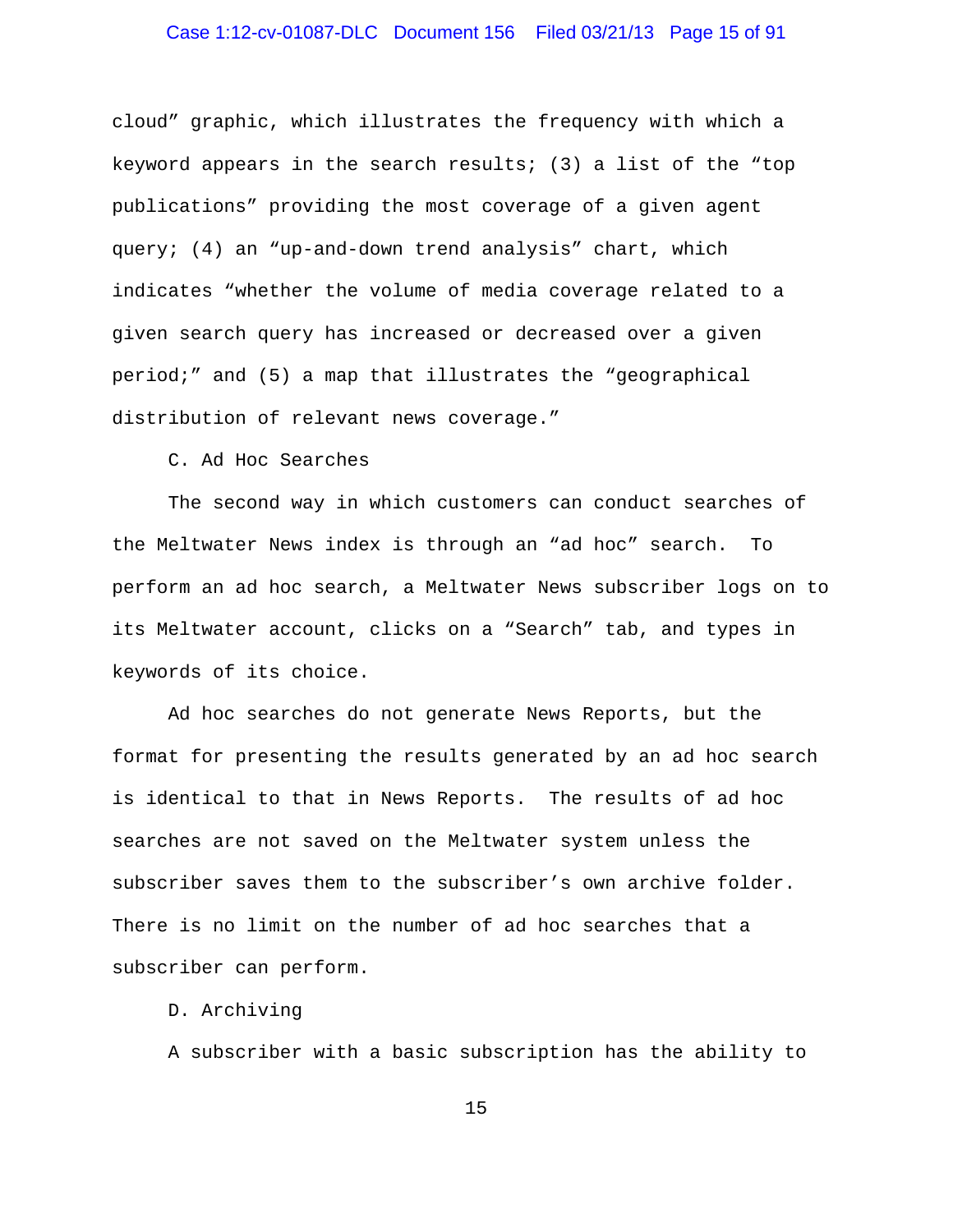### Case 1:12-cv-01087-DLC Document 156 Filed 03/21/13 Page 16 of 91

archive material in two ways. First, subscribers can archive any of their search results in a personal archive stored on Meltwater's database. For instance, as described above, an "Archive" button appears next to each excerpt contained in a Meltwater News Report. Clicking this button archives the search result. When a search result is archived in this way, the information stored in the archive includes (1) the headline or title of the article and the URL link; (2) a description of the source of the article; (3) an excerpt of the article, consisting only of the opening text; and  $(4)$  any text the user has typed or pasted into a comment box. In other words, the Hit Sentence is not automatically archived.

Second, Meltwater offers a tool called "Article Editor" that is accessible from the Meltwater News online platform. Clicking on the Article Editor tool causes a pop-up window to appear. The window contains boxes with the labels "Date, Title, Opening Text, Body Text, URL, Name of Publisher, and Country." The subscriber can type text into these boxes or can copy and paste text from other websites. For instance, if a customer clicks on a hyperlink provided as part of a search result, the customer can proceed to copy the article from the publishing website and paste the text into the Article Editor. The text can be saved in an "external archive folder" on Meltwater's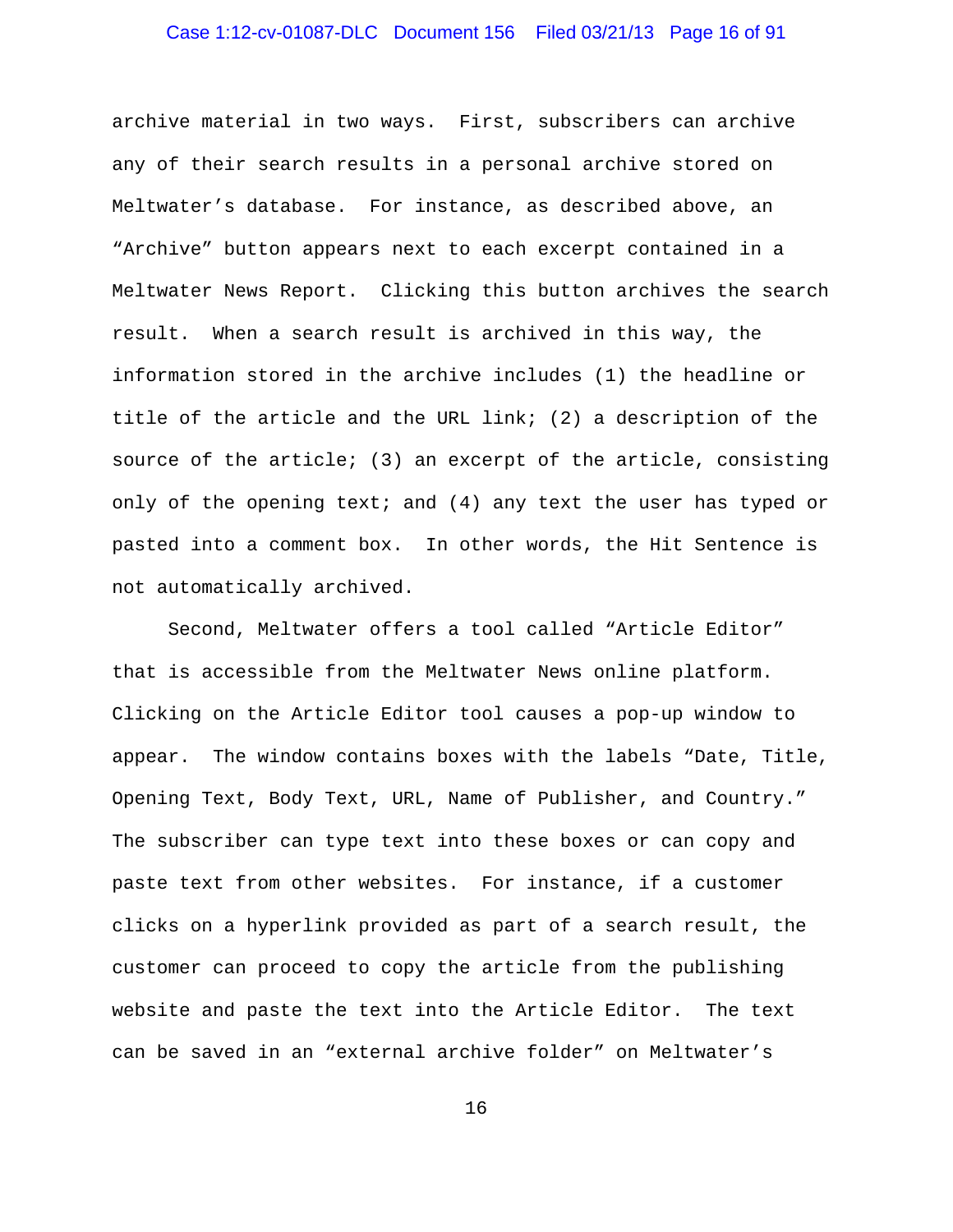system for as long as the subscriber remains a customer.

E. Newsletter and Newsfeed

For an additional fee, Meltwater News assists its subscribers in creating their own newsletters. Material that has been saved in a subscriber's archive folder -- search results or material entered into the Article Editor -- can be incorporated into a "Newsletter" and sent to third-party recipients.

Alternatively, subscribers can elect to have their search results incorporated into a Newsfeed on their internal or external website. Meltwater describes the Newsfeed as a "dynamic list of search results, including links to full articles."

#### III. The Thirty-Three Registered Articles

÷,

Meltwater delivered excerpts of each of the thirty-three Registered Articles to its customers in News Reports as a result of agent searches. $^4$  $^4$  Meltwater scraped the Registered Articles from roughly 1,200 websites -- including the websites of AP's licensees and AP Hosted, which is a private label website where AP hosts content for its members. Twenty-four of the thirty-

<span id="page-16-0"></span> $4$  Meltwater does not retain ad hoc search results as part of its ordinary business practices. Therefore, there is no evidence in the record indicating whether any excerpts from the thirty-three Registered Articles were provided to Meltwater subscribers in response to ad hoc searches.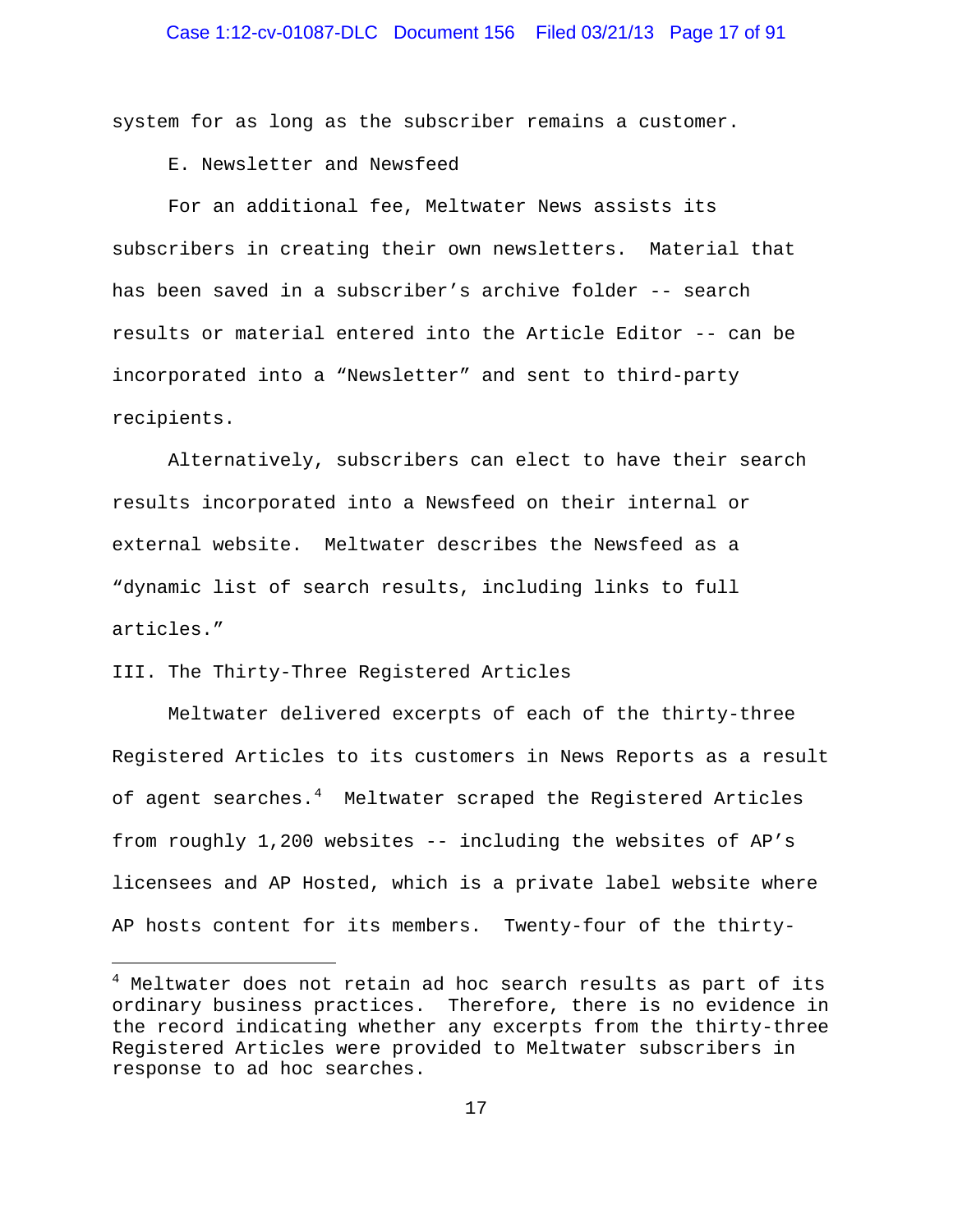### Case 1:12-cv-01087-DLC Document 156 Filed 03/21/13 Page 18 of 91

three articles were published within six months of the date Meltwater responded to a discovery request in this action. As a result, Meltwater was able to calculate from its records that it made at least 22,297 excerpts from the twenty-four Registered Articles available to its customers in the United States in response to agent queries.

The parties have not calculated the percentage of each original AP news story that was excerpted and delivered in each of the News Reports, but it probably ranged from as low as 4.5% to slightly over 60%. There are several factors that affect the calculation of the percentage. One is the length of the Registered Article. The average length of the full text of the thirty-three Registered Articles is 2,571 characters (not including spaces), or 504 words. But, some of the articles are short and some are long; they vary in length from 75 words to 1,321 words. Moreover, if the keyword that is searched appears in the lede, then the lede and Hit Sentence will overlap. AP has shown that with respect to some of the Registered Articles, a single Meltwater excerpt consisted of more than 30% of the text of the article and in at least one instance it constituted 61% of the article's text.

For example, from the shortest Registered Article - entitled "Modern pentathlon tightens anti-doping policy" --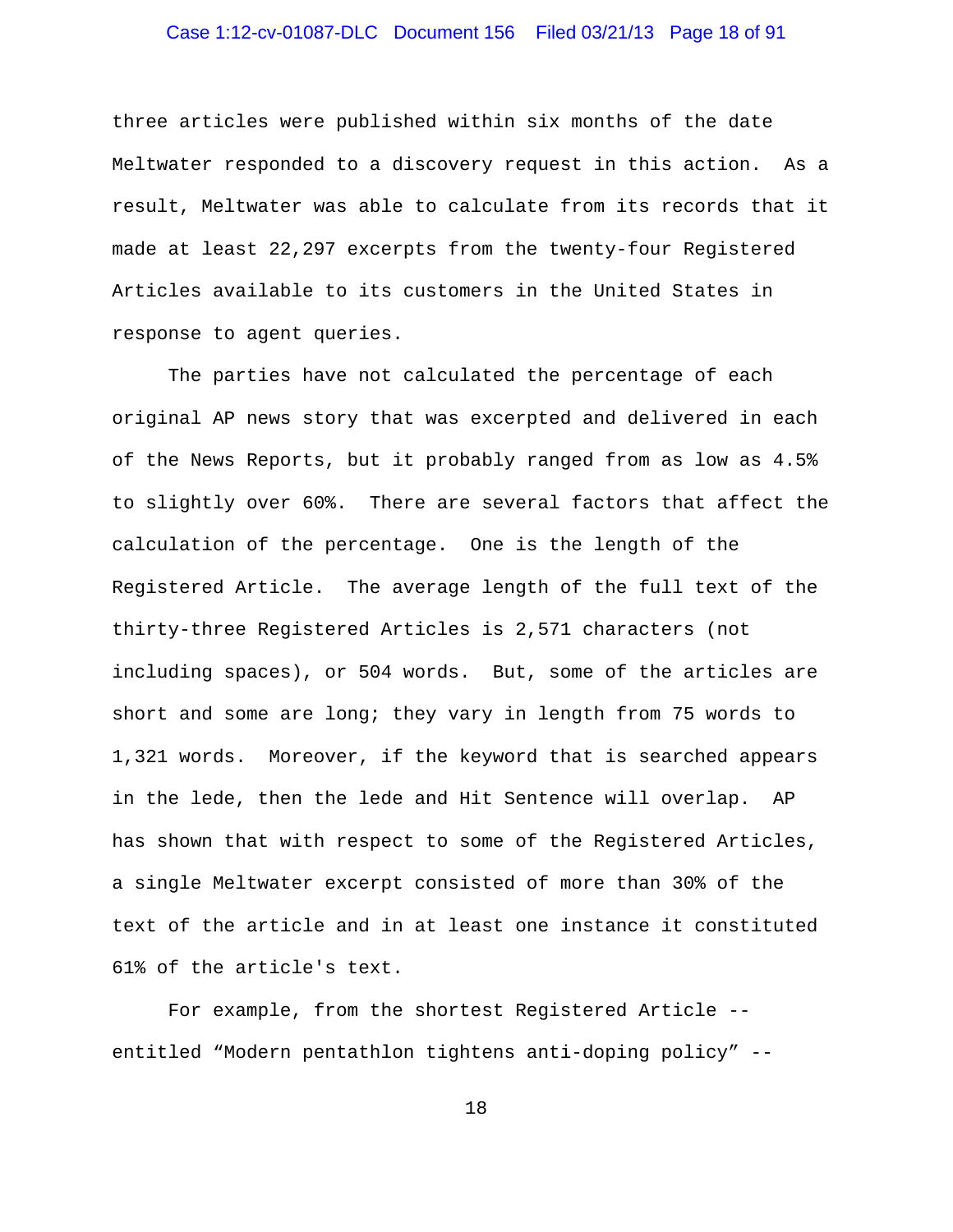Meltwater delivered the following excerpt:

MONACO (AP) -- Modern pentathlon has joined other sports in adopting a "no needles" policy as part of its anti-doping rules ahead of the 2012 London Olympics. . . . says athletes can receive injections only from a "certified medical professional" after an appropriate diagnosis and only if there is no alternative.

The full text of the Registered Article reads as follows:

MONACO (AP) -- Modern pentathlon has joined other sports in adopting a "no needles" policy as part of its anti-doping rules ahead of the 2012 London Olympics. Governing body UIPM says athletes can receive injections only from a "certified medical professional" after an appropriate diagnosis and only if there is no alternative. The UIPM says all injections must be reported to competition doctors. Governing bodies in cycling, gymnastics and rowing have also introduced "no needles" rules this year.

Some of Meltwater's customers have received multiple excerpts from the same AP article, apparently in a single News Report. In such instances, the percentage of the article that is provided to the Meltwater customer may increase since the Hit Sentence in the various excerpts can change.

Excerpts from the Registered Articles were also included in ten Newsletters created by Meltwater customers in the United States. There is no evidence, however, that any Meltwater subscriber used the Meltwater Newsletter feature to cut and paste a complete copy of any of the thirty-three Registered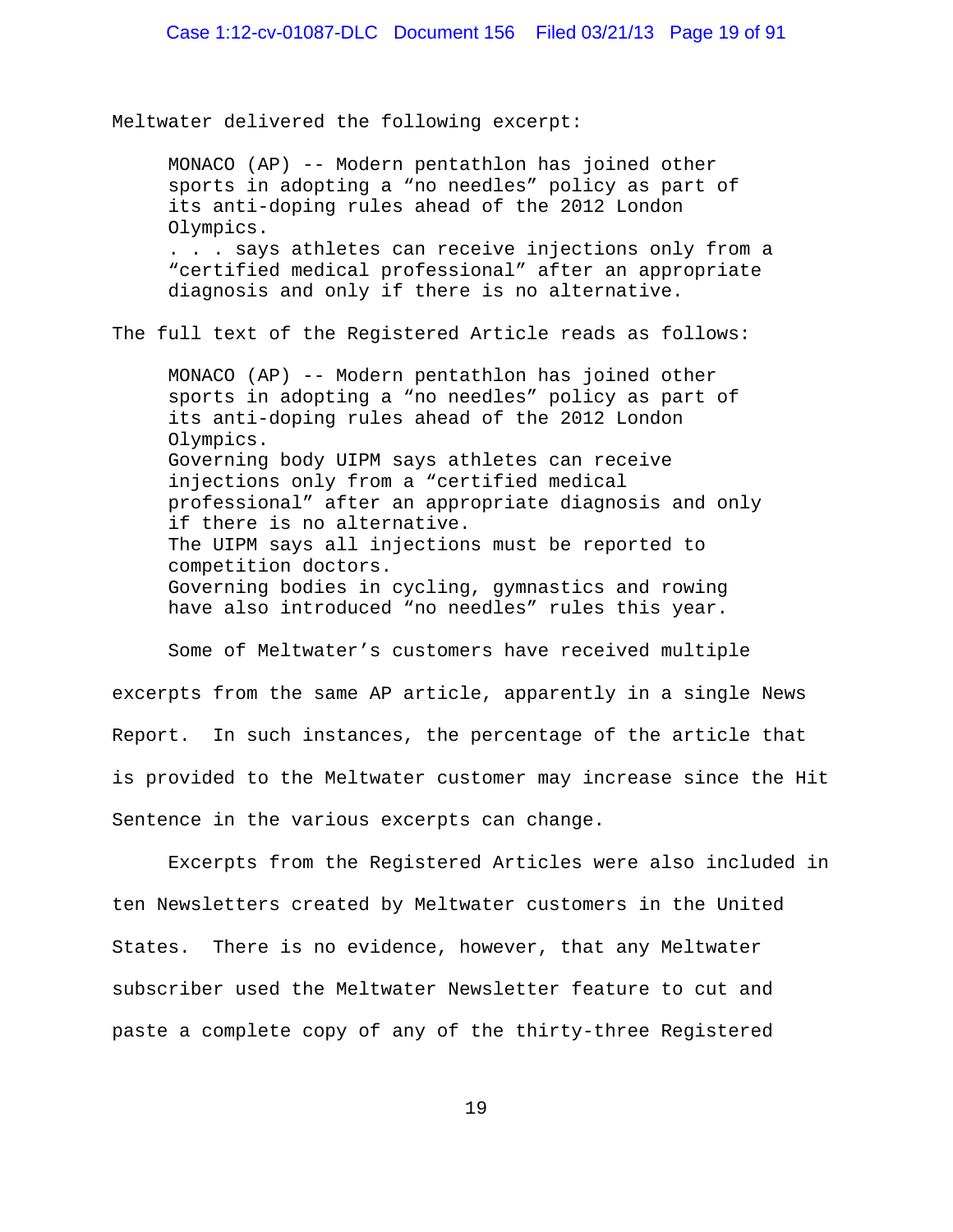Articles into its customized newsletter.

i<br>I

 $\mathbf{r}$ 

Finally, Meltwater subscribers only clicked on the hyperlinks for seven of the thirty-three Registered Articles. The average click-through rate for the thirty-three Registered Articles is roughly  $0.08\text{\textdegree}$ . Meltwater has not provided any information on any other measure of its click-through rates.<sup>[6](#page-19-1)</sup>

<span id="page-19-1"></span> $^6$  AP made repeated requests during the discovery period for additional data on Meltwater's click-through rates. Meltwater indicated that it was not surprised by a click-through rate of .05% and refused to provide additional data. It took the position that it would be burdensome to obtain more clickthrough rate data since it does not keep such data in the normal course of its business. Its Technical Manager of SaaS Operations opined that it might take twenty-four to thirty-six hours to run the necessary queries against its database and that it might also be prudent to copy the data first onto a separate set of servers so that the queries would not interfere with the performance of Meltwater's system.

<span id="page-19-0"></span><sup>5</sup> For twenty-six of the Registered Articles, Meltwater's investigation in response to AP's discovery requests uncovered no clicks. For these articles, regardless of the number of times a hyperlink was presented to a customer, the click-through rate is 0%. The click-through data for the remaining seven articles is as follows: (1)"AP Exclusive: Inside Romania's secret CIA prison" was provided to Meltwater subscribers 134 times, and the accompanying links were clicked on two occasions, resulting in a 1.5% click-through rate; (2) "When the most wonderful day of the year comes late": 3,081 links, 1 click, 0.03% click-through rate; (3) "Wikileaks suspect seen as hero, traitor": 1,668 links, 1 click, 0.06% click-through rate; (4) "Northeast Utilities, NStar close \$5B deal": 2,917 links, 1 click, 0.03% click-through rate; (5) "Apple lent weight to dividend comeback in 1Q": 1,552 links, 1 click, 0.06%; (6) "7 accused of \$375M Medicare, Medicaid fraud": 1,313 links, 12 clicks, 0.91% click-through rate; (7) "Things are looking up for state budgets": 2,361 links, 3 clicks, 0.13% click-through rate.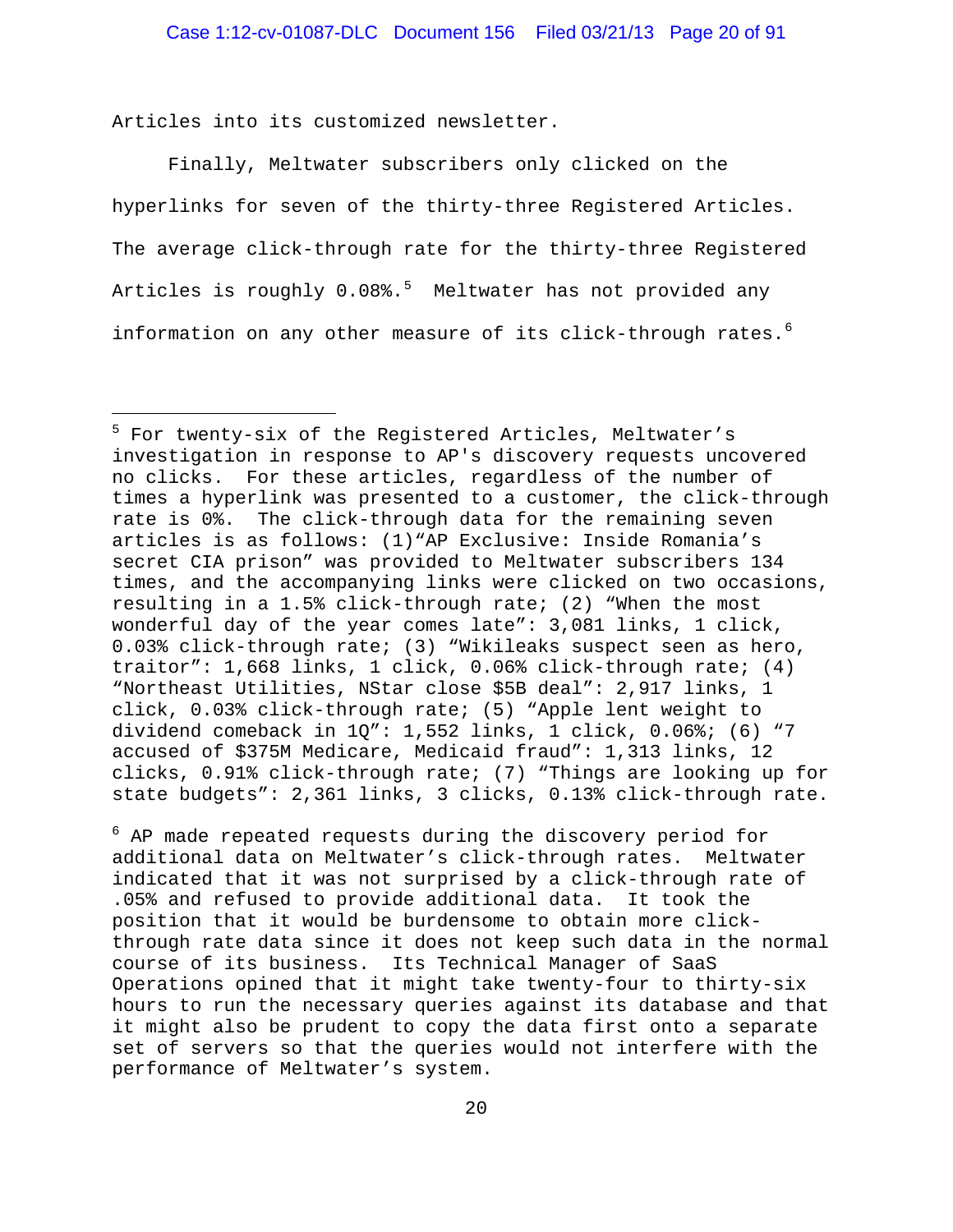#### PROCEDURAL HISTORY

On February 14, 2012, AP filed this action against Meltwater. AP's amended complaint asserts six causes of action with respect to the Registered Articles: (1) copyright infringement; (2) contributory copyright infringement; (3) vicarious copyright infringement; (4) declaratory judgment of copyright infringement; (5) "hot news" misappropriation under New York common law; and (6) removal or alteration of copyright management information. In response, Meltwater has raised four counterclaims: (1) declaratory judgment of non-infringement; (2) declaratory judgment of safe harbor from infringement claims based upon the Digital Millennium Copyright Act ("DMCA"); (3) libel per se; and (4) tortious interference with business relations.

At a pretrial conference held on April 20, 2012, the Court proposed that the parties conduct an initial phase of discovery focused on Meltwater's liability on AP's copyright claims based on the nineteen articles identified in its original complaint. The parties thereafter agreed on a schedule that would permit them to focus on the core discovery needed to allow early briefing of the central legal issues in this case. At a May 11 conference, the Court determined that AP should be permitted to take targeted discovery not only of Meltwater's alleged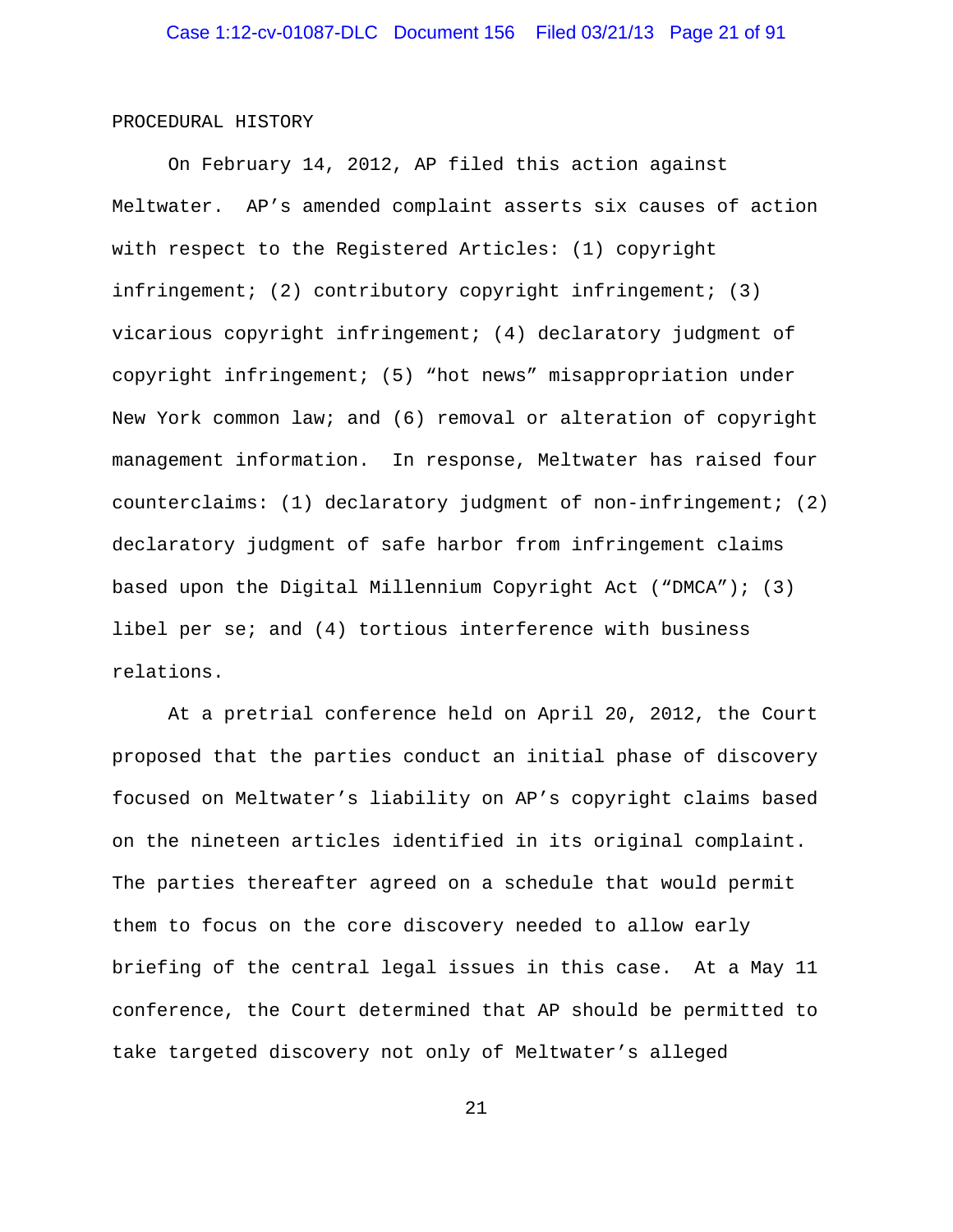### Case 1:12-cv-01087-DLC Document 156 Filed 03/21/13 Page 22 of 91

infringement with respect to the Registered Articles, but also broader discovery of Meltwater's general practices and procedures.

On July 13, AP filed an amended complaint in which it included fourteen additional articles -- bringing the total number of Registered Articles at issue to thirty-three. Discovery proceeded on all thirty-three articles and broader issues to permit the parties to litigate through summary judgment practice the copyright infringement claim and Meltwater's affirmative defenses to that claim.

Both sides filed the instant cross-motions for summary judgment on November 9.<sup>[7](#page-21-0)</sup> AP and Meltwater both move for summary judgment on Meltwater's fair use defense. AP has also moved for summary judgment on Meltwater's implied license defense. Each of Meltwater's affirmative defenses is implicated by this motion practice since Meltwater also contends that there are triable issues of fact on its affirmative defenses of implied license, equitable estoppel, laches, and copyright misuse that prevent

÷,

<span id="page-21-0"></span> $7$  Meltwater has also moved for judgment on the pleadings with respect to AP's claims of "hot news" misappropriation and removal or alteration of copyright management information. AP has in turn moved for judgment on the pleadings as to Meltwater's counterclaims for libel, tortious interference, and declaratory judgment of safe harbor under the Digital Millennium Copyright Act, 17 U.S.C. § 512(c). Those motions are not addressed in this Opinion.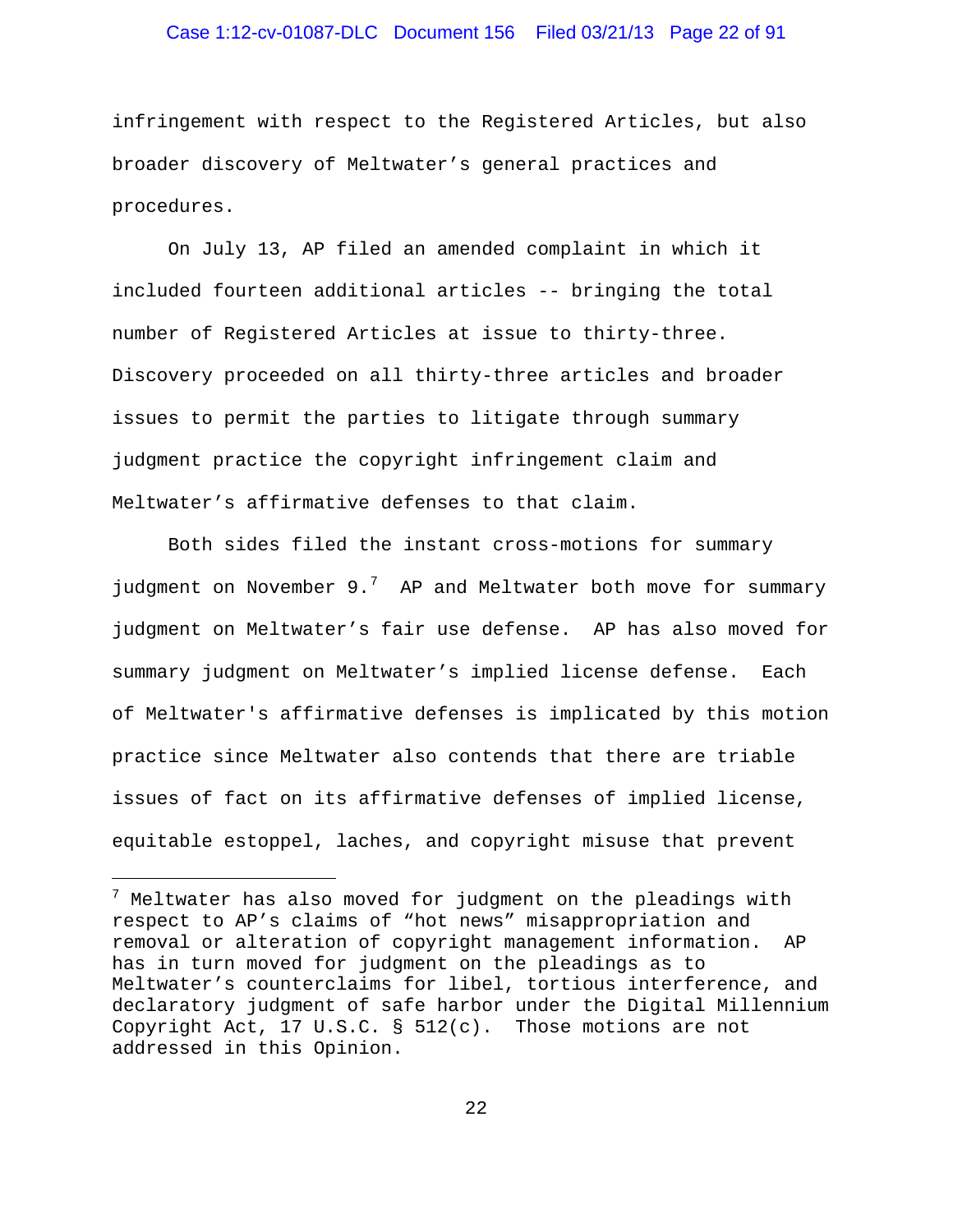# Case 1:12-cv-01087-DLC Document 156 Filed 03/21/13 Page 23 of 91

summary judgment from being entered for AP. Meltwater has also moved for summary judgment on AP's contributory and vicarious copyright infringement claims.

These motions were fully submitted on January 23, 2013. Redacted sets of these motion papers were publicly filed in December 2012 and January 2013. The defendants also filed on December 26, 2012 and January 24, 2013, two motions to strike certain declarations submitted by the plaintiff and the plaintiff's Fed.R.Civ.P. 56.1 Statement.

Three amici curiae briefs were accepted for filing. Computer & Communications Industry Association ("CCIA") represents that it is not filing in support of either AP or Meltwater. Electronic Frontier Foundation and Public Knowledge have filed in support of Meltwater; the New York Times Company, Advance Publications, Inc., Gannett Co., Inc., the McClatchy Company, the Newspaper Association of America, and BurrellesLuce have filed in support of AP ("New York Times, et al.").

#### DISCUSSION

The parties have cross-moved for summary judgment. Summary judgment may not be granted unless the submissions of the parties taken together "show that there is no genuine issue as to any material fact and that the moving party is entitled to a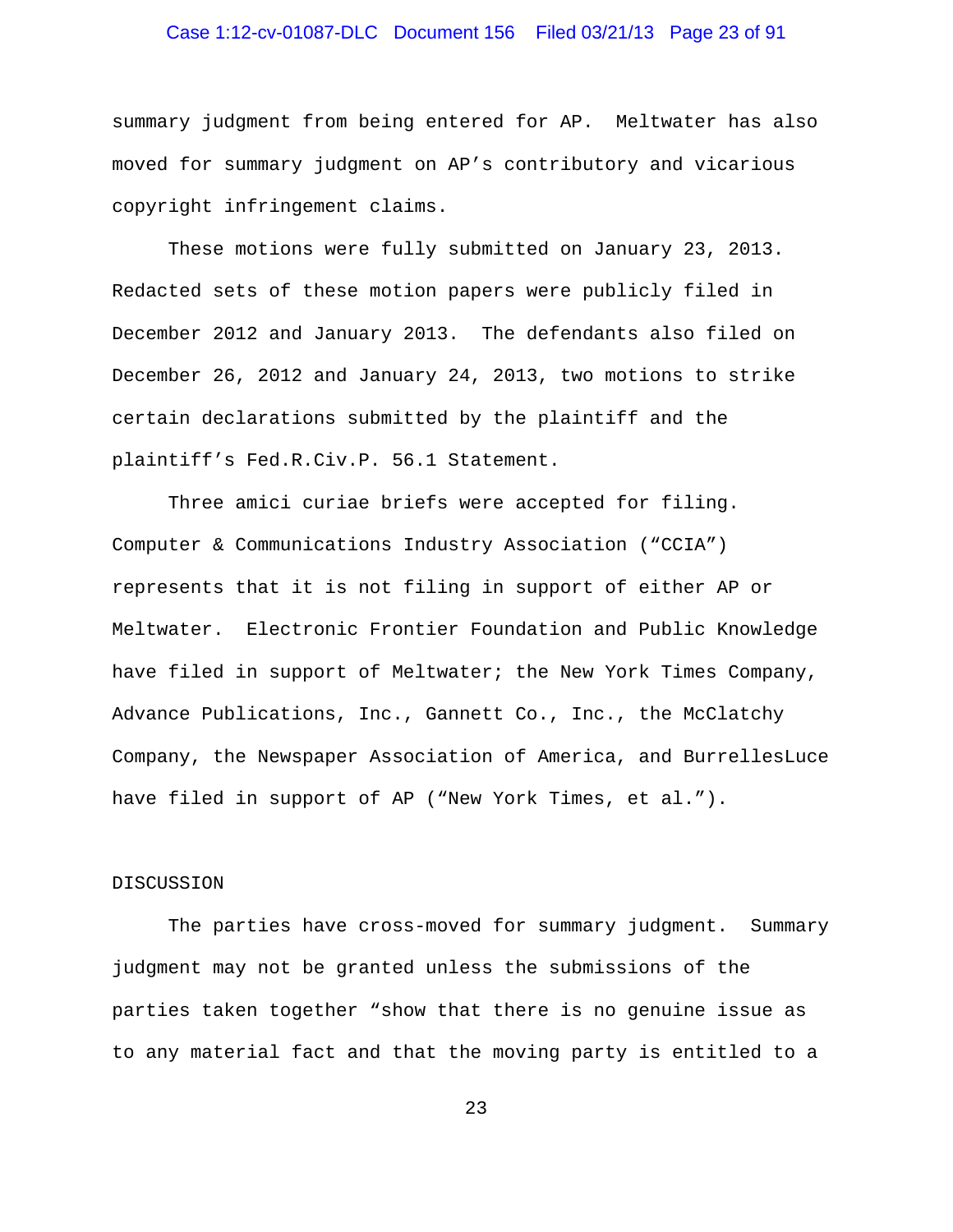# Case 1:12-cv-01087-DLC Document 156 Filed 03/21/13 Page 24 of 91

judgment as a matter of law." Rule 56(c), Fed. R. Civ. P. The moving party bears the burden of demonstrating the absence of a material factual question, and in making this determination the court must view all facts in the light most favorable to the nonmoving party. See Anderson v. Liberty Lobby, Inc., 477 U.S. 242, 247 (1986); Celotex Corp v. Catrett, 477 U.S. 317, 323 (1986); Azrielli v. Cohen Law Offices, 21 F.3d 512, 517 (2d Cir. 1994) ("[T]he court must resolve all ambiguities and draw all reasonable inferences in favor of the nonmoving party."). When the moving party has asserted facts showing that the nonmovant's claims cannot be sustained, the opposing party must "set forth specific facts showing that there is a genuine issue for trial," and cannot rest on the "mere allegations or denials" of his pleadings. Rule 56(e), Fed. R. Civ. P. See also Goenaga v. March of Dimes Birth Defects Found., 51 F.3d 14, 18 (2d Cir. 1995). In deciding whether to grant summary judgment, therefore, this Court must determine (1) whether a genuine factual dispute exists based on the evidence in the record, and (2) whether the fact in dispute is material based on the substantive law at issue.

In this case, the substantive law governing the parties' dispute is found in the law of copyright. The Copyright Act of 1976 invests a copyright holder with a bundle of exclusive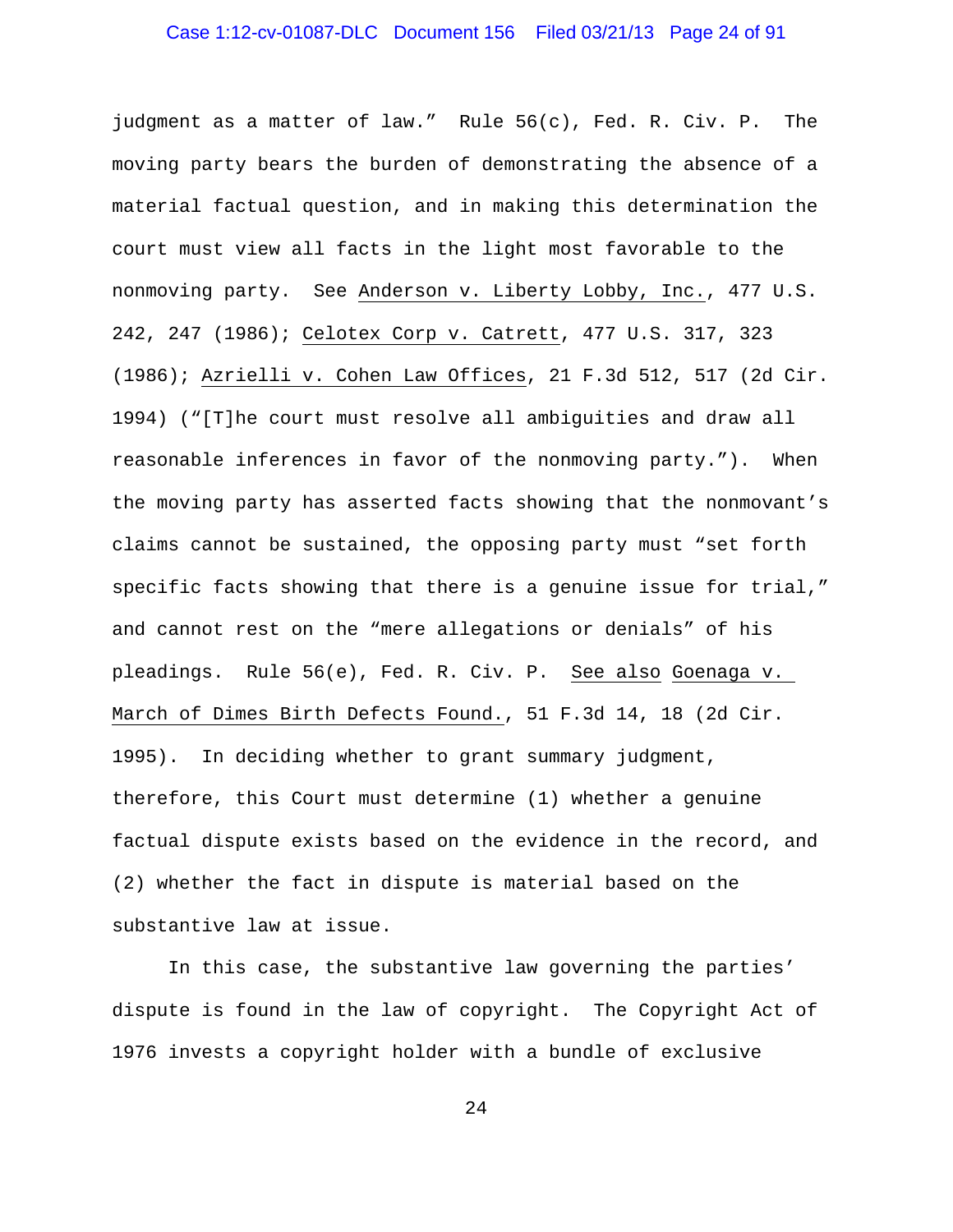### Case 1:12-cv-01087-DLC Document 156 Filed 03/21/13 Page 25 of 91

rights. 17 U.S.C. § 106 et seq. This bundle consists of the rights to "reproduce, perform publicly, display publicly, prepare derivative works of, and distribute copies of" the copyrighted work. Arista Records v. Doe 3, 604 F.3d 110, 117 (2d Cir. 2010); see also 17 U.S.C. § 106. "The principle purpose of the Copyright Act is to encourage the origination of creative works by attaching enforceable property rights to them." Matthew Bender & Co., Inc. v. West Pub. Co., 240 F.3d 116, 122 (2d Cir. 2001).

To prevail on a claim of copyright infringement, "two elements must be proven: (1) ownership of a valid copyright, and (2) copying constituent elements of the work that are original." Arista Records, 604 F.3d at 117 (citation omitted). A certificate of copyright registration is prima facie evidence of both valid ownership of copyright and originality. See Scholz Design, Inc. v. Sard Custom Homes, LLC, 691 F.3d 182, 186 (2d Cir. 2012); see also Boisson v. Banian, 273 F.3d 262, 268 (2d Cir. 2001). The copying of the constituent elements of the work that are original can be established through direct or indirect evidence. Boisson, 273 F.3d at 267.

The reporting of facts is not protectable under the Copyright Act since facts are "never original to an author." Nihon Keizai Shimbun, Inc. v. Comline Business Data, Inc., 166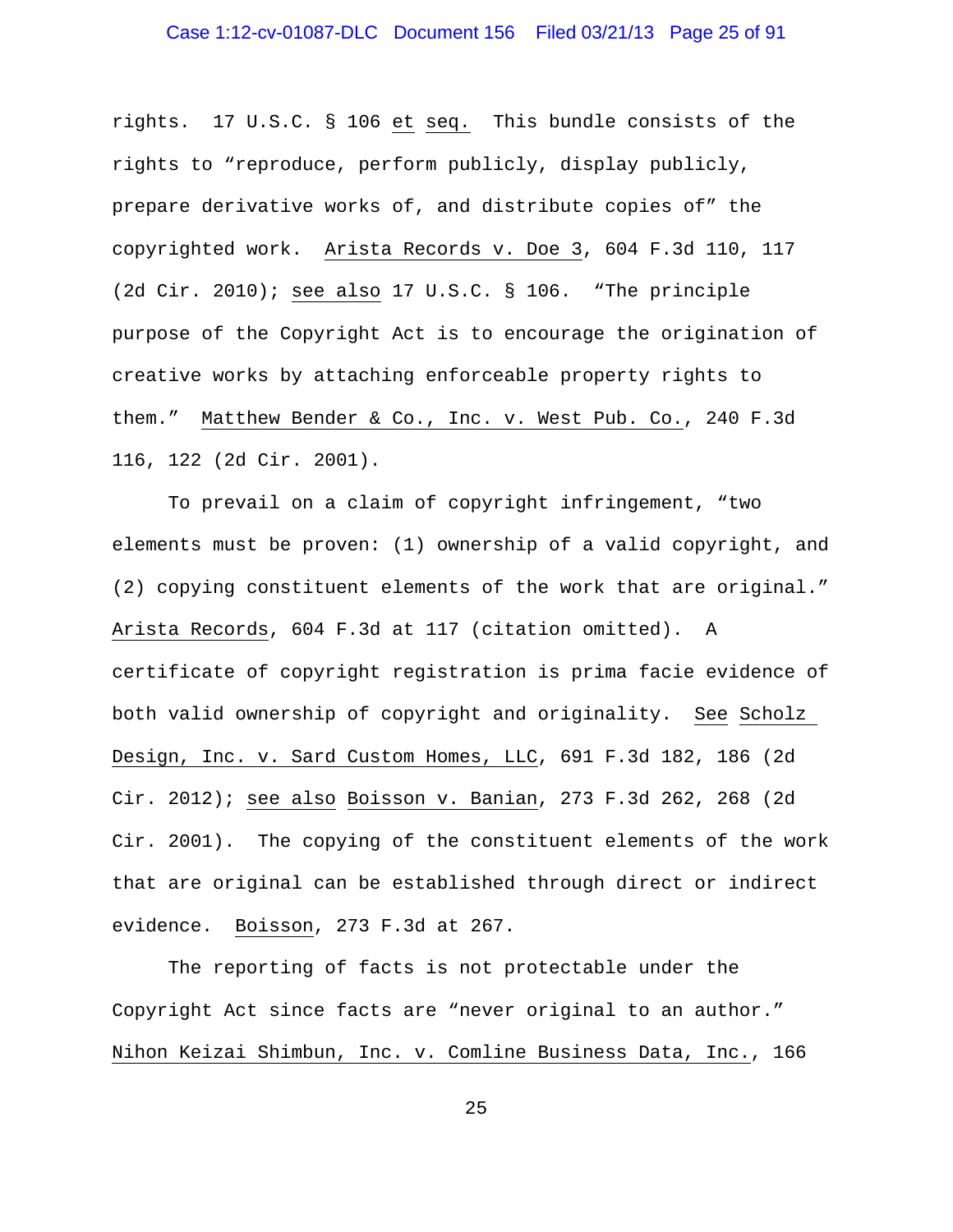### Case 1:12-cv-01087-DLC Document 156 Filed 03/21/13 Page 26 of 91

F.3d 65, 70 (2d Cir. 1999). But compilations of facts may be protected under the Act since the arrangement or presentation of facts "can display originality." Id. There is even more room for originality in descriptions of facts. Id. Thus, news articles may be entitled to protection under the Copyright Act to the extent they contain original expression. Id.

AP has carried its burden to show both its ownership of a valid copyright in the Registered Articles and Meltwater's copying of protected elements of those works. Meltwater does not contest this showing, but relies instead on five affirmative defenses. Its principal defense is that it made fair use of the Registered Articles. It also contends that there are triable issues of fact that require a trial as to four additional defenses: its possession of an implied license, estoppel, laches, and copyright misuse. Each of these defenses will be addressed in turn, but none of them prevents the issuance of summary judgment in AP's favor based on its copyright claim. I. Fair Use

Meltwater contends that its use of the Registered Articles is fair because Meltwater News functions as an Internet search engine, providing limited amounts of copyrighted material to its subscribers in response to their queries and thereby pointing its subscribers to a source of information online. It contends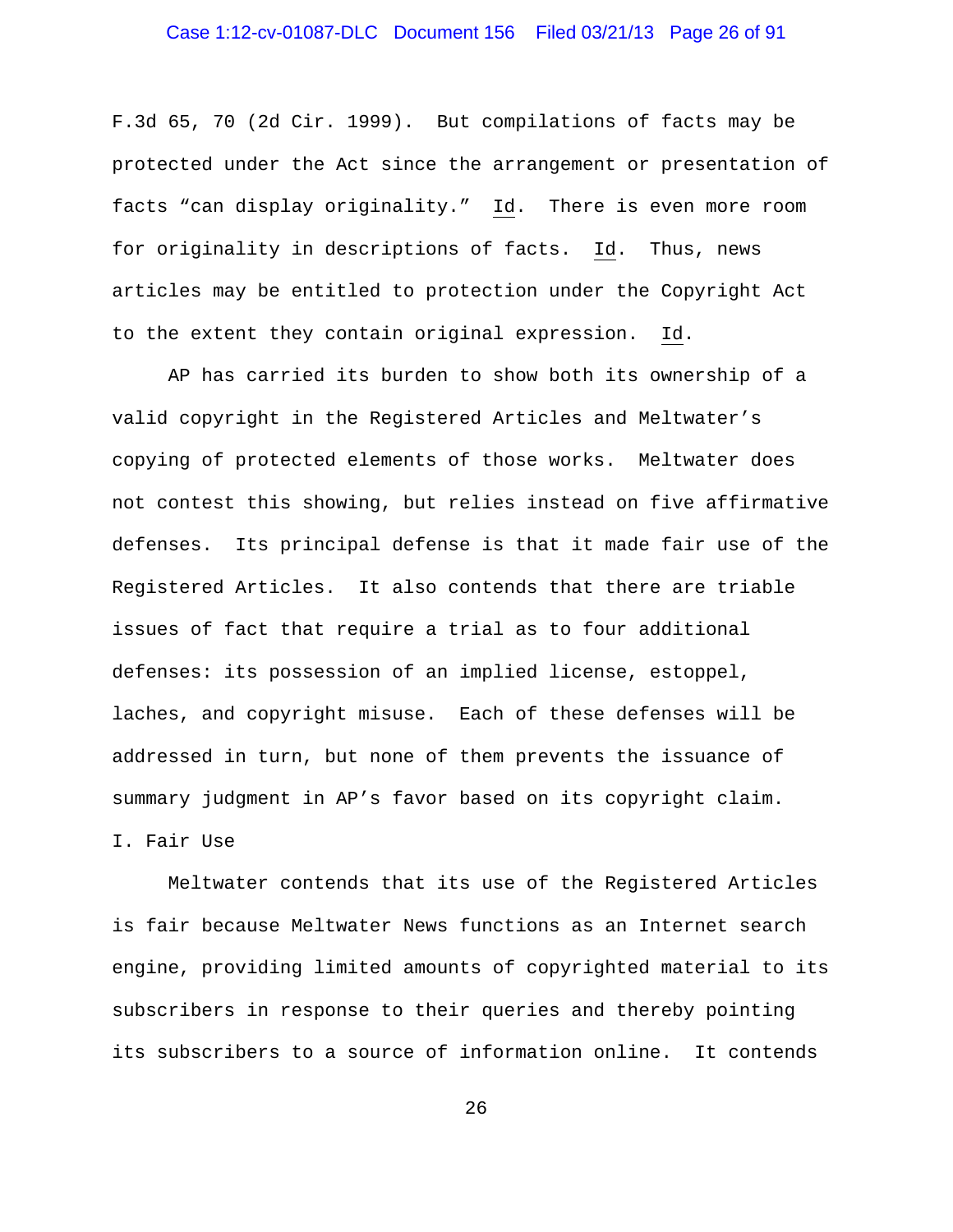### Case 1:12-cv-01087-DLC Document 156 Filed 03/21/13 Page 27 of 91

that this service is transformative of the original works. Based on undisputed evidence, Meltwater's fair use defense fails.

Notwithstanding the copyright protections guaranteed by Section 106 of the Copyright Act, the law of copyright recognizes the need for "breathing space." Campbell v. Acuff-Rose Music, 510 U.S. 569, 579 (1994); see also On Davis v. The Gap, Inc., 246 F.3d 152, 174 (2d Cir. 2001). Thus, even where a plaintiff has established a prima facie case of copyright infringement, liability is excused where the defendant demonstrates that he made "fair use" of the plaintiff's copyrighted work. Because fair use is an affirmative defense, the burden of proof rests with party relying on the defense. Infinity Broadcast Corp. v. Kirkwood, 150 F.3d 104, 107 (2d Cir. 1998). The availability of a fair use defense permits courts to avoid the "rigid application of the copyright statute" when "it would stifle the very creativity which the law is designed the foster." Campbell, 510 U.S. at 577.

The fair use doctrine, although of common law origin, has been codified at 17 U.S.C. § 107. This section provides that

[n]otwithstanding the provisions of sections 106 and 106A, the fair use of a copyrighted work . . . for purposes such as criticism, comment, news reporting, teaching . . . scholarship, or research, is not an infringement of copyright.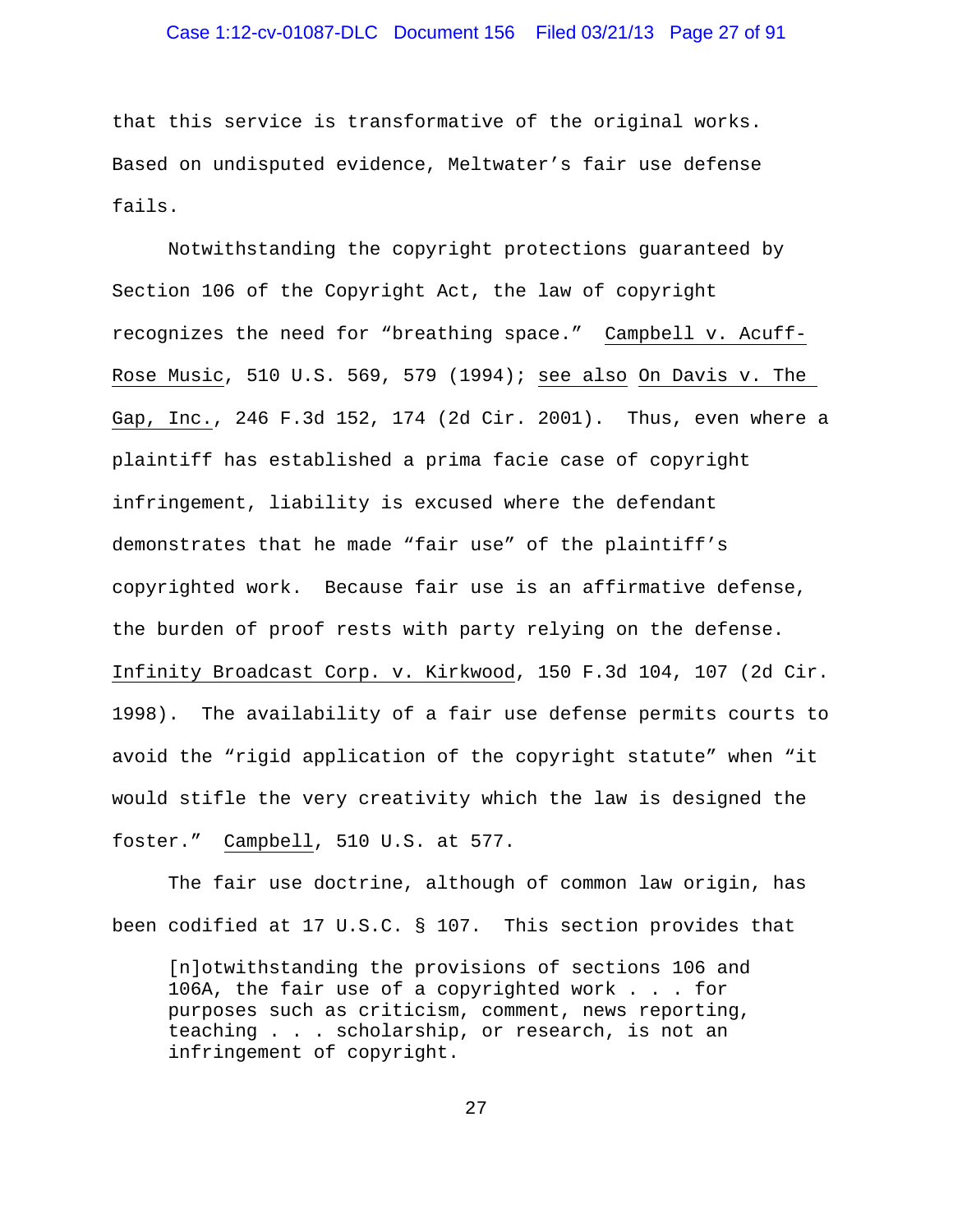### Case 1:12-cv-01087-DLC Document 156 Filed 03/21/13 Page 28 of 91

17 U.S.C. § 107. The applicability of the fair use defense is a mixed question of law and fact. Bill Graham Archives v. Dorling Kindersley, Ltd., 448 F.3d 605, 608 (2d Cir. 2006). The issue of fair use may be resolved on summary judgment where the court determines that there is no genuine dispute of material facts.

Id.

In determining whether a defendant has made fair use of the plaintiff's copyrighted work, the court is guided by four nonexclusive statutory factors:

(1) the purpose and character of the use, including whether such use is of a commercial nature or is for nonprofit educational purposes; (2) the nature of the copyrighted work; (3) the amount and substantiality of the portion used in relation to the copyrighted work as a whole; and (4) the effect of the use upon the potential market for or value of the copyrighted work.

17 U.S.C. § 107. No single factor is determinative. "All are to be explored, and the results weighed together, in light of the purpose of copyright." Campbell, 510 U.S. at 578. At bottom, "[t]he ultimate test of fair use is whether the copyright law's goal of promoting the Progress of Science and useful Arts would be better served by allowing the use than by preventing it." Bill Graham Archives, 448 F.3d at 608 (citation omitted).

When these four factors are examined in light of the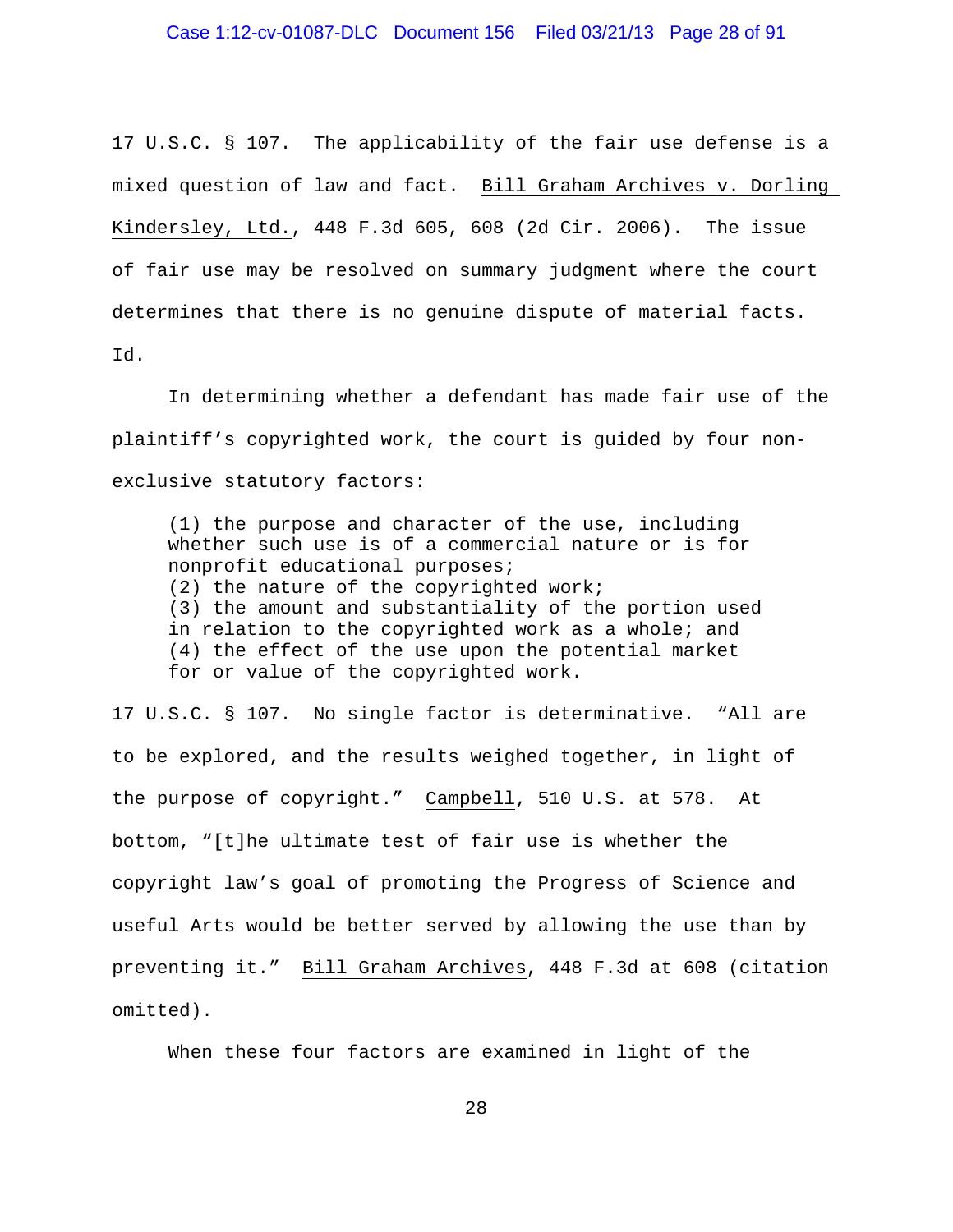### Case 1:12-cv-01087-DLC Document 156 Filed 03/21/13 Page 29 of 91

purpose of the copyright law, AP has shown through undisputed evidence that Meltwater's copying is not protected by the fair use doctrine. Each of these four factors will be examined in turn.

A. Purpose and Character of the Use

The first factor of the fair use analysis poses a deceptively simple question. It asks

whether the new work merely supersedes the objects of the original creation, or instead adds something new, with a further purpose or different character, altering the first with new expression, meaning or message; it asks, in other words, whether and to what extent the new work is transformative.

Campbell, 510 U.S. at 579 (citation omitted). A decision on whether a work is transformative need not be an all-or-nothing assessment. Nihon, 166 F.3d at 72. The inquiry asks not merely whether the new work is transformative, but also the extent to which it transforms the copyrighted work. "[T]he more transformative the new work, the less will be the significance of other factors, like commercialism, that may weigh against a finding of fair use." Campbell, 510 U.S. at 579. The inquiry into the transformative nature of the work is "guided by" the preamble to § 107, which directs attention to whether the use of copyrighted material is for the several listed purposes, among them news reporting and research. Id. at 578. But, the list of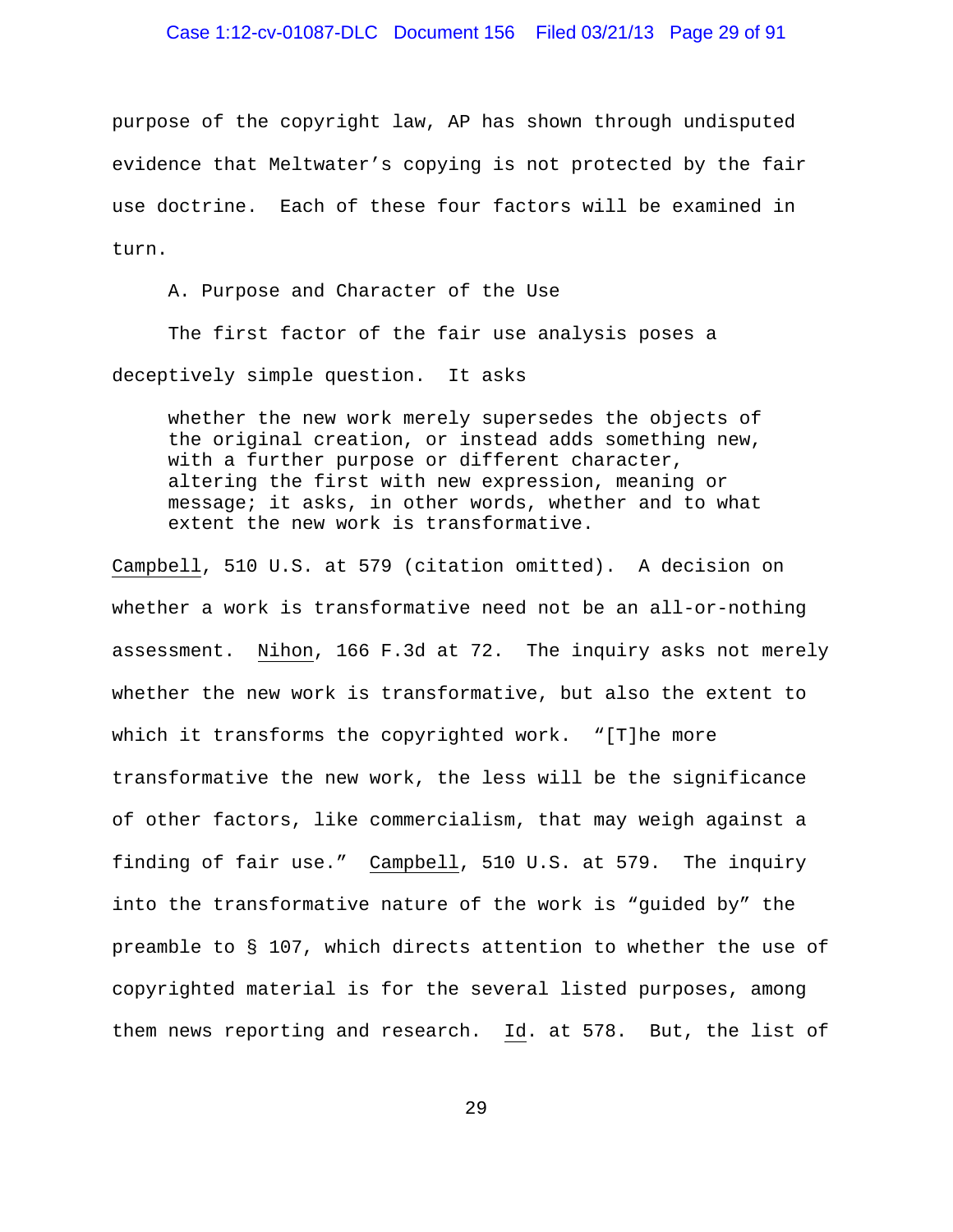# Case 1:12-cv-01087-DLC Document 156 Filed 03/21/13 Page 30 of 91

fair uses included in the preamble of section 107 is only "illustrative." Infinity Broadcast Corp., 150 F.3d at 107 (citation omitted). Nonetheless, "the illustrative nature of the categories should not be ignored." Id.

Of course, not all alterations of a copyrighted work are "transformative." A "use of copyrighted material that merely repackages or republishes the original is unlikely to be deemed a fair use" and a "change of format, though useful" is not transformative. Infinity Broadcast Corp., 150 F.3d at 108 & n.2 (citation omitted). On the other hand, if copyrightable expression in the original work is used as "raw material, transformed in the creation of new information, new aesthetics, new insights and understandings -- this is the very type of activity that the fair use doctrine intends to protect for the enrichment of society." Pierre N. Leval, Toward a Fair Use Standard, 103 Harv. L. Rev. 1105, 1111 (1990); see also Castle Rock Entm't, Inc. v. Carol Publ'g Group, Inc., 150 F.3d 132, 142 (2d Cir. 1998). In considering whether the second work has transformed the original, it is appropriate to consider the percentage of the allegedly infringing work that is made up of the copyrighted work since this offers some indication of whether the defendant's use of the "original materials has been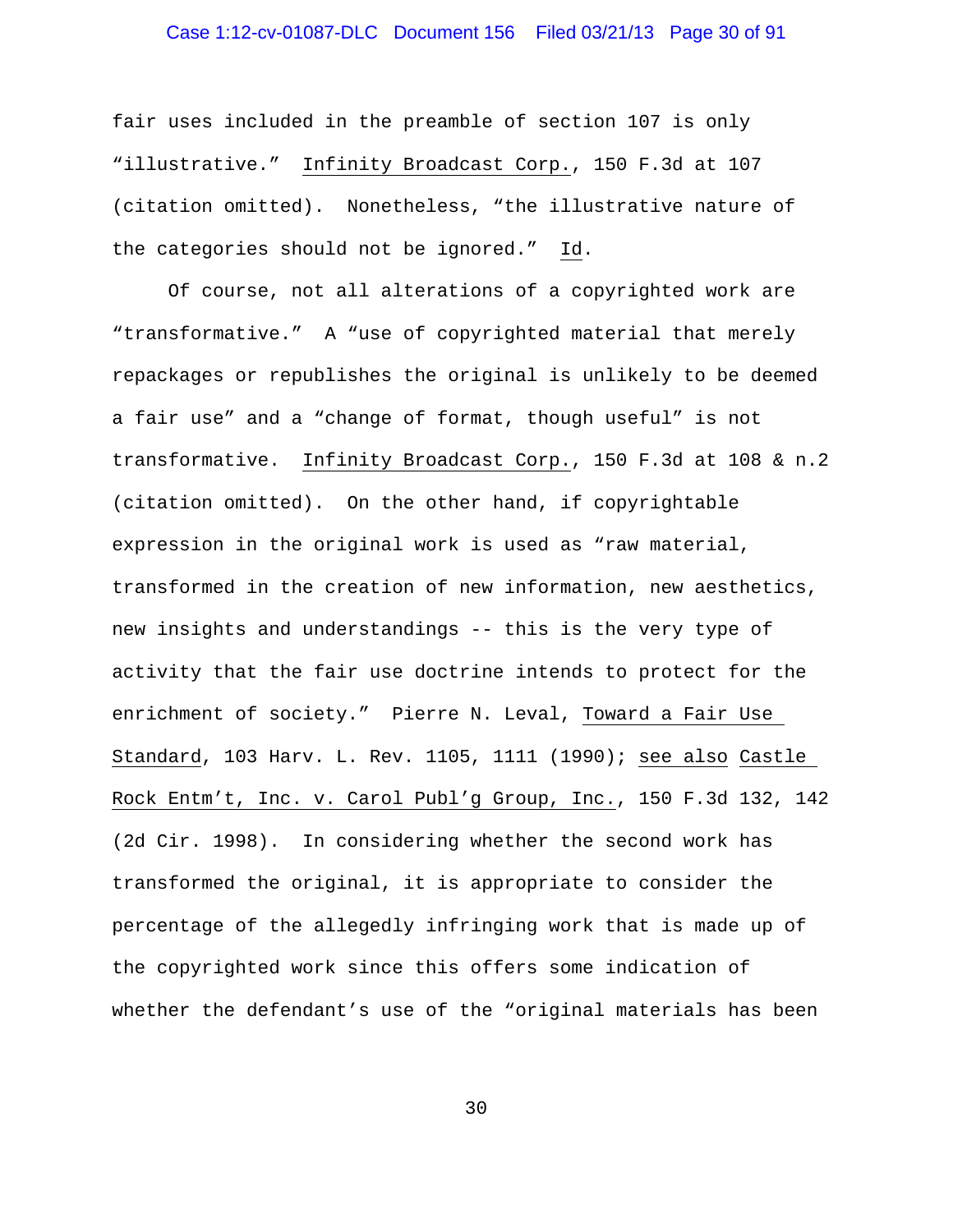### Case 1:12-cv-01087-DLC Document 156 Filed 03/21/13 Page 31 of 91

sufficiently transformative."<sup>[8](#page-30-0)</sup> Bill Graham Archives, 448 F.3d at 611.

Another aspect of the first fair use factor is the extent to which the new work has a commercial or non-profit educational purpose. The commerciality of the use must be considered with care. After all, not-for-profit enterprises may infringe copyrights, and conversely, if

commerciality carried presumptive force against a finding of fairness, the presumption would swallow nearly all of the illustrative uses listed in the preamble paragraph of § 107, including news reporting, comment, criticism, teaching, scholarship, and research, since these activities are generally conducted for profit in this country.

Campbell, 510 U.S. at 584 (citation omitted). The fact that a given use is profit-driven is not the focus of the commerciality inquiry. Instead, the "crux of the profit/nonprofit distinction is . . . whether the user stands to profit from the exploitation of the copyrighted material without paying the customary price." Harper & Row Publishers, Inc. v. Nation Enterp., 471 U.S. 539, 562 (1985). Thus, the fair use doctrine "distinguishes between a true scholar and a chisler who infringes a work for personal gain." Id. at 563 (citation omitted).

÷,

<span id="page-30-0"></span> $8$  Where the copyrighted work constitutes a greater percentage of the secondary work, the latter work is more likely to be nontransformative. This inquiry is distinct from the analysis in the third factor, part of which considers what portion or percentage of the copyrighted work was used in the second work.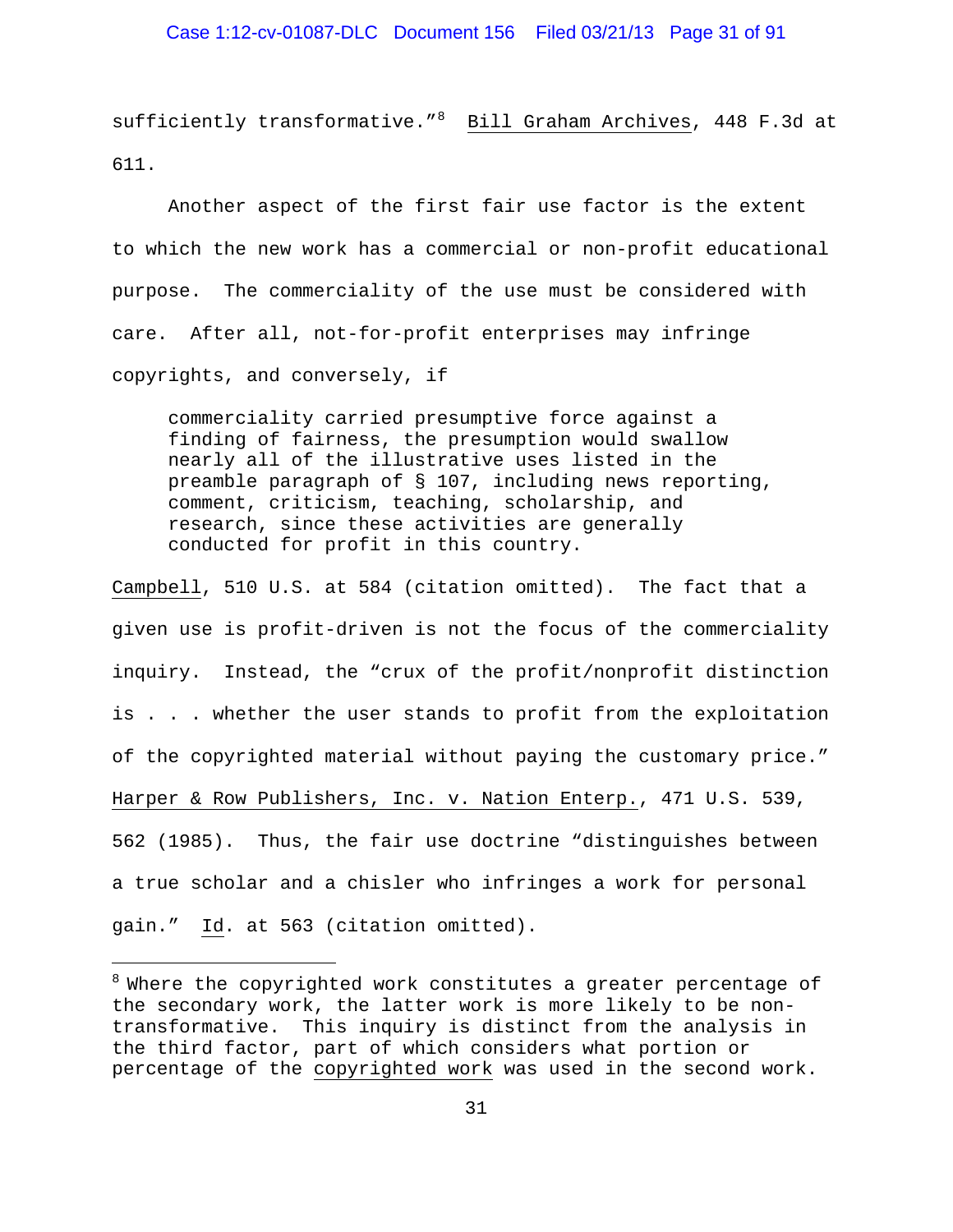A determination of whether a use "exploits" a copyrighted work calls for a careful exploration of the link between the defendant's precise use of the copyrightable elements of the plaintiff's work and the defendant's financial gain. Where a defendant did not gain "direct or immediate commercial advantage" from the copying, its status as a for-profit enterprise is less relevant. Am. Geophysical Union v. Texaco, Inc., 60 F.3d 913, 921 (2d Cir. 1994). Conversely, "when the copier directly and exclusively acquires conspicuous financial rewards from its use of the copyrighted material" a finding of fair use is less likely. Blanch v. Koons, 467 F.3d 244, 253 (2d Cir. 2006). Of course, a use that generates value for the "broader public interest" weighs in favor of fair use. Id.

In analyzing the purpose of the use, a court may consider as well other aspects of a defendant's purpose. For instance, was the copying intended to supplant the copyright holder's "commercially valuable right of first publication." Harper & Row, 471 U.S. at 562. As the term itself suggests, "[f]air use presupposes good faith and fair dealing." Id. (citation omitted).

Neither the purpose nor use of the Meltwater News Reports, nor its excerpts from the Registered Articles in the News Reports, is transformative. Meltwater uses its computer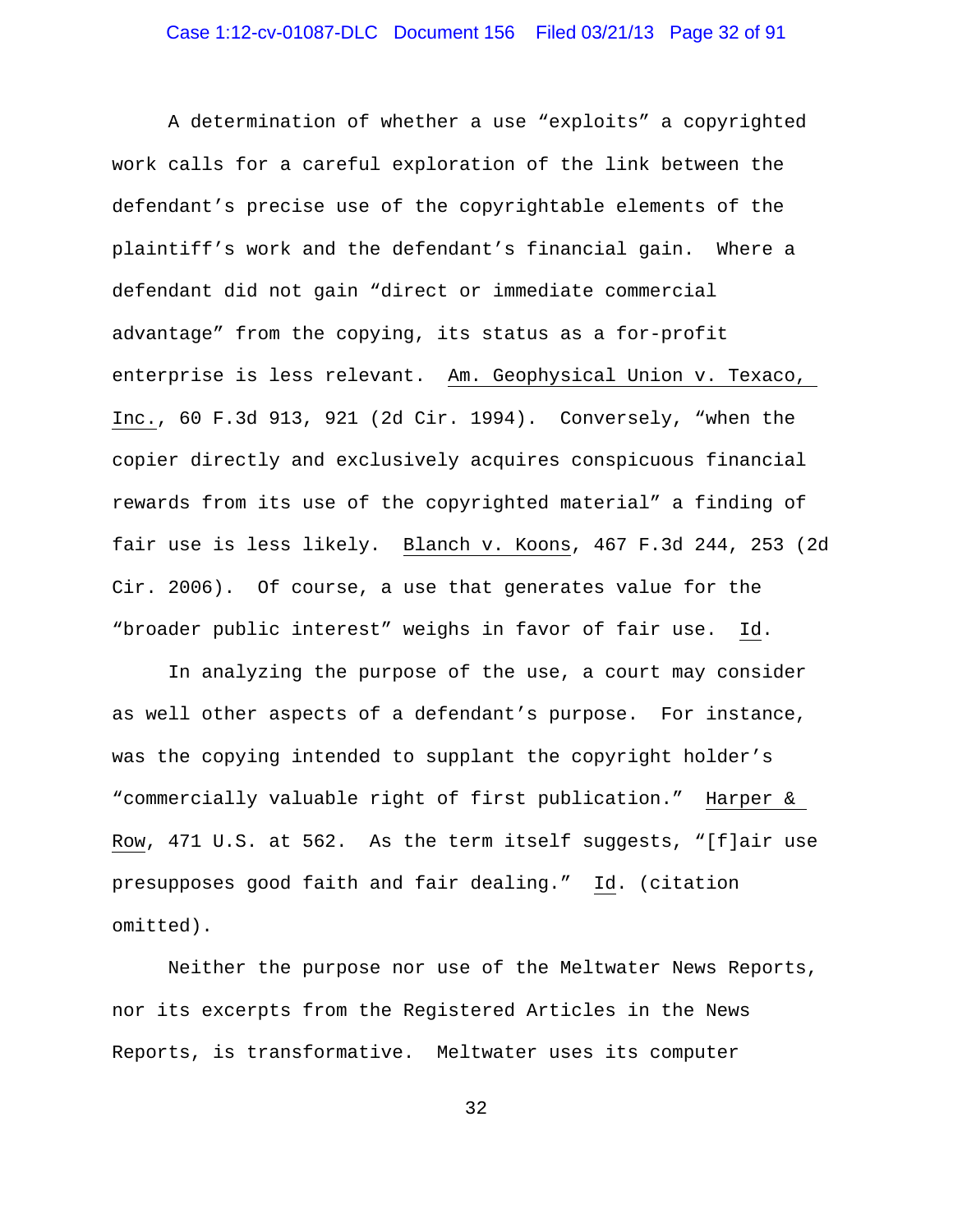# Case 1:12-cv-01087-DLC Document 156 Filed 03/21/13 Page 33 of 91

programs to automatically capture and republish designated segments of text from news articles, without adding any commentary or insight in its News Reports. Meltwater copies AP content in order to make money directly from the undiluted use of the copyrighted material; this is the central feature of its business model and not an incidental consequence of the use to which it puts the copyrighted material. Thus, it is not surprising that Meltwater's own marketing materials convey an intent to serve as a substitute for AP's news service. Meltwater describes its Meltwater News products as "News at a glance" and "News brought to you." They trumpet that "Meltwater News continuously tracks news sources, updating its database continuously throughout the day so searches return fresh, relevant content," and advertise that "your news is delivered in easy to read morning and/or afternoon reports."

Nor is Meltwater's taking of copyrighted material more defensible because its business relates to news reporting and research –- two of the purposes of the fair use doctrine captured in the statute's preamble. The news reporting and research upon which Meltwater relies was not done by Meltwater but by AP; the copyrighted material that Meltwater has taken is the news reporting and research that AP labored to create.

For this same reason, the examination of the public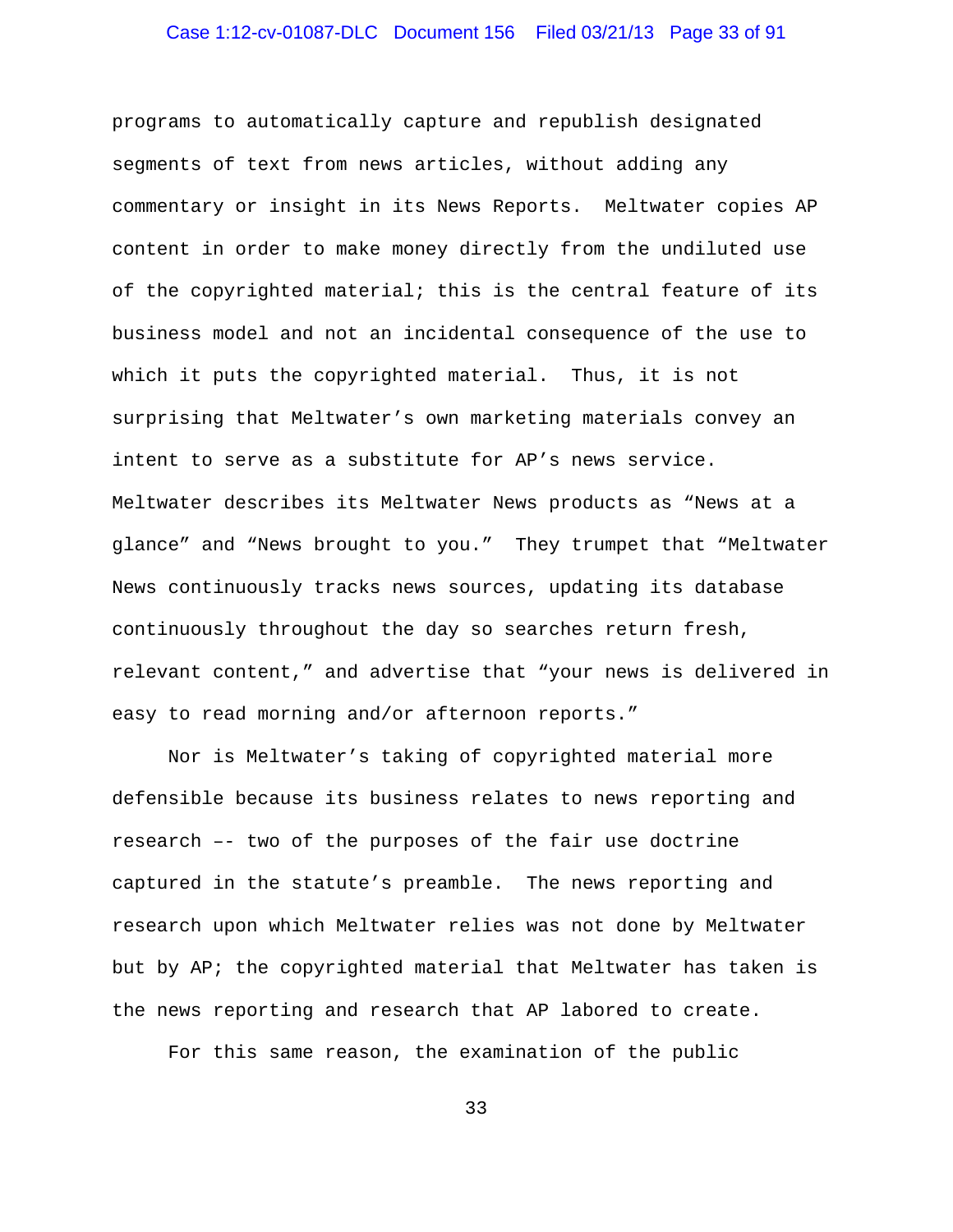# Case 1:12-cv-01087-DLC Document 156 Filed 03/21/13 Page 34 of 91

interest weighs against Meltwater. Paraphrasing James Madison, the world is indebted to the press for triumphs which have been gained by reason and humanity over error and oppression. Investigating and writing about newsworthy events occurring around the globe is an expensive undertaking and enforcement of the copyright laws permits AP to earn the revenue that underwrites that work. Permitting Meltwater to take the fruit of AP's labor for its own profit, without compensating AP, injures AP's ability to perform this essential function of democracy.

While commercial Internet news clipping services like Meltwater perform an important function for their clients, the public interest in the existence of such commercial enterprise does not outweigh the strong public interest in the enforcement of the copyright laws or justify allowing Meltwater to free ride on the costly news gathering and coverage work performed by other organizations. Moreover, permitting Meltwater to avoid paying licensing fees gives it an unwarranted advantage over its competitors who do pay licensing fees. $^9$  $^9$ 

As will be further explored below, Meltwater characterizes itself as an Internet search engine and emphasizes the importance of search engines to the operation of the Internet.

÷,

<span id="page-33-0"></span> $9$  Meltwater has entered into very few licenses to obtain content.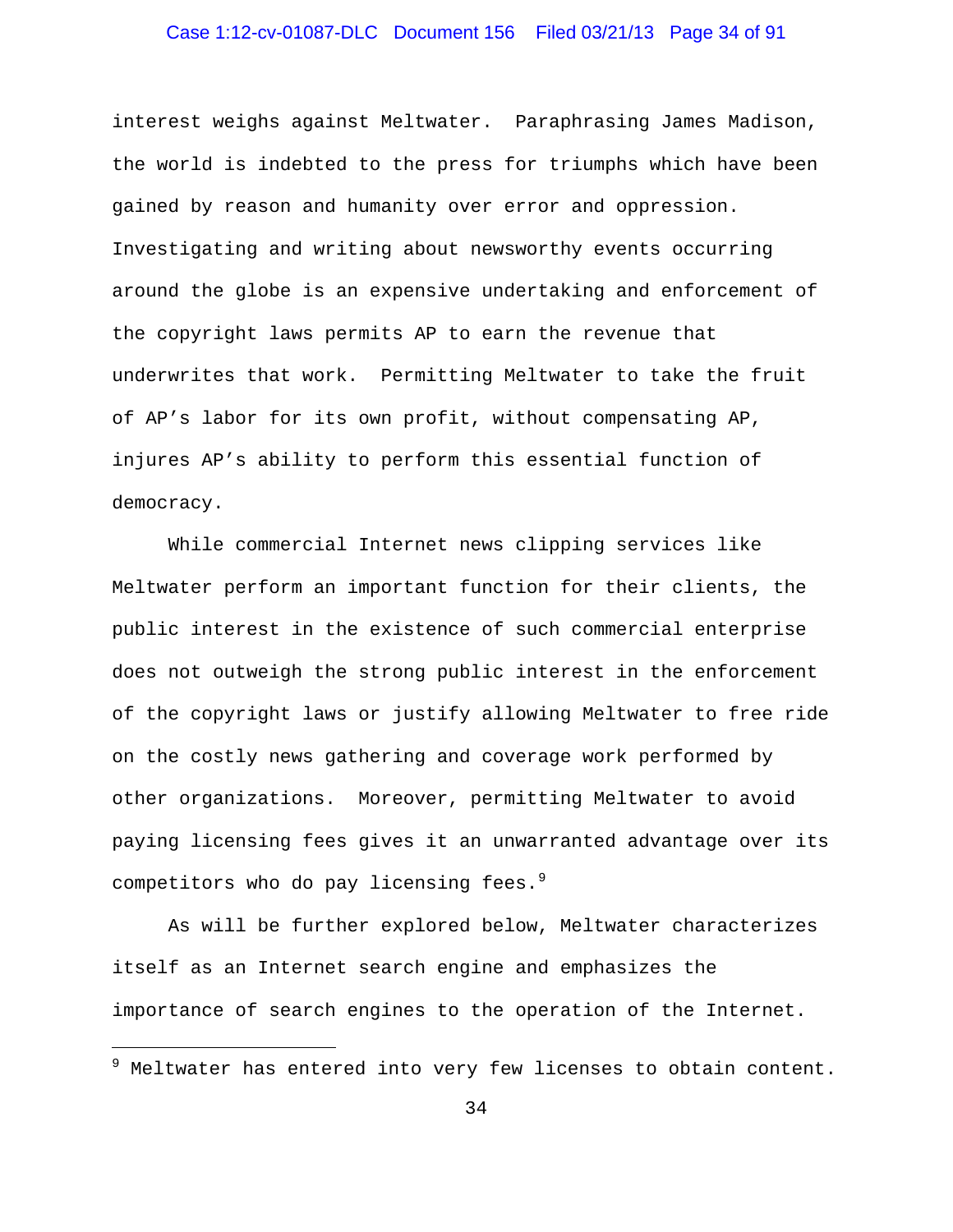# Case 1:12-cv-01087-DLC Document 156 Filed 03/21/13 Page 35 of 91

Together, search engines and the Internet have delivered the world's knowledge to the fingertips of multitudes across the globe. There is a strong public interest in preserving this democratic, instantaneous, and efficient access to information. But, there is no necessary tension between these two important public goods: news reporting and search engines. Quite to the contrary, these interests are complementary. The Internet would be far poorer if it were bereft of the reporting done by news organizations and both are enhanced by the accessibility the Internet provides to news gathered and delivered by news organizations. Neither Meltwater nor its amici have shown that a finding that Meltwater's activities do not amount to fair use threatens Internet search engines in any way. For all of these reasons, the first factor in the fair use analysis decidedly favors AP.

Meltwater's argument that its use of the Registered Articles is transformative is premised on a single contention. It characterizes Meltwater News as a search engine that directs users to a source of information online and whose search results provide insight into "where, when, how often, and in what context" certain words or phrases appear on the Internet. Meltwater defines a search engine as a system that by design and operation improves access to information that is available on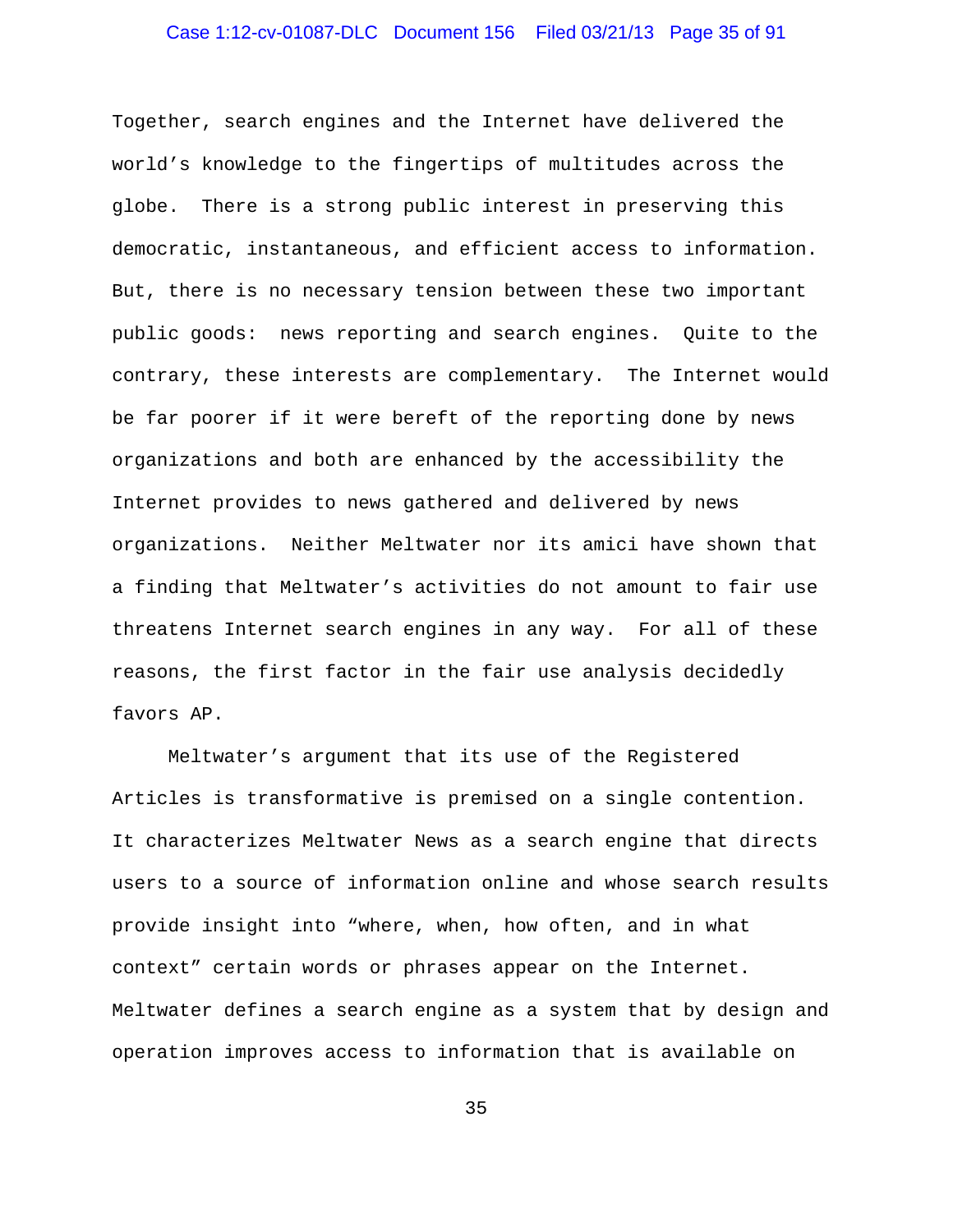### Case 1:12-cv-01087-DLC Document 156 Filed 03/21/13 Page 36 of 91

the Internet. According to Meltwater, the design and function of a search engine should decrease the likelihood that users would put the material displayed by the search engine to the same use as the original works.

But, as can be gleaned from the discussion of Meltwater's operations in earlier sections of this Opinion, Meltwater's own description of Internet search engines does not correspond to how Meltwater News itself functions.<sup>[10](#page-35-0)</sup> Meltwater News is an expensive subscription service that markets itself as a news clipping service, not as a publicly available tool to improve access to content across the Internet. And, as further confirmation that Meltwater News is neither designed nor operated to improve access to the complete, linked news story, Meltwater has chosen not to offer evidence that Meltwater News customers actually use its service to improve their access to the underlying news stories that are excerpted in its news feed.<sup>[11](#page-35-1)</sup>

÷,

<span id="page-35-0"></span> $10$  Relying on the publicly available filings in this case, the CCIA pointedly does not take a position on the ultimate question of whether Meltwater's copying of expressive content created by AP is a fair use. It simply asks the Court to take into account the effect that any ruling may have on the operation of "legitimate" online services. That the Court has done.

<span id="page-35-1"></span> $11$  While Meltwater asserts that its U.S. subscribers clickedthrough to the underlying story millions of times during just the first six months of 2012, it has not placed that figure in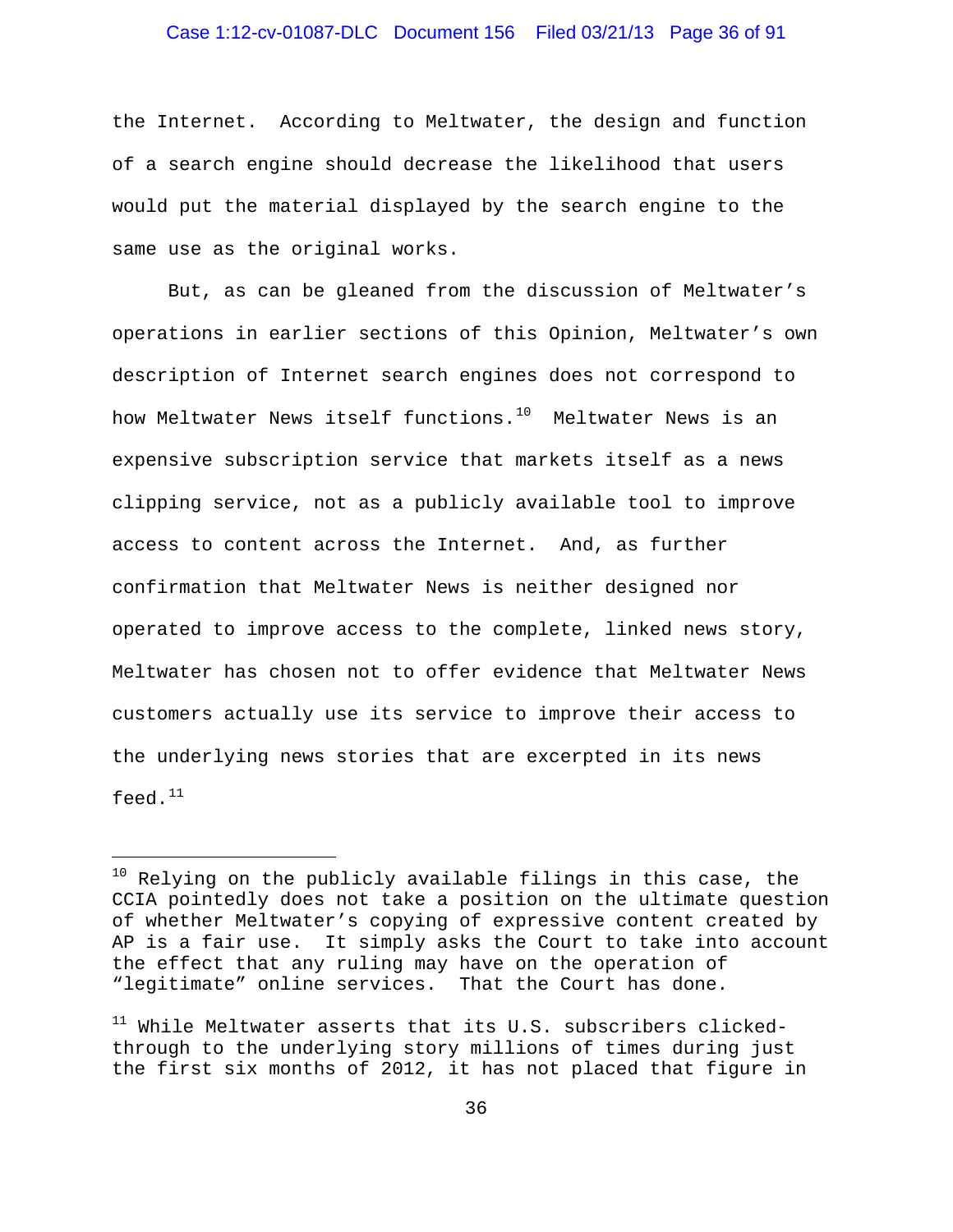### Case 1:12-cv-01087-DLC Document 156 Filed 03/21/13 Page 37 of 91

As far as the thirty-three Registered Articles are concerned, customers rarely clicked-through to the underlying AP article. It occurred just 0.08% of the time. In her deposition, a Meltwater executive testified that a click-through rate of 0.05% would be consistent with her expectations. The click-through rate for the thirty-three Registered Articles is also consistent with a UK tribunal's finding that Meltwater's services produced a click-through rate of 0.5% for certain UK news sources. $^{12}$  Meltwater has not offered any evidence that this seemingly small click-through rate is equivalent to that experienced by any of the Internet search engines to which it compares itself.<sup>[13](#page-36-1)</sup> While it might be more telling to learn what the click-through rate is for any single Meltwater News Report, rather than for a single article excerpted in a News Report,

context by disclosing the rate of click-throughs that this number represents. Moreover, it rebuffed AP's repeated requests for data on click-through rates and as a result cannot fairly rely on this raw number.

÷,

<span id="page-36-1"></span><span id="page-36-0"></span> $12$  In litigation in Great Britain, the click-through rate was calculated during litigation over licensing fees to be paid for services rendered by media monitoring companies. During the litigation, a Meltwater affiliate agreed to pay a web database license and lost its argument that it was unnecessary to have a license as well for end users of its service. 13 Amici Curiae New York Times, et al., has referred to an article summarizing a 2010 report that found the click-though rate for Google News was 56%, a rate that the author of the article believed was probably an understatement. See http://techcrunch.com/2010/01/19/outsell-google-news/.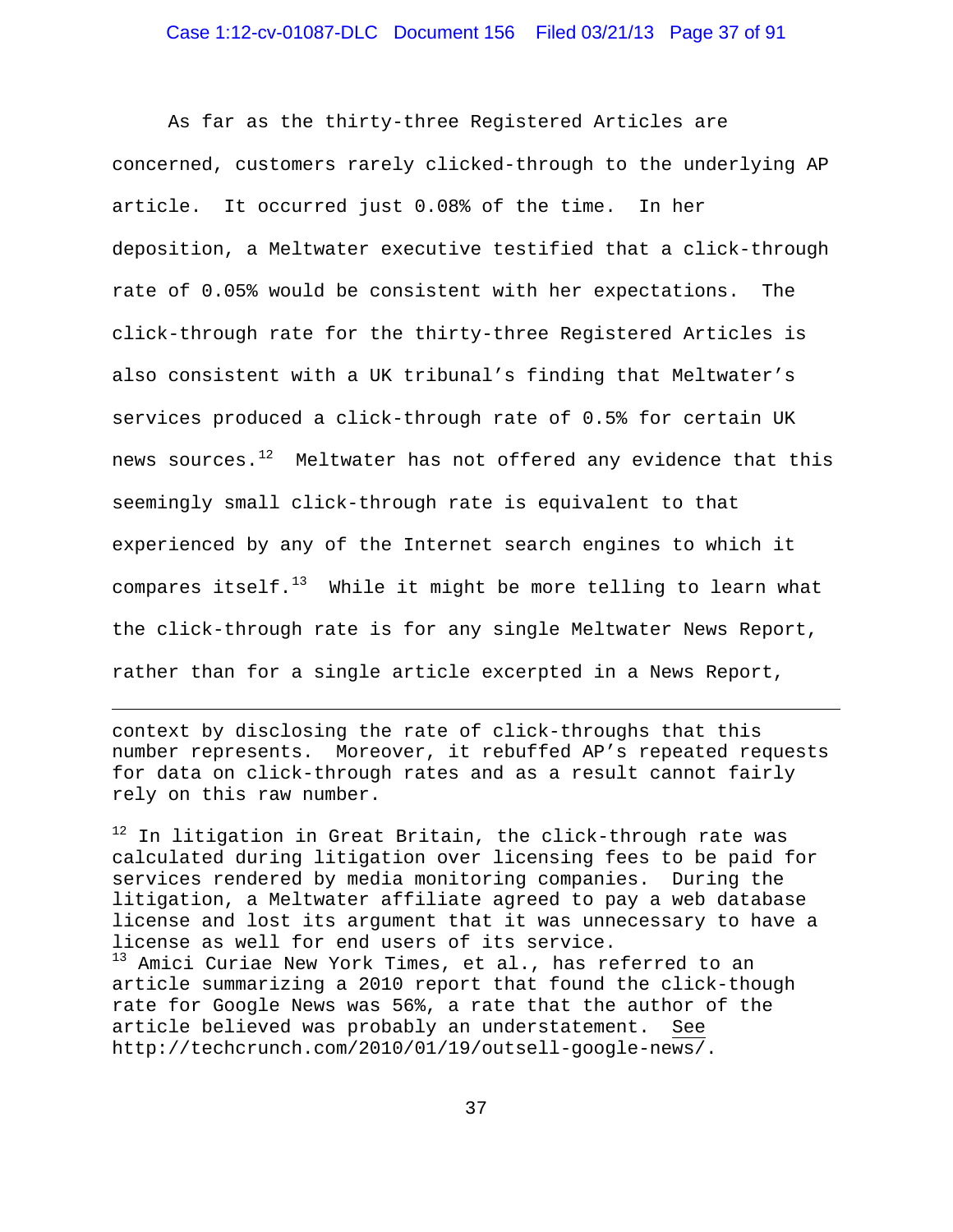### Case 1:12-cv-01087-DLC Document 156 Filed 03/21/13 Page 38 of 91

Meltwater has not provided that information either. Nor has it offered a comparison between the click-through rate for any single News Report and the rate for a single Google News search or any other search for news conducted through a recognized Internet search engine. $14$ 

This was a conscious decision on Meltwater's part. During the discovery period, AP repeatedly requested additional data about Meltwater's click-through rate in anticipation of any argument by Meltwater that Meltwater News directs traffic to the original websites for the news articles. Meltwater took the position that the data was not relevant to these summary judgment motions and refused to provide this discovery. The upshot is that Meltwater has no evidence that its system systematically drives its customers to third-party websites.

Instead of driving subscribers to third-party websites, Meltwater News acts as a substitute for news sites operated or licensed by AP. Meltwater always reprints the story's title and lede, as well as material surrounding one targeted keyword. Just as a news clipping service should do, Meltwater

÷,

<span id="page-37-0"></span> $14$  In its Rule 56(d) motion, Meltwater has not suggested that it needs further discovery regarding click-through rates from third parties before these cross-motions for summary judgment may be decided. Quite the contrary, in its own summary judgment motion, Meltwater takes the position that it is entitled to judgment on its fair use defense based on the record submitted.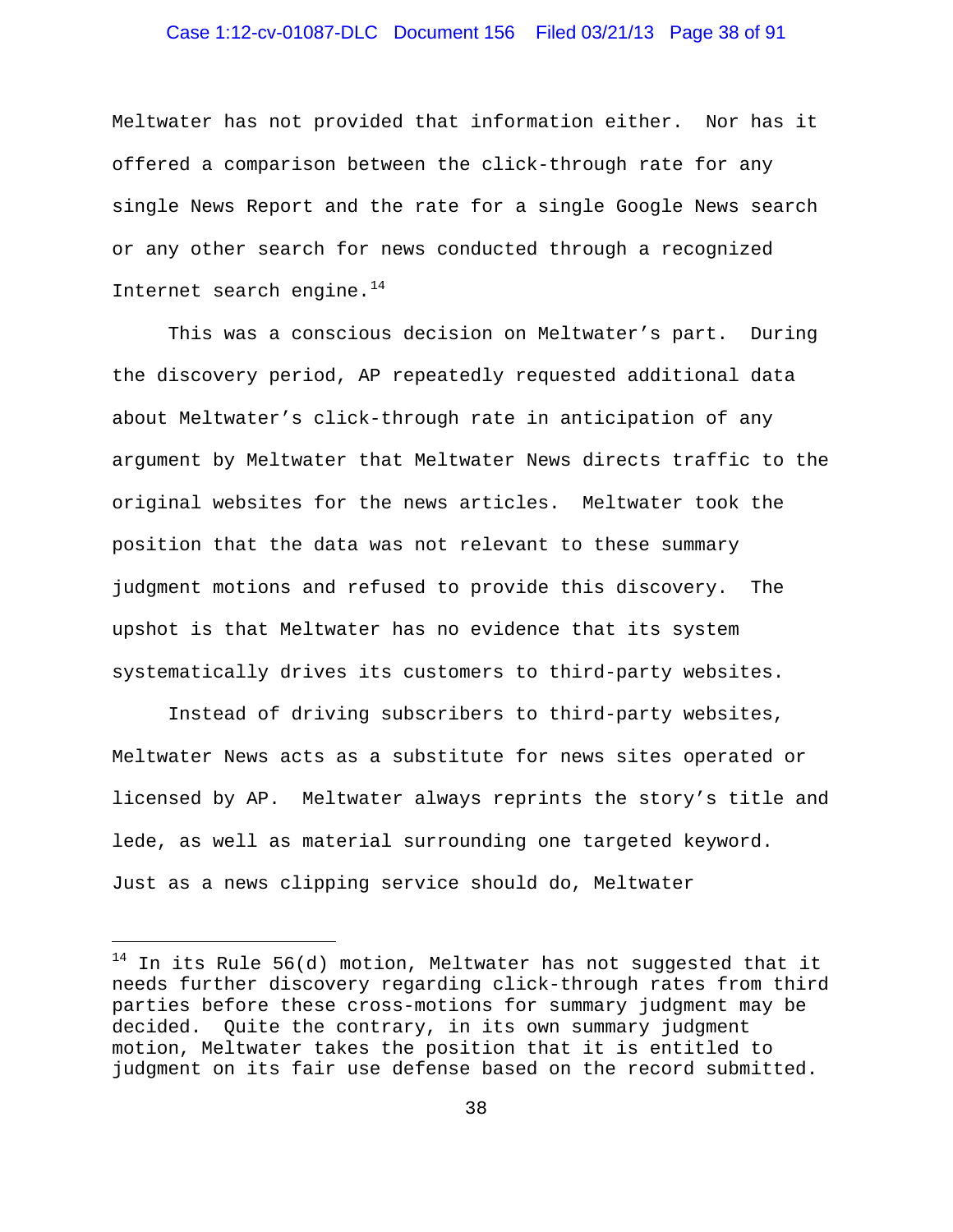### Case 1:12-cv-01087-DLC Document 156 Filed 03/21/13 Page 39 of 91

systematically provides its subscribers with what in most instances will be the essence of the AP article relevant to that reader.<sup>[15](#page-38-0)</sup> And again, despite the obvious point of comparison given its characterization of itself as a search engine, Meltwater does not attempt to show that the extent of its taking from the copyrighted articles is no greater than that customarily done by search engines. AP, in contrast, has offered evidence that Google News Alerts do not systematically include an article's lede and are -- on average -- half the length of Meltwater's excerpts.<sup>[16](#page-38-1)</sup>

Rather than offering any evidence from which to compare its actual performance with that of Internet search engines, Meltwater has chosen to rely on two decisions from the Ninth Circuit Court of Appeals. Meltwater argues from these two decisions that the extent of its copying of the underlying work is irrelevant to the fair use analysis since even the copying of the full work can be transformative when done by an Internet search engine. Those two decisions, however, provide little

÷,

<span id="page-38-0"></span> $15$  While not all of this content is expressive or protected by copyright law, Meltwater has not disputed that some portion of it is.

<span id="page-38-1"></span><sup>&</sup>lt;sup>16</sup> The sample Google News Alert excerpts provided with this motion are on average roughly 207 characters long (not including white spaces).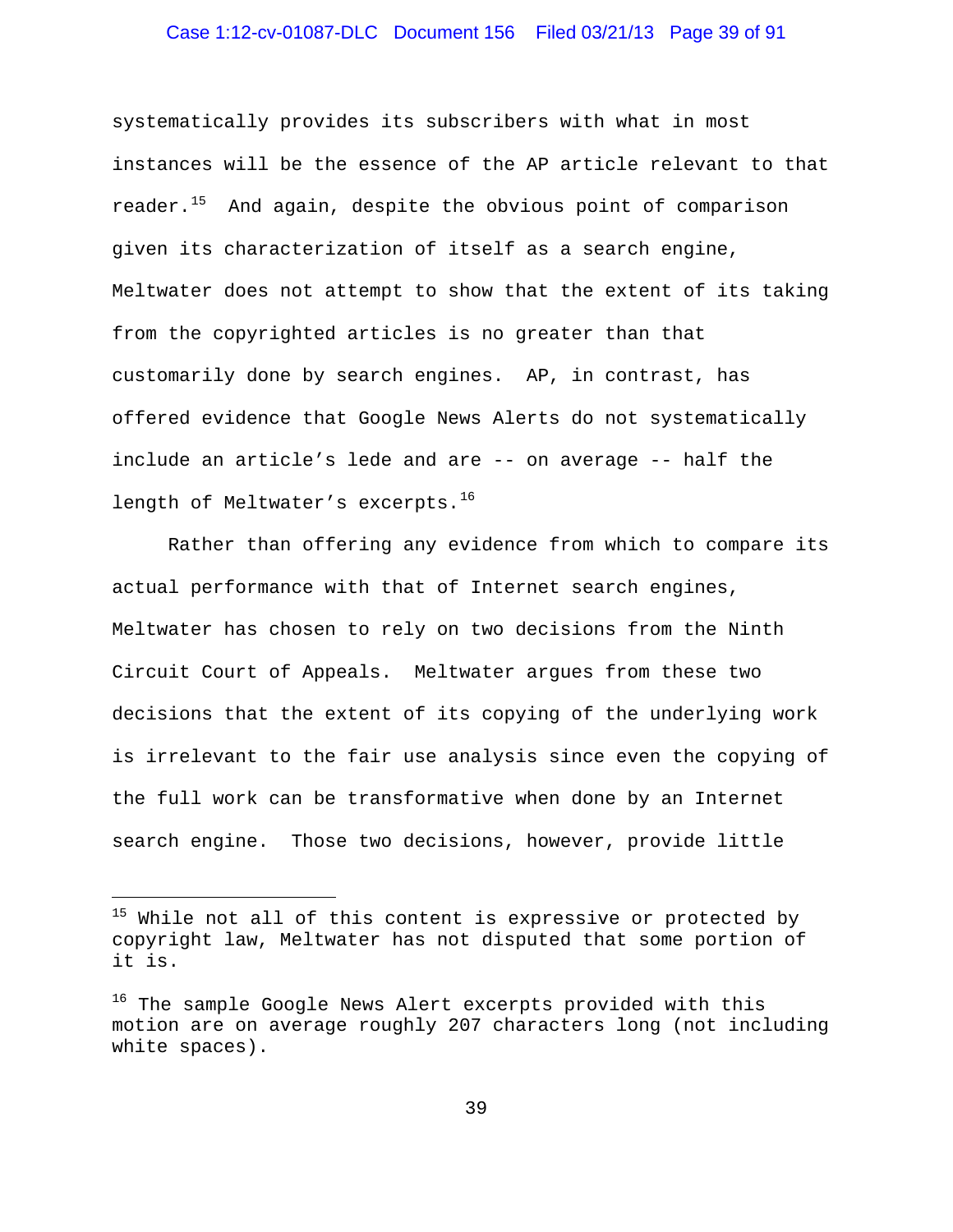comfort to Meltwater.

 In Perfect 10, Inc. v. Amazon.com, Inc., 508 F.3d 1146 (9th Cir. 2007), the Ninth Circuit vacated a preliminary injunction and held that Google was likely to succeed in showing at trial that the display of small images called "thumbnails," which were reduced, lower-resolution versions of the plaintiff's copyrighted photographs of nude models, on Google Image Search webpages was a fair use of the images. Id. at 1154-55, 1168. The court found that Google's use of thumbnails was "highly transformative" since its function was to serve as a pointer to a source of information rather than serving as a form of entertainment. Id. at 1165.

Similarly, in Kelly v. Arriba Soft Corp., 336 F.3d 811 (9th Cir. 2003), the Court of Appeals for the Ninth Circuit held that the display of small low-resolution pictures, again called thumbnails, on the website of an Internet search engine constituted a fair use of the plaintiff's photographs of the American West. Id. at 815. The search engine in Kelly produced only thumbnails in response to a user's query, and no text. The court found that the use of the thumbnails was transformative because their use was "unrelated to any aesthetic purpose" since any enlargement "results in a significant loss of clarity of the image, making them inappropriate as display material." Id. at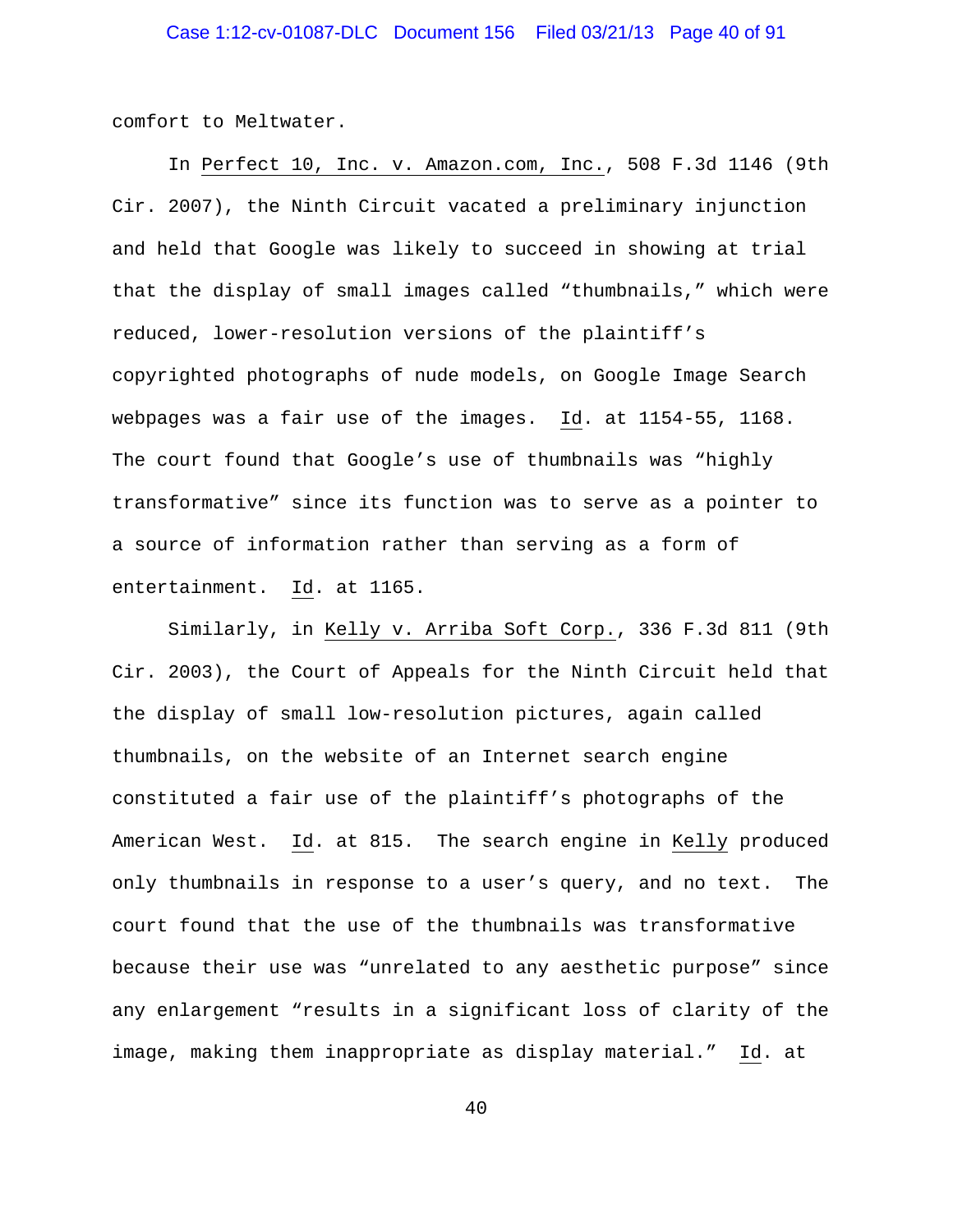### Case 1:12-cv-01087-DLC Document 156 Filed 03/21/13 Page 41 of 91

818. The display of thumbnails did not "stifle artistic creativity" or "supplant the need for the originals." Id. at 820.

There are several distinctions to be drawn between the instant dispute and the issues at stake in Perfect 10 and Kelly. The first and most obvious is that it was undisputed in both cases that the fair use defense was being applied to a search engine engaged in a transformative purpose. Unlike the searches in Perfect 10 and Kelly, Meltwater's searches are not publicly available and are run against a defined list of content providers. As already noted, Meltwater has also not offered evidence that it actually functions like a search engine in other important respects. In short, use of an algorithm to crawl over and scrape content from the Internet is surely not enough to qualify as a search engine engaged in transformative work.

The second observation that should be made is that the two Ninth Circuit decisions on which Meltwater relies provide little support for its argument that the reprinting of the entirety of a copyrighted work is a fair use so long as the reprinting is done by a search engine. The works at issue in the two Ninth Circuit decisions were photographs, which by their nature are indivisible. Neither Perfect 10 nor Kelly can be fairly read to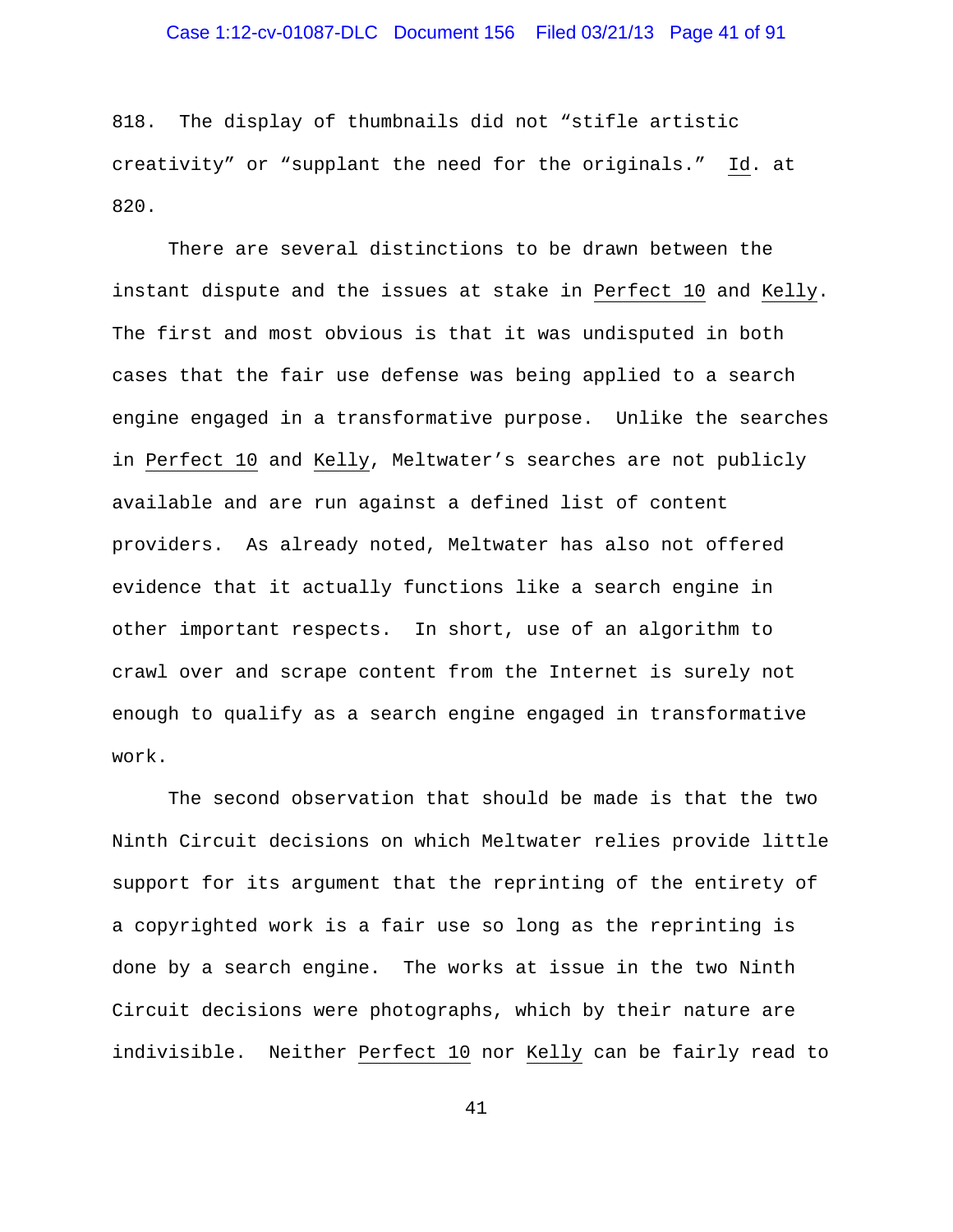# Case 1:12-cv-01087-DLC Document 156 Filed 03/21/13 Page 42 of 91

support Meltwater's claim that it is irrelevant how much of the Registered Articles it displayed in its search results. By emphasizing the small size and low resolution of the thumbnails, the Ninth Circuit relied on the fact that the thumbnails could not substitute adequately for the copyrighted works. If Meltwater captured and displayed the complete text of copyrighted news stories, it could no longer attempt to defend its business model as simply a search engine that aims to direct readers to the underlying story.

Moreover, Meltwater's discussion of search engines is to some extent beside the point. While it is important to understand how Meltwater News functions, even if it were a search engine it would still be necessary to examine whether Meltwater had acted to violate the Copyright Act. The fact that Perfect 10 and Kelly addressed the issue of the fair use defense in the context of webpages created by a search engine, and found the defense available to those defendants, does not relieve Meltwater of its independent burden to prove that its specific display of search results for its subscribers qualifies as a fair use. In other words, using the mechanics of search engines to scrape material from the Internet and provide it to consumers in response to their search requests does not immunize a defendant from the standards of conduct imposed by law through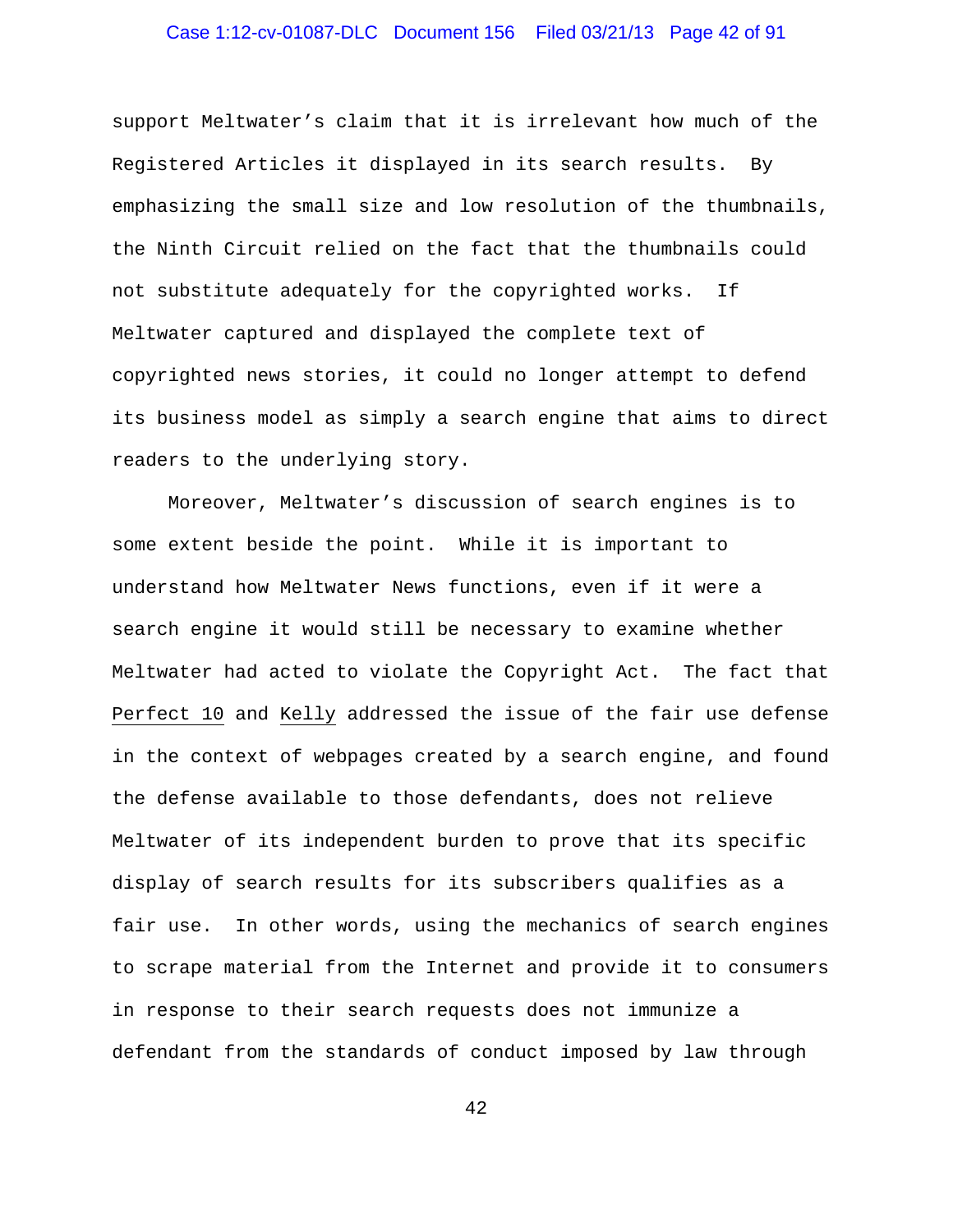# Case 1:12-cv-01087-DLC Document 156 Filed 03/21/13 Page 43 of 91

the Copyright Act, including the statutory embodiment of the fair use defense.

By the same token, even though it could be said that a search engine merely "repackages" the original work, Infinity Broadcast Corp., 150 F.3d at 108 & n.2., and does not transform it in the sense of adding "new expression, meaning or message," Campbell, 510 U.S. at 579, that does not mean that its taking is ineligible for protection under the fair use defense. Where a defendant's use "is plainly different from the original purpose" for which the work was created, that use may be transformative. Bill Graham Archives, 448 F.3d at 609 (approving reproduction of a small image of poster along a timeline in a biography). As described by amici, the purpose of search engines is to allow users to sift through the deluge of data available through the Internet and to direct them to the original source. That would appear to be a transformative purpose. But, as discussed above, Meltwater has not shown that that is how it functions.

Based on the undisputed facts in this record, Meltwater provides the online equivalent to the traditional news clipping service. Indeed, Meltwater has described itself as adding "game-changing technology for the traditional press clipping market." There is nothing transformative about that function. See, e.g., Video Pipeline, Inc. v. Buena Vista Home Entm't,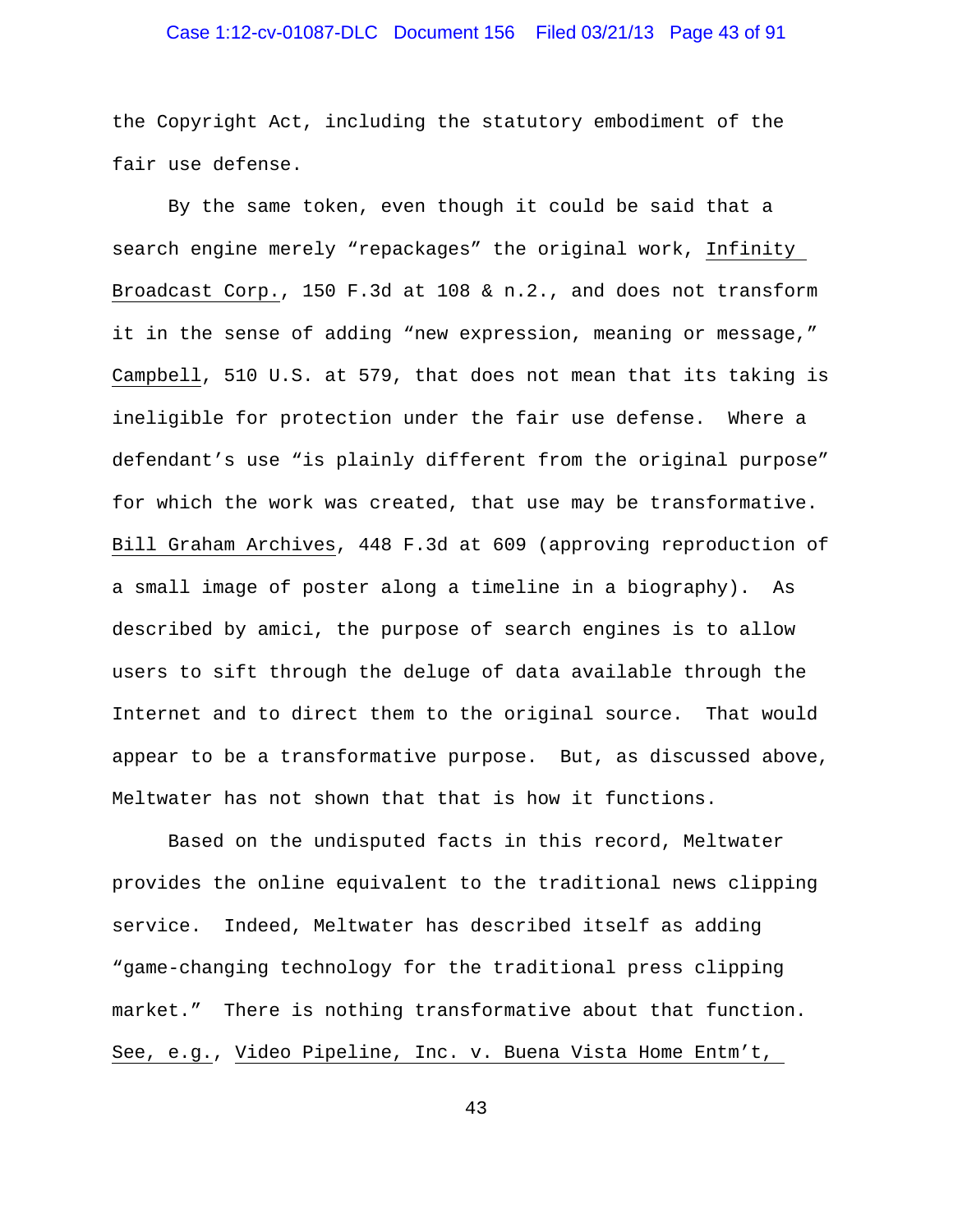### Case 1:12-cv-01087-DLC Document 156 Filed 03/21/13 Page 44 of 91

Inc., 342 F.3d 191, 199 (3d Cir. 2003) (clip previews of movies); Nihon, 166 F.3d at 72 (abstracts of news articles); Infinity Broadcast Corp., 150 F.3d at 108 (radio monitoring service); Los Angeles News Service v. Tullo, 973 F.2d 791, 797, 799 (9th Cir. 1992) (video news clipping service.); Pacific and Southern Co., Inc. v. Duncan, 744 F.2d 1490, 1496 (11th Cir. 1984) (TV news clipping service).

Finally, Meltwater seeks to defend its copying of the Registered Articles by pointing out that it used the content it takes from the Internet to also provide its subscribers with services like Dashboard Analytics. Meltwater argues that this use of the material constitutes a transformative use. This lawsuit does not challenge the display of any of Meltwater's analytics to its subscribers. AP has not argued that the analysis of its publicly available content through these tools violates it rights. The display of that analysis -- whether it be a graphic display of geographic distribution of coverage or tone or any other variable included by Meltwater -- is an entirely separate service, however, from the publishing of excerpts from copyrighted articles. The fact that Meltwater also offers a number of analysis tools does not render its copying and redistribution of article excerpts transformative. In sum, the purpose and character of Meltwater's use of AP's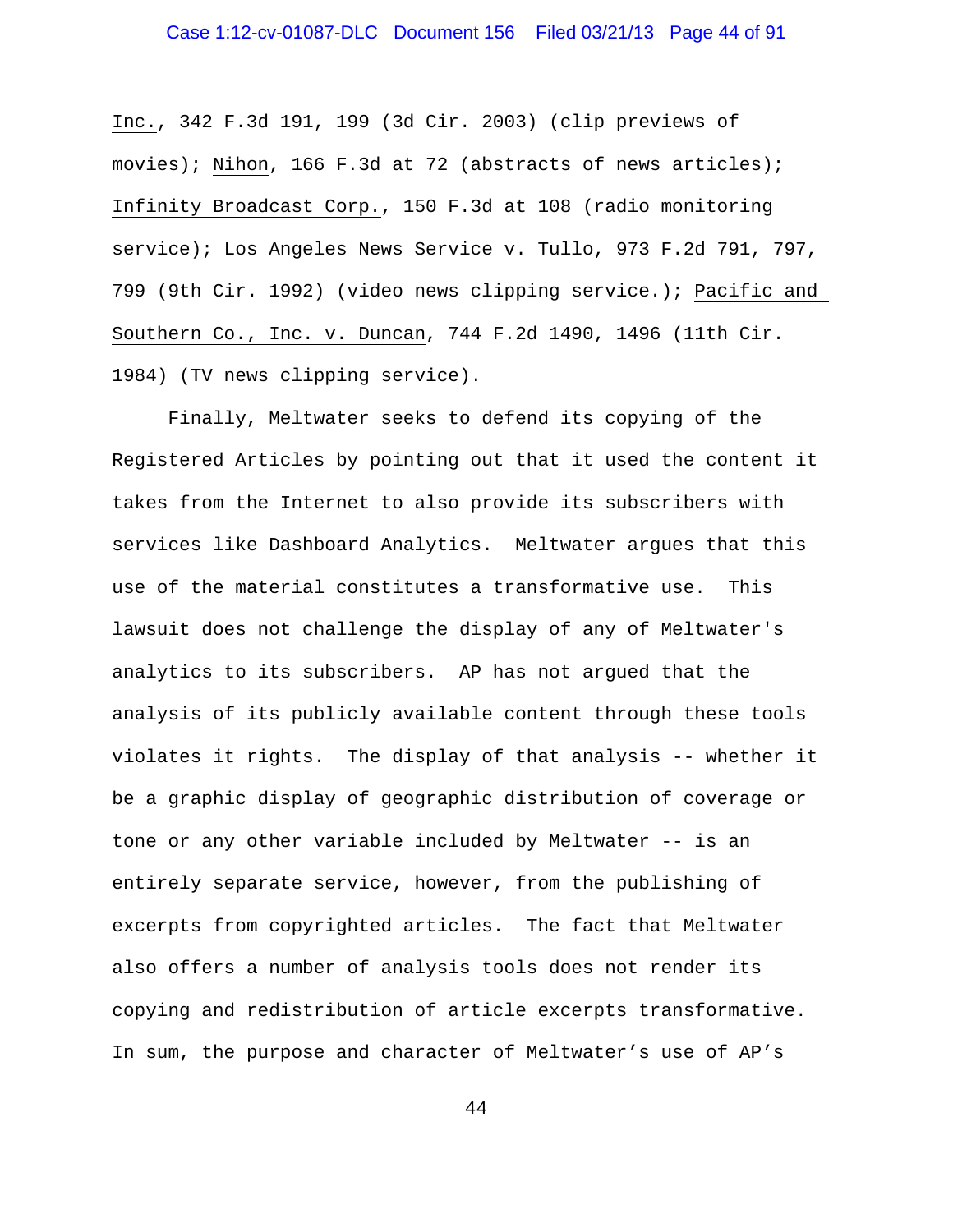articles weigh against a finding of fair use.

B. Nature of the Copyrighted Work

The second factor -– the nature of the copyrighted work - considers principally two characteristics of the copyrighted work. First, this factor calls for consideration of "whether the work is expressive or creative, such as a work of fiction, or more factual." Blanch, 467 F.3d at 256 (citation omitted). Works of fiction are "closer to the core of intended copyright protection" than are works that are predominantly factual. Infinity Broadcast Corp., 150 F.3d at 109 (citation omitted). Accordingly, the scope of fair use is broader with respect to factual works than it is with respect to works of fiction. See Nihon, 166 F.3d at 73.

The second characteristic of the copyrighted work that is relevant to this factor is whether the work is published or unpublished. The right of first publication is an important right held by the copyright owner and "the scope of fair use is narrower with respect to unpublished works." Wright v. Warner Books, Inc., 953 F.2d 731, 737 (2d Cir. 1991) (citation omitted).

AP's articles are news stories and therefore more vulnerable to application of the fair use defense than works of fiction. Moreover, Meltwater copied works that were already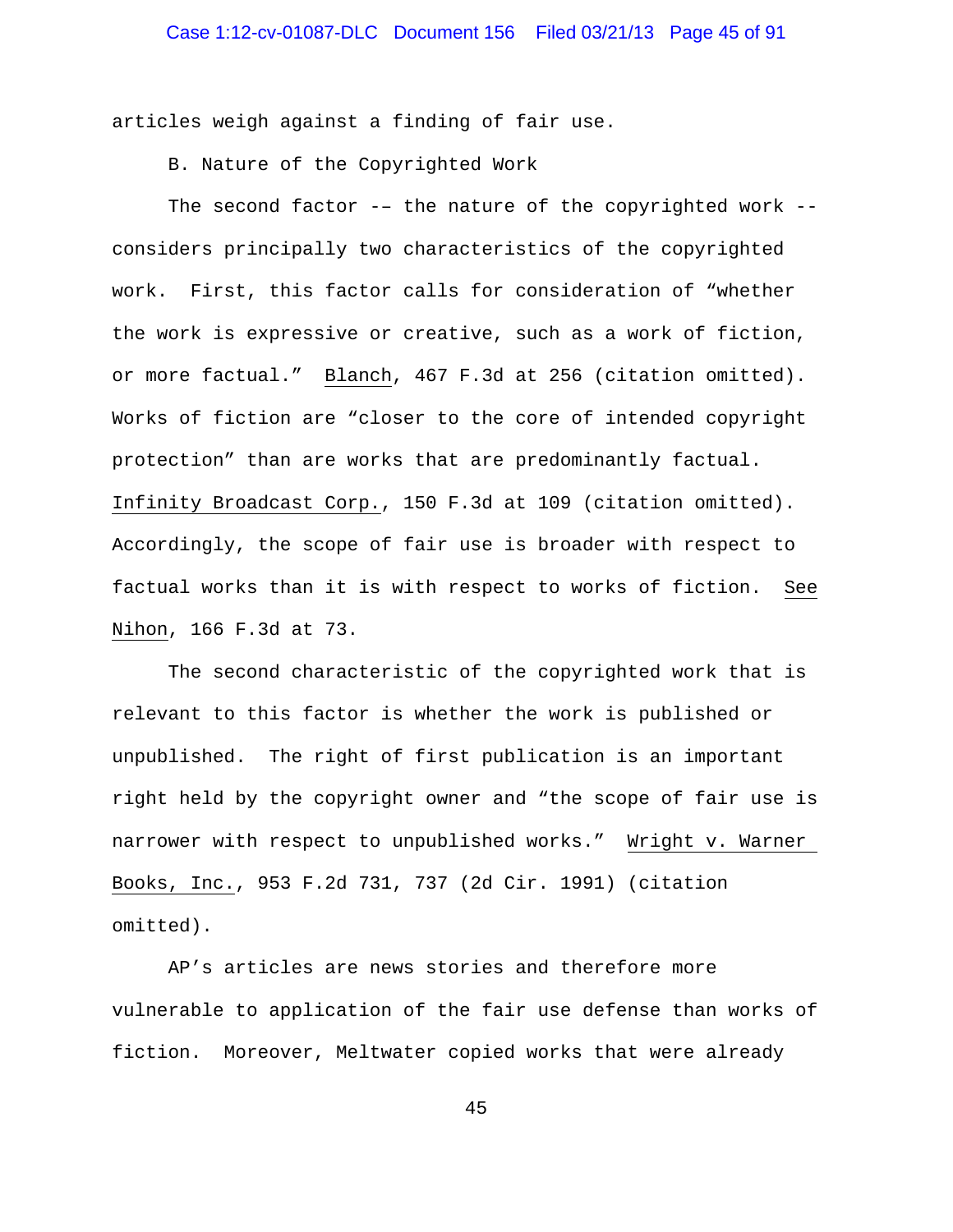### Case 1:12-cv-01087-DLC Document 156 Filed 03/21/13 Page 46 of 91

published. As a consequence, this factor "is at most neutral on the question of fair use," Nihon, 166 F.3d at 73, and should be weighed in favor of finding fair use.

C. Amount and Substantiality of the Copying

The third factor examines the amount and substantiality of the copying by the infringing work. This factor has both quantitative and qualitative dimensions, NXIVM Corp. v. the Ross Inst., 364 F.3d 471, 480 (2d Cir. 2004), and is reviewed "with reference to the copyrighted work, not the infringing work." Wright, 953 F.2d at 738.

The quantitative assessment examines the portion of the copyrighted work that was taken in relation to the whole of that work. The qualitative dimension of this factor considers the importance of the expressive components of the portion copied. See Campbell, 510 U.S. at 587; see also Rogers v. Koons, 960 F.2d 301, 311 (2d Cir. 1992). In other words, the court should consider whether the portion taken is "essentially the heart" of the copyrighted expression. NXIVM Corp., 364 F.3d at 480 (citation omitted). The "most relevant" question for this factor is whether the infringer has taken "no more" than is necessary. Infinity Broadcast Corp., 150 F.3d at 110.

In terms of quantitative copying, the Second Circuit has found that copying as little as eight percent of the original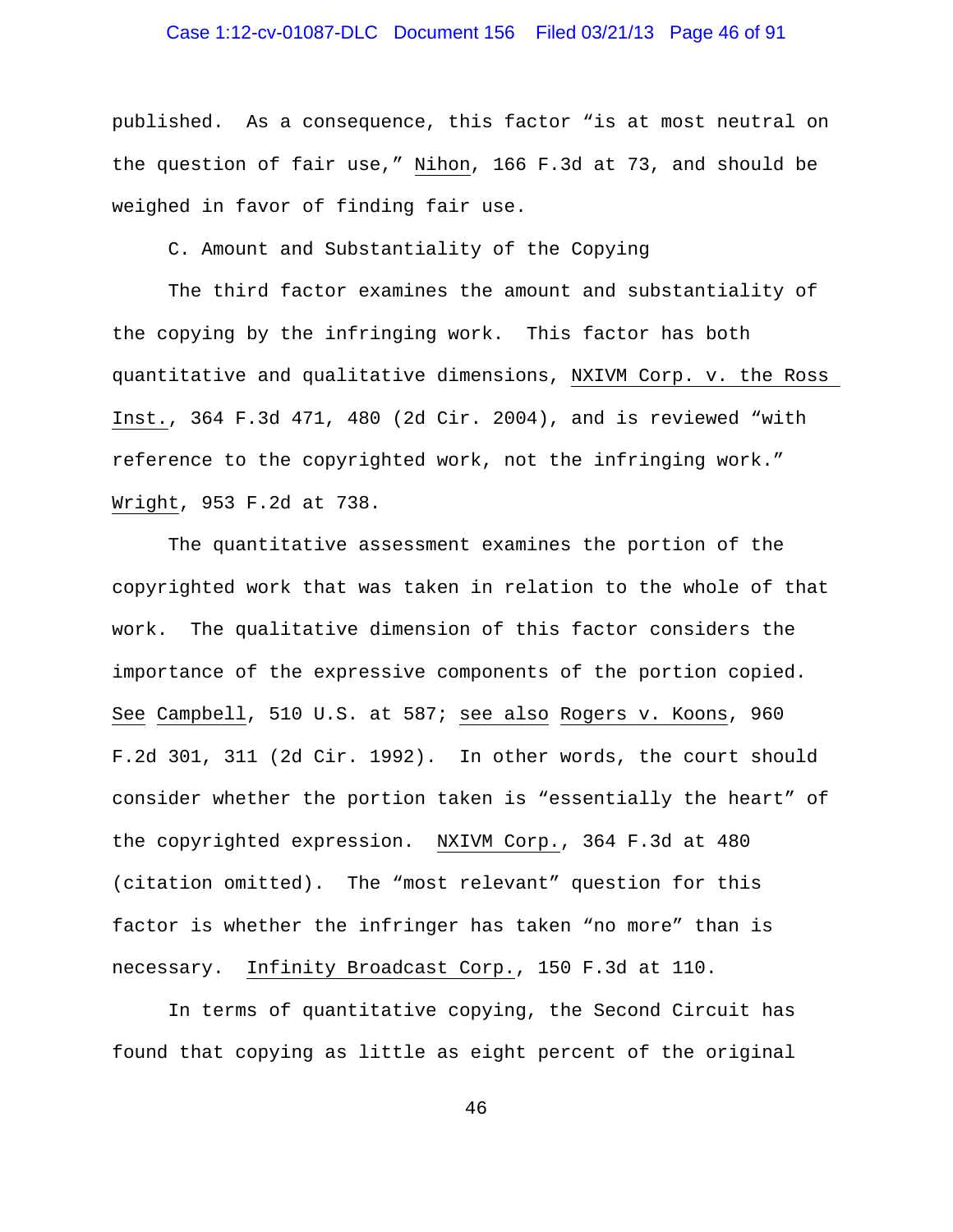### Case 1:12-cv-01087-DLC Document 156 Filed 03/21/13 Page 47 of 91

work may tip this factor against a finding of fair use. Iowa State Univ. Research Found., Inc. v. Am. Broad. Co., 621 F.2d 57, 61-62 (2d Cir. 1980) (broadcasting of eight percent of student-made film); see also Salinger v. Random House, Inc., 811 F.2d 90, 98 (2d Cir. 1987) (copying one-third of seventeen letters and ten percent of forty-two letters weighed against finding of fair use). It is clear, however, that no bright-line rule exists with respect to how much copying is too much. New Era Publ'ns Intern., ApS v. Carol Publ'g Group, 904 F.2d 152, 158 (2d Cir. 1990). Thus, in other cases, copying up to eight percent of an original work is not inconsistent with fair use. Id. (eight percent); Maxtone-Graham v. Burtchaell, 803 F.2d 1253, 1263 (2d Cir. 1986) (4.3 percent). Indeed, while appropriation of a copyrighted work in its entirety weighs against a finding of fair use, where a work is indivisible it is not an absolute bar to such a finding. See Bill Graham Archives, 448 F.3d at 613 (image of poster). At the same time, relatively small takings may be significant if the portions taken are qualitatively important. Harper & Row, 471 U.S. at 564-65 (copying of 300 words of biography held substantial where copied portion was "essentially the heart of the book").

The reasonableness of the amount and portions copied will vary depending on the character and purpose of the secondary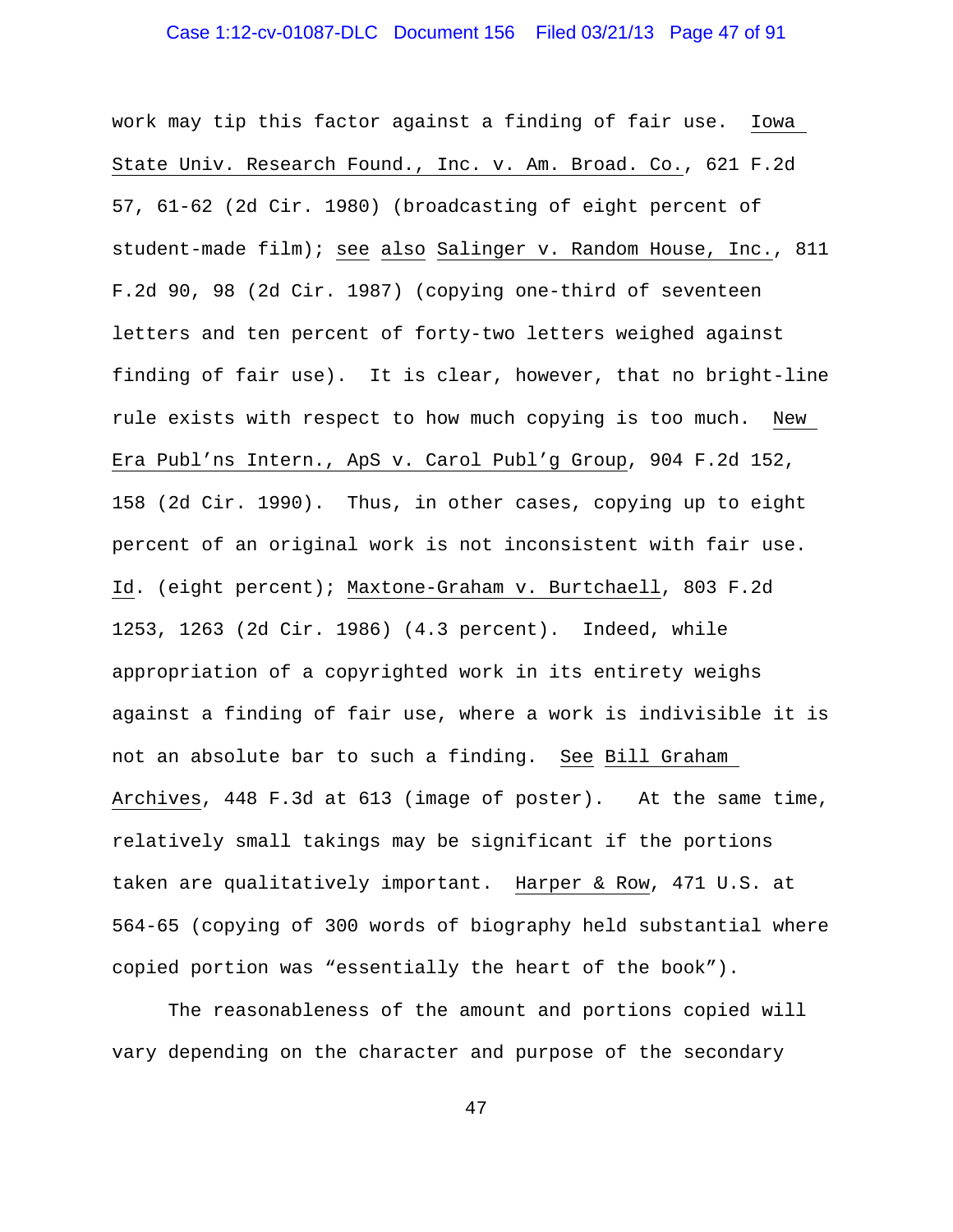### Case 1:12-cv-01087-DLC Document 156 Filed 03/21/13 Page 48 of 91

use. It may be necessary for the secondary user to copy a certain amount or specific portion of the original work in order to accomplish the transformative purpose. The Supreme Court's analysis in Campbell v. Acuff-Rose Music, 510 U.S. 569 (1994), is instructive. In that case, a rap group -- 2 Live Crew - sampled portions of Roy Orbison and William Dees' song "Oh, Pretty Woman" in a rap parody entitled "Pretty Woman." Id. at 572. In considering the amount and substantiality of the copying, the Supreme Court offered the following analysis:

When parody takes aim at a particular work, the parody must be able to 'conjure up' at least enough of that original to make the object of its critical wit recognizable. What makes for this recognition is quotation of the original's most distinctive or memorable features, which the parodist can be sure that audience will know. Once enough has been taken to assure identification, how much more is reasonable will depend, say, on the extent to which the song's overriding purpose and character is to parody the original or, in contrast, the likelihood that the parody may serve as a market substitute for the original.

Id. at 588 (citation omitted). An analysis of this factor may offer insight into the fourth factor of the fair use analysis as well. In effect, the substantiality of the copying may foreshadow the extent to which the second work will be capable of serving as a market substitute for the original work. Id. at 587.

This factor weighs strongly against a finding of fair use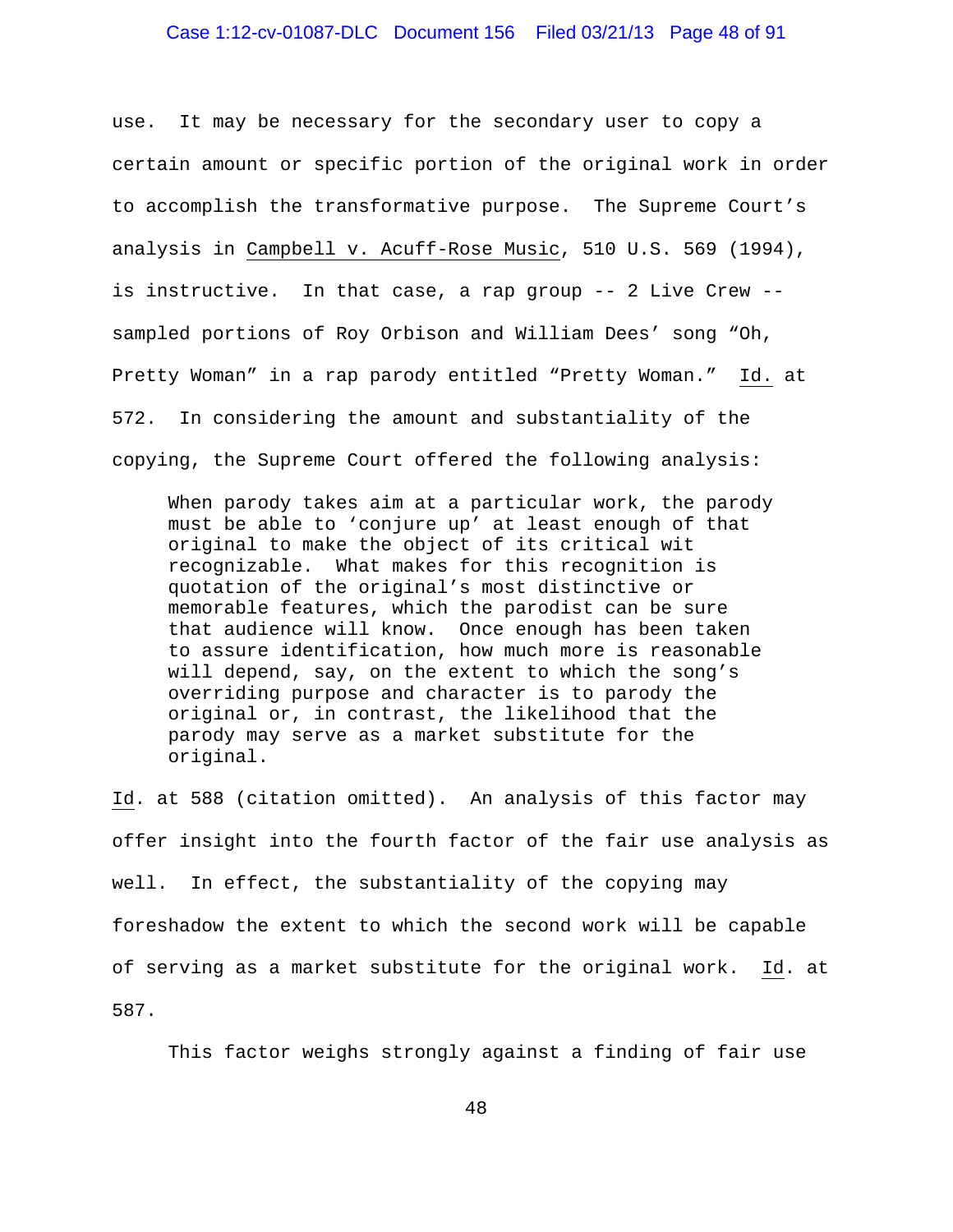### Case 1:12-cv-01087-DLC Document 156 Filed 03/21/13 Page 49 of 91

here. Meltwater has not shown that its taking from the Registered Articles was defensible from either a quantitative or qualitative perspective.

Meltwater took between 4.5% and 61% of the Registered Articles. It automatically took the lede from every AP story. As described by AP's Standards Editor, the lede is "meant to convey the heart of the story." A lede is a sentence that takes significant journalistic skill to craft. There is no other single sentence from an AP story that is as consistently important from article to article –- neither the final sentence nor any sentence that begins any succeeding paragraph in the story.

Nor has Meltwater attempted to show that it took no more than necessary to perform as a search engine, which is how it seeks to justify its infringement. It has not offered evidence that its automated programs for culling and displaying passages from articles are consistent with the industry standards for search engines. As the evidence offered on this motion illustrates, search engines regularly display briefer segments of news articles. As the CCIA describes the segments taken by search engines, they are no more than "a headline and a snippet of context" designed to direct users to the original source. Indeed, in its foreign operations, it is undisputed that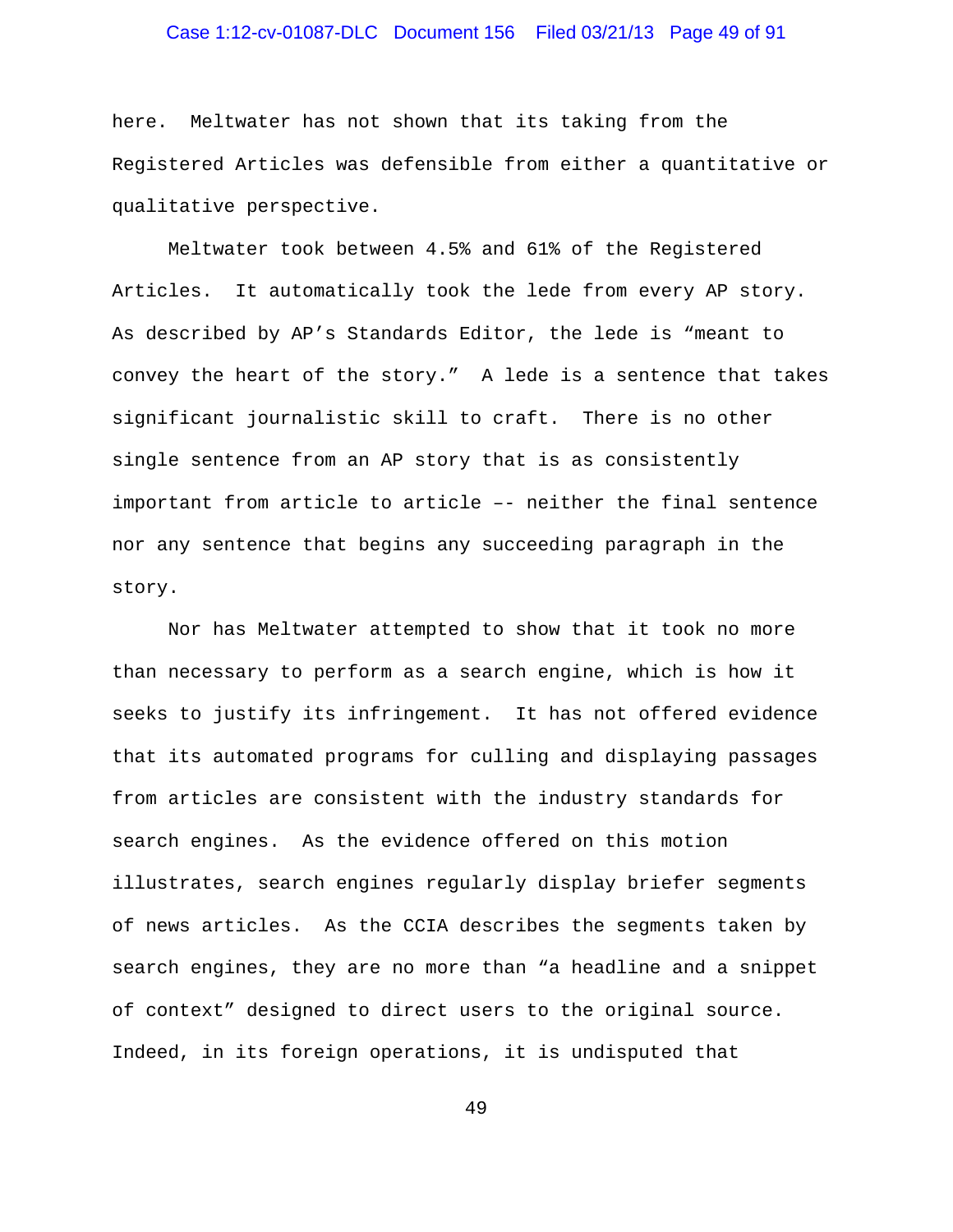### Case 1:12-cv-01087-DLC Document 156 Filed 03/21/13 Page 50 of 91

Meltwater provides its customers with far less material than it provides in the United States. In Canada it delivers only headlines, and in the United Kingdom its excerpts are far shorter.

Meltwater makes essentially three arguments to support its infringement under the third factor's quantitative and qualitative tests. None of these arguments is persuasive.

First, Meltwater relies on Nihon, 166 F.3d at 65, to argue that its taking was not quantitatively significant. In Nihon, the Second Circuit found, although acknowledging that it was a "close call," that the copying of only one paragraph of a sixparagraph news article was not an act of infringement since the two articles were not substantially similar in a "quantitative sense." Id. at 71. Since Meltwater has not chosen, however, to contest AP's showing that its copying of each of the Registered Articles was an act of infringement, the Nihon court's discussion about the substantial similarity test for infringement has limited relevance here. In any event, when it reached the fair use defense, the Nihon court found that the abstracting of news articles by the defendant was not a fair use of those articles. In connection with the third factor, it emphasized the amount of copying of protectable expression and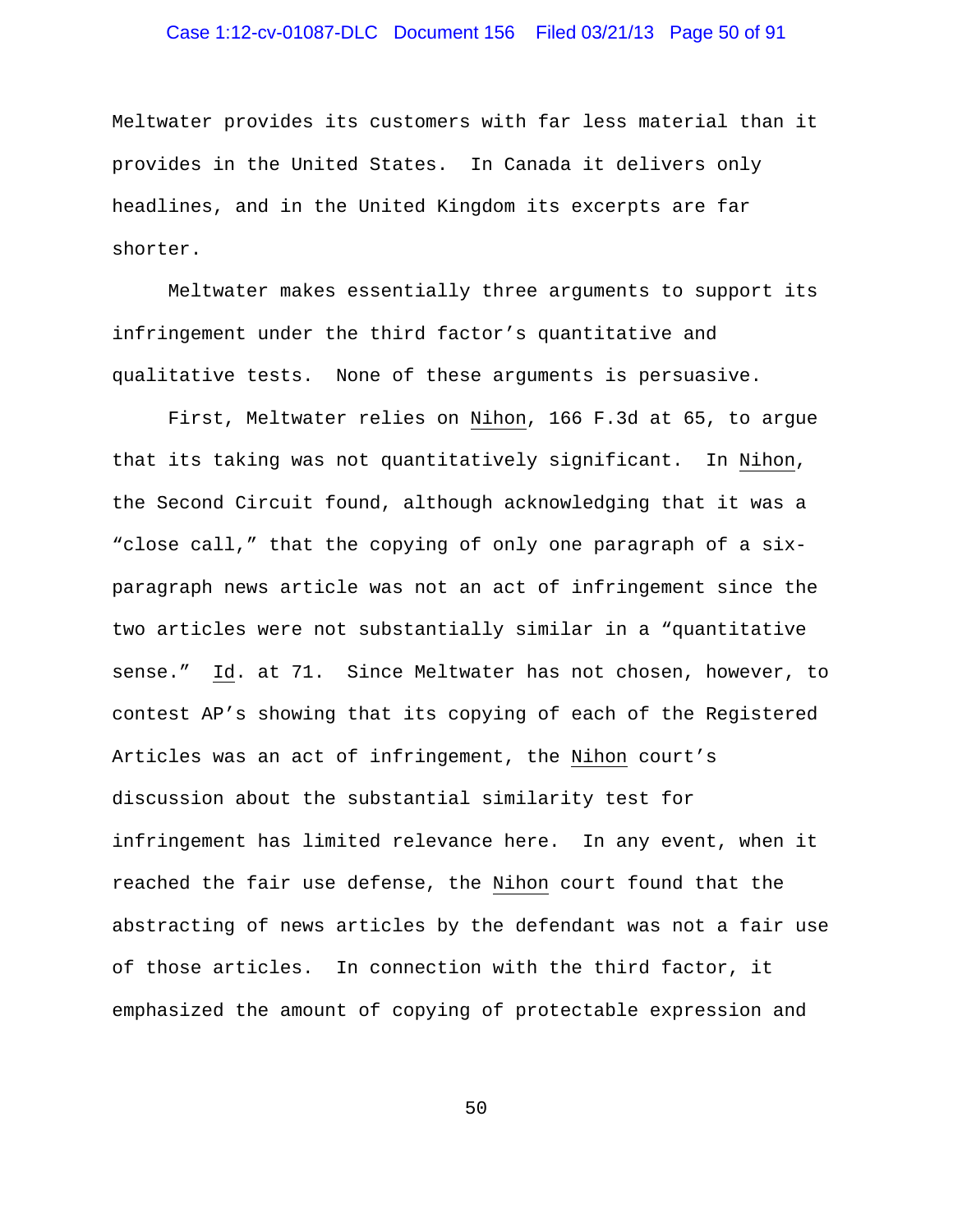held that this factor also tipped against fair use. Id. at  $73.^{17}$  $73.^{17}$  $73.^{17}$ 

Next, Meltwater argues that the extent of its copying is justified because its purpose is to serve as a search engine. But, Meltwater has failed to show that it takes only that amount of material from AP's articles that is necessary for it to function as a search engine. Indeed, the evidence is compellingly to the contrary.

Finally, Meltwater disagrees that the lede is qualitatively significant. It points out that two of the ledes are teasers and not summaries of news. $^{18}$  $^{18}$  $^{18}$  This observation misses the mark. If anything, the observation emphasizes the creativity and therefore protected expression involved with writing a lede and the skill required to tweak a reader's interest.

D. The Effect of the Use on the Potential Market or Value of the Work

The final fair use factor is multi-faceted. It

÷,

requires courts to consider not only the extent of market harm caused by the particular actions of the alleged infringer, but also whether unrestricted and

<span id="page-50-0"></span> $17$  In Nihon, the court found that the average abstract used twothirds of the protectable material, using the same structure and organization of facts. 166 F.3d at 71.

<span id="page-50-1"></span> $18$  Meltwater quotes the following two ledes: "When Emily Russell's two young sons wake up on Christmas morning, they'll find that Santa left them a note instead of the videogames they requested;" and "To much of the nation, Ted Stevens was the crotchety senator who famously referred to the Internet as 'a series of tubes' and fought to build the 'Bridge to Nowhere.'"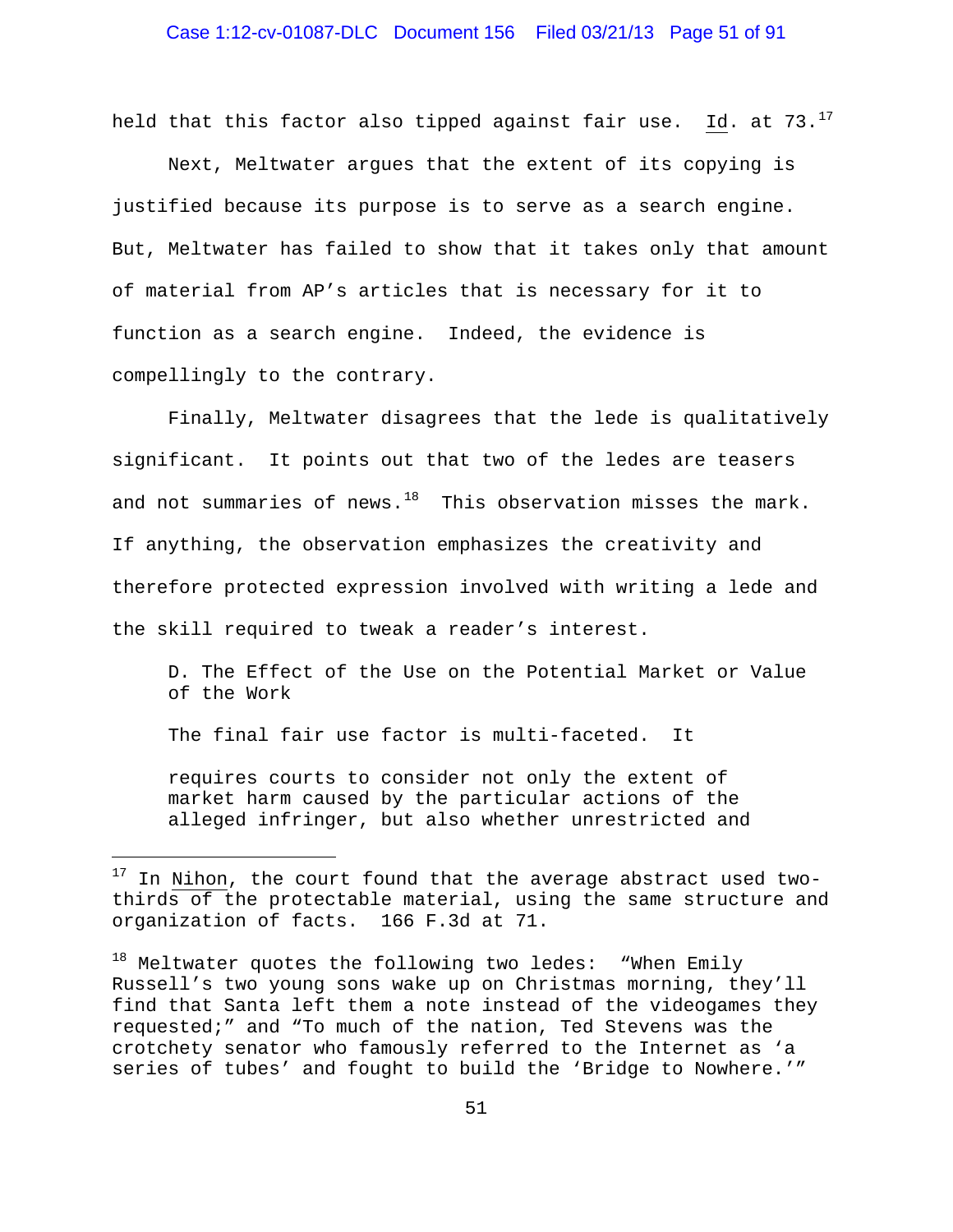widespread conduct of the sort engaged in by the defendant would result in a substantially adverse impact on the potential market for the original.

Campbell, 510 U.S. at 590 (citation omitted). Where there is a fully functioning market for the infringer's use of the copyrighted material, it will be difficult for the infringing party to show that it made fair use without paying a licensing fee. See Harper & Row, 471 U.S. at 566 n.9. In contrast, "when the only possible adverse effect occasioned by the secondary use would be to a potential market or value that the copyright holder has not typically sought to, or reasonably been able to, obtain or capture," this fourth factor will favor the infringer. Am. Geophysical Union, 60 F.3d at 930. But, again, because fair use is an affirmative defense, it is the defendant's burden to present evidence of relevant markets that is favorable to its defense. Campbell, 510 U.S. at 590; Infinity Broadcast Corp., 150 F.3d at 110.

When analyzing the fourth factor, "the impact on potential licensing revenues is a proper subject for consideration." Am. Geophysical Union, 60 F.3d at 929. In considering this type of harm, however, a court must be wary of falling into the trap of circular reasoning. The Second Circuit has provided the following guidance:

[I]t is not unsound to conclude that the right to seek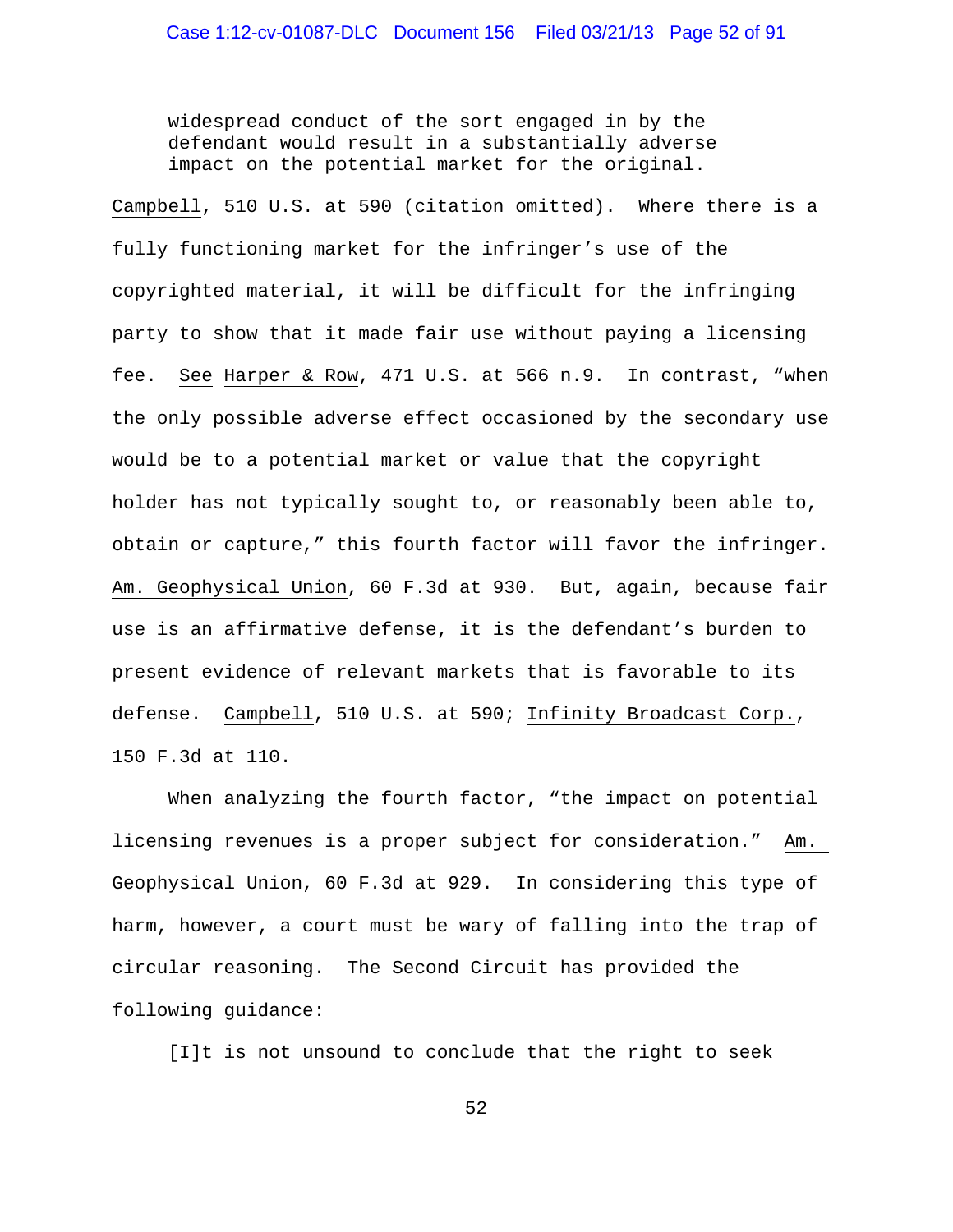payment for a particular use tends to become legally cognizable under the fourth fair use factor when the means for paying for such a use is made easier. This notion is not inherently troubling: it is sensible that a particular unauthorized use should be considered more fair when there is no ready market or means to pay for the use, while such an unauthorized use should be considered less fair when there is a ready market or means to pay for the use. The vice of circular reasoning arises only if the availability of payment is conclusive against fair use.

Id. at 930-31. Thus, in order to prevent the loss of licensing fees from becoming a syllogistic consideration, courts consider only the loss to potential licensing revenues from "traditional, reasonable, or likely to be developed markets." Id. at 930; see also Bill Graham Archives, 448 F.3d at 614.

Consequently, when the use is transformative or takes place in a market that the copyright holder is unlikely to develop, it is more likely that the defendant has engaged in a fair use of the material. After all, "[c]opyright holders rarely write parodies of their own works, or write reviews of them, and are even less likely to write news analyses of their underlying data from the opposite political perspective." Twin Peaks Products, Inc. v. Publ'ns Intern LTD, 996 F.2d 1366, 1377 (2d Cir. 1993) (citation omitted); cf. Campbell, 510 U.S. at 592-93. Accordingly, while a copyright holder's current participation in a given market is relevant to the determination of whether the market is "traditional, reasonable, or likely to be developed,"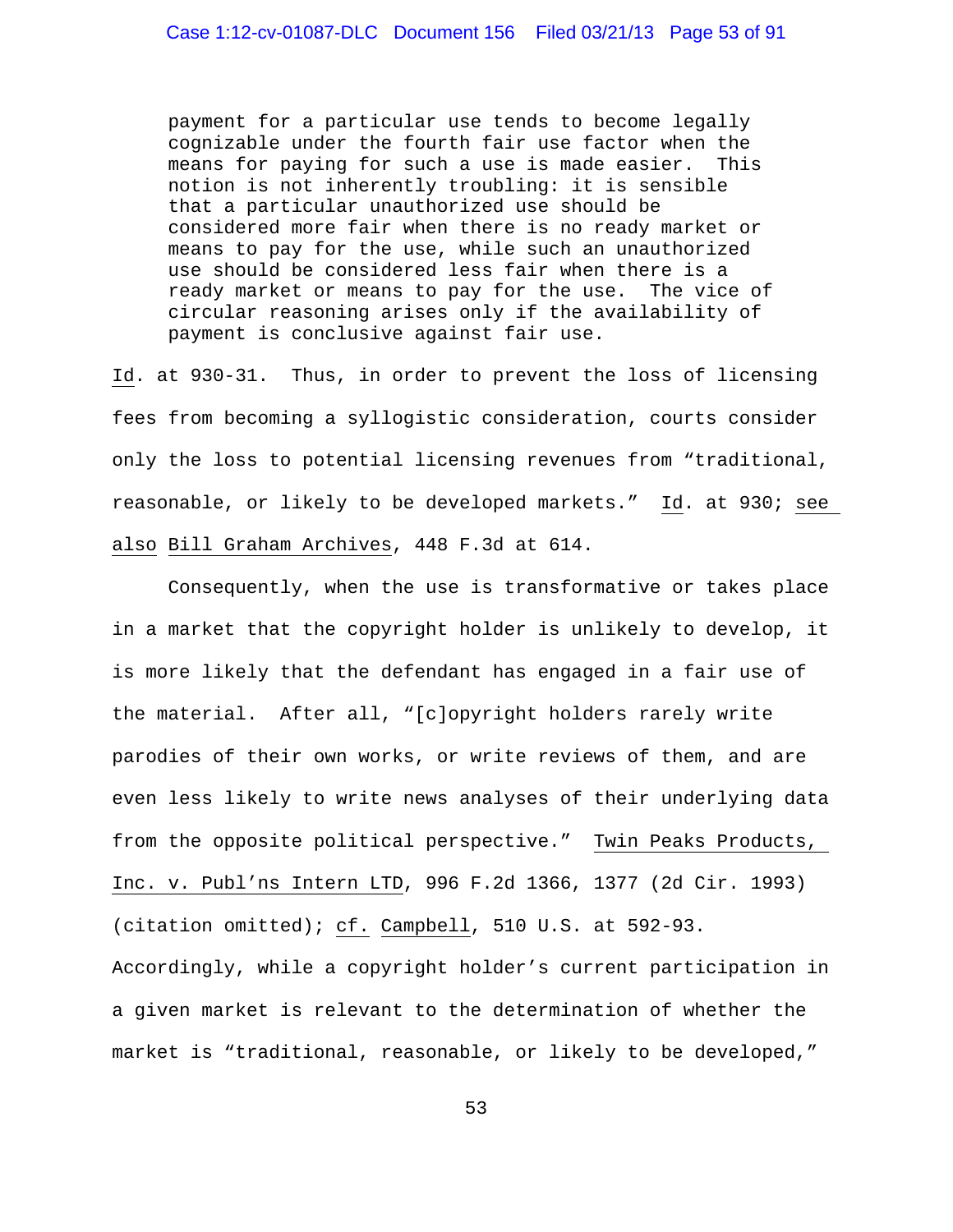it is not determinative.

[A] copyright holder cannot prevent others from entering fair use markets merely by developing or licensing a market for parody, news reporting, educational or other transformative uses of its own creative work.

Bill Graham Archives, 448 F.3d at 614-15 (citation omitted). In other words, "[c]opyright owners may not preempt exploitation of transformative markets." Id. at 615 (citation omitted). Additionally, this factor requires careful attention to the source or cause of the harm.

If the harm resulted from a transformative secondary use that lowered the public's estimation of the original (such as a devastating review of a book that quotes liberally from the original to show how silly and poorly written it is), this transformative use will be found to be a fair use, notwithstanding the harm.

On Davis, 246 F.3d at 175. The concern of this factor is not with "whether the secondary use suppresses or even destroys the market for the original work or its potential derivatives, but [with] whether the secondary use usurps or substitutes for the market of the original." Castle Rock Entm't, 150 F.3d at 145.

The fourth factor weighs strongly against Meltwater. AP has expended considerable effort to develop an on-line presence. Among other things, it licenses its content to media monitoring services that live in the very commercial space in which Meltwater resides. By refusing to pay a licensing fee to AP,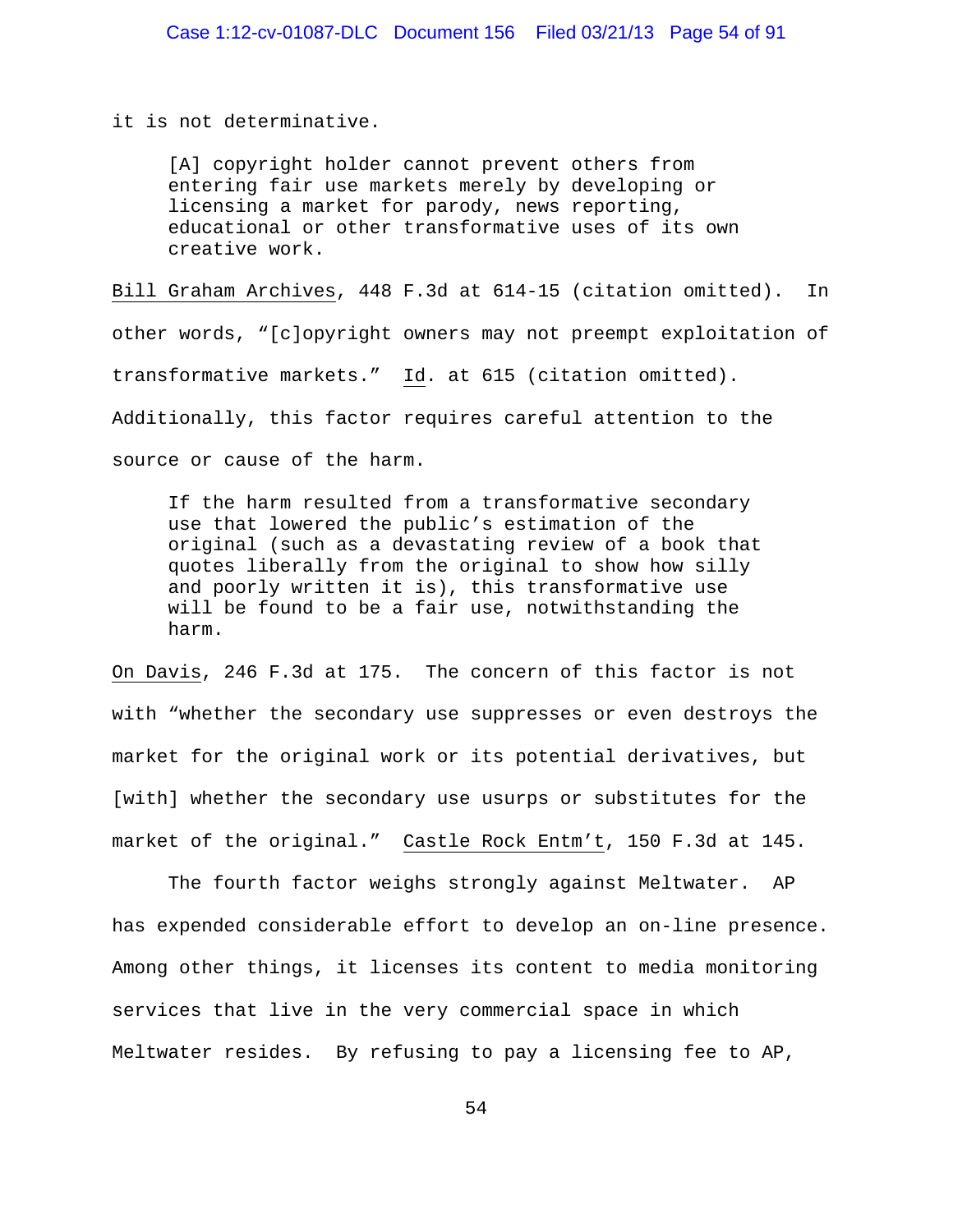### Case 1:12-cv-01087-DLC Document 156 Filed 03/21/13 Page 55 of 91

Meltwater not only deprives AP of a licensing fee in an established market for AP's work, but also cheapens the value of AP's work by competing with companies that do pay a licensing fee to use AP content in the way that Meltwater does. The value of AP's work is further harmed by the fact that Meltwater directly competes with AP for customers. Through its use of AP content and refusal to pay a licensing fee, Meltwater has obtained an unfair commercial advantage in the marketplace and directly harmed the creator of expressive content protected by the Copyright Act.

Meltwater ignores most of this record. It relies almost exclusively on its contentions that it is a search engine and that search engines make a transformative use of the copyrighted news stories. But, as discussed above, AP has not shown that it should be characterized as a search engine imbued with a transformative purpose; adopting technology used by search engines does not by itself make one a search engine in this sense. As tellingly, Meltwater has not shown that it has taken only that amount of content that is necessary for it to function as a search engine.

E. Aggregate Assessment of the Fair Use Factors

Examining the four factors individually, and considering them as a whole in light of the purposes of the Copyright Act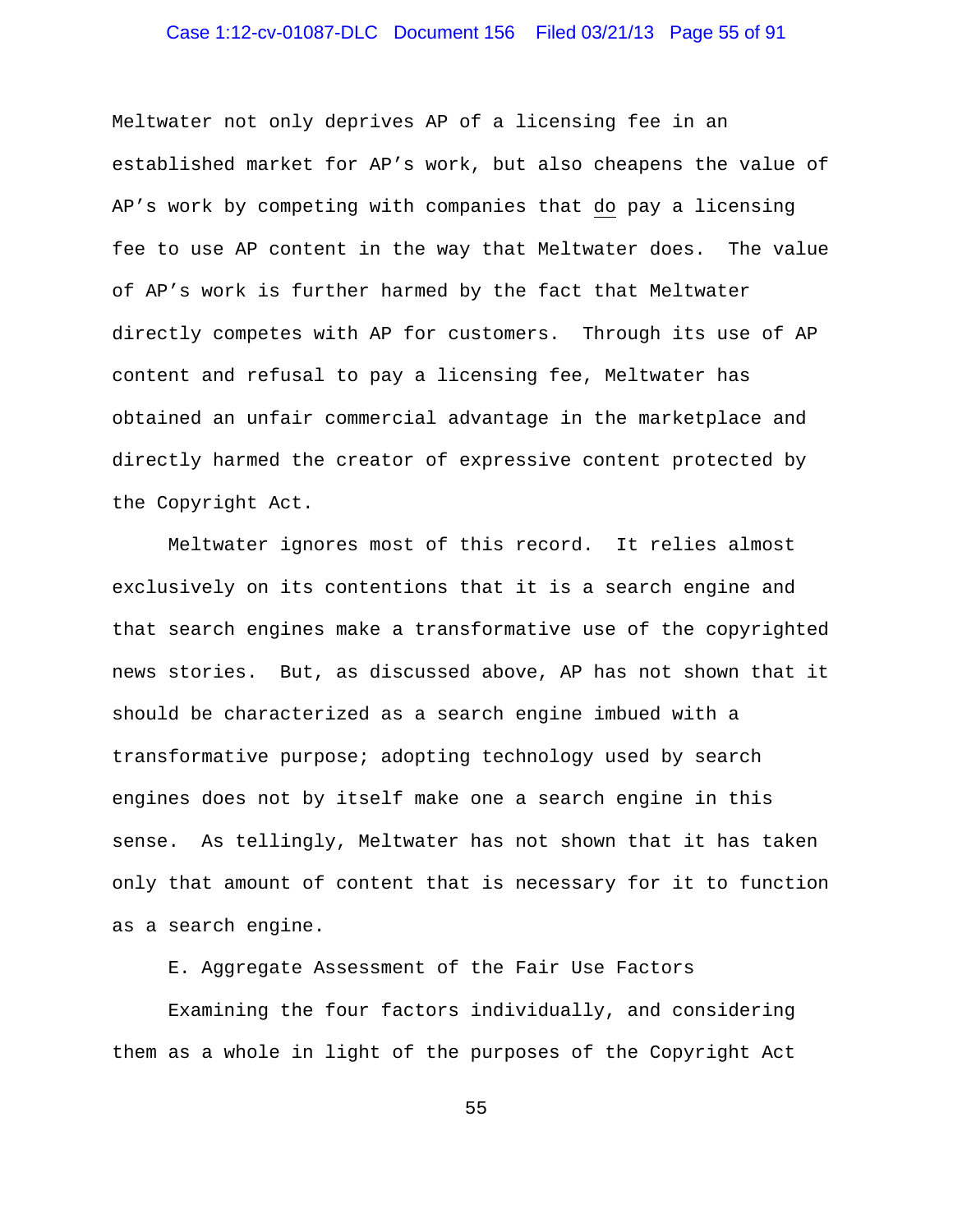# Case 1:12-cv-01087-DLC Document 156 Filed 03/21/13 Page 56 of 91

and the fair use defense, Meltwater has failed to raise a material question of fact to support its fair use defense. Meltwater's business model relies on the systematic copying of protected expression and the sale of collections of those copies in reports that compete directly with the copyright owner and that owner's licensees and that deprive that owner of a stream of income to which it is entitled. Meltwater's News Reports gather and deliver news coverage to its subscribers. It is a classic news clipping service. This is not a transformative use. As significantly, the rejection of the fair use defense here will further the ultimate aim of the Copyright Act, which is to stimulate the creation of useful works for the public good. Harper & Row, 471 U.S. at 558.

Throughout its discussion of the fair use defense, Meltwater has attempted to escape the straight forward application of the four-part fair use test by characterizing itself as a search engine. Meltwater has failed to show, however, that its interactions with its subscribers are equivalent in any material way to the functioning of search engines, as that term is commonly understood. Exploitation of search engine technology to gather content does not answer the question of whether the business itself functions as a search engine. In any event, however Meltwater's business is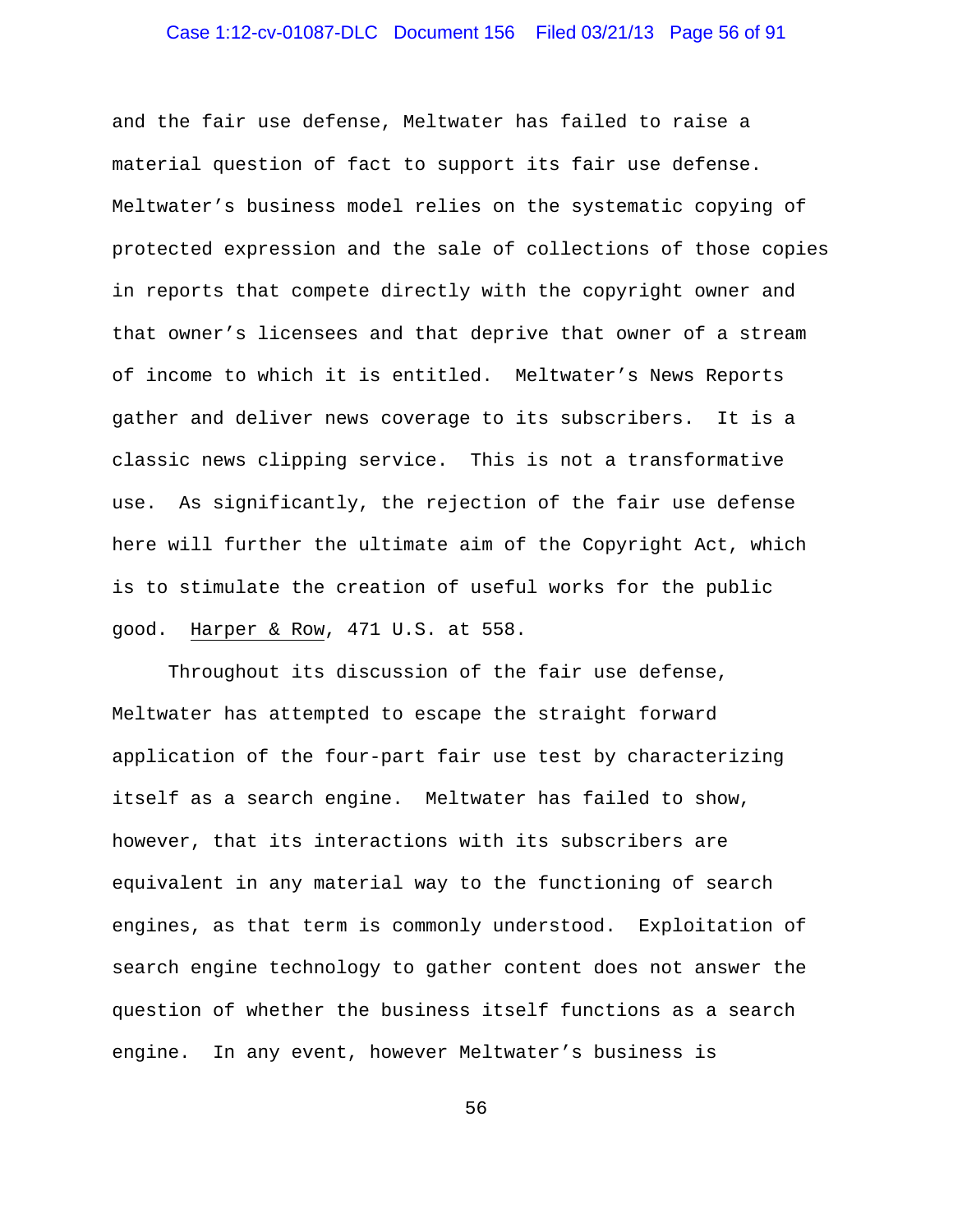### Case 1:12-cv-01087-DLC Document 156 Filed 03/21/13 Page 57 of 91

classified, it must still show that its use of copyrighted expressive content was a fair use. This it has not done. II. Implied License

AP has also moved for summary judgment on Meltwater's second affirmative defense, the defense that Meltwater was granted an implied license by AP. It is a defense to copyright infringement that the alleged infringer possessed a license to use the copyrighted work. Graham v. James, 144 F.3d 229, 236 (2d Cir. 1998). The burden of proving that a license exists falls on the party invoking the defense. Id.

Pursuant to the Copyright Act, all grants of exclusive rights in a copyright must be made in writing. 17 U.S.C. § 204(a). Nonexclusive licenses, however, need not be in writing. 17 U.S.C. § 101; see also MacLean Assocs. Inc. v. VM. M. Mercer-Medinger-Hansen, Inc., 952 F.2d 769, 778-79 (3d Cir. 1991). Thus, a nonexclusive license can be granted orally or it can be implied from conduct. See MacLean Assocs., 952 F.2d at 778-79. As the Supreme Court explained in De Forest Radio Telephone & Telegraph v. United States, 273 U.S. 236 (1927), in the course of deciding whether a company had given a license to the United States to manufacture a product covered by patents:

No formal granting of a license is necessary in order to give it effect. Any language used by the owner of the patent or any conduct on his part exhibited to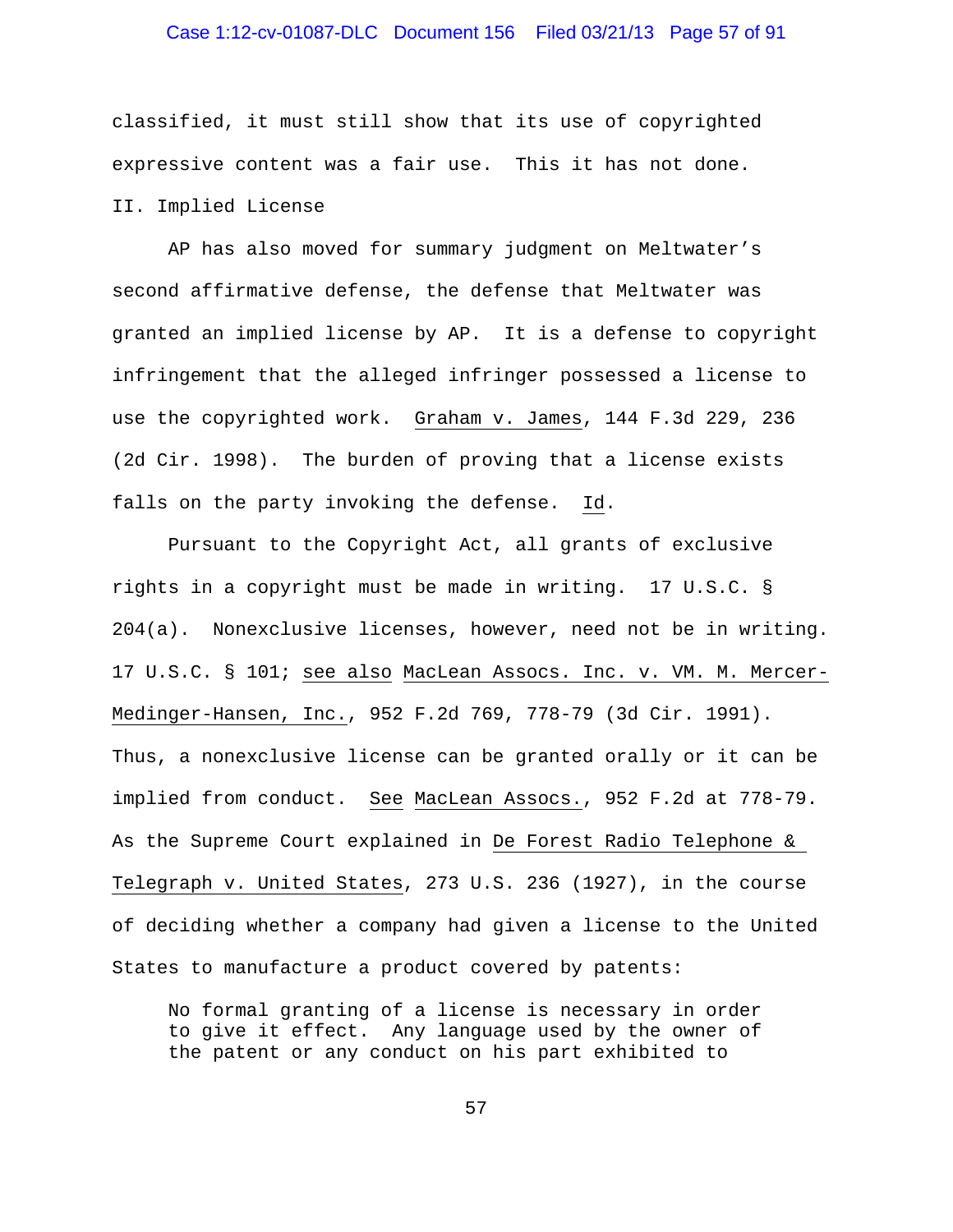### Case 1:12-cv-01087-DLC Document 156 Filed 03/21/13 Page 58 of 91

another, from which that other may properly infer that the owner consents to his use of the patent in making or using it, or selling it, upon which the other acts, constitutes a license, and a defense to an action for a tort.

Id. at 241.

The test for determining whether an implied license exists in the copyright context has three elements. The defendant must show that

(1) the licensee requested the creation of a work;

(2) the licensor made that particular work and delivered it to the licensee who requested it; and

(3) the licensor intended that the licensee copy and distribute his work.

See Latimer v. Roaring Toyz, Inc., 601 F.3d 1224, 1235 (11th Cir. 2010); see also Wilchombe v. TeeVee Tonns, Inc., 555 F.3d 949, 956 (11th Cir. 2009); Atkins v. Fischer, 331 F.3d 988, 991- 92 (D.C. Cir. 2003); Nelson-Salabes, Inc. v. Morningside Development, LLC, 284 F.3d 505, 514 (4th Cir. 2002); I.A.E. Inc. v. Shaver, 74 F.3d 768, 776 (7th Cir. 1996). The circumstances in which an implied license may be found are therefore quite "narrow." SmithKline Beecham Consumer Healthcare v. Watson Pharmaceuticals, Inc., 211 F.3d 21, 25 (2d Cir. 2000) (citation omitted).

Even those courts that do not require evidence of each of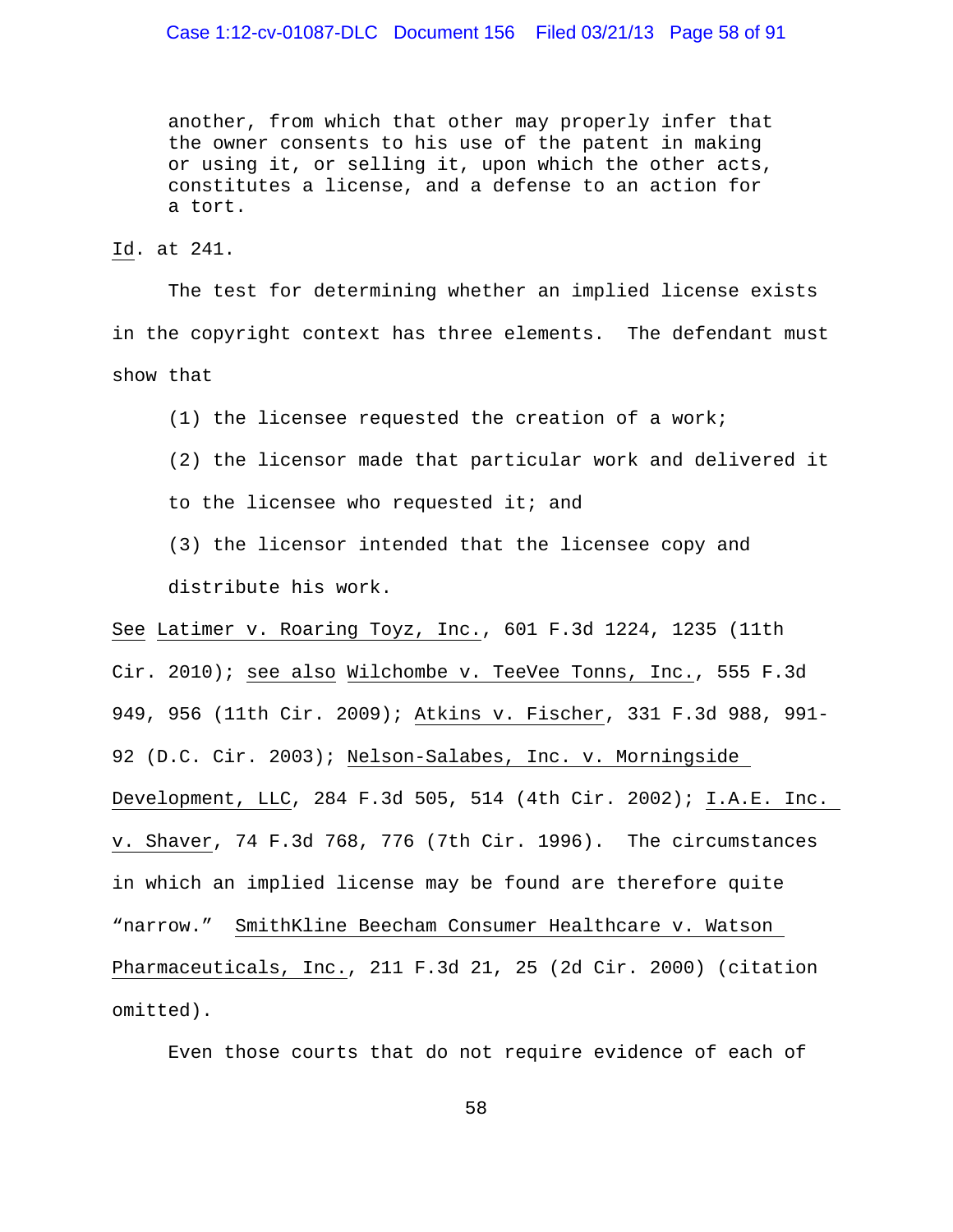### Case 1:12-cv-01087-DLC Document 156 Filed 03/21/13 Page 59 of 91

these three elements do require evidence of a meeting of the minds between the licensor and licensee such that it is fair to infer that the licensor intended to grant a nonexclusive license. Baisden v. I'm Ready Prods., Inc., 693 F.3d 491, 501 (5th Cir. 2012) (collecting cases); see also Psihoyos v. Pearson Educ. Inc., 855 F.Supp.2d 103, 124 (S.D.N.Y. 2012). Since an implied license is a creature of contract law, the parties' intent is a critical factor. I.A.E., 74 F.3d at 775-76; see also Johnson v. Jones, 149 F.3d 494, 502 (6th Cir. 1998).

Meltwater has failed to offer evidence from which a reasonable juror could conclude that AP impliedly granted Meltwater a license to copy and distribute its articles. It is undisputed that the Registered Articles were not created at Meltwater's request. Moreover, the parties had essentially no contact with each other before this litigation. $^{19}$  $^{19}$  $^{19}$  As a result, Meltwater is unable to point to any interaction with AP from which it could be inferred that there was a meeting of minds between the parties that AP was granting Meltwater a nonexclusive license to extract and re-publish excerpts of its news stories that appeared on the Internet.

Meltwater has not shown that it had the type of interaction

÷,

<span id="page-58-0"></span> $19$  Meltwater insists that the parties had no contact in 2009, 2010, or 2011, while AP contends there was "a casual" exchange between the parties in January 2011.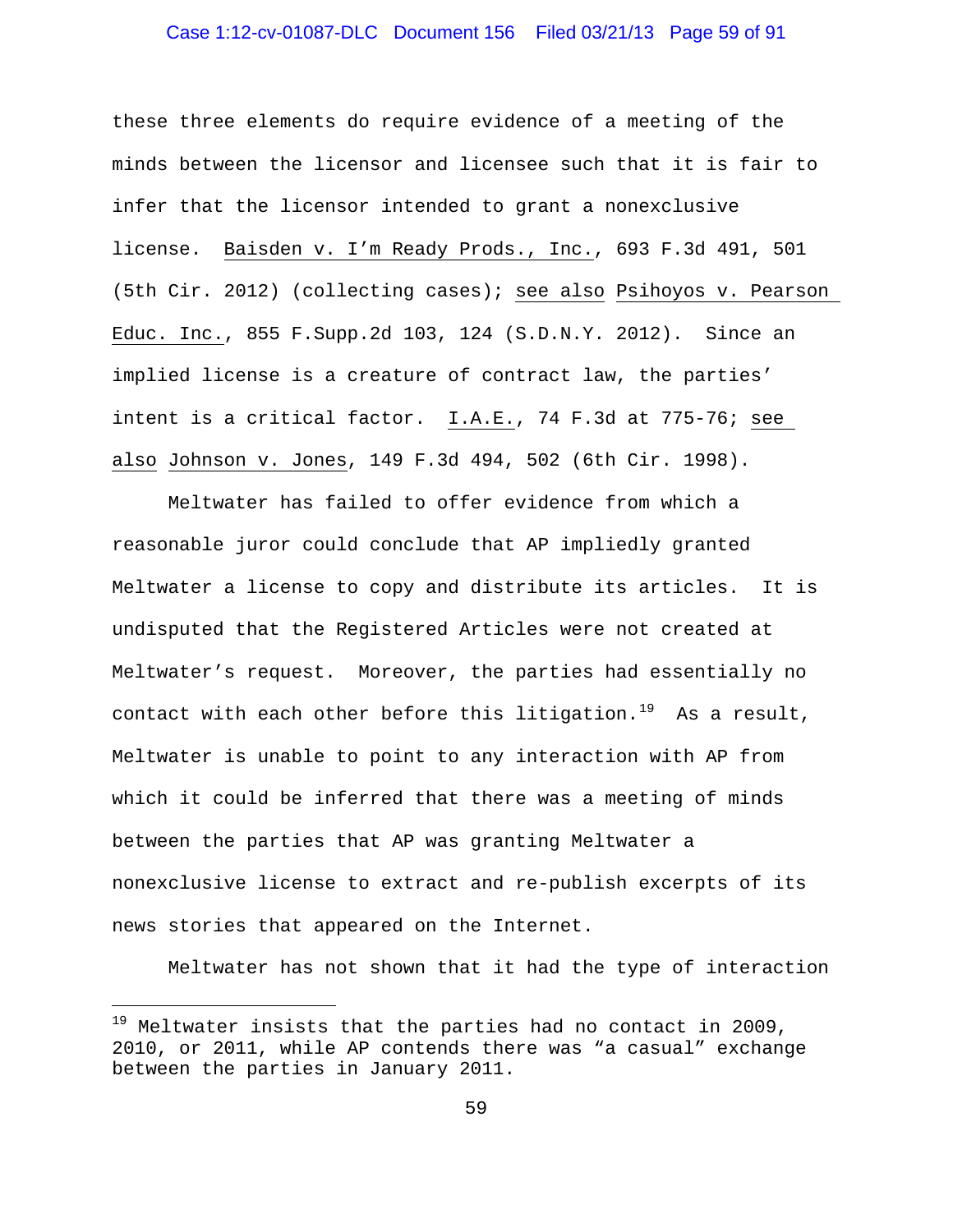### Case 1:12-cv-01087-DLC Document 156 Filed 03/21/13 Page 60 of 91

with AP that existed in any of those few instances in which Courts of Appeals across the country have found evidence of an implied license. See, e.g. Lukens Steel Co. v. Am. Locomotive Co., 197 F.2d 939, 941 (2d Cir. 1952) (the parties "were engaged in business relationship involving mutual confidence and mutual effort"); Atkins, 331 F.3d at 990 (parties had formal agreement under which appellant would create designs for appellees' product); I.A.E., 74 F.3d at 771-72, 776 (architect prepared schematic design drawings at company's request and delivered copies to company).

Nor has Meltwater offered any evidence of interaction with any of AP's licensees from which it could be inferred that any one of those licensees had impliedly granted a sublicense to Meltwater to excerpt material found on their websites. This is unsurprising since AP's licenses do not grant its licensees the authority to sublicense AP content.

In its opposition, Meltwater makes one argument to support its affirmative defense of implied license. It once again equates its activities with those of a search engine that makes its searches freely available to the public in order to direct the Internet user to the websites that respond to the user's search requests. Meltwater argues that AP impliedly granted Meltwater a license to use the Registered Articles when it did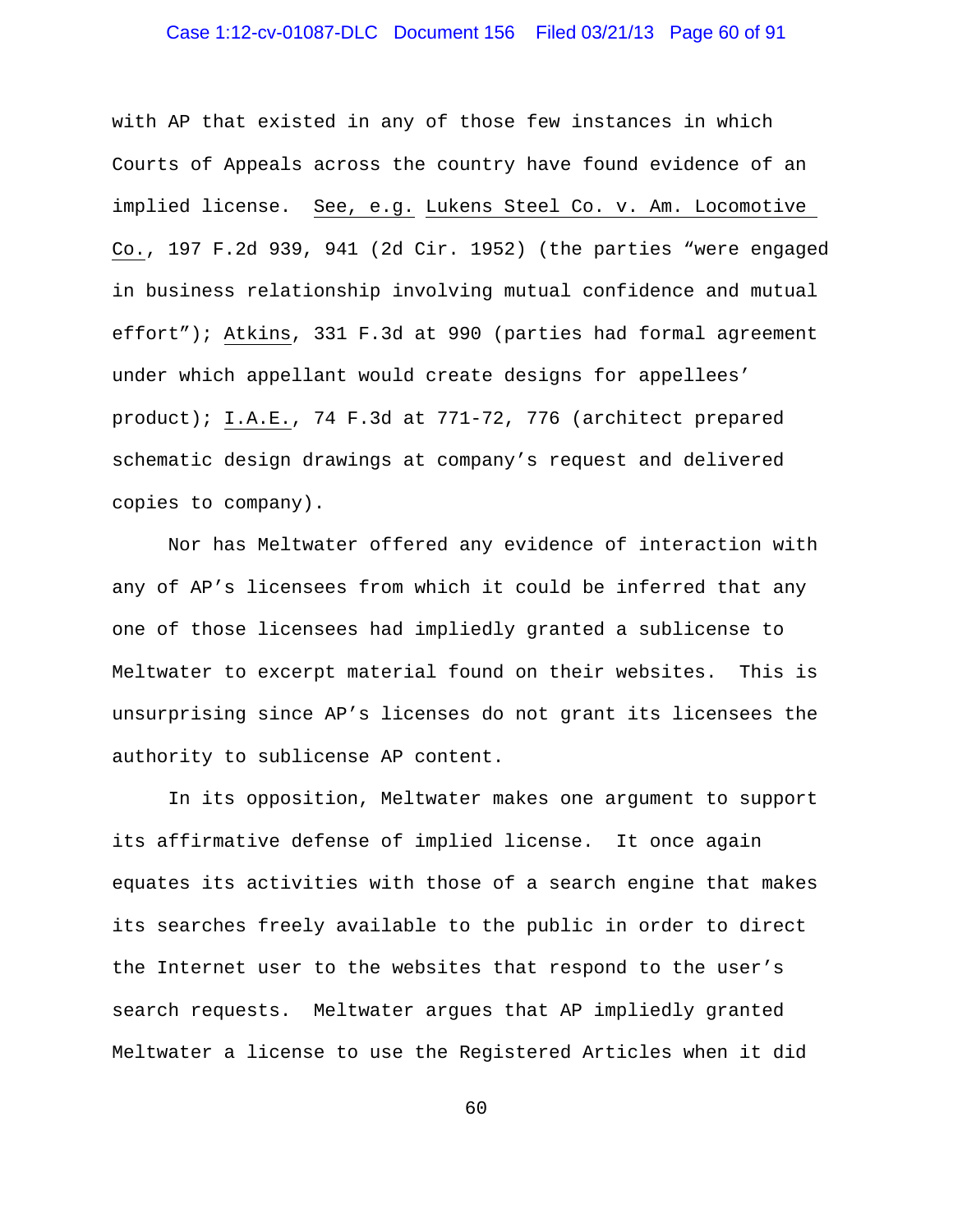### Case 1:12-cv-01087-DLC Document 156 Filed 03/21/13 Page 61 of 91

not require its licensees to employ on their websites robots.txt protocol to exclude web crawlers. $^{20}$  $^{20}$  $^{20}$ 

Meltwater has not offered any expert testimony about robots.txt, but the parties appear to agree that it functions as follows. Robots.txt protocol, also known as the Robot Exclusion Standard, was designed by industry groups to instruct cooperating web crawlers not to access all or part of a website that is publicly viewable. If a website owner uses the robots.txt file to give instructions about its site to web crawlers, and a crawler honors the instruction, then the crawler should not visit any pages on the website. The protocol can also be used to instruct web crawlers to avoid just a portion of the website that is segregated into a separate directory.

For several reasons, the failure of AP's licensees to employ the robots.txt protocol did not give Meltwater an implied license to copy and publish AP content. First, what Meltwater is suggesting would shift the burden to the copyright holder to prevent unauthorized use instead of placing the burden on the infringing party to show it had properly taken and used content.

÷,

<span id="page-60-0"></span> $20$  Meltwater makes this argument with respect to AP licensees alone, but Meltwater's argument would seemingly apply with equal force to AP's own websites. Applying Meltwater's reasoning, AP itself would have to adopt a robots.txt protocol to limit the access of web crawlers to its own websites or be deemed to have granted them an implied license.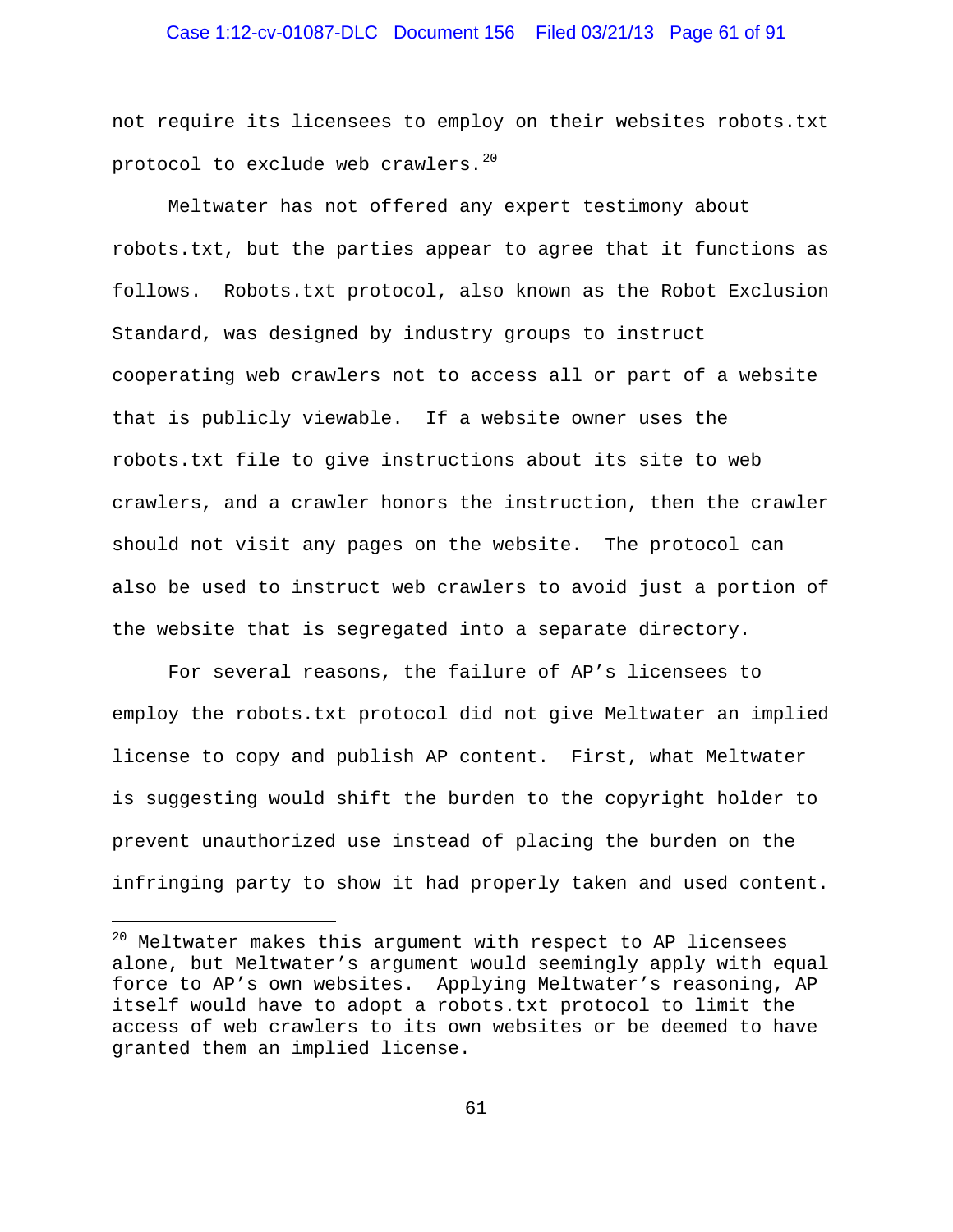# Case 1:12-cv-01087-DLC Document 156 Filed 03/21/13 Page 62 of 91

As significantly, there is no fair inference, based simply on the absence of the robots.txt protocol, that there has been a meeting of the minds between the copyright owner and the owner of the web crawler about the extent of copying. The implied license that Meltwater is advocating would reach to every web crawler with no distinction between those who make fair use and those who do not, or between those whose uses may be publicly observed and those whose uses are hidden within closed, subscriber systems. Meltwater has presented no evidence to suggest that robots.txt instructions are capable of communicating which types of use the copyright holder is permitting the web crawler to make of the content or the extent of the copying the copyright holder will allow.

There are also practical problems with Meltwater's argument in the event that AP and its licensees wanted to continue to permit search engines to visit their sites. AP is engaged in an ongoing licensing program that includes granting licenses that permit the scraping of AP content by web crawlers from online sources. Robots.txt protocol can be adopted to allow or disallow specific web crawlers. If Meltwater's argument were successful, with each change in the list of licensees AP and each of its licensees would have to update their robots.txt protocol to indicate which web crawlers had permission to visit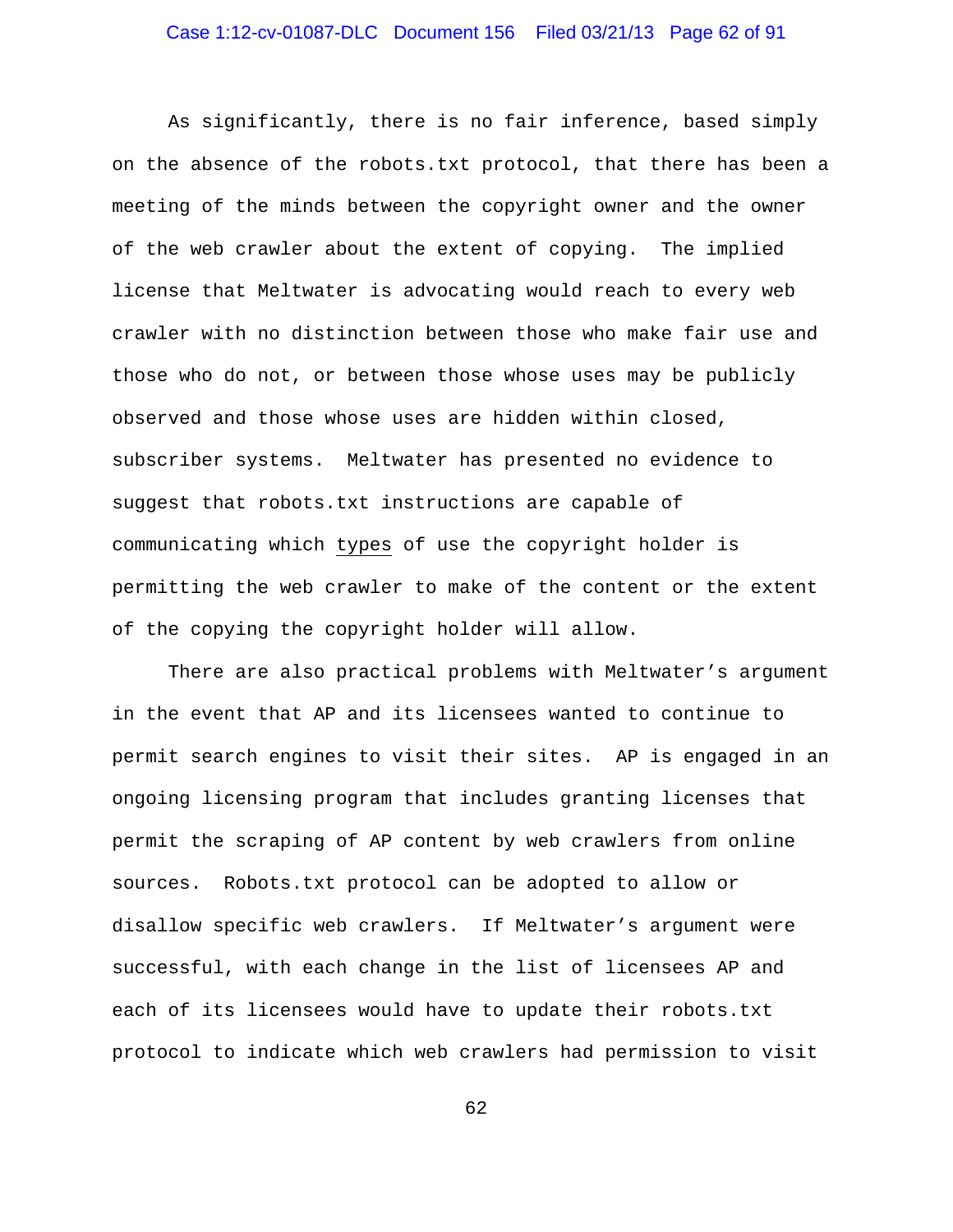each site's webpages. $^{21}$  $^{21}$  $^{21}$ 

i<br>I

There is yet another policy reason against the use of robots.txt protocol to enforce the Copyright Act. The protocol is a helpful innovation that gives instructions to cooperating crawlers. But, in the interest of openness on the Internet, one would expect it to be used only when it is in the clear interest of the website to broadly limit access. It is fair to assume that most Internet users (and many owners of websites) would like crawlers employed by search engines to visit as many websites as possible, to include those websites in their search results, and thereby to direct viewers to a vast array of sites. Adopting Meltwater's position would require websites concerned about improper copying to signal crawlers that they are not welcome.

Finally, in support of its argument, Meltwater cites Field v. Google, 412 F.Supp.2d 1106 (D. Nev. 2006), and Parker v. Yahoo!, Inc., No. 07 Civ. 2757, 2008 WL 4410095 (E.D. Pa. Sept. 25, 2008). Neither decision suggests that AP impliedly

<span id="page-62-0"></span><sup>&</sup>lt;sup>21</sup> While the robots.txt protocol could work precisely the opposite way, that is, to indicate that every web crawler is permitted access except for those for whom permission is denied, it is difficult to envision how a website could effectively manage a program that requires it to keep an accurate list of all crawlers who are roaming the web and for whom permission is being denied. Meltwater has reserved the right, however, to ignore an exclusion list that lists it.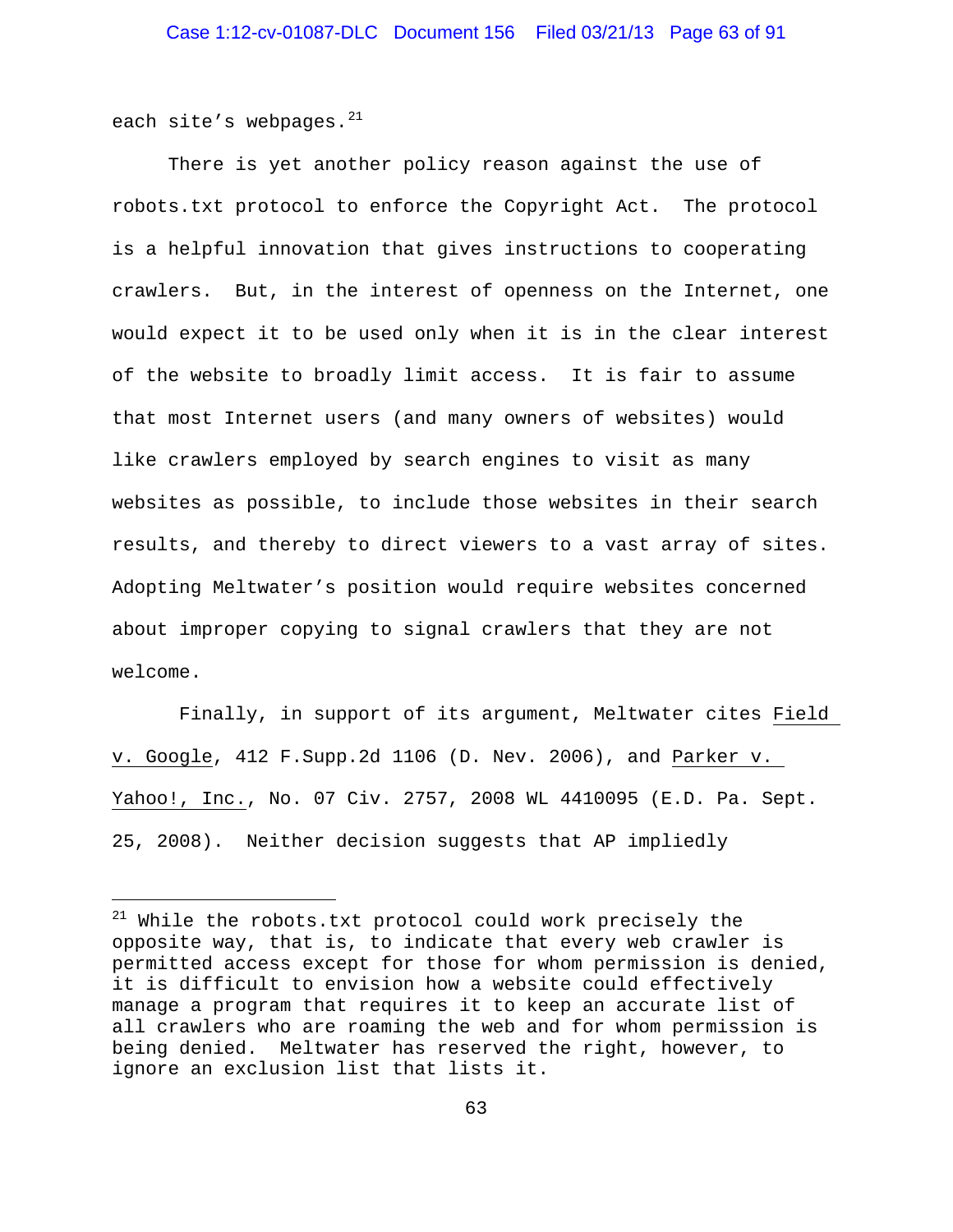# Case 1:12-cv-01087-DLC Document 156 Filed 03/21/13 Page 64 of 91

consented to the copying done by Meltwater because its licensees permitted search engines to crawl their sites. These two decisions principally discuss a website protocol that performs a different function than robots.txt. They address the storage of web pages by search engines. The "cached" pages at issue allowed users of the search engines to access an archival copy of a webpage stored in the search engine's system. The archival copy shows the page as it appeared the last time the search engine visited the page. Field, 412 F.Supp.2d at 1111. This can be particularly useful when a page has been removed from its original location. Id. By adopting a "no-archive" meta-tag, the website owner could instruct the search engines not to provide a cached link to search engine users. Id. at 1112-13. The copyright owners in each of these decisions chose not to use the "no-archive" meta-tags, knew that the search engines would honor the meta-tags, and also knew the search engines would remove the cached copy upon request. In such circumstances, the courts found an implied license. Id. at 1116; Parker, 2008 WL 4410095, at \*4.

Meltwater does not provide its subscribers with access to cached pages, reserves the right to disregard certain robots.txt instructions, and has not suggested that it will remove content from its system at the request of the copyright owner. As a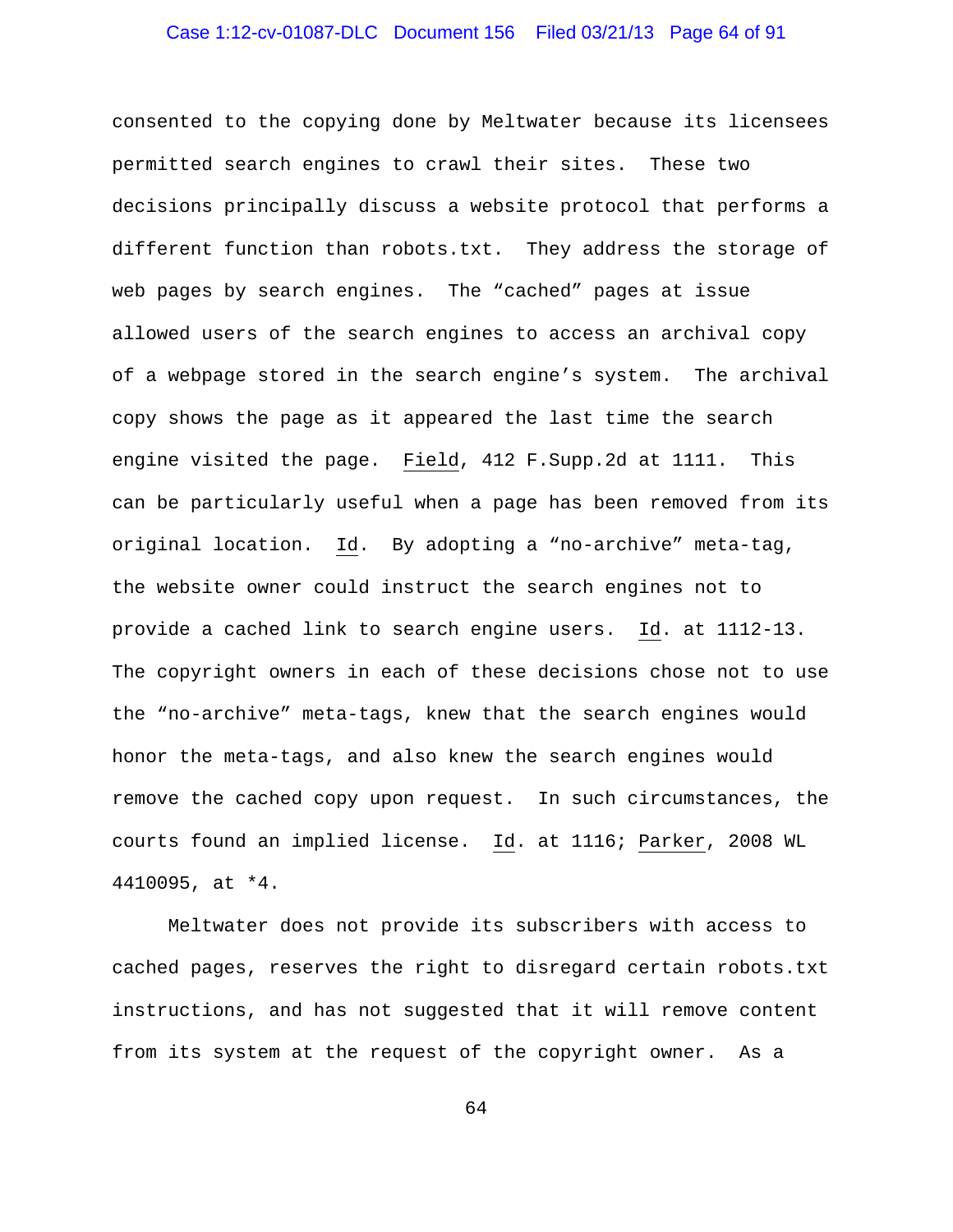### Case 1:12-cv-01087-DLC Document 156 Filed 03/21/13 Page 65 of 91

result, these two decisions have limited relevance.

It is worth observing that, when a crawler is making a fair use of a website's content, it does not need to resort to the implied license doctrine; where it does not, then the website's failure to use the robots.txt protocol to block its access will not create an implied license. Accordingly, Meltwater's implied license defense fails as a matter of law. $^{22}$  $^{22}$  $^{22}$ 

III. Equitable Estoppel

÷,

Meltwater relies on three additional affirmative defenses as reasons why summary judgment may not be entered in favor of AP on its copyright infringement claim. The first is equitable estoppel.

Meltwater argues that AP is estopped from bringing its

<span id="page-64-0"></span> $22$  Although Meltwater has not moved for summary judgment on its affirmative defense of an implied license, it has argued that the evidence presented in connection with these summary judgment motions "establishes" its implied license "as a matter of law." Nonetheless, it makes one request pursuant to Rule 56(d) in the event the Court disagrees and believes that AP's motion has merit. Meltwater contends that it needs discovery of AP's internal documents that discuss the "viability" of robots.txt. This argument does not prevent an entry of summary judgment for AP. Meltwater never mentioned the phrase "robots.txt" in any of its document requests of AP or in any application to the Court for additional discovery. It had a full opportunity to take discovery of AP on this issue and every other issue related to this summary judgment motion and may not prevent entry of summary judgment for AP through this belated request. In any event, discovery of AP's internal deliberations regarding the robots.txt protocol would have no impact on the decision reached above.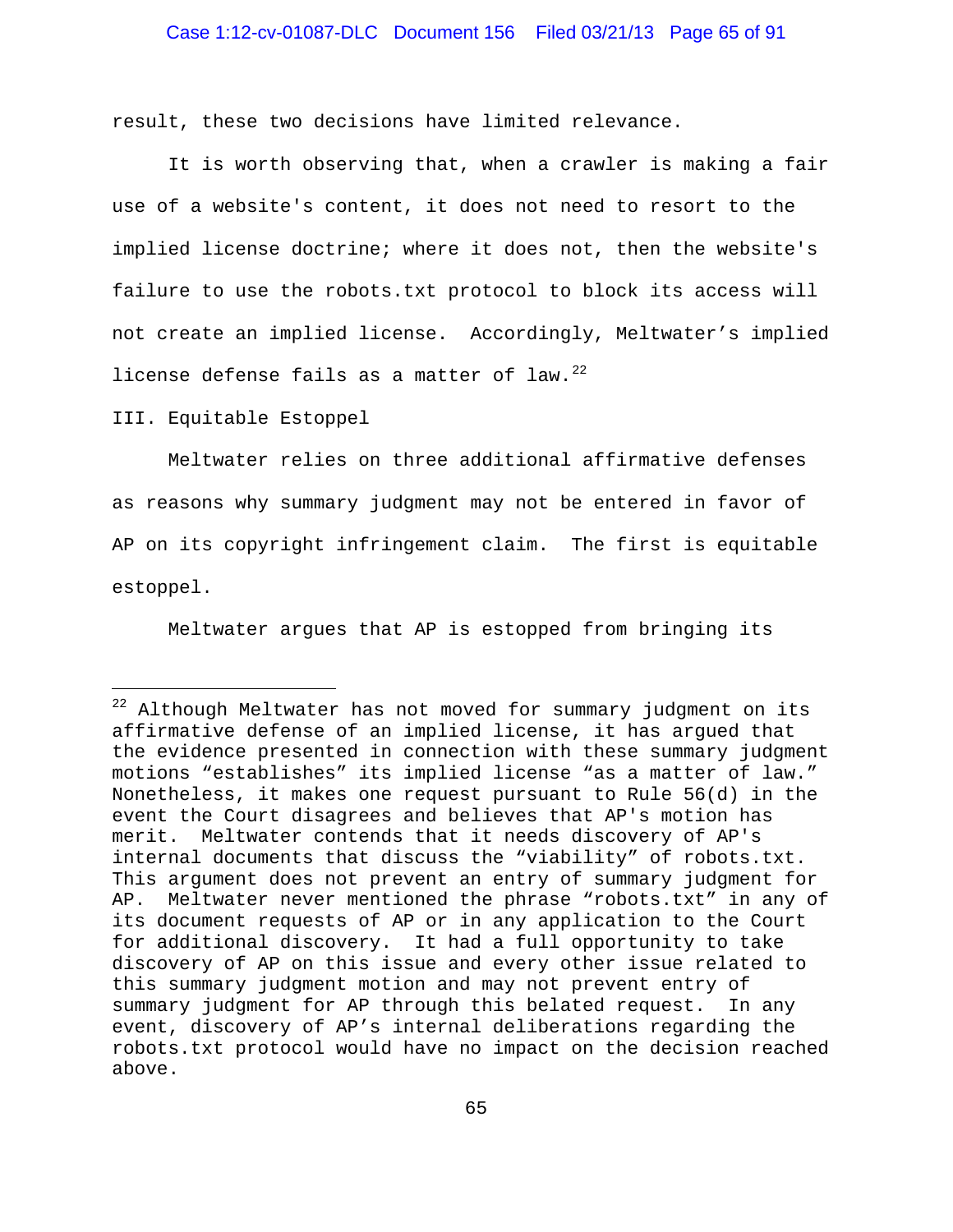### Case 1:12-cv-01087-DLC Document 156 Filed 03/21/13 Page 66 of 91

claim of copyright infringement because it failed to take protective measures and was silent in the face of Meltwater's actions. This defense is no more effective than Meltwater's affirmative defense of implied license.

The doctrine of equitable estoppel applies "where the enforcement of the rights of one party would work an injustice upon the other party due to the latter's justifiable reliance upon the former's words or conduct." Marvel Characters, Inc. v. Simon, 310 F.3d 280, 292 (2d Cir. 2002) (citation omitted). Essential to any finding of estoppel is "detrimental reliance on the adverse party's misrepresentations." Republic of Ecuador v. Chevron Corp., 638 F.3d 384, 400 (2d Cir. 2011). Reliance is not justifiable if the party invoking estoppel "had the means by which with reasonable diligence he could acquire the knowledge so that it would be negligence on his part to remain ignorant by not using those means." In re Becker, 407 F.3d 89, 99 (2d Cir. 2005) (citation omitted) (Emphasis omitted.) Silence alone is rarely a basis for finding equitable estoppel, but "where a party has a legal duty to speak, silence can constitute an affirmative 'misrepresentation.'" Kosakow v. New Rochelle Radiology Assocs., P.C., 274 F.3d 706, 725 (2d Cir. 2001); see also Veltri v. Bldg 32B-J Pension Fund, 393 F.3d 318, 326 (2d Cir. 2004); General Elec. Capital Corp. v. Armadora, S.A., 37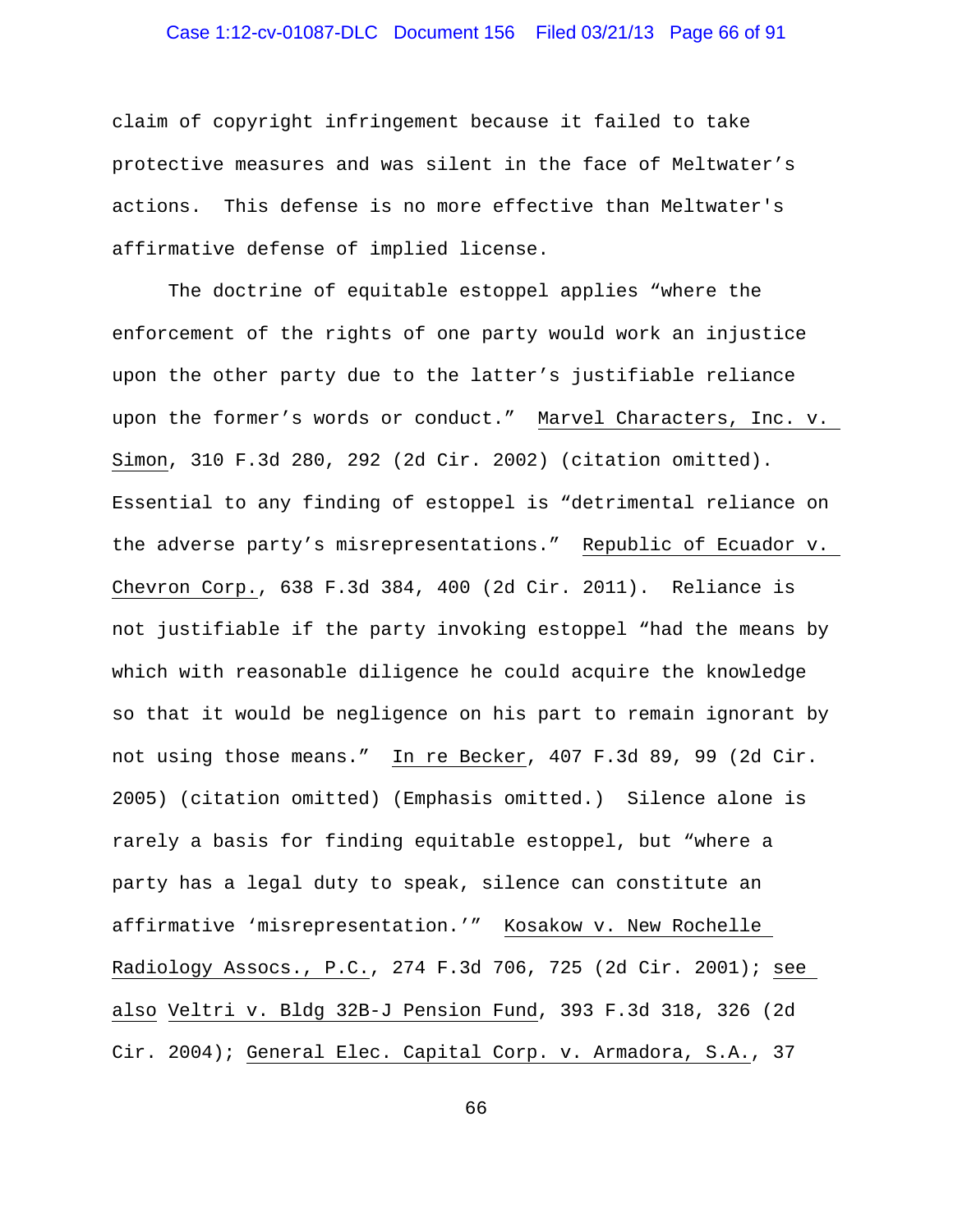F.3d 41, 45 (2d Cir. 1994).

÷,

Meltwater has not carried its burden of raising a question of fact suggesting that AP made any misrepresentations or acted in any way that would have justified Meltwater believing that it was entitled to publish the excerpts from the Registered Articles or would not be sued for copyright infringement if it did. Meltwater has not pointed to any representation by AP or its licensees that led it to believe that it could act as it did in publishing the excerpts of AP articles. To the contrary, many if not all of AP's licensees display terms of use on their websites prohibiting the commercial use of content.<sup>[23](#page-66-0)</sup> Nor has Meltwater shown that it acted with the diligence required to assert this defense. Indeed, Meltwater has not offered any evidence that it actually held the belief that AP had authorized it to publish the excerpts it took from AP online articles.

Meltwater relies instead on two omissions by AP to support its affirmative defense of equitable estoppel. The first is that AP did not restrict general access to its online content by

<span id="page-66-0"></span> $^{23}$  AP has offered examples of the terms of use found on a number of AP's licensees' websites. Meltwater objects that AP has not demonstrated that these terms of use were present on the licensees' websites during the time period in which Meltwater scraped articles from those websites. It is undisputed, however, that in at least one instance, Meltwater had knowledge of a website's terms of use prohibiting commercial use of the website's content and nonetheless scraped an AP article from that website a month later.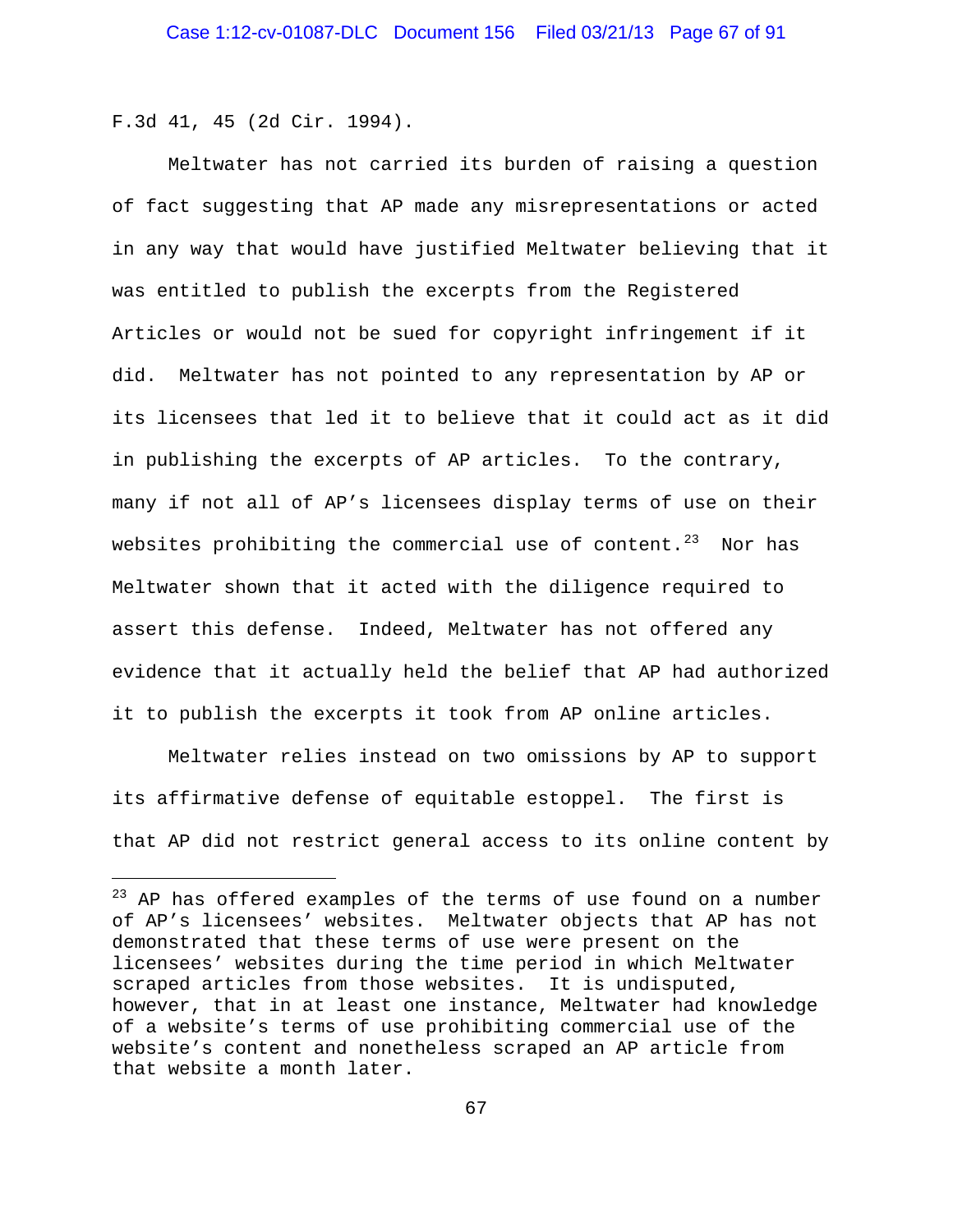# Case 1:12-cv-01087-DLC Document 156 Filed 03/21/13 Page 68 of 91

requiring its licensees to put AP content behind a paywall, require registration for access, or use robots.txt instructions to signal that AP content was off-limits. AP had no duty to take any of these steps before it could act to enforce its rights against copyright infringement. No infringer of AP's copyright could reasonably rely on the absence of these measures to excuse infringement.

Meltwater next argues that, until it initiated this lawsuit, AP never told Meltwater that it had any objection to Meltwater's use of AP content. But, Meltwater has offered no evidence of any relationship or communication with AP that imposed upon AP the duty to speak. In the absence of a duty to speak, Meltwater could not reasonably rely on AP's alleged silence about its copyright infringement.

Not only has Meltwater failed to offer evidence of any justifiable reliance, but the evidence submitted on these motions also indicates that Meltwater was on notice of the risk it ran of being sued by AP for copyright infringement. As mentioned, many -- if not all -- of the websites that Meltwater crawled in order to copy AP articles post terms of use that specifically prohibit commercial use of the website's content. In October of 2007, AP sued one of Meltwater's competitors -- Moreover Technologies, Inc. ("Moreover") -- for copyright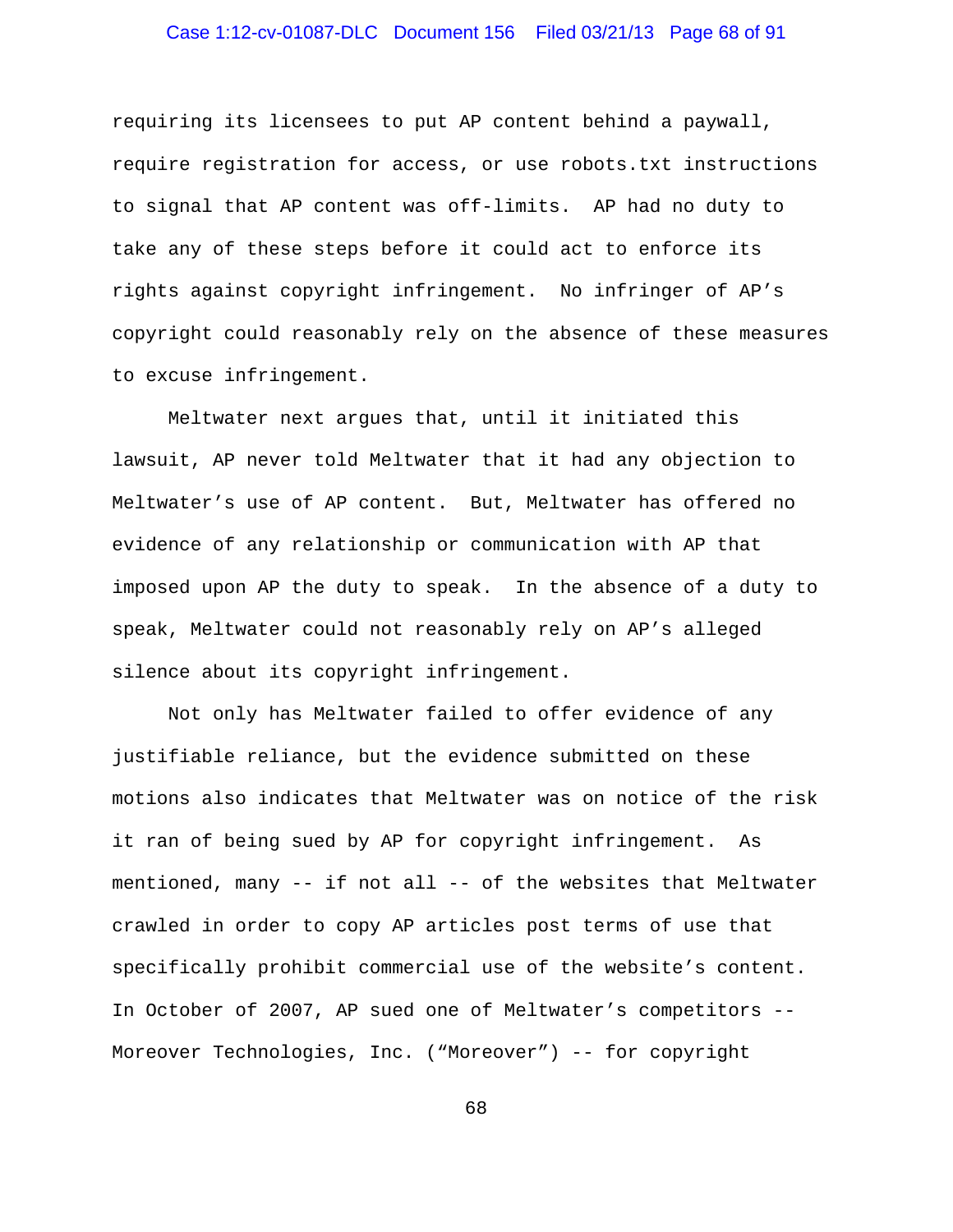### Case 1:12-cv-01087-DLC Document 156 Filed 03/21/13 Page 69 of 91

infringement on the basis of Moreover's scraping of AP content from websites and distribution of excerpts or entire articles to Moreover's customers. $^{24}$  $^{24}$  $^{24}$  In April 2009, AP issued a press release describing its launch of an industry initiative to protect news content from online misappropriation. Later that year, AP announced that an initiative to monitor the use of AP's content online had been created. Had Meltwater been reasonably diligent in acquiring knowledge about AP's views on the commercial redistribution of its content, it could not have remained ignorant of the true facts. Meltwater has failed, therefore, to show that the doctrine of equitable estoppel prevents the entry of summary judgment in favor of AP.

#### IV. Laches

÷,

Meltwater also argues that its affirmative defense of laches prevents summary judgment from being granted in AP's favor. The Copyright Act sets a three-year statute of limitations for copyright infringement claims. 17 U.S.C. § 507(b). A copyright claim accrues "when a plaintiff knows or has reason to know of the injury upon which the claim is

<span id="page-68-0"></span> $24$  Meltwater objects to the evidence of AP's complaint against Moreover on the ground that it constitutes inadmissible hearsay. The complaint has not been received for the truth of the matters asserted. Instead it has been received as evidence of Meltwater's notice that AP was unlikely to consider Meltwater's actions authorized.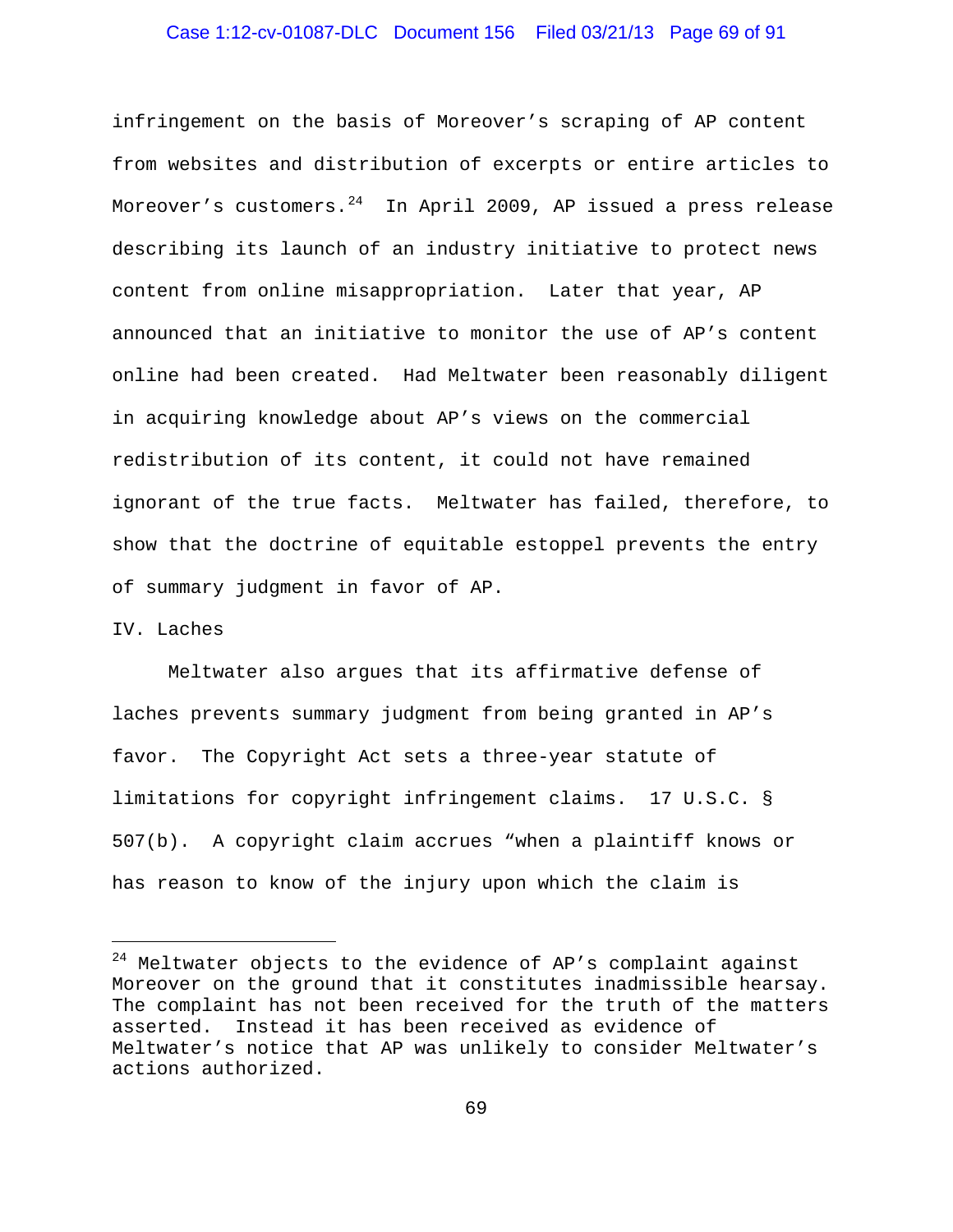# Case 1:12-cv-01087-DLC Document 156 Filed 03/21/13 Page 70 of 91

premised." Merchant v. Levy, 92 F.3d 51, 56 (2d Cir. 1996). When the copyright claim is based on infringement, the "action may be commenced within three years of any infringing act, regardless of any prior acts of infringement." Kwan v. Schlein, 634 F.3d 224, 228 (2d Cir. 2011). The parties agree that the plaintiff's copyright infringement claims with respect to the Registered Articles were filed within the three-year statute of limitations.

The defendant claims that while the statute of limitations may not bar the plaintiff's claims, the doctrine of laches does. The doctrine of laches is derived from the equitable principle that "equity aids only the vigilant, and not those who sleep on their rights." Ivani Contracting Corp. v. City of New York, 103 F.3d 257, 259 (2d Cir. 1997) (citation omitted). The doctrine of laches has three elements: "(1) the plaintiff knew of the defendant's misconduct; (2) the plaintiff inexcusably delayed in taking action; and (3) the defendant was prejudiced by the delay." Ikelionwu v. United States, 150 F.3d 223, 237 (2d Cir. 1998) (laches applied to request for return of seized property).

There is disagreement among the Circuits regarding whether laches is a viable defense to a copyright claim brought within the three-year statute of limitation. See Petrella v. Metro-Goldwyn-Mayer, Inc., 695 F.3d 946, 958 (9th Cir. 2012)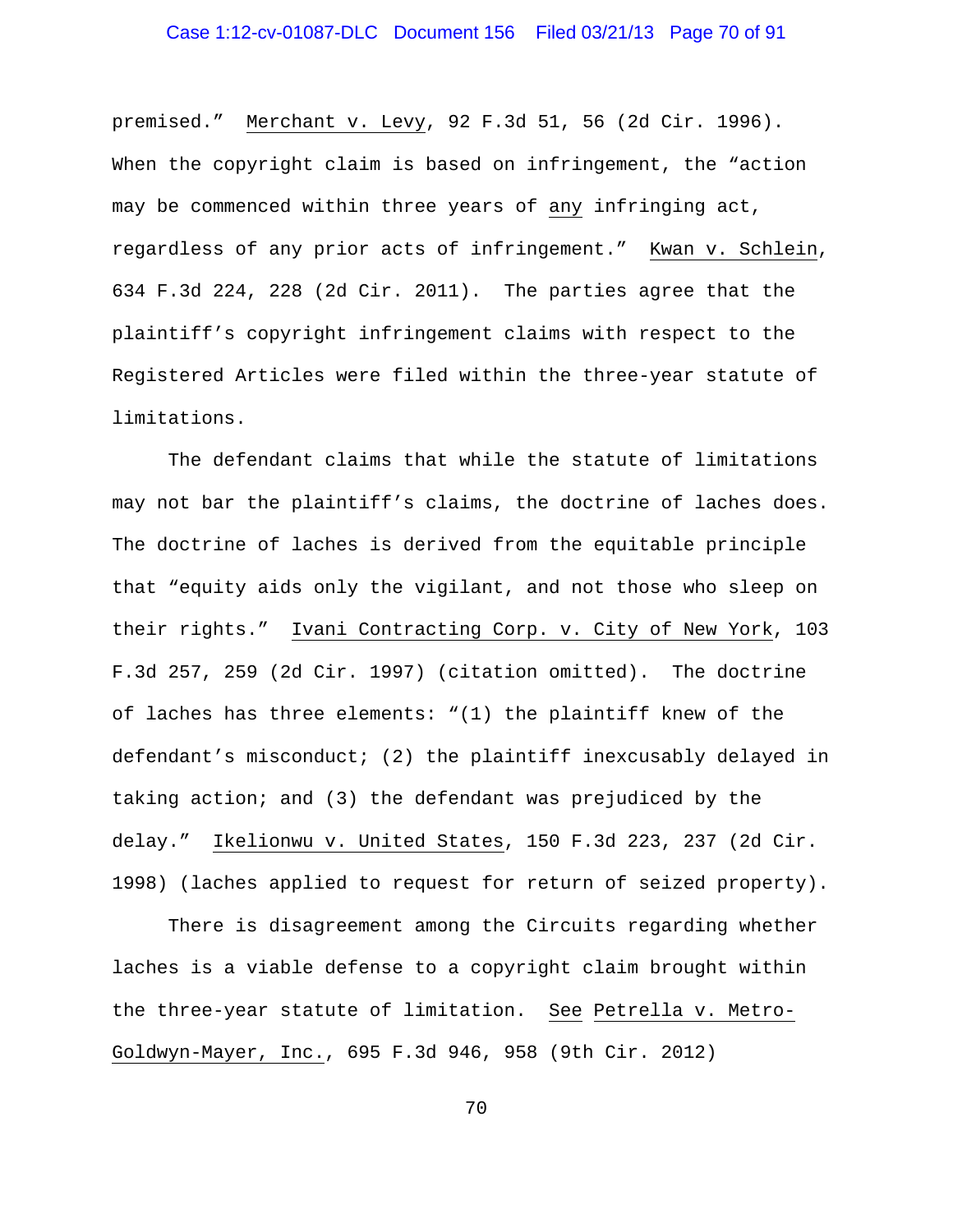# Case 1:12-cv-01087-DLC Document 156 Filed 03/21/13 Page 71 of 91

(Fletcher, J., concurring) (describing the circuit split). In the Second Circuit, "[t]he prevailing rule" in the context of a federal statutory claim seeking legal relief, is one in which "laches cannot bar that claim, at least where the statute contains an express limitations period within which the action is timely." Ivani Contracting Corp., 103 F.3d at 260. Even in the context of an action in equity, the doctrine of laches will rarely be applied within this circuit to an action brought within the statutory period. Ikelionwu, 150 F.3d at 238. Nonetheless, severe prejudice coupled with unconscionable delay may limit injunctive relief in a copyright action. New Era Publ'ns, 873 F.2d at 584-85.

Accordingly, laches is not a defense to the plaintiff's claim for damages. Laches is also not available to Meltwater as a defense to copyright infringement to the extent AP seeks prospective injunctive relief. See Peter Letterese and Assocs. Inc., 533 F.3d at 1321. Equitable considerations -- like laches -- may arise, however, where a plaintiff seeks retrospective injunctive relief and can demonstrate each of the traditional elements of the laches defense. See New Era Publ'ns, 873 F.2d at 584.

In its amended complaint, AP seeks both damages and injunctive relief. In terms of injunctive relief, AP seeks both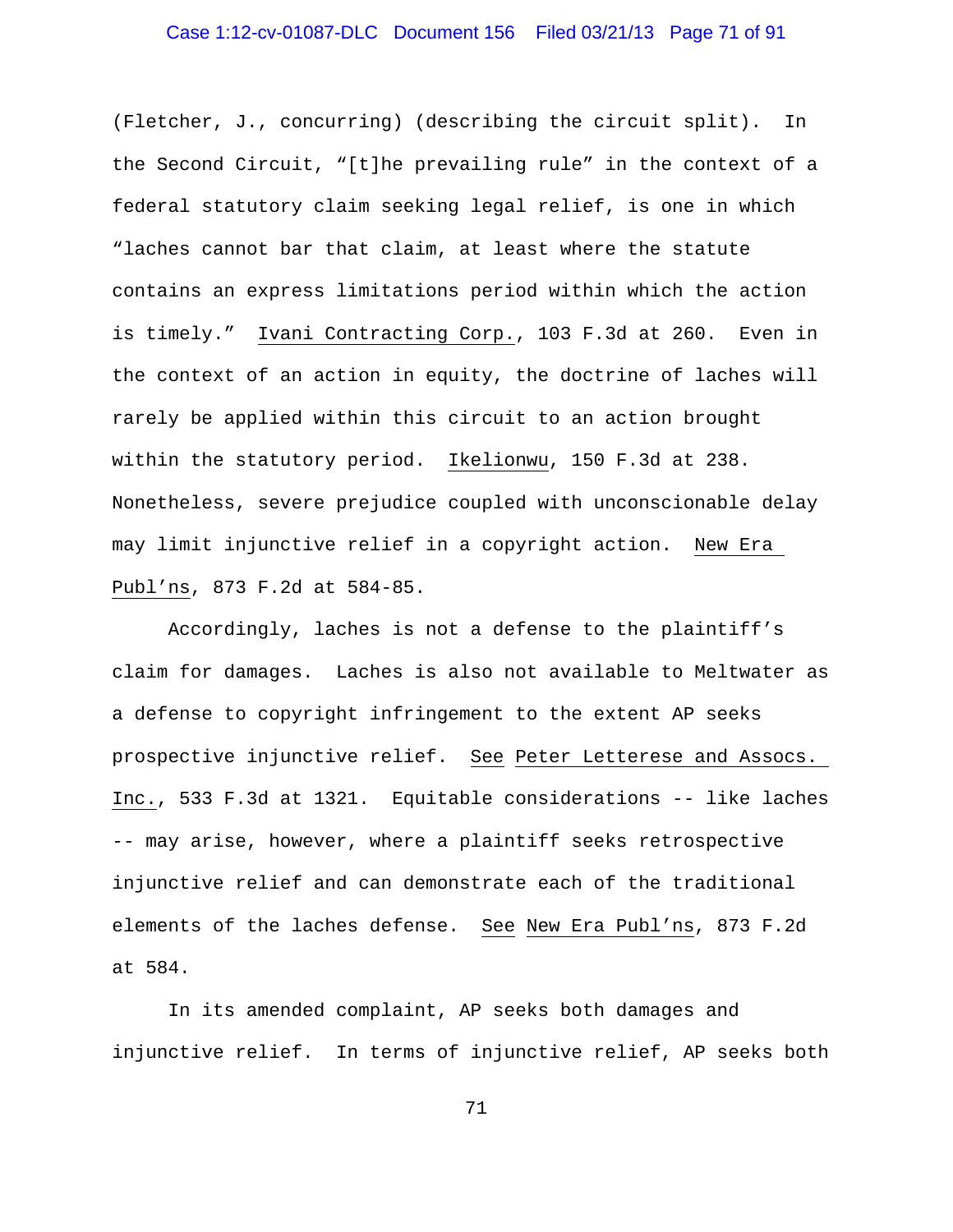### Case 1:12-cv-01087-DLC Document 156 Filed 03/21/13 Page 72 of 91

prospective relief and an order requiring Meltwater to "delete from its database and all computers under Defendants' control all copyrighted materials owned by AP and all AP news reports**."**  Should Meltwater carry its burden of showing laches, it would at most be able to bar AP's request that AP's content be swept from Meltwater's databases. The parties will be given an additional opportunity to address whether retrospective injunctive relief should be granted in this case.

### V. Copyright Misuse

As its fifth and final affirmative defense to AP's copyright infringement claims, Meltwater argues that AP should be barred from enforcing its copyrights because -- by engaging in price-fixing with competing news organizations in violation of the antitrust laws -- it has misused its copyrights. This final defense fails as well.

The Second Circuit has not yet recognized the affirmative defense of copyright misuse. See Shady Records v. Source Enters., 03 Civ. 9944 (GEL), 2005 WL 14920, at \*15 (S.D.N.Y. Jan. 3, 2005). Although copyright misuse has been acknowledged as a potential affirmative defense to an action for copyright infringement in at least five circuits, only a handful of decisions have ever applied it to bar an otherwise successful claim of copyright infringement. See Video Pipeline, 342 F.3d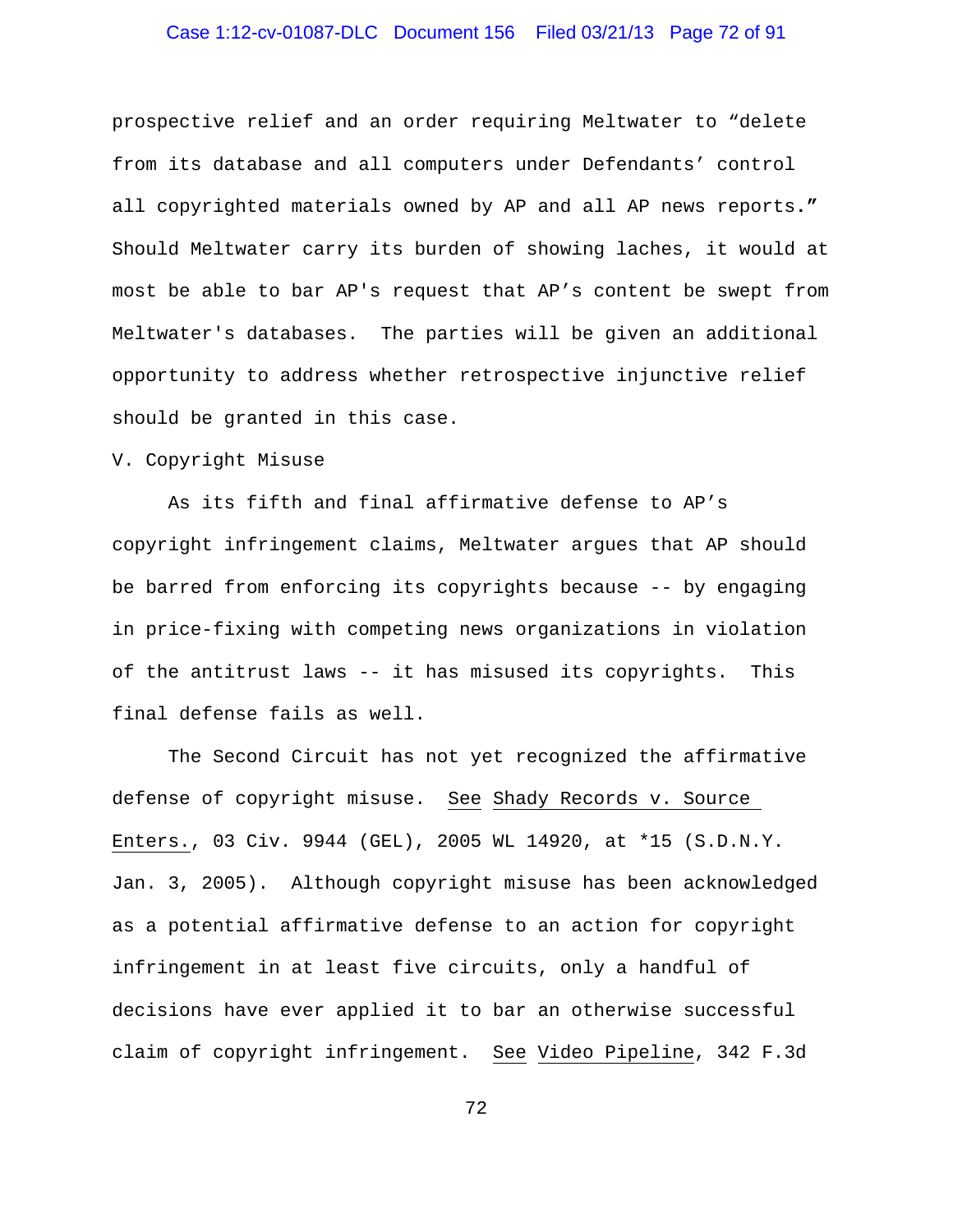#### Case 1:12-cv-01087-DLC Document 156 Filed 03/21/13 Page 73 of 91

at 206 (recognizing defense but finding no misuse); Alcatel USA, Inc. v. DGI Technologies, Inc., 166 F.3d 772, 795 (5th Cir. 1999) (plaintiff's copyright misuse barred it from obtaining injunctive relief on its copyright infringement claim); Practice Mgmt. Info. Corp. v. Am. Med. Assoc., 121 F.3d 516, 521 (9th Cir. 1997) (reversing award of damages and injunction for copyright infringement because of plaintiff's copyright misuse); Lasercomb Am. v. Reynolds, 911 F.2d 970, 979 (4th Cir. 1990) (reversing award of damages and injunction for copyright infringement due to plaintiff's copyright misuse); United Telephone Co. of Missouri v. Johnson Pub. Co., Inc., 855 F.2d 604, 612 (8th Cir. 1988) (assuming defense exists but finding no misuse).

The defense of copyright misuse arises from the betterknown defense of patent misuse described in Morton Salt Co. v. G.S. Suppiger, 314 U.S. 488 (1942). In Morton Salt, the patent holder for the design of a salt-depositing machine also produced salt tablets. Morton Salt entered into licensing agreements that required its licensees to use Morton salt tablets exclusively. When Morton Salt brought suit for patent infringement, the Supreme Court found that its suit was barred by its use of its "patent monopoly to restrain competition in the marketing of unpatented articles." Id. at 491. The Supreme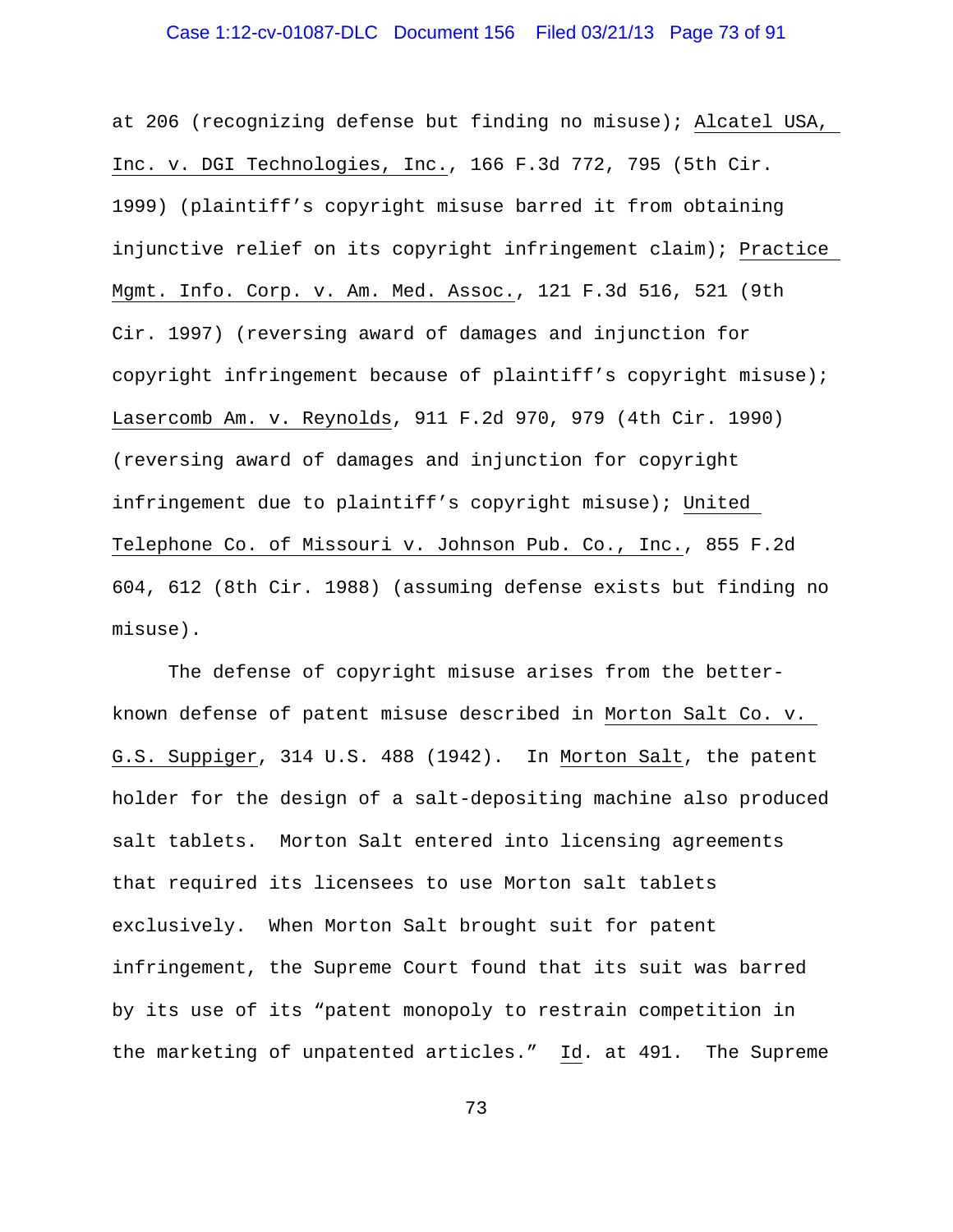Court described the rationale behind the defense as follows:

The grant to the inventor of the special privilege of a patent monopoly carries out a public policy adopted by the Constitution and laws of the United States, 'to promote the Progress of Science and useful Arts, by securing for limited Times to Inventors the Exclusive Rights . . . to their 'new and useful' inventions. But the public policy which includes inventions within the granted monopoly excludes from it all that is not embraced in the invention. It equally forbids the use of the patent to secure an exclusive right or limited monopoly not granted by the Patent Office and which it is contrary to public policy grant.

Id. at 492 (citation omitted).

In 1990, the Fourth Circuit became the first circuit to expressly recognize the defense of copyright misuse. Lasercomb Am., 911 F.2d at 977-79. Relying on "[t]he origins of patent and copyright law in England, the treatment of these two aspects of intellectual property by the framers of our Constitution, and the later statutory and judicial development of patent and copyright law in this country," the court concluded that the misuse of copyright should be available as a defense to copyright infringement. Id. at 974. It further concluded that the existence of an antitrust violation was not a pre-requisite to a viable copyright misuse claim:

[W]hile it is true that the attempted use of a copyright to violate antitrust law probably would give rise to a misuse of copyright defense, the converse is not necessarily true -- a misuse need not be a violation of antitrust law in order to comprise an equitable defense to an infringement action. The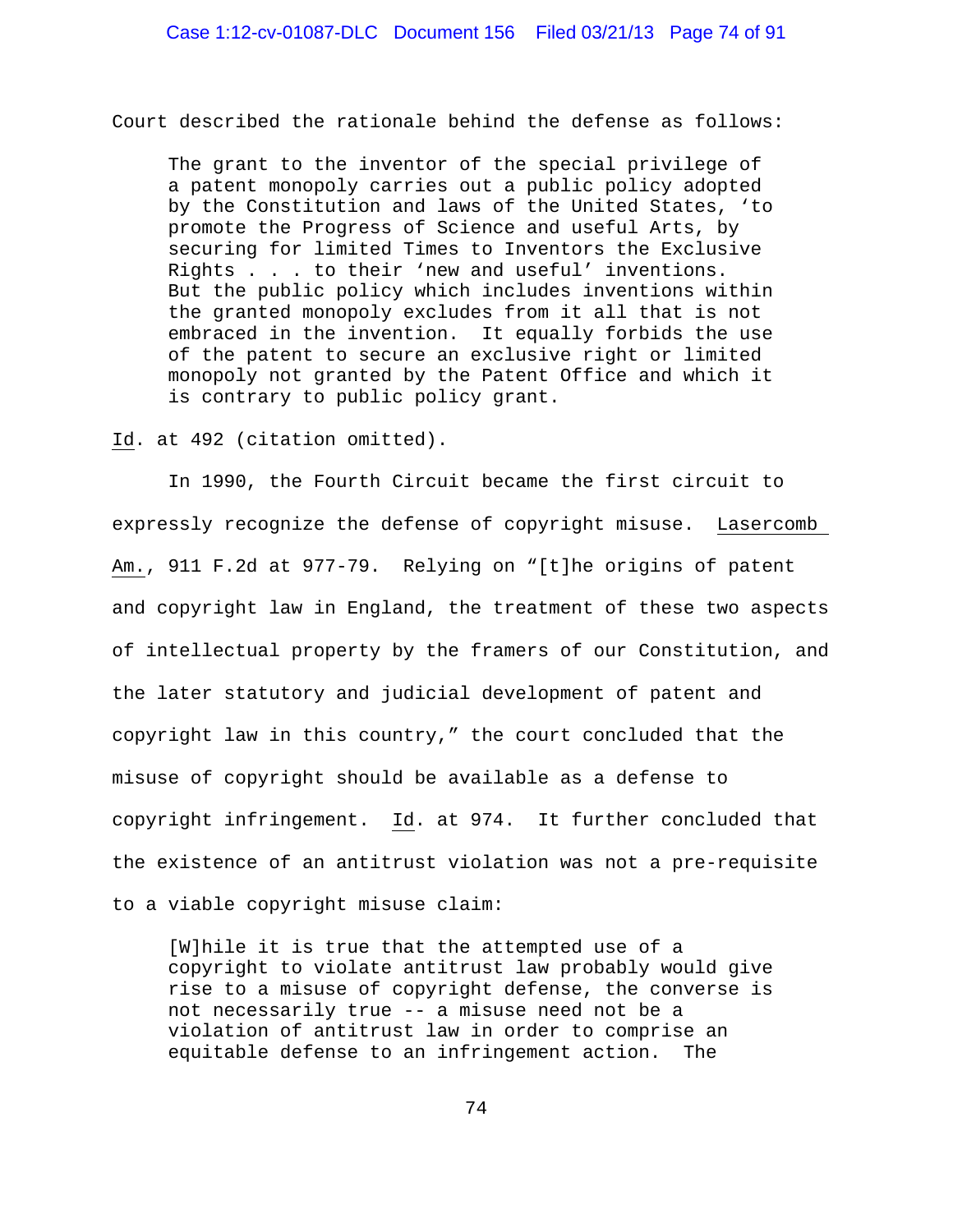#### Case 1:12-cv-01087-DLC Document 156 Filed 03/21/13 Page 75 of 91

question is not whether the copyright is being used in a manner violative of antitrust law . . . but whether the copyright is being used in a manner violative of the public policy embodied in the grant of copyright.

Id. at 978. Consistent with this rationale, it described copyright misuse as arising from a copyright holder's attempt to use its copyright in a particular expression "to control competition in an area outside the copyright." Id. at 979.

Whatever the metes and bounds of the defense, it is one that is applied "sparingly." Apple Inc. v. Pystar Corp., 658 F.3d 1150, 1157 (9th Cir. 2011). Its focus is on the improper stifling of competition. Id. at 1157-59.

Meltwater contends that it has offered sufficient evidence that AP engaged in a per se violation of the antitrust laws to raise a question of fact that prevents summary judgment being granted on AP's copyright infringement claim. Specifically, Meltwater asserts that it has offered evidence that AP violated antitrust law "[b]y foisting a pricing structure and minimum target prices upon a licensing entity, and by sharing its own pricing information" with that licensing agency and its members.

The licensing entity to which Meltwater is referring is NewsRight. NewsRight is a joint venture between AP and other publishers formed in 2011 and publicly launched in 2012. NewsRight's stated aim is to "work with third parties -- such as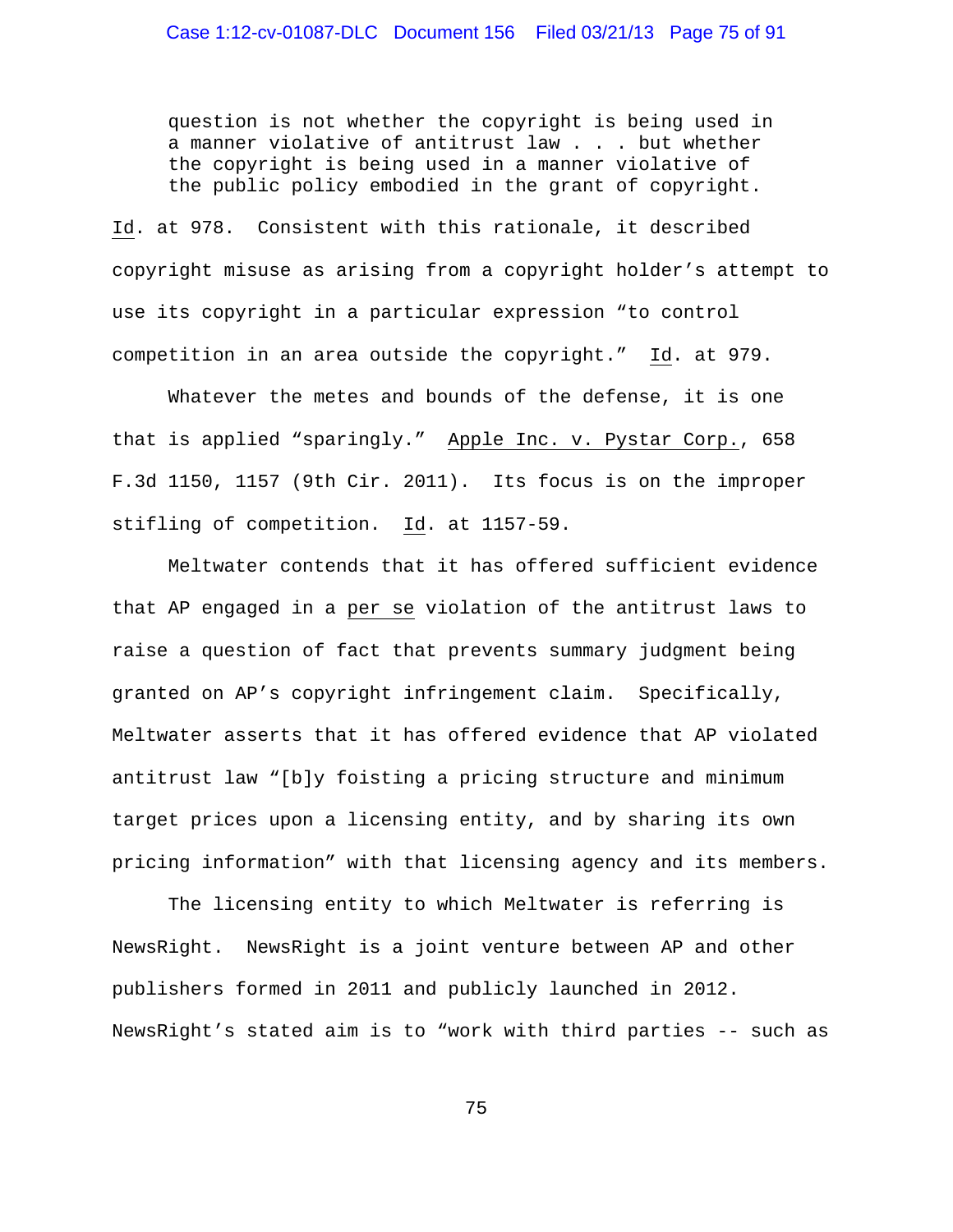## Case 1:12-cv-01087-DLC Document 156 Filed 03/21/13 Page 76 of 91

commercial aggregators and media-monitoring companies -- to license content from a large set of major publishers and to allow both publishers and third-party licensees to track and analyze the use of news content online." Those news publishers that are members of NewsRight have authorized NewsRight to license their content on a nonexclusive basis. So far, NewsRight has entered into two license agreements, but it has not yet licensed any AP content.

Even assuming that this circuit were to adopt the affirmative defense of copyright misuse to a claim of copyright infringement, and assuming further that Meltwater had raised a question of fact as to whether AP shared its own pricing information with NewsRight and "imposed" a pricing structure on and minimum prices for the licenses offered by the joint venture, Meltwater has not shown that summary judgment should not be granted to AP on its copyright infringement claim. AP's alleged conduct does not amount to copyright abuse. Nothing in the conduct alleged by Meltwater suggests that AP has improperly leveraged its copyrights to exert control over competition in the delivery of news. Every one of its competitors, whether a member of NewsRight or not, retains the power to issue its own licenses according to whatever pricing scale it chooses. AP does not create the news, control access to the news, or have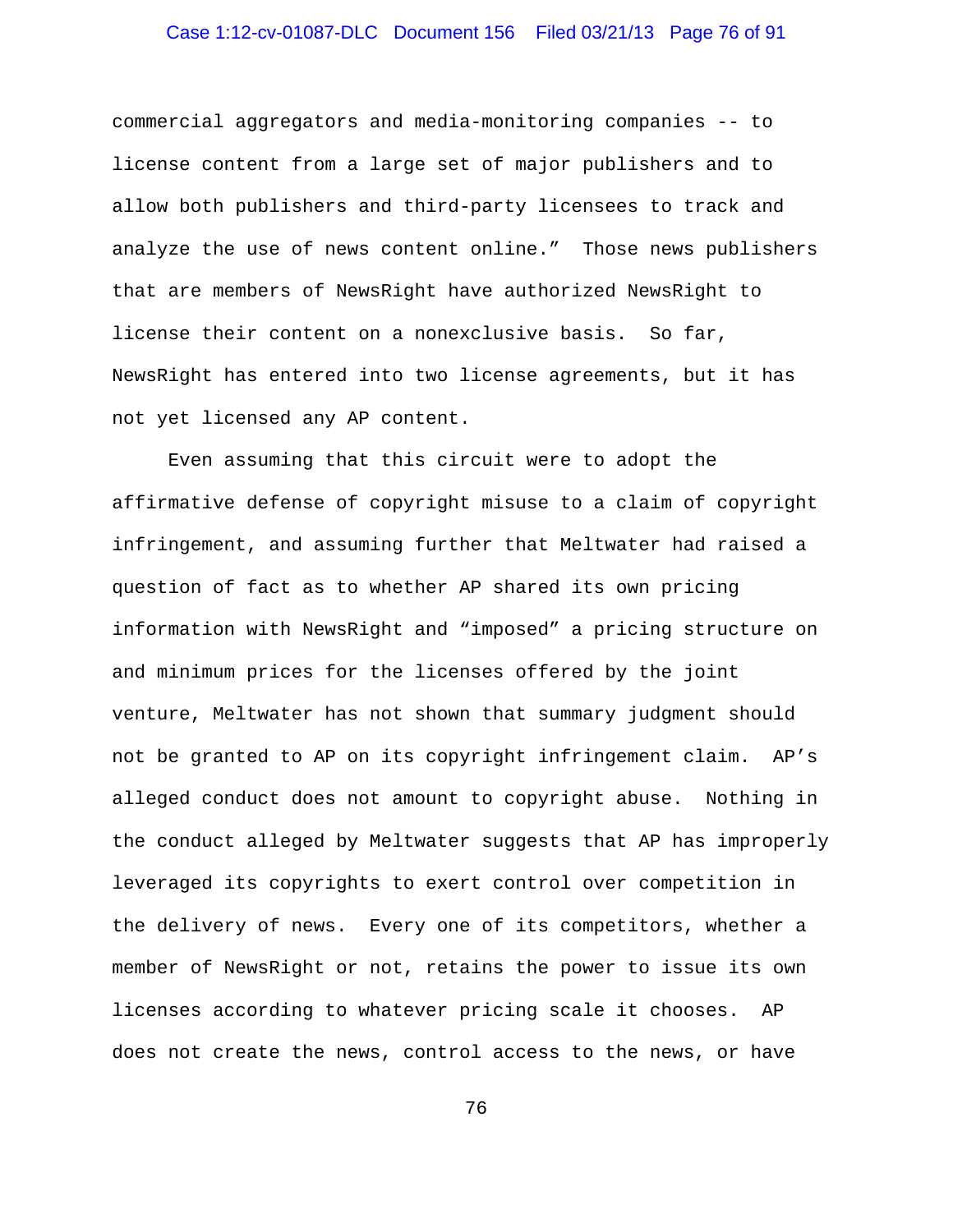#### Case 1:12-cv-01087-DLC Document 156 Filed 03/21/13 Page 77 of 91

any power to restrict any other party's entry into the business of reporting the news. Meltwater has not explained how AP's supposed actions would have interfered with the Copyright Act's goal of "increas[ing] the store of creative expression for the public good." Video Pipeline, 342 F.3d at 205.

Moreover, Meltwater's proffered evidence does not even suggest any misconduct by AP. Meltwater's argument that AP has used its participation in NewsRight to engage in price fixing relies on essentially three documents. The most significant of these is an email from 2011, in which AP suggests that the aggregator market be divided into three segments (Top players; Premium Institutional Specialists; and PR Community/Press Clipping Services) and then suggests minimum target licensing fees for NewsRight's licenses within each of the segments. $25$ NewsRight ultimately rejected this approach and developed a different licensing structure. Nothing in this opening gambit about the appropriate pricing structure for the creation of a new product by a joint venture suggests a violation of the antitrust laws. In sum, Meltwater has not shown that the

÷,

<span id="page-76-0"></span><sup>&</sup>lt;sup>25</sup> The other two documents, two letters exchanged between AP and the Department of Justice, are about a proposed voluntary registry. A version of that voluntary registry was apparently incorporated into NewsRight and nothing in that correspondence suggests misconduct.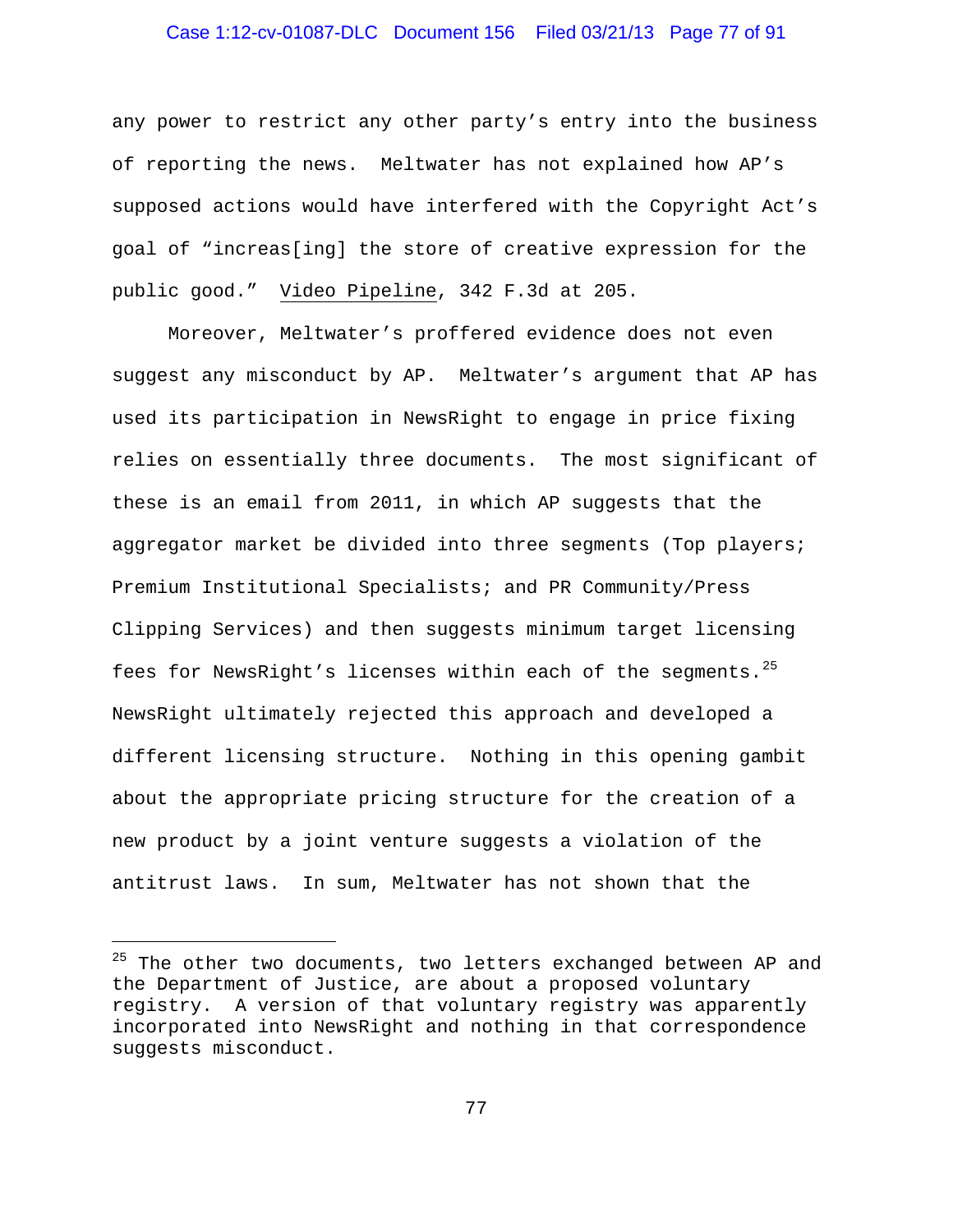#### Case 1:12-cv-01087-DLC Document 156 Filed 03/21/13 Page 78 of 91

doctrine of copyright misuse, even if adopted in this circuit, should prevent summary judgment being awarded to AP on its claim of copyright infringement.<sup>[26](#page-77-0)</sup>

VI. Meltwater's Motion for Summary Judgment on AP's Secondary Infringement Claims

In addition to moving for summary judgment on the basis of its fair use defense, Meltwater has moved for summary judgment on AP's claims of contributory and vicarious copyright infringement. These claims are based on AP's allegations that Meltwater has encouraged and assisted its customers to copy, store, and redistribute AP articles or portions of AP articles,

i<br>I

<span id="page-77-0"></span> $26$  Meltwater contends that the evidence it has gathered raises a triable issue of fact on its copyright misuse defense, but argues in its Rule 56(d) motion that if the Court disagrees with Meltwater that Meltwater should be permitted to take further discovery about AP's relationship with NewsRight since AP only produced documents "sufficient" to show NewsRight's role in licensing AP content and did not respond completely to the document requests posed by Meltwater.

Meltwater made a limited request of AP for documents concerning NewsRight, and that request related to the licensing of the Registered Articles by NewsRight. It is undisputed that the Registered Articles were never licensed by NewsRight. Despite Meltwater's narrow document request, AP searched all of its e-discovery custodians for communications with NewsRight concerning licensing efforts generally and produced such documents. It also searched for hard-copy documents from those same custodians and produced documents sufficient to show NewsRight's role in licensing AP content, among other things. Meltwater examined AP deponents at length about NewsRight. In sum, Meltwater has not shown that it is entitled to further discovery on this issue before summary judgment may be entered for AP.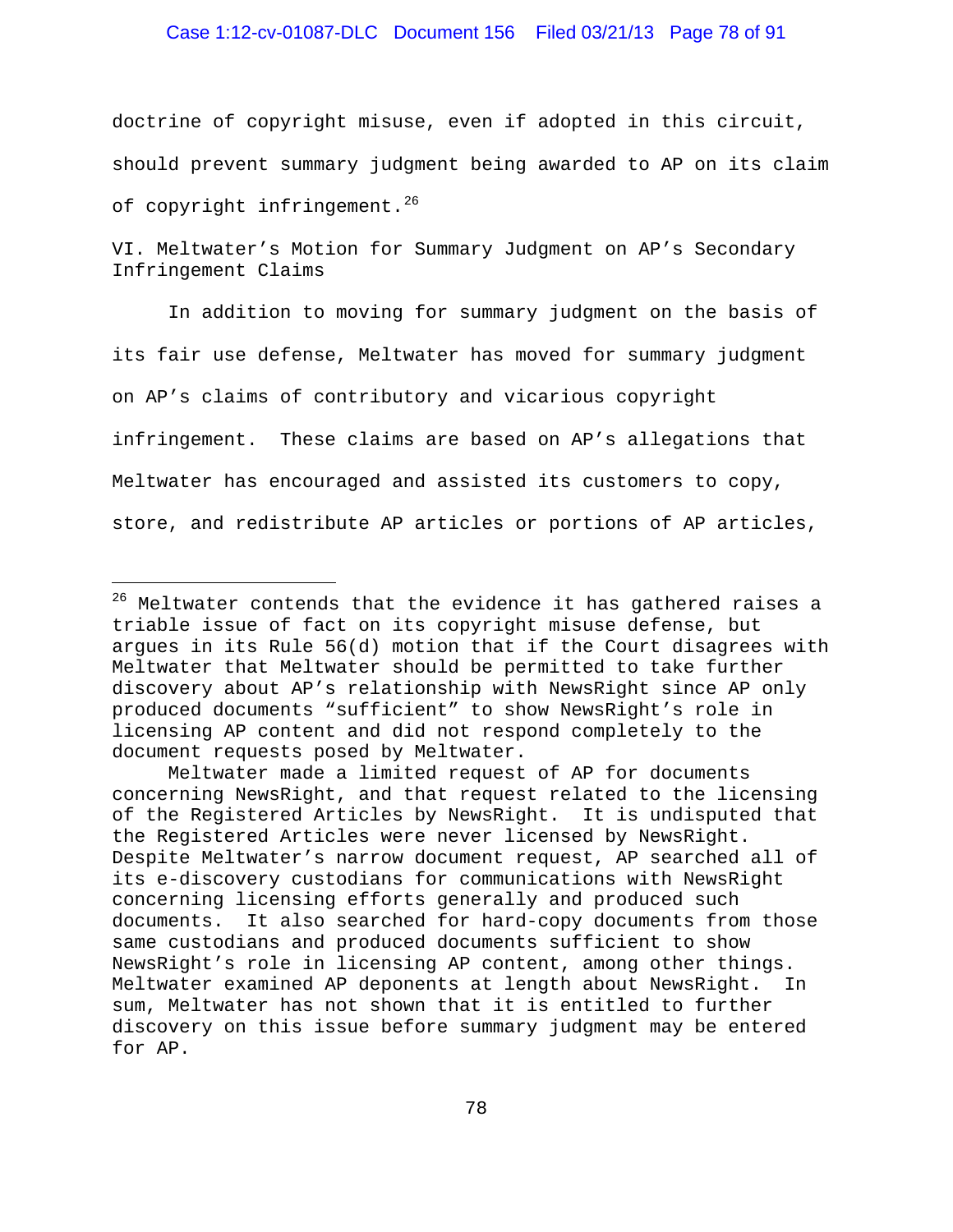#### Case 1:12-cv-01087-DLC Document 156 Filed 03/21/13 Page 79 of 91

in particular, through the use of Meltwater's archiving, Newsletter, and Newsfeed functions. In its motion for summary judgment, Meltwater points out that AP has offered no evidence that an actual Meltwater customer ever stored or distributed full text versions of any of the thirty-three Registered Articles.<sup>[27](#page-78-0)</sup> Because there is no evidence of direct infringement by its customers, Meltwater contends, there can be no finding of contributory or vicarious copyright infringement. In an affidavit submitted pursuant to Federal Rule of Civil Procedure 56(d), AP requests additional discovery. Because Meltwater's motion for summary judgment is based principally on AP's failure of proof, and because AP is entitled to additional discovery on these claims, Meltwater's motion is denied without prejudice to renewal.

#### VII. Meltwater's Evidentiary Objections

i<br>I

Meltwater has filed two motions to strike. In Meltwater's first motion, it seeks to strike: (1) the declaration of Elizabeth McNamara in its entirety and sixty-seven of the accompanying exhibits; (2) portions of the declaration of Sue

<span id="page-78-0"></span> $27$  There is evidence that AP's investigator copied and stored the full text of AP articles using a trial subscription to Meltwater News. There is also evidence that Meltwater customers used excerpts from two of the Registered Articles and distributed them in ten newsletters.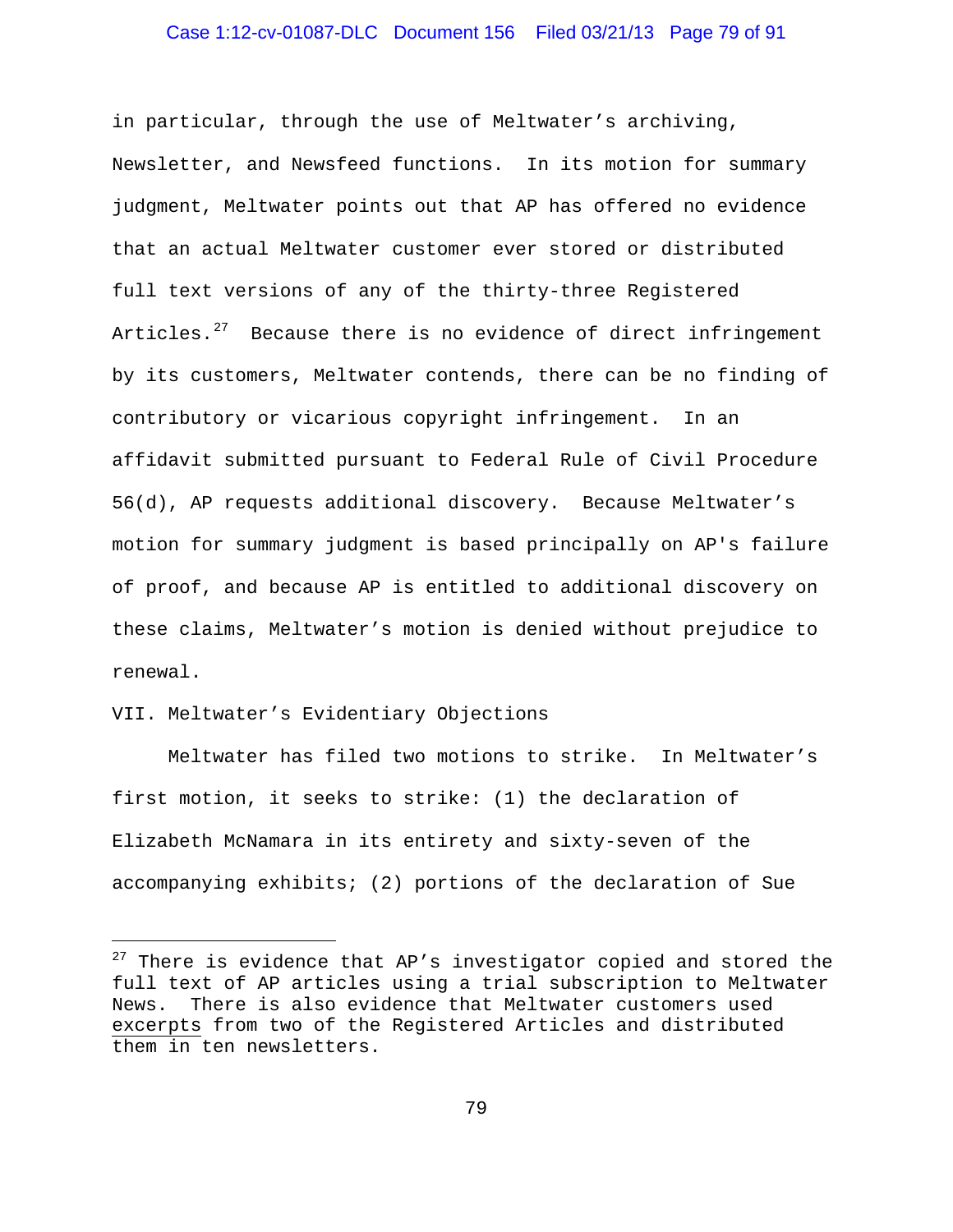#### Case 1:12-cv-01087-DLC Document 156 Filed 03/21/13 Page 80 of 91

Cross ("Cross") and eight of the accompanying exhibits; (3) portions of the declaration of Thomas Curley ("Curley") and four of the accompanying exhibits; (4) portions of the declaration of Joy Jones ("Jones") and seven of the accompanying exhibits; (5) portions of the declaration of Thomas Kent; (6) portions of the declaration of John D. Rizzo and four of the accompanying exhibits; and (7) substantial parts of AP's Rule 56.1 statement. The second motion seeks to strike: (1) the declaration of Alison B. Schary in its entirety and eight of the accompanying exhibits; and (2) portions of the declaration of Linda Steinman. In addition, both parties have raised objections in their Rule 56.1 counterstatements of undisputed material facts. Some of these objections have already been addressed. To the extent that any objection is not discussed in this Opinion and the Court relied on the challenged evidence, the objection has been considered and rejected. Three more categories of objections are addressed below.

First, however, it is important to note that most of the facts in this case are undisputed. In particular, the Opinion's description of Meltwater's system is taken largely from Meltwater's own documents and the accounts of its own affiants and deponents. Many of Meltwater's evidentiary objections instead focus on the manner in which AP characterizes certain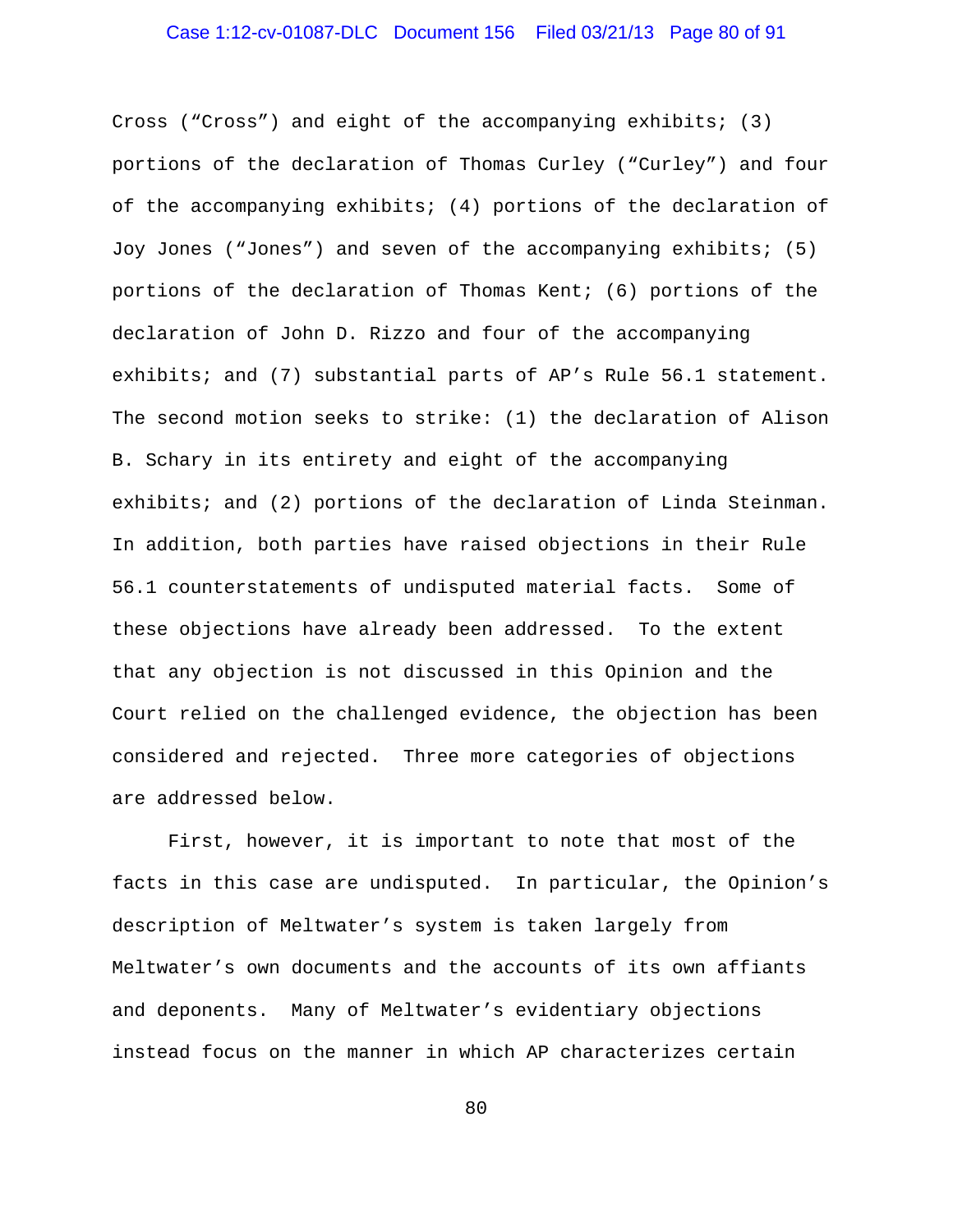#### Case 1:12-cv-01087-DLC Document 156 Filed 03/21/13 Page 81 of 91

evidence. The Court has disregarded the parties' characterizations and relied on the underlying documents.

In its motions to strike, Meltwater argues that the Court should also strike statements and documents regarding matters occurring prior to 2009, because "AP unilaterally imposed a date restriction of January 1, 2009" in responding to Meltwater's document requests. Both parties preserved their objections to the production of older documents. AP generally objected to production of documents predating January 1, 2009, and Meltwater objected to producing documents predating March 1, 2010. Despite that general objection, AP proceeded to produce responsive documents dated before 2009, including each of the documents submitted in connection with these summary judgment motions. Meltwater never indicated during discovery that AP's general objection was a concern and it did not seek to compel the production of other documents dated prior to 2009. Furthermore, AP placed no timeframe restriction on its witnesses when they were deposed. Under the circumstances, Meltwater has shown no basis to strike all documents and statements relating to matters occurring prior to 2009, which in any event are few in number.

Meltwater has also objected on grounds of relevance to the submission by AP of many of the Meltwater documents produced in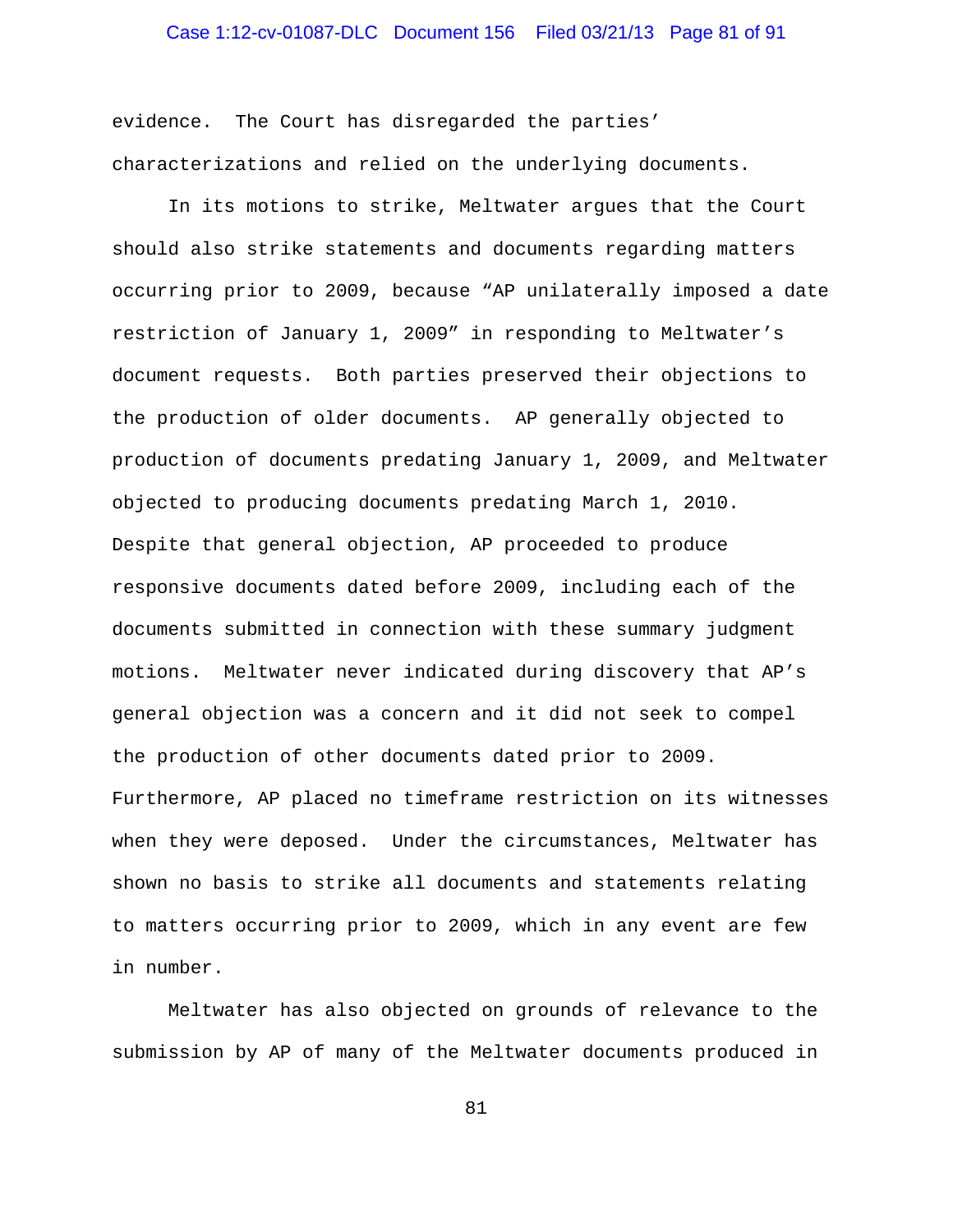## Case 1:12-cv-01087-DLC Document 156 Filed 03/21/13 Page 82 of 91

discovery. These include its promotional materials and samples of its News Reports. It also objects on relevance grounds to the samples of Google News Alerts. The objections to these and other documents on the ground of relevance have been considered and rejected.

Meltwater has raised objections to the declarations of Cross, Curley, and Jones, among others, on the ground that these individuals have not set forth facts showing that they have personal knowledge of the matters described in their declarations. Cross has been AP's Senior Vice President of Business Development and Partner Relations for the Americas since 2010. Previously, she held a number of positions with AP, including Bureau Chief in Los Angeles, Vice President for the Western Region, Vice President for Online Services for U.S. Newspapers, and Senior Vice President for Global New Media and Media Markets for the Americas. To the extent the Court has relied on Cross's declaration it has been for facts such as the number of AP's licensees, AP's annual licensing revenues, AP's agreements with its licensees, AP's business model, and a description of AP Hosted. All of these matters are plainly within her personal knowledge. Similarly, Jones (Vice President for Platform Strategy and Operations) and Curley (former Chief Executive Officer) offered statements expressly based on their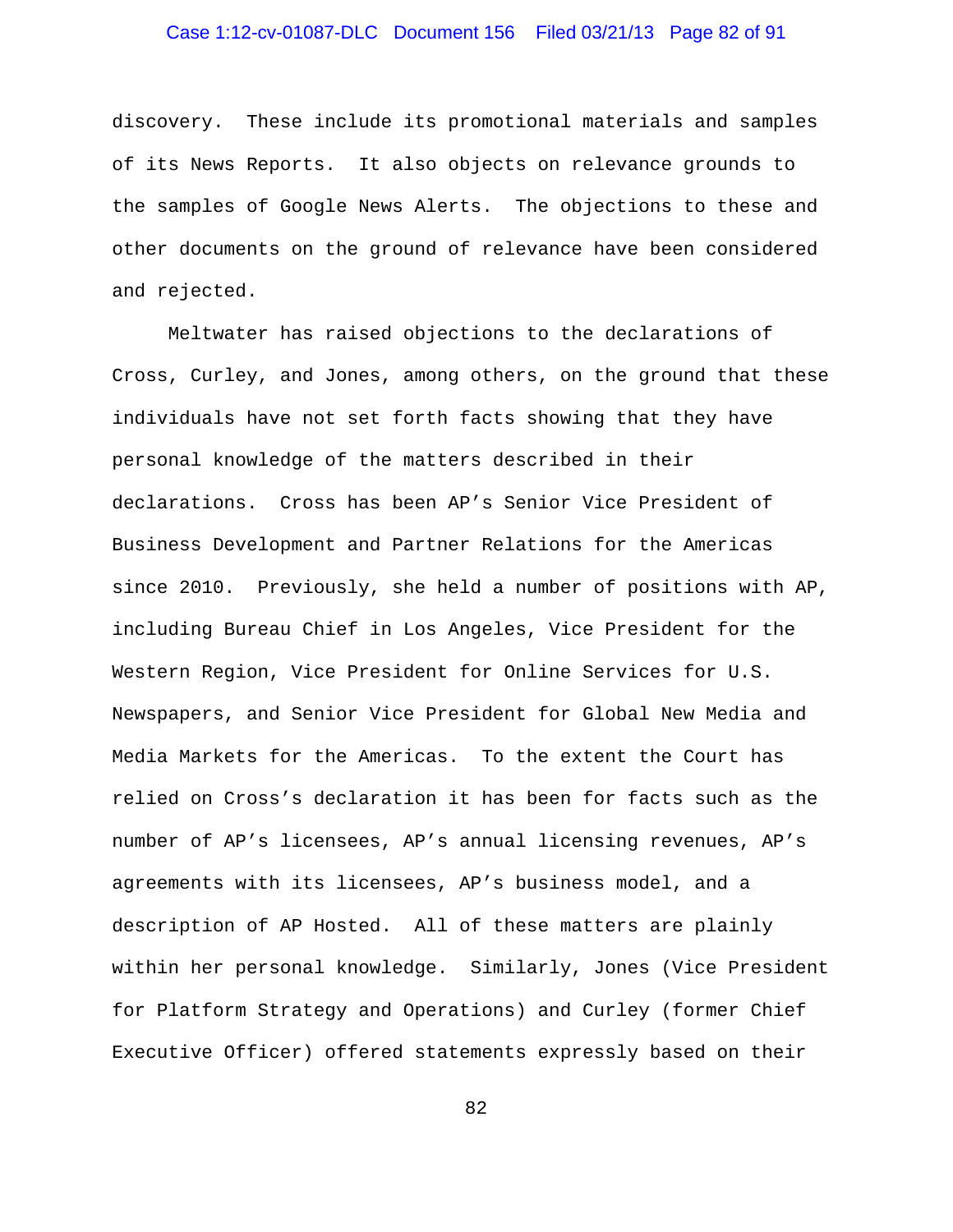## Case 1:12-cv-01087-DLC Document 156 Filed 03/21/13 Page 83 of 91

personal knowledge about the composition of AP, NewsRight, $^{28}$  $^{28}$  $^{28}$  AP's licensing scheme, AP Hosted, and AP's lack of contact with Meltwater. Each of these declarants has described facts sufficient to demonstrate that they have personal knowledge of the matters referenced herein.

#### CONCLUSION

÷,

The plaintiff's November 9, 2012 motion for summary judgment is granted, with one exception. The defendants' November 9 motion for summary judgment is denied. The parties will be given an additional opportunity to address whether retrospective injunctive relief should be granted in this case.

Dated: New York, New York March 20, 2013

 $\overline{\phantom{a}}$ COTE DENISE

United States District Judge

<span id="page-82-0"></span><sup>&</sup>lt;sup>28</sup> Meltwater also makes an unfounded objection to Curley's description of NewsRight on hearsay grounds.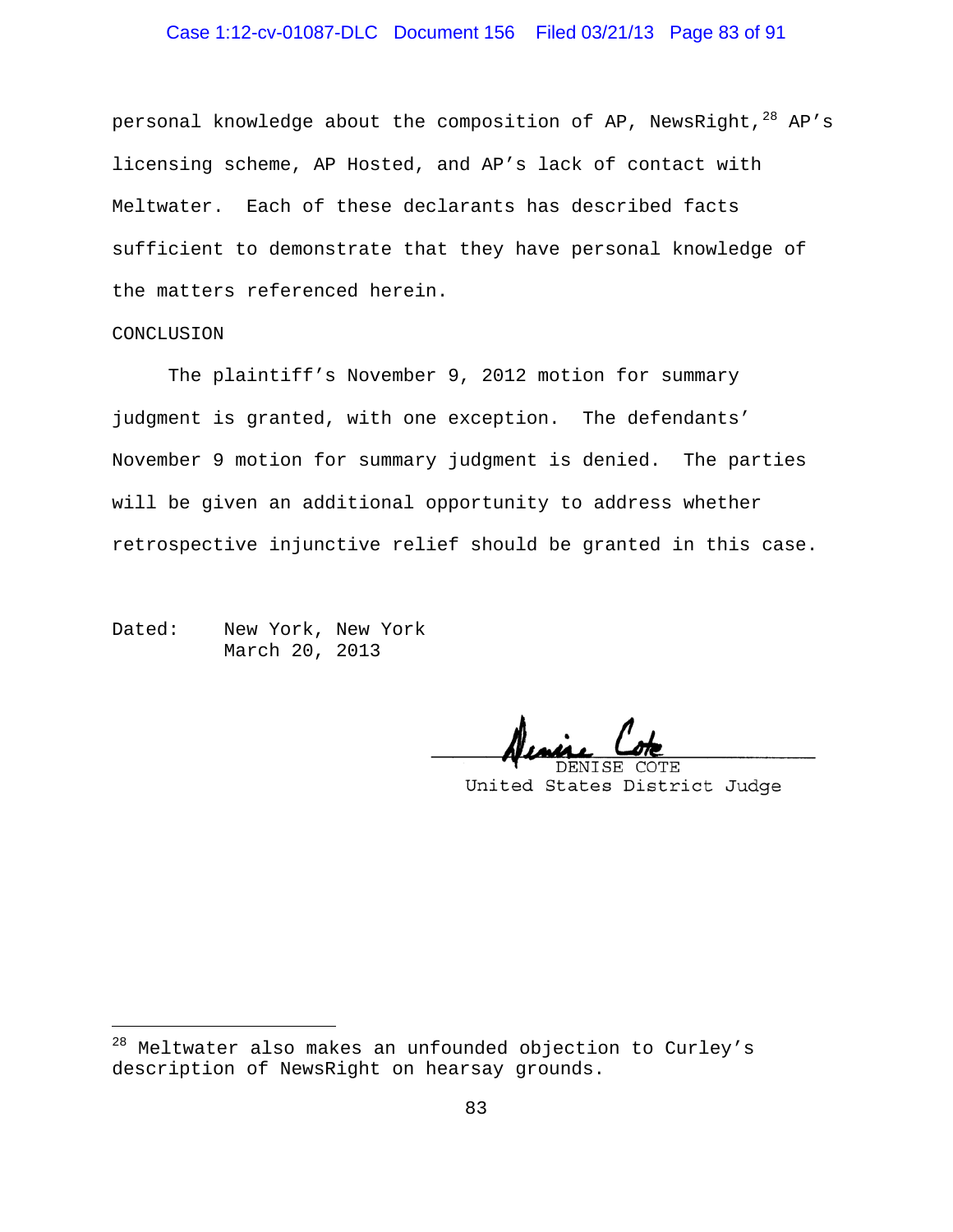# Appendix

Article #1

| Title: Help wanted at new casino for Toledo, Ohio                                                                                                                                                                                                                                                                                                                                                                                                                                                                                                                                                                                                                                                                                                                            |                                                                                                                                                                                                                                                                                                                                                                                                             |
|------------------------------------------------------------------------------------------------------------------------------------------------------------------------------------------------------------------------------------------------------------------------------------------------------------------------------------------------------------------------------------------------------------------------------------------------------------------------------------------------------------------------------------------------------------------------------------------------------------------------------------------------------------------------------------------------------------------------------------------------------------------------------|-------------------------------------------------------------------------------------------------------------------------------------------------------------------------------------------------------------------------------------------------------------------------------------------------------------------------------------------------------------------------------------------------------------|
| Full Text                                                                                                                                                                                                                                                                                                                                                                                                                                                                                                                                                                                                                                                                                                                                                                    | Meltwater News Excerpt                                                                                                                                                                                                                                                                                                                                                                                      |
| TOLEDO, Ohio (AP) -- Job<br>seekers can roll the dice to<br>land work at another of the<br>four casinos coming soon to<br>Ohio.<br>Hollywood Casino Toledo<br>has posted more than 600 job<br>listings on its website this<br>week. Multiple media outlets<br>report the positions include<br>bar and restaurant workers,<br>slots and table games<br>supervisors, grounds keepers<br>and security officers.<br>The casino is scheduled<br>to open in the spring with<br>1,200 employees.<br>The Cleveland casino,<br>which will open first,<br>advertised for 750 non-gaming<br>jobs on Monday, while the<br>Columbus casino posted<br>openings for executive<br>positions.<br>Cincinnati also is<br>getting a casino. All four<br>were approved by Ohio voters<br>in 2009. | (AP) TOLEDO, Ohio -- Job<br>seekers can roll the dice to<br>land work at another of the<br>four casinos coming soon to<br>Ohio. Hollywood Casino<br>Toledo has posted more than<br>600 job listings on its<br>website this week.<br>restaurant workers, slots and<br>table games supervisors,<br>groundskeepers and security<br>officers. The casino is<br>scheduled to open in the<br>spring with $\ldots$ |

Article #2

| Title: Wikileaks suspect's trial near super-secure NSA |                               |
|--------------------------------------------------------|-------------------------------|
| Full Text                                              | Meltwater News Excerpt        |
| FORT MEADE, $Md. (AP)$ -- The                          | FORT MEADE, $Md. (AP)$ -- The |
| military intelligence complex                          | military intelligence complex |
| an hour outside Washington                             | an hour outside Washington    |
| where the WikiLeaks case goes                          | where the WikiLeaks case goes |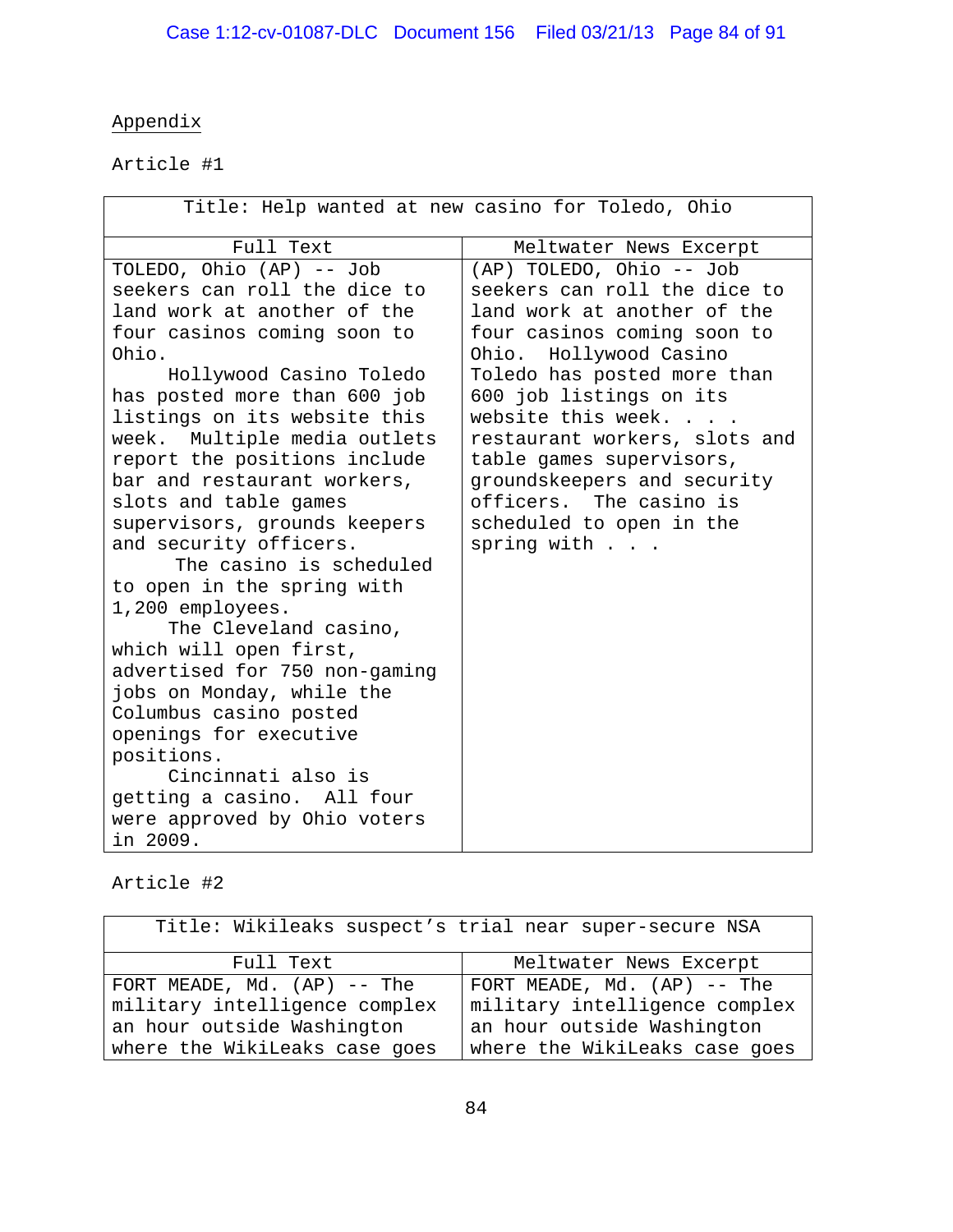| to court this week is known as | to court this week is known   |
|--------------------------------|-------------------------------|
| a cloak-and-dagger sanctum     | as a cloak-and-dagger sanctum |
|                                |                               |
| off-limits to the public -- a  | off-limits to the public -- a |
| reputation that's only partly  | reputation that's only partly |
| true.                          | true.                         |
| Maryland's Fort Meade is,      | low-level clearance and       |
| for the most part, an ordinary | a Lady Gaga CD.<br>The        |
| Army post, its 5,000-acres     | prosecution can only hope     |
| mostly made up of neat rows of | that their arguments, or the  |
| army barracks and homes, a PX, | evidence, will reveal the     |
| and a golf course.             | secrets of how,               |
| Only one small part of         |                               |
| the base houses the super-     |                               |
| secure compound of the code-   |                               |
| breaking National Security     |                               |
| Agency.                        |                               |
| Yet that juxtaposition         |                               |
| still provides the greatest    |                               |
| irony: Pfc. Bradley Manning,   |                               |
| the soldier accused of one of  |                               |
| the largest intelligence       |                               |
| heists in U.S. history, will   |                               |
| stand trial in a military      |                               |
| court room on the same post as |                               |
| the intelligence agency        |                               |
| charged with covertly          |                               |
| collecting and cracking        |                               |
|                                |                               |
| secrets.                       |                               |
| Manning's case, a cause        |                               |
| celebre for anti-secrecy       |                               |
| activists, hackers and even    |                               |
| human rights groups, is        |                               |
| subject to unprecedented       |                               |
| security restrictions.         |                               |
| The military says Fort         |                               |
| Meade was chosen for the       |                               |
| Manning hearing not because of |                               |
| its secure location but        |                               |
| because the garrison's         |                               |
| Magistrate Court has the       |                               |
| largest military courtroom in  |                               |
| the Washington area.<br>It's   |                               |
| where you would go to argue    |                               |
| your case if military police   |                               |
| pulled you over for breaking   |                               |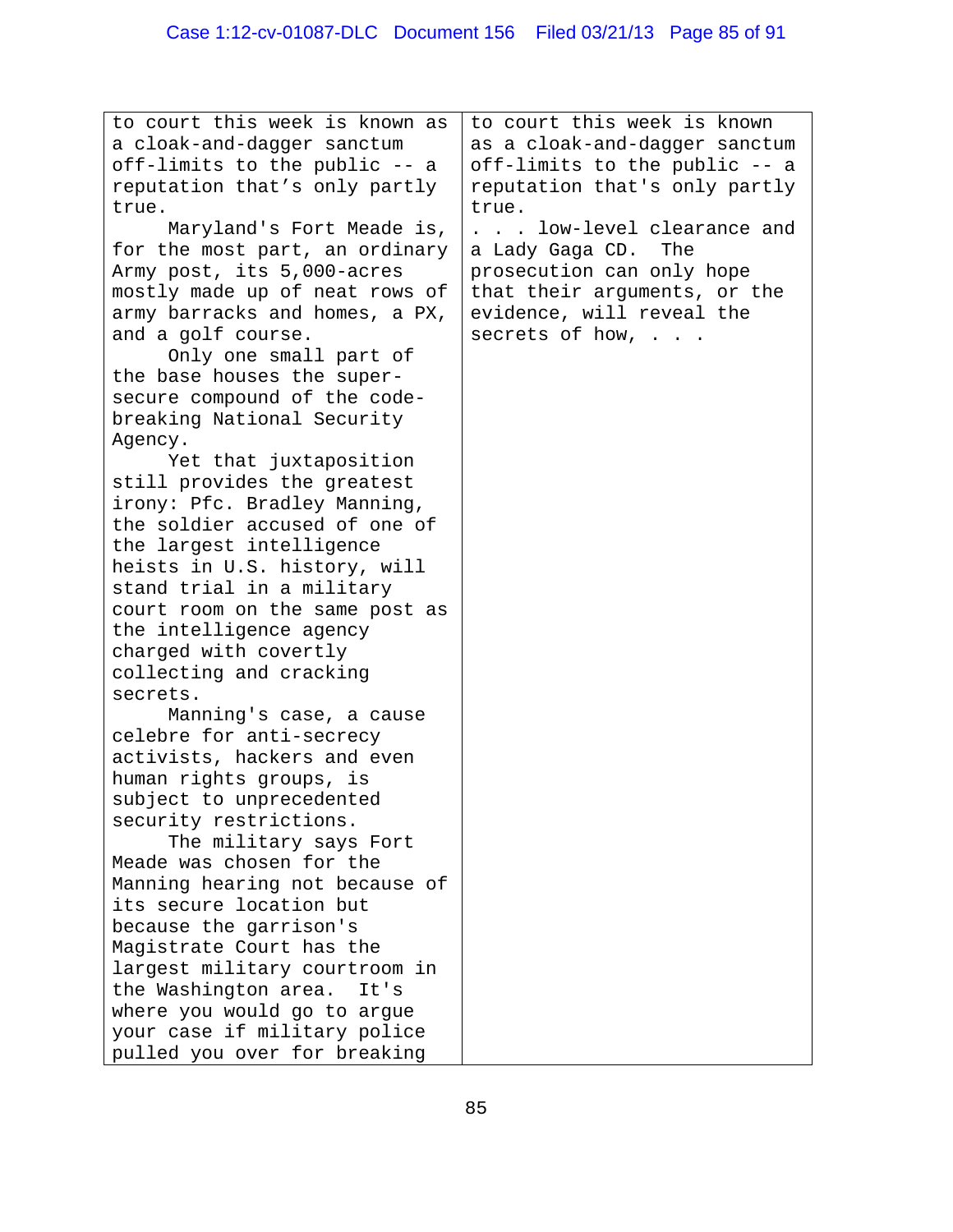the l5 to 35 mph speed limit. Like any Army post, Fort Meade does have security. If you're on the entry list at the garrison's front gate, you can drive in unescorted after a routine check of your vehicle. NSA is located on a

separate, far-harder-to-enter compound, contiguous with the main base. Entry requires the highest of clearances or the most diligent of escorts, and NSA's own elite detail provides security. The compound is equipped with various electronic means to ward off an attack by hackers.

The compound's experts include cryptologists, computer hackers and "siginters," the signals intelligence experts who can track a conversation inside an Iranian nuclear scientist's office from the vibrations of the windows.

Yet despite their focus on cracking secrets, the agency itself is hardly hidden. NSA's main complex is visible from a major highway, and features a U-shaped building with a couple of 1980s-style glass office blocks attached, surrounded on all sides by a parking lot and a chain-link fence.

You can study the buildings at your leisure, in photos posted to the NSA's own online photo gallery. And you can test your own codebreaking skills at the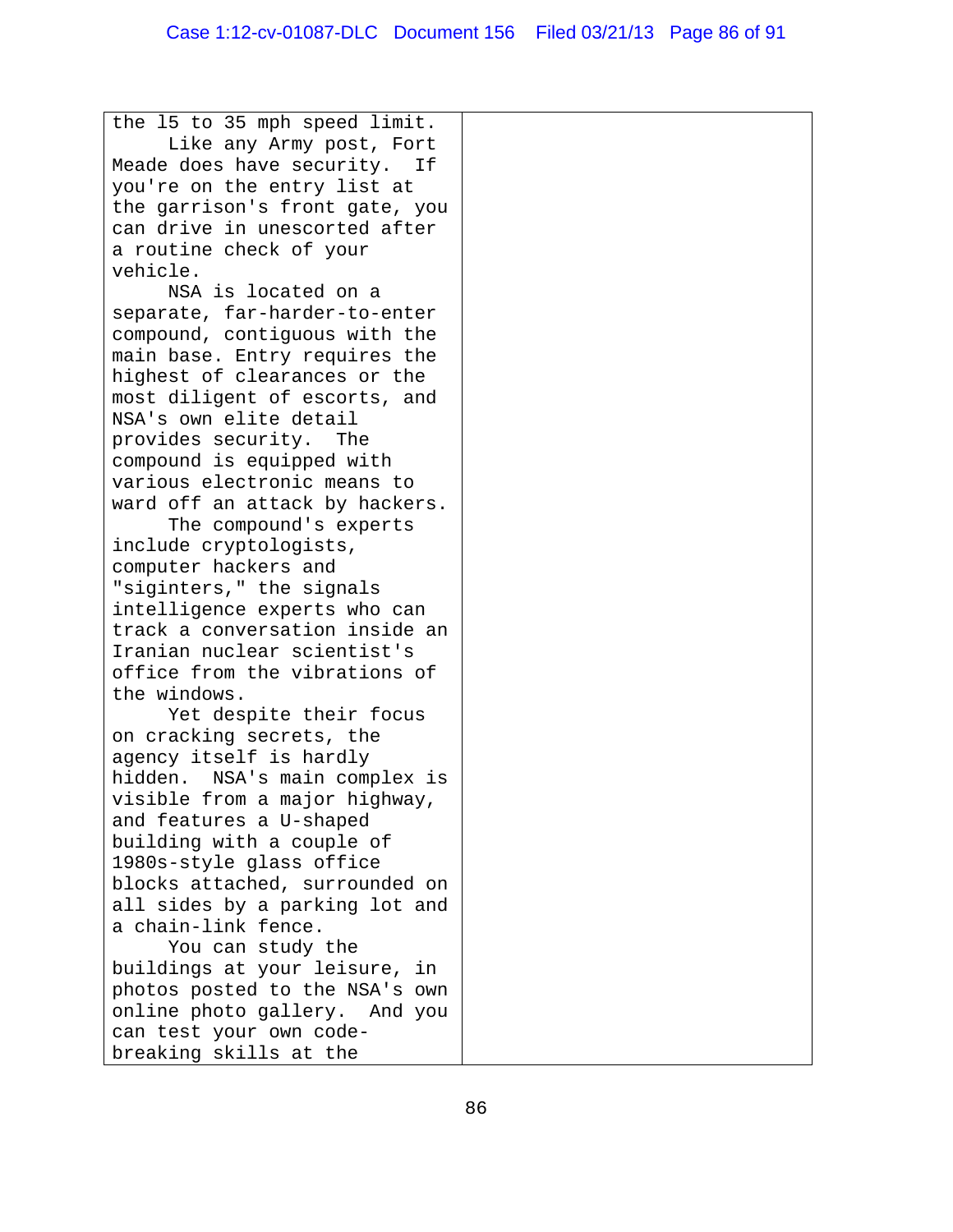| agency's National Cryptologic  |  |
|--------------------------------|--|
| Museum, open to the public     |  |
| just outside the NSA compound. |  |
| After punching a code or two   |  |
| into a genuine World War II    |  |
| German Enigma code-making      |  |
| machine, you can pick up a "No |  |
| Such Agency" T-shirt at the    |  |
| gift shop.                     |  |
| The throngs of reporters       |  |
| covering the Manning trial     |  |
| probably won't have time to    |  |
| see any of that. They'll be    |  |
| busy following the case        |  |
| against a defendant alleged to |  |
| be so devious and creative     |  |
| that he came up with a way to  |  |
| spirit away hundreds of        |  |
| thousands of classified files, |  |
| armed only with guile, a low-  |  |
| level clearance and a Lady     |  |
| Gaga CD.                       |  |
| The prosecution can only       |  |
| hope that their arguments, or  |  |
| the evidence, will reveal the  |  |
| secrets of how, and why, so    |  |
| much classified information    |  |
| ended up online, for all the   |  |
| world to read.                 |  |
| Even the NSA's experts         |  |
| might want to know that.       |  |

## Article #3

| Title: Sun shines on the mountain and Pearce rides again |                               |
|----------------------------------------------------------|-------------------------------|
| Full Text                                                | Meltwater News Excerpt        |
| BRECKENRIDGE, Colo. (AP) --                              | BRECKENRIDGE, Colo. --        |
| Basking in the sun and snow,                             | Basking in the sun and snow,  |
| surrounded by his fans and                               | surrounded by his fans and    |
| friends, Kevin Pearce carved                             | friends, Kevin Pearce carved  |
| sweet turns down a gentle run                            | sweet turns down a gentle run |
| called "Springmeier" --                                  | called "Springmeier" --       |
| kicking up just enough powder                            | kicking up just enough powder |
| behind him to remind people                              | behind him to remind people   |
| that, yes, this kid can still                            | that, yes, this kid can still |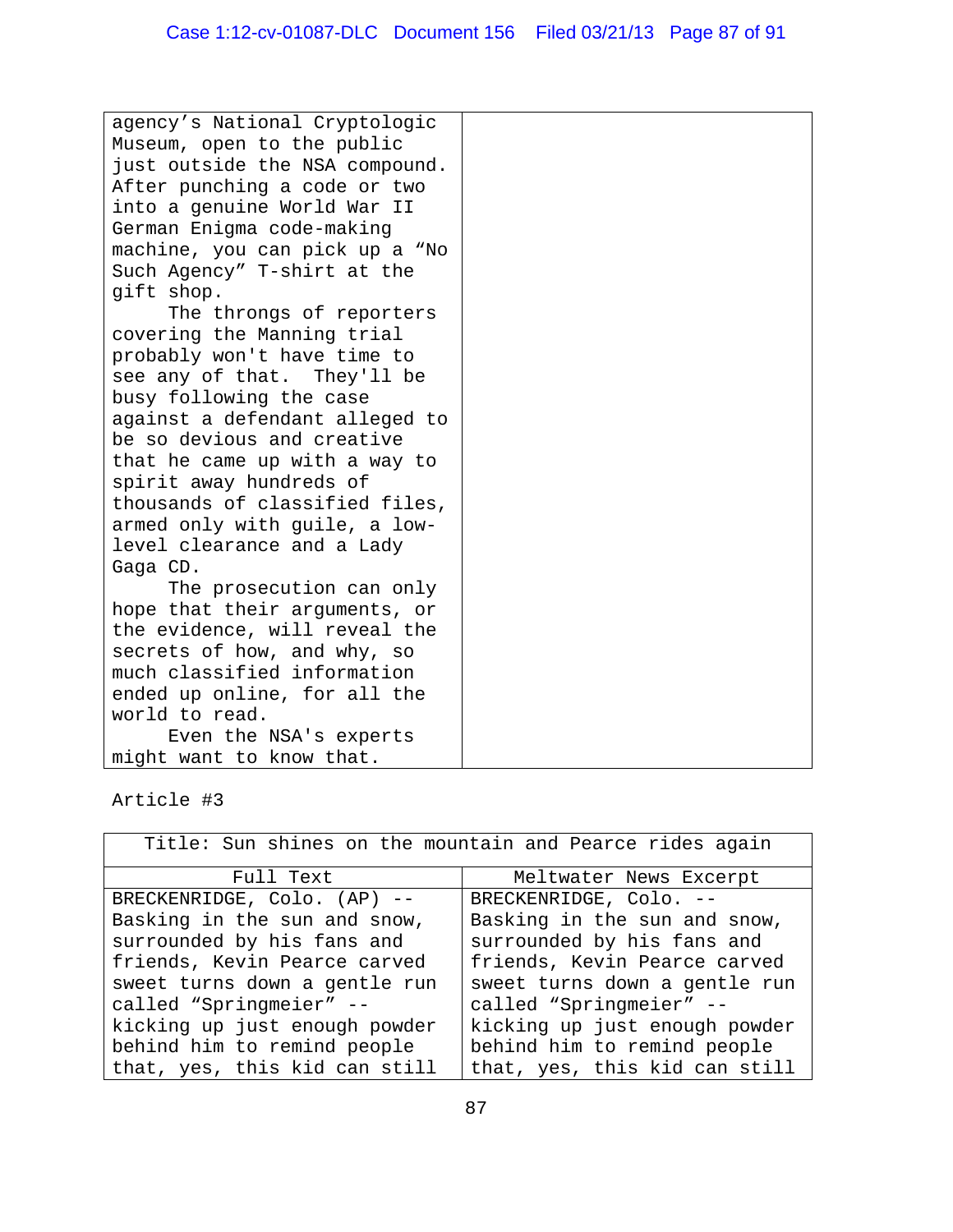| ride.                          | ride.                                                                                      |
|--------------------------------|--------------------------------------------------------------------------------------------|
| The three trips he took down   | though, as he labored through<br>his grueling rehabilitation,<br>Pearce never gave up hope |
| that hill, some might say,     |                                                                                            |
| were a storybook ending to a   |                                                                                            |
| life-altering journey that     | that he might ride again --                                                                |
| began when Pearce nearly died  | if not across a rail or                                                                    |
| during a training accident     | through a                                                                                  |
| while preparing for the        |                                                                                            |
| Olympics.                      |                                                                                            |
| Or was it a new                |                                                                                            |
| beginning?                     |                                                                                            |
|                                |                                                                                            |
| "That's kind of my goal,"      |                                                                                            |
| Pearce said, "is to continue   |                                                                                            |
| to have special days like      |                                                                                            |
| this."                         |                                                                                            |
| Yes, Tuesday was a             |                                                                                            |
| special day -- the 24-year-old |                                                                                            |
| champion snowboarder's first   |                                                                                            |
| trip down the mountain since   |                                                                                            |
| Dec. 31, 2009, which is when   |                                                                                            |
| he banged his head on the      |                                                                                            |
| halfpipe in Utah while trying  |                                                                                            |
| a difficult trick that, had he |                                                                                            |
| pulled it off a few months     |                                                                                            |
| after that, might have won him |                                                                                            |
| a gold medal at the Vancouver  |                                                                                            |
| Olympics.                      |                                                                                            |
| The accident left him in       |                                                                                            |
| a coma and his life hung in    |                                                                                            |
|                                |                                                                                            |
| the balance for several days.  |                                                                                            |
| When he finally awoke, severe  |                                                                                            |
| head trauma turned the most    |                                                                                            |
| basic of activities            |                                                                                            |
| walking, talking, seeing       |                                                                                            |
| straight -- into pressing      |                                                                                            |
| challenges for the young       |                                                                                            |
| athlete.                       |                                                                                            |
| In the back of his mind,       |                                                                                            |
| though, as he labored through  |                                                                                            |
| his grueling rehabilitation,   |                                                                                            |
| Pearce never gave up hope that |                                                                                            |
| he might ride again -- if not  |                                                                                            |
| across a rail or through a     |                                                                                            |
| halfpipe, then at least down a |                                                                                            |
| mountain.                      |                                                                                            |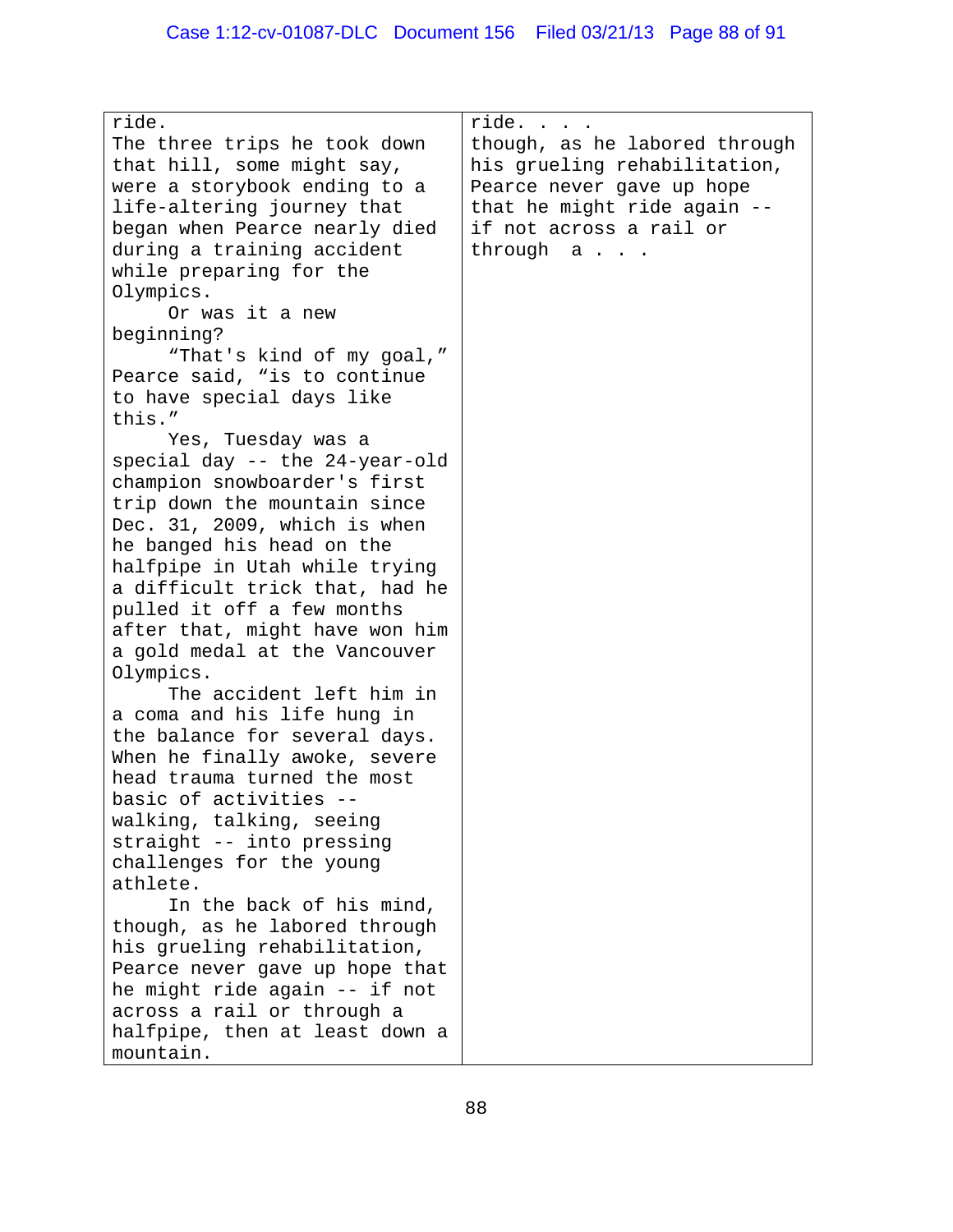On a sunsplashed afternoon in the Colorado high country, 712 days after the accident, he did. The day began with a trip to Vail, where Pearce hooked up with snowboarding mogul Jake Burton and the close-knit group of pro snowboarders who call themselves the "Frends" - - because there is no 'I' in friendship. After a few mellow trips on that mountain, Pearce came to Breckenridge to ride with other friends, along with the public, a few hundred of whom cheered when he walked out of the lunchroom and toward the lift, ready to ride again. "I didn't know if anyone was going to show up today," Pearce said. "When I walked out there and there were all these people there to support me and have my back the way they have for the last two years, it brings this feeling. It's a hard feeling to explain." Instead of sporting the old "I Ride For Kevin" stickers that dotted every mountainside after the accident, those on the slopes with him on this day wore stickers and T-shirts with a new message: "Ride With Kevin." The return to the snow wasn't without the most minor of falls, a very small tipping that came courtesy of a rider who bumped him on the hill. No damage done, though. Only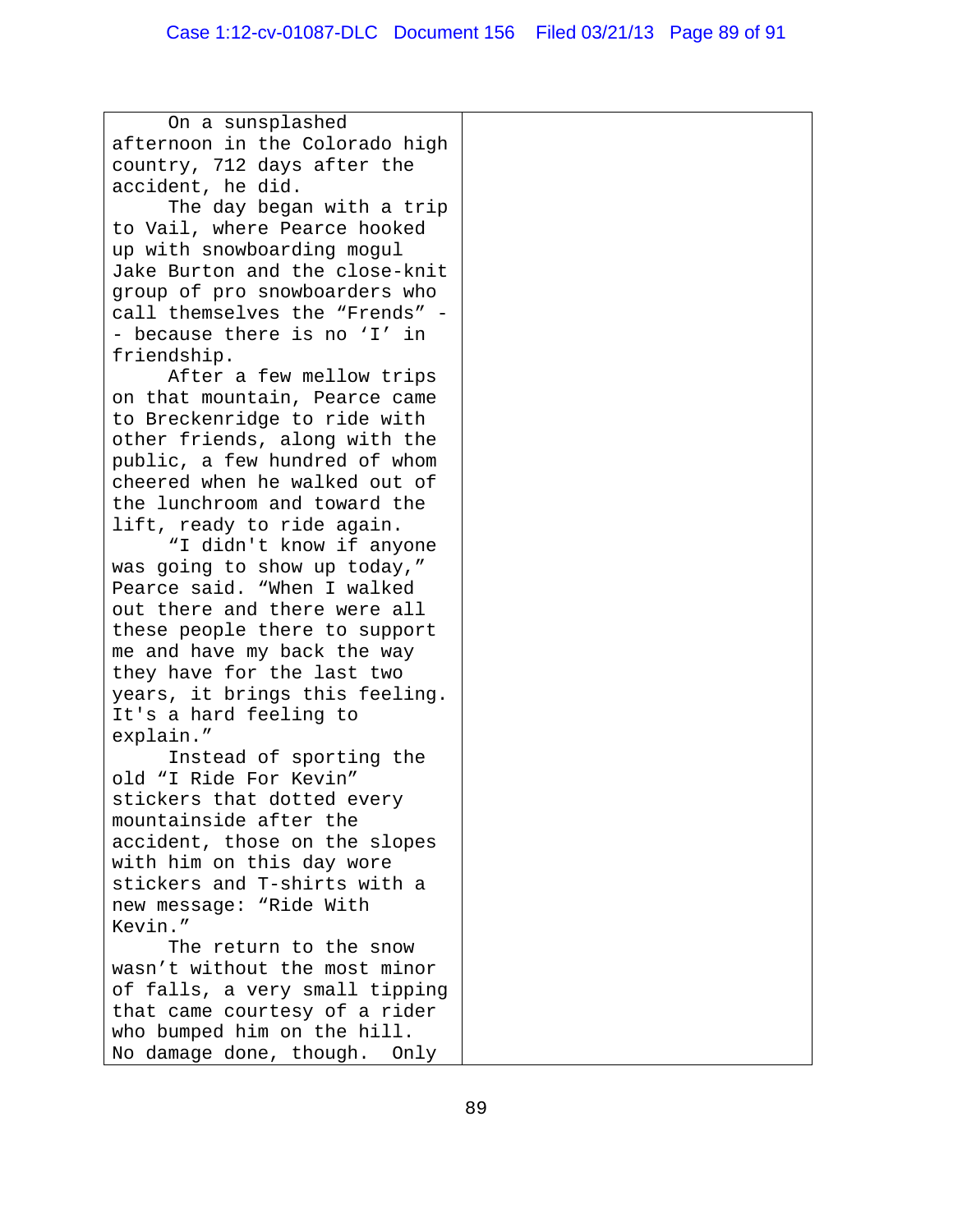smiles at the bottom, where two years of hard, emotional work -- filled with hundreds of tiny steps forward and a fair share of tiny steps back, as well -- culminated in a day that was never guaranteed. "The doctors said to me, 'Don't take his hope away,'" said Pearce's mother, Pia. "And that's the message. It's about doing it, but doing it safely. It's about him making good choices. It's about him being a role model and a mentor for all those . . . athletes who get concussions. To be smart about it. Enjoy life. Have fun. But when he needs to make a hard choice and not do something, as his life goes on, we need to see. Can he stop himself when he wants to take that jump?" Indeed, the future holds many more questions for Pearce, who, to those who don't know him, seems as healthy and happy as any 20 something on the mountain. Even he concedes everything is not all perfect. "I don't think anyone in this room except my mom and my brother have any idea what's really going on with me right now," Pearce said, a few hours after the ride. "There's so much more than what you see." But on this day, it wasn't so much about the road ahead as the celebration at hand. Out on the mountain in a bright blue jacket, Pearce was the star, even with dozens of